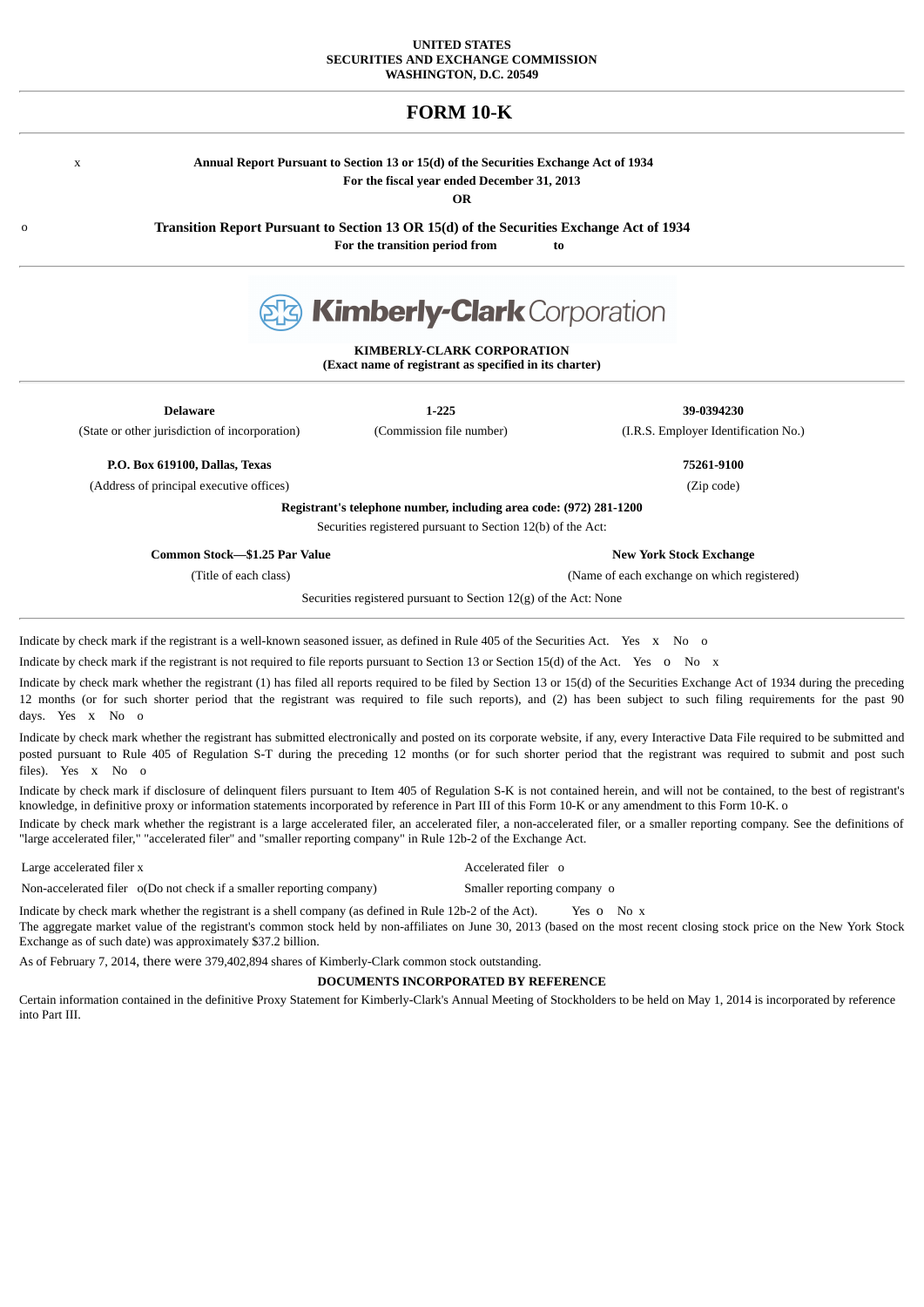# **KIMBERLY-CLARK CORPORATION**

# **TABLE OF CONTENTS**

|                   |                                                                                                              | Page            |
|-------------------|--------------------------------------------------------------------------------------------------------------|-----------------|
| Part I            |                                                                                                              |                 |
| Item 1.           | <b>Business</b>                                                                                              | $\overline{1}$  |
| Item 1A.          | <b>Risk Factors</b>                                                                                          | $\overline{3}$  |
| Item 1B.          | <b>Unresolved Staff Comments</b>                                                                             |                 |
| Item 2.           | <b>Properties</b>                                                                                            | 8<br>8<br>9     |
| Item 3.           | <b>Legal Proceedings</b>                                                                                     |                 |
| Item 4.           | <b>Mine Safety Disclosures</b>                                                                               | $\overline{9}$  |
|                   | <b>Executive Officers of the Registrant</b>                                                                  | $\overline{9}$  |
| Part II           |                                                                                                              |                 |
| Item 5.           | Market for Registrant's Common Equity, Related Stockholder Matters and Issuer Purchases of Equity Securities | 12              |
| Item 6.           | <b>Selected Financial Data</b>                                                                               | <u>13</u>       |
| Item 7.           | Management's Discussion and Analysis of Financial Condition and Results of Operations                        | <u>14</u>       |
| Item 7A.          | <b>Quantitative and Qualitative Disclosures About Market Risk</b>                                            | $\overline{28}$ |
| Item 8.           | <b>Financial Statements and Supplementary Data</b>                                                           | 30              |
| Item 9.           | Changes in and Disagreements with Accountants on Accounting and Financial Disclosure                         | 63              |
| Item 9A.          | <b>Controls and Procedures</b>                                                                               | 63              |
| Item 9B.          | <b>Other Information</b>                                                                                     | 65              |
| Part III          |                                                                                                              |                 |
| Item 10.          | <b>Directors, Executive Officers and Corporate Governance</b>                                                | 66              |
| Item 11.          | <b>Executive Compensation</b>                                                                                | 66              |
| Item 12.          | <b>Security Ownership of Certain Beneficial Owners and Management and Related Stockholder Matters</b>        | 66              |
| Item 13.          | <b>Certain Relationships and Related Transactions, and Director Independence</b>                             | 67              |
| Item 14.          | <b>Principal Accountant Fees and Services</b>                                                                | 67              |
| Part IV           |                                                                                                              |                 |
| Item 15.          | <b>Exhibits, Financial Statement Schedules</b>                                                               | 68              |
| <b>Signatures</b> |                                                                                                              | $\overline{21}$ |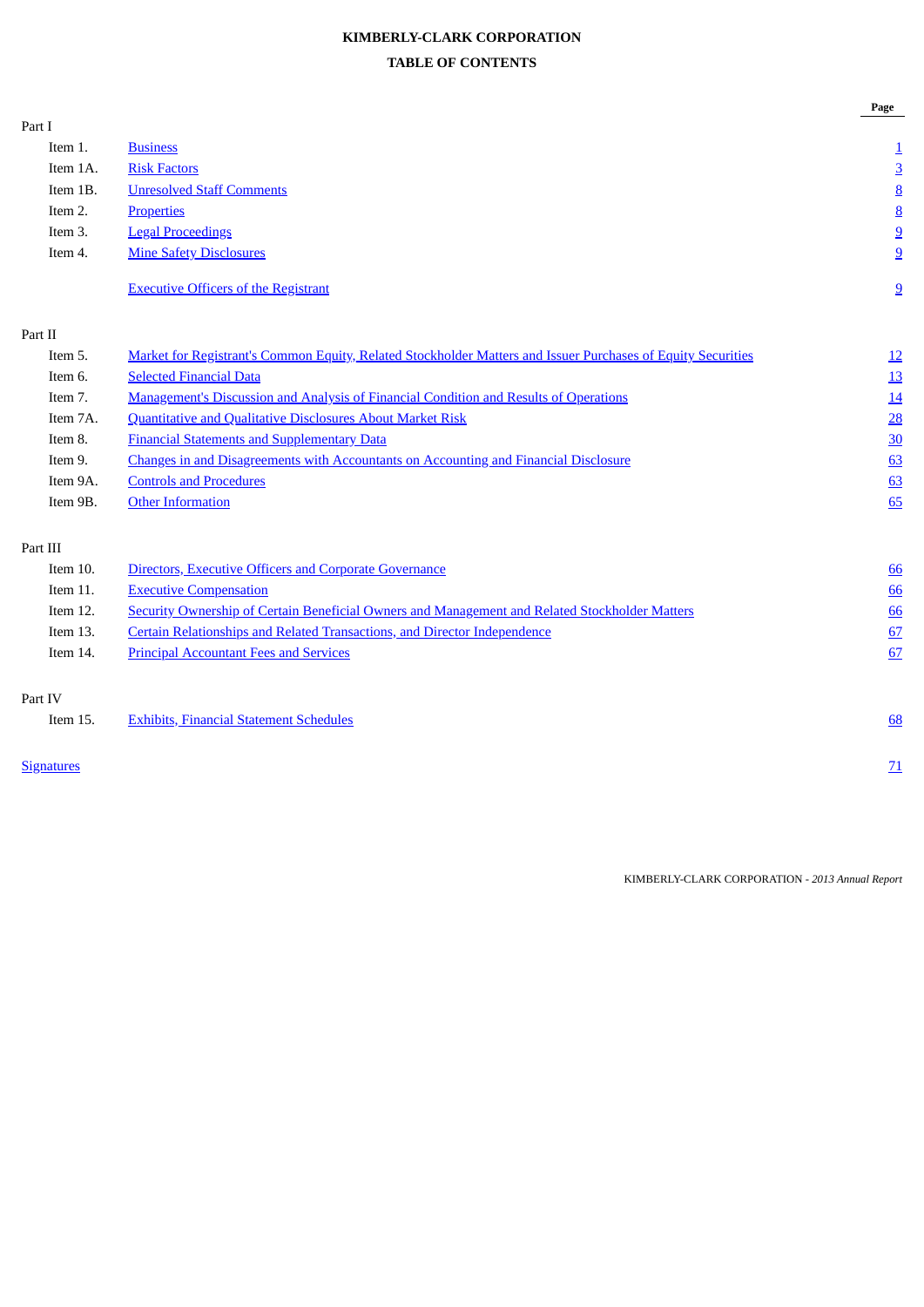#### <span id="page-2-0"></span>**ITEM 1. BUSINESS**

Kimberly-Clark Corporation was incorporated in Delaware in 1928. We are a global company focused on leading the world in essentials for a better life through product innovation and building our personal care, consumer tissue, K-C Professional and health care brands. We are principally engaged in the manufacturing and marketing of a wide range of products mostly made from natural or synthetic fibers using advanced technologies in fibers, nonwovens and absorbency. Unless the context indicates otherwise, the terms "Corporation," "Kimberly-Clark," "K-C," "we," "our" and "us" refer to Kimberly-Clark Corporation and its consolidated subsidiaries.

For financial information by business segment and geographic area, including revenue, profit and total assets of each reportable segment, and information about our principal products and markets, see Item 7, "Management's Discussion and Analysis of Financial Condition and Results of Operations" ("MD&A") and Item 8, Note 17 to the Consolidated Financial Statements.

Dollar amounts are reported in millions, except per share dollar amounts, unless otherwise noted.

#### **Recent Developments**

In November 2013, we announced that our Board of Directors authorized management to pursue a potential tax-free spin-off of our health care business, consisting primarily of the Health Care segment described below. A spin-off would create a stand-alone, publicly traded health care company with approximately \$1.6 billion in annual net sales, focused on the sale of surgical and infection prevention products for the operating room and other medical supplies, and medical devices focused on pain management, respiratory and digestive health. We expect that the spin-off would be in the form of a tax-free distribution of 100 percent of the new company's common stock to Kimberly-Clark shareholders.

Although our current target is to complete the spin-off by the end of the third quarter of 2014, there are no assurances as to when the proposed spin-off will be completed, if at all, or if the spin-off will be completed based on the expected plans.

#### **Description of Kimberly-Clark**

We are organized into operating segments based on product groupings. These operating segments have been aggregated into four reportable global business segments. Information on these four segments, as well as their principal sources of revenue, is included below.

- Personal Care brands offer parents a trusted partner in caring for their families and deliver confidence, protection and discretion to adults through a wide variety of innovative solutions and products such as disposable diapers, training and youth pants, swimpants, baby wipes, feminine and incontinence care products, and other related products. Products in this segment are sold under the Huggies, Pull-Ups, Little Swimmers, GoodNites, DryNites, Kotex, U by Kotex, Intimus, Depend, Plenitud, Poise and other brand names.
- *Consumer Tissue* offers a wide variety of innovative solutions and trusted brands that touch and improve people's lives every day. Products in this segment include facial and bathroom tissue, paper towels, napkins and related products, and are sold under the Kleenex, Scott, Cottonelle, Viva, Andrex, Scottex, Neve and other brand names.
- *K-C Professional ("KCP")* helps transform workplaces for employees and patrons, making them healthier, safer and more productive, through a range of solutions and supporting products such as apparel, wipers, soaps, sanitizers, tissue and towels. Key brands in this segment include Kleenex, Scott, WypAll, Kimtech and Jackson Safety.
- *Health Care* provides essentials that help restore patients to better health and improve the quality of patients' lives. This segment offers surgical and infection prevention products for the operating room, and a portfolio of innovative medical devices focused on pain management, respiratory and digestive health. This business is a global leader in education to prevent healthcare-associated infections. Products are sold primarily under the Kimberly-Clark and ON-Q brand names.

These reportable segments were determined in accordance with how our chief operating decision maker and our executive managers develop and execute our global strategies to drive growth and profitability of our worldwide personal care, consumer tissue, KCP and health care operations. These strategies include global plans for branding and product positioning, technology, research and development programs, cost reductions including supply chain management and capacity and capital investments for each of these businesses.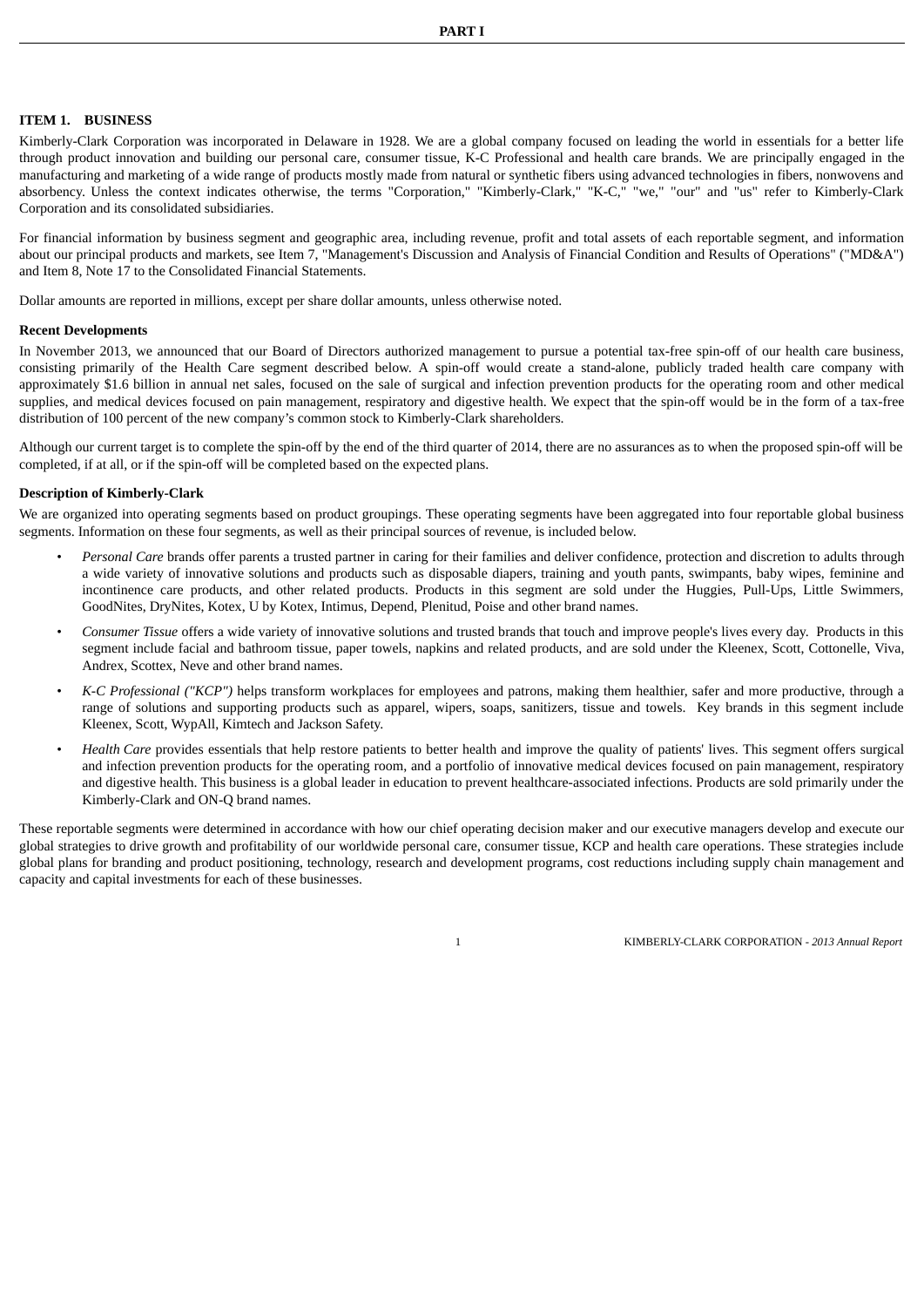Products for household use are sold directly to supermarkets, mass merchandisers, drugstores, warehouse clubs, variety and department stores and other retail outlets, as well as through other distributors and e-commerce. Products for away-from-home use are sold through distributors and directly to manufacturing, lodging, office building, food service, health care establishments and high volume public facilities.

Net sales to Wal-Mart Stores, Inc. were approximately 12 percent in 2013, 2012 and 2011.

#### **Patents and Trademarks**

We own various patents and trademarks registered domestically and in many foreign countries. We consider the patents and trademarks that we own and the trademarks under which we sell certain of our products to be material to our business. Consequently, we seek patent and trademark protection by all available means, including registration.

#### **Raw Materials**

Cellulose fiber, in the form of kraft pulp or fiber recycled from recovered waste paper, is the primary raw material for our tissue products and is a component of disposable diapers, training and youth pants, feminine pads and incontinence care products.

Polypropylene and other synthetics and chemicals are the primary raw materials for manufacturing nonwoven fabrics, which are used in disposable diapers, training and youth pants, wet wipes, feminine pads, incontinence and health care products, and away-from-home wipers. Superabsorbent materials are important components of disposable diapers, training and youth pants and incontinence care products.

Most raw materials are purchased from third parties, and we consider the supply to be adequate to meet the needs of our businesses. See Item 1A, "Risk Factors."

#### **Competition**

We have several major competitors in most of our markets, some of which are larger and more diversified than us. The principal methods and elements of competition include brand recognition and loyalty, product innovation, quality and performance, price, and marketing and distribution capabilities. For additional discussion of the competitive environment in which we conduct our business, see Item 1A, "Risk Factors."

#### **Research and Development**

Research and development expenditures are directed toward new or improved personal care, tissue, wiping, safety and health care products and nonwoven materials. Consolidated research and development expense was \$360 in 2013, \$356 in 2012 and \$316 in 2011.

#### **Foreign Market Risks**

We operate and market our products globally, and our business strategy includes targeted growth in Asia, Latin America, Eastern Europe, the Middle East and Africa, with a particular emphasis in China, Russia and Latin America. See Item 1A, "Risk Factors" for a discussion of foreign market risks that may affect our financial results.

#### **Environmental Matters**

Total worldwide capital expenditures for voluntary environmental controls or controls necessary to comply with legal requirements relating to the protection of the environment at our facilities, including our health care facilities, are expected to be as follows:

|                         |    | 2014 | 2015 |    |  |
|-------------------------|----|------|------|----|--|
| Facilities in U.S.      |    | 9    | Φ    |    |  |
| Facilities outside U.S. |    | 38   |      | 18 |  |
| Total                   | ۰D | 47   |      | 19 |  |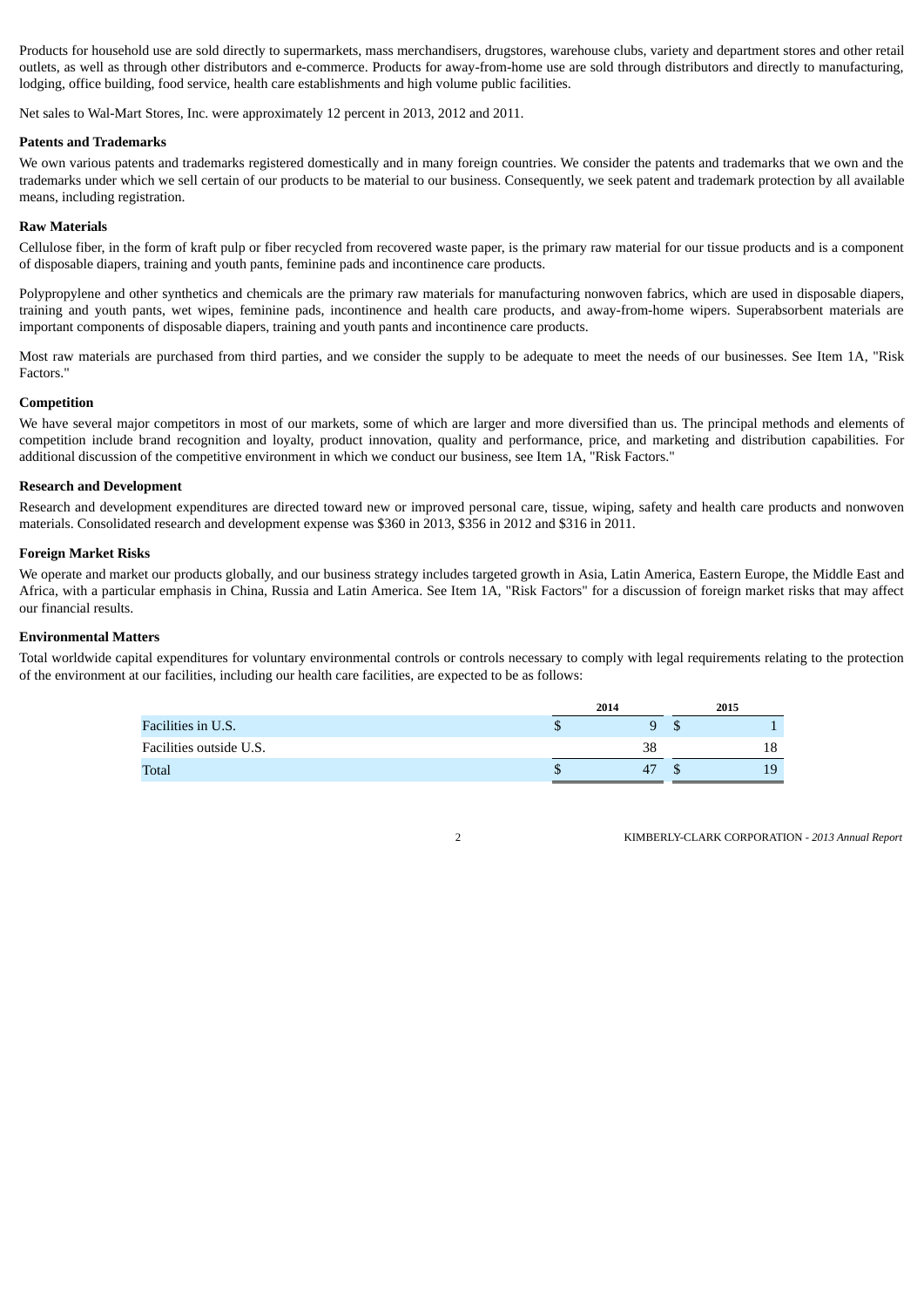Total worldwide operating expenses for environmental compliance, including pollution control equipment operation and maintenance costs, governmental payments, and research and engineering costs, including for our health care facilities, are expected to be as follows:

|                         | 2014 |     | 2015 |     |
|-------------------------|------|-----|------|-----|
| Facilities in U.S.      |      | 85  | ۵D   | 63  |
| Facilities outside U.S. |      | 85  |      | 90  |
| Total                   | Ф    | 170 | ۵D   | 153 |

Total environmental capital expenditures and operating expenses are not expected to have a material effect on our total capital and operating expenditures, consolidated earnings or competitive position. Current environmental spending estimates could be modified as a result of changes in our plans, changes in legal requirements, including any requirements related to global climate change, or other factors.

#### **Employees**

In our worldwide consolidated operations, we had approximately 57,000 employees as of December 31, 2013, including approximately 16,000 health care employees.

#### **Available Information**

We make financial information, news releases and other information available on our corporate website at *www.kimberly-clark.com*. Our annual reports on Form 10-K, quarterly reports on Form 10-Q, current reports on Form 8-K, and any amendments to those reports filed or furnished pursuant to Section 13(a) or 15(d) of the Securities Exchange Act of 1934 are available free of charge on this website as soon as reasonably practicable after we file these reports and amendments with, or furnish them to, the Securities and Exchange Commission ("SEC"). The information contained on or connected to our website is not incorporated by reference into this Annual Report on Form 10-K and should not be considered part of this or any other report filed with the SEC. Stockholders may also contact Stockholder Services, P.O. Box 612606, Dallas, Texas 75261-2606 or call 972-281-1522 to obtain a hard copy of these reports without charge.

#### <span id="page-4-0"></span>**ITEM 1A. RISK FACTORS**

Our business faces many risks and uncertainties that we cannot control. Any of the risks discussed below, as well as factors described in other places in this Form 10-K, or in our other filings with the SEC, could adversely affect our business, consolidated financial position, results of operations or cash flows. In addition, these items could cause our future results to differ from those in any of our forward-looking statements. These risks are not the only ones we face. Other risks that we do not presently know about or that we presently believe are not material could also adversely affect us.

#### Significant increases in prices for raw materials, energy, transportation and other necessary supplies and services, without corresponding increases in *our selling prices, could adversely affect our financial results.*

Increases in the cost and availability of raw materials, including pulp and petroleum-based materials, the cost of energy, transportation and other necessary services, supplier constraints, an inability to maintain favorable supplier arrangements and relations or an inability to avoid disruptions in production output could have an adverse effect on our financial results.

Cellulose fiber, in the form of kraft pulp or recycled fiber from recovered waste paper, is used extensively in our tissue products and is subject to significant price fluctuations. Cellulose fiber, in the form of fluff pulp, is a key component in our personal care products. In recent years, pulp prices have experienced significant volatility, and this volatility is expected to continue. Increases in pulp prices or limits in the availability of recycled fiber could adversely affect our earnings if selling prices for our finished products are not adjusted or if these adjustments significantly trail the increases in pulp prices. Derivative instruments have not been used to manage these risks.

A number of our products, such as diapers, training and youth pants, feminine pads, incontinence care products, disposable wipes and various health care products, contain certain materials that are principally derived from petroleum. These materials are subject to price fluctuations based on changes in petroleum prices, availability and other factors, with these prices experiencing significant volatility in recent years. We purchase these materials from a number of suppliers. Significant increases in prices for these materials could adversely affect our earnings if selling prices for our finished products do not adjust, if these adjustments significantly trail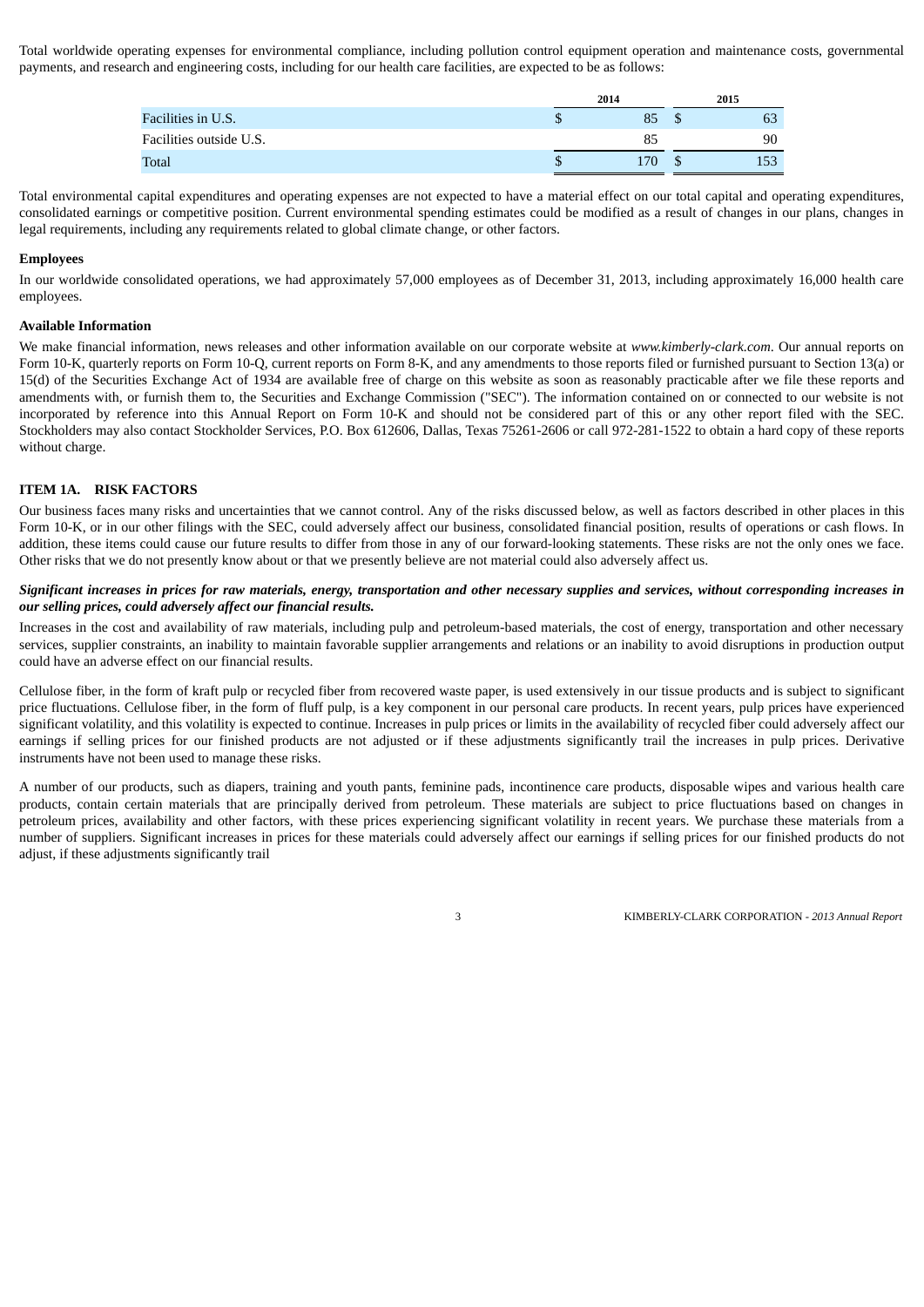the increases in prices for these materials, or if we do not utilize substitutes with lower prices for these materials. Generally, derivative instruments have not been used to manage these risks.

Our manufacturing operations utilize electricity, natural gas and petroleum-based fuels. To ensure that we use all forms of energy efficiently and costeffectively, we maintain ongoing energy efficiency improvement programs at all of our manufacturing sites. Our contracts with energy suppliers vary as to price, payment terms, quantities and duration. Our energy costs are also affected by various market factors including the availability of supplies of particular forms of energy, energy prices and local and national regulatory decisions (including actions taken to address climate change and related market responses). There can be no assurance that we will be fully protected against substantial changes in the price or availability of energy sources. Derivative instruments are used to manage a portion of natural gas price risk in accordance with our risk management policy.

#### Increased pricing pressure, intense competition for sales of our products and the inability to innovate or market our products effectively could have an *adverse effect on our financial results.*

We compete in highly competitive markets against well-known, branded products and low-cost or private label products both domestically and internationally. Inherent risks in our competitive strategy include uncertainties concerning trade and consumer acceptance, the effects of consolidation within retailer and distribution channels, and competitive actions. Our competitors for these markets include not only our traditional competitors but also private label manufacturers, low-cost manufacturers and rapidly-expanding international manufacturers. Some of these competitors may have better access to financial resources and greater market penetration, which enable them to offer a wider variety of products and services at more competitive prices. Alternatively, some of these competitors may have significantly lower product development and manufacturing costs, particularly with respect to private label products, allowing them to offer products at a lower price. The actions of these competitors could adversely affect our financial results. It may be necessary for us to lower prices on our products and increase spending on advertising and promotions, each of which could adversely affect our financial results.

In addition, we compete in highly competitive regional markets, such as Latin America, Europe, Middle East, Africa and Asia. Intense competition in these areas may slow our sales growth and earnings potential, as well as adversely impact our margins.

Our ability to develop new products is affected by whether we can successfully anticipate consumer needs and preferences, develop and fund technological innovations, and receive and maintain necessary patent and trademark protection. In addition, we incur substantial development and marketing costs in introducing new and improved products and technologies. The introduction of a new consumer product (whether improved or newly developed) usually requires substantial expenditures for advertising and marketing to gain recognition in the marketplace. If a product gains consumer acceptance, it normally requires continued advertising and promotional support to maintain its relative market position. Some of our competitors may spend more aggressively on advertising and promotional activities, introduce competing products more quickly and respond more effectively to changing business and economic conditions.

We may not be successful in developing new or improved products and technologies necessary to compete successfully in the industry, and we may not be successful in advertising, marketing, timely launching and selling our products.

#### Global and regional economic conditions, including recessions or slow economic growth, and continuing global and regional credit market volatility, *could continue to adversely affect our business and financial results.*

The global economy continues to be volatile, with particular regions facing uncertain or slow economic growth. These unfavorable economic conditions could negatively impact:

- consumer demand for our products, including shifting consumer purchasing patterns to lower cost options such as private-label products, as well as declining birth rates in certain countries due to slow economic growth or other factors,
- demand by businesses for our products, including the effects of increased unemployment and cost savings efforts of customers,
- the social and political environment,
- the product mix of our sales, and
- our ability to collect accounts receivable on a timely basis from certain customers.

Ongoing volatility in global and regional commodity, currency and financial markets has continued to result in uncertainty in the business environment. We rely on access to credit markets, specifically the commercial paper and public bond markets, to provide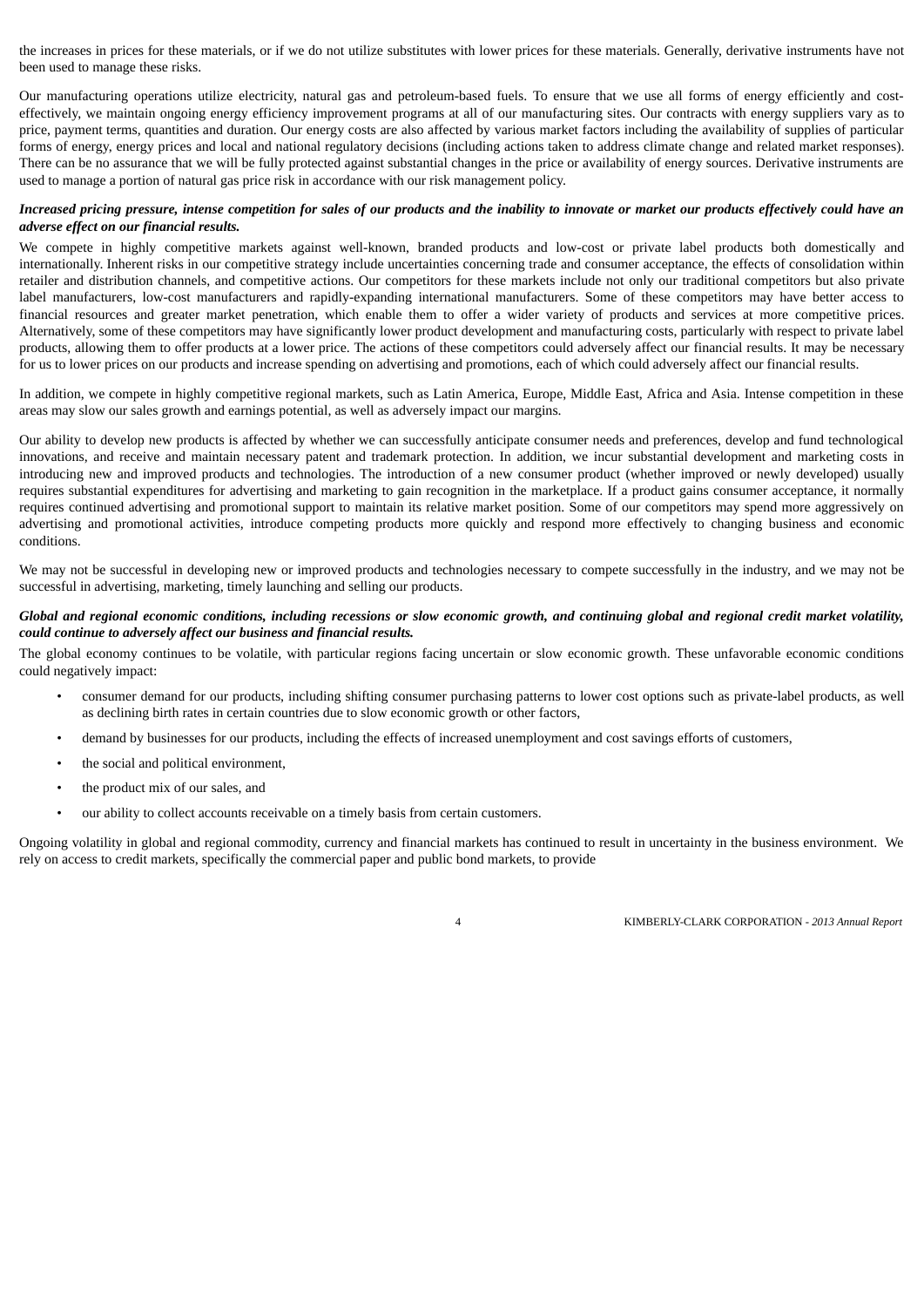supplemental funding for our operations. Although we have not experienced a disruption in our ability to access credit markets, it is possible that we may have difficulty accessing credit markets in the future, which may disrupt our businesses or further increase the cost of funding our operations.

Prolonged global or regional recessions, slow economic growth or credit market disruptions could result in decreased revenue, margins and earnings.

#### Our international operations are subject to foreign market risks, including foreign exchange risk, currency restrictions and political, social and economic *instability, which may adversely affect our financial results.*

Because we and our equity companies have manufacturing facilities in 38 countries, with products sold in more than 175 countries, our results may be substantially affected by foreign market risks. We are subject to the impact of economic, social and political instability in developing countries.

We are exposed to the movement of various currencies against each other and versus the U.S. dollar. A portion of the exposures, arising from transactions and commitments denominated in non-local currencies, is systematically managed through foreign currency forward and swap contracts. We do not generally hedge our translation exposure with respect to foreign operations.

Weaker foreign currency exchange rates increase the potential impact of forecasted increases in dollar-based input costs for operations outside the U.S. There can be no assurance that we will be protected against substantial foreign currency fluctuations.

In addition, we face increased risks in our international operations, including currency exchange restrictions and other limits on our ability to repatriate earnings from outside the U.S., adverse political and economic conditions, legal and regulatory constraints, tariffs and other trade barriers, risks of expropriation, difficulties in enforcing contractual and intellectual property rights, and developing and maintaining successful business alliances, and potentially adverse tax consequences. Each of these factors could adversely affect our financial results. See MD&A and Item 8, Note 1 for information about the effects of currency restrictions and related exposures in Venezuela.

#### If our information technology systems suffer interruptions, failures or breaches, our business operations could be disrupted and we could face financial *and reputational damage.*

Our information technology systems, some of which are dependent on services provided by third parties, serve an important role in the efficient and effective operation and administration of our business. This role includes:

- ordering and managing materials from suppliers,
- managing our inventory,
- converting materials to finished products,
- facilitating order entry and fulfillment,
- processing transactions,
- summarizing and reporting our results,
- facilitating internal and external communications,
- administering human resources functions,
- collecting and storing customer, vendor, employee and investor information and personal data,
- hosting, processing and sharing confidential and proprietary research, business plans, and financial information,
- complying with regulatory, tax and other legal requirements,
- providing data security, and
- providing other processes necessary to manage our business.

These information technology systems could be damaged or cease to function properly due to any number of causes, such as catastrophic events, power outages, security breaches, computer viruses or cyber-based attacks. Any failure of our information technology systems to perform as we anticipate could disrupt our business. While we have contingency plans in place to prevent or mitigate the impact of these events, if they were to occur and our disaster recovery plans do not effectively address the issues on a timely basis, we could suffer interruptions in our ability to manage our operations, which may adversely affect our business and financial results.

Increased cyber-security threats and computer crime also pose a potential risk to the security of our information technology systems, including those of third party service providers with whom we have contracted, as well as the confidentiality, integrity and availability of the data stored on those systems. Any breach in our technology information security systems could result in the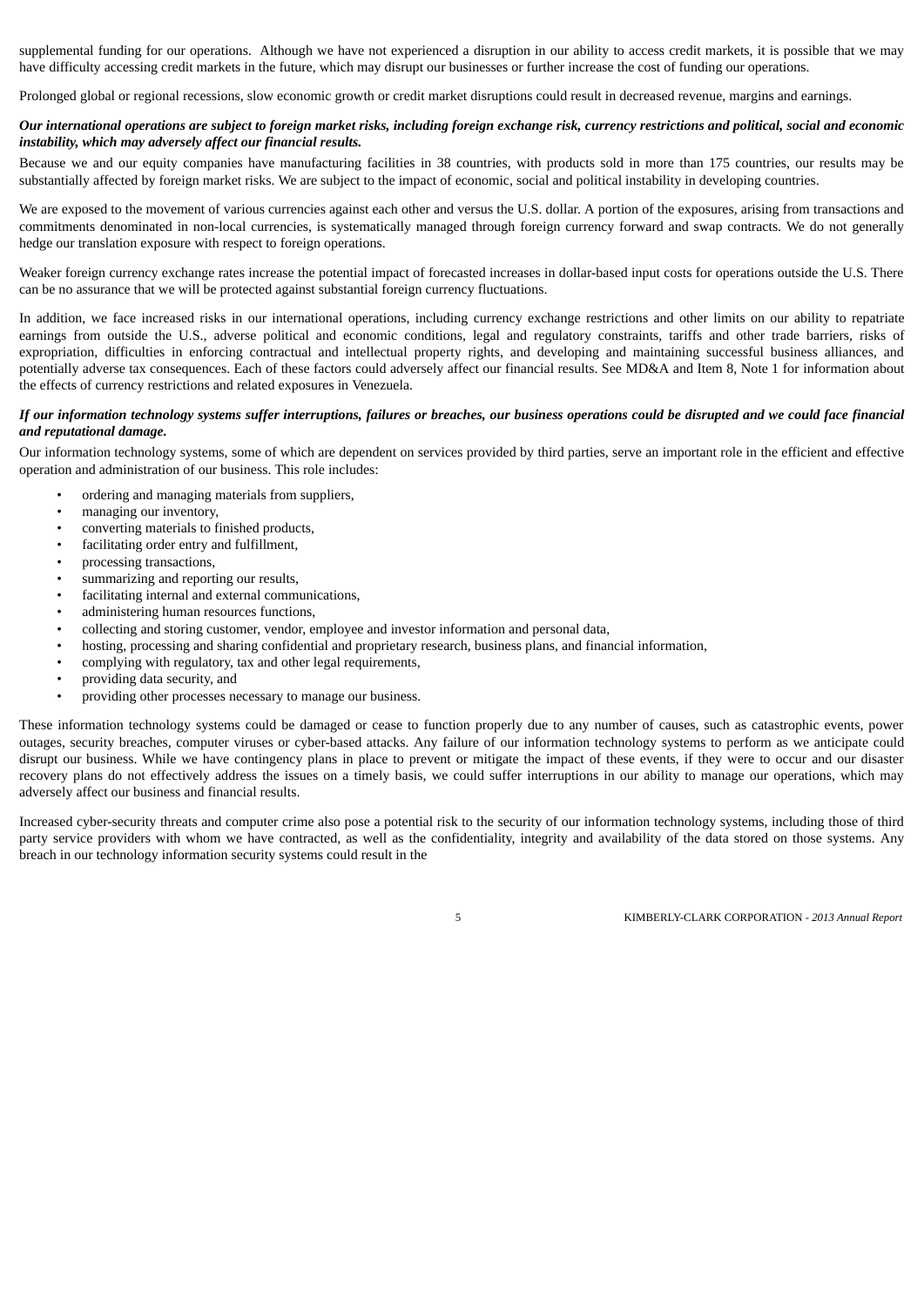disclosure or misuse of confidential or proprietary information, including sensitive customer, vendor, employee or investor information maintained in the ordinary course of our business. Any such event could cause damage to our reputation, loss of valuable information or loss of revenue and could result in large expenditures to investigate or remediate, to recover data, to repair or replace networks or information systems, or to protect against similar future events.

#### If we are unable to hire, develop or retain key employees or a skilled and diverse workforce, it could have an adverse effect on our business.

Our strategy includes a focus on hiring, developing and retaining our management team and a skilled and diverse international workforce. A skilled and diverse international workforce is a significant factor in developing product innovation, as well as providing key viewpoints representative of our international consumer base. We compete to hire new employees and then seek to train them to develop their skills. We may not be able to successfully recruit, develop and retain the key personnel that we need. Unplanned turnover or failure to develop an effective succession plan for our leadership positions, or to hire and retain a diverse, skilled workforce, could increase our operating costs and adversely affect our results of operations.

#### Changes in the policies of our retail trade customers, increasing dependence on key retailers in developed markets, and the emergence of new sales *channels may adversely affect our business.*

Our products are sold in a highly competitive global marketplace, which continues to experience increased concentration and the growing presence of largeformat retailers and discounters. With the consolidation of retail trade, especially in developed markets such as the U.S., Europe and Australia, we are increasingly dependent on key retailers, and some of these retailers, including large-format retailers, may have greater bargaining power. They may use this leverage to demand higher trade discounts or allowances which could lead to reduced profitability. We may also be negatively affected by changes in the policies of our retail trade customers, such as inventory de-stocking, limitations on access to shelf space, delisting of our products, additional requirements related to safety, environmental, social and other sustainability issues, and other conditions. If we lose a significant customer or if sales of our products to a significant customer materially decrease, our business, financial condition and results of operations may be adversely affected. In addition, the emergence of new sales channels may affect customer preferences and market dynamics and could adversely impact our financial results. These new channels include sales of consumer and other products via e-commerce, as well as the growth of large-format retailers and discounters that exclusively sell private-label products.

#### Pending and potential future litigation, administrative actions, tax matters, regulatory requirements and new legal requirements could have an adverse *effect on our financial results.*

As a global company, during the course of our business we are subject to various legal and administrative actions in which we assert our rights under various laws, including intellectual property and data privacy laws. We may not be successful in defending against these actions or in asserting these rights. In addition, we could incur substantial costs in defending against, or in asserting our rights in, these actions.

We are subject to income tax requirements in various jurisdictions in the U.S. and internationally. Many of these jurisdictions face budgetary shortfalls or have unpredictable enforcement activity. Increases in applicable tax rates, implementation of new taxes, changes in applicable tax laws and interpretations of these tax laws and actions by tax authorities in jurisdictions in which we operate could reduce our after-tax income and have an adverse effect on our results of operations.

Aspects of our business, including Health Care and personal care, are subject to many laws and governmental regulations, including regulations by the Food and Drug Administration and comparable foreign agencies, as well as potential litigation. Adverse regulatory action, including a recall, regulatory or other governmental investigation, or product liability or other litigation may adversely affect our financial condition and business operations.

Our sales and results of operations may also be adversely impacted by new legal requirements, including healthcare reform legislation, excise or other taxes, financial reform legislation and regulations, export control and foreign sanctions legislation, and climate change and other environmental legislation and regulations. The costs and other effects of pending litigation and administrative actions against us and new legal requirements cannot be determined with certainty. For example, new legislation or regulations may result in increased costs to us, directly for our compliance or indirectly to the extent suppliers increase prices of goods and services because of increased compliance costs or reduced availability of raw materials.

Although we believe that none of these proceedings or requirements will have a material adverse effect on us, the outcome of these proceedings or effects of new legal requirements may not be as expected. See Item 3, "Legal Proceedings."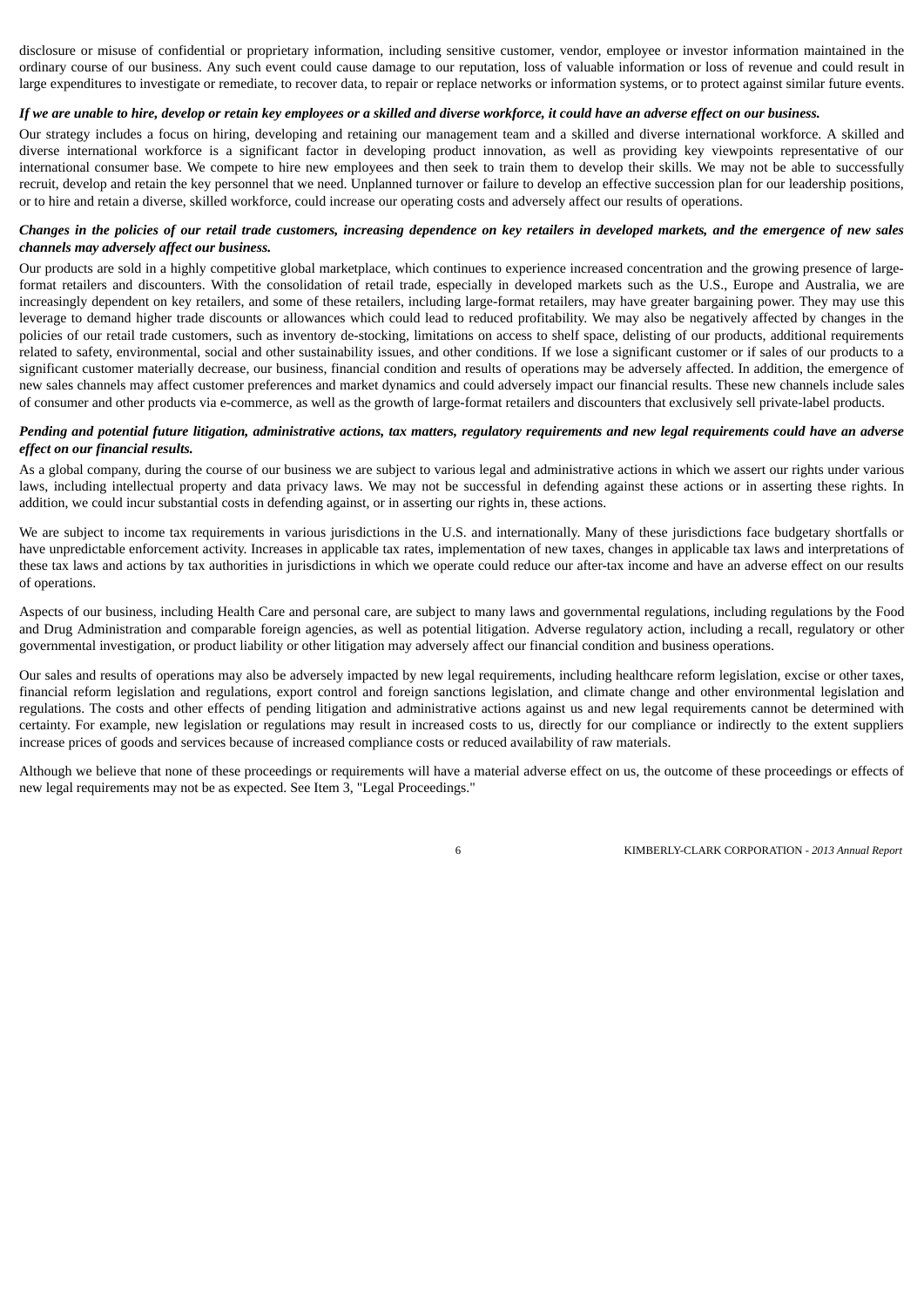#### Damage to the reputation of Kimberly-Clark or to one or more of our brands could adversely affect our business.

Developing and maintaining our reputation, as well as the reputation of our brands, is a critical factor in our relationship with consumers, customers, suppliers and others. Our inability to address adverse publicity or other issues, including concerns about product safety, quality, efficacy or similar matters, real or perceived, could negatively impact sentiments towards us and our products and brands, and our business and financial results could suffer. Our business and results could also be negatively impacted by the effects of a significant product recall, product-related litigation, allegations of product tampering or contamination or the distribution and sale of counterfeit products.

#### *There is no guarantee that our ongoing efforts to reduce costs will be successful.*

We continue to implement plans to improve our competitive position by achieving cost reductions in our operations. In addition, we expect ongoing cost savings from our continuous improvement activities. We anticipate these cost savings will result from reducing material costs and manufacturing waste and realizing productivity gains, distribution efficiencies and overhead reductions in each of our business segments. See our discussion of our cost savings activities in MD&A. If we cannot successfully implement our cost savings plans, we may not realize all anticipated benefits. Any negative impact these plans have on our relationships with employees or customers or any failure to generate the anticipated efficiencies and savings could adversely affect our financial results.

#### Disruption in our supply chain or the failure of third-party providers to satisfactorily perform could adversely impact our operations.

We operate on a global scale and therefore our ability to manufacture, distribute and sell products is critical to our operations. These activities are subject to inherent risks such as natural disasters, power outages, fires or explosions, labor strikes, terrorism, pandemics, import restrictions, regional economic, business, environmental or political events, governmental regulatory requirements or nongovernmental voluntary actions in response to global climate change or other concerns regarding the sustainability of our business, which could impair our ability to manufacture or sell our products. This interruption, if not mitigated in advance or otherwise effectively managed, could adversely impact our business, financial condition and results of operations, as well as require additional resources to address.

In addition, third parties manufacture some of our products and provide certain administrative services. Disruptions or delays at these third-party manufacturers or service providers due to the reasons above or the failure of these manufacturers or service providers to otherwise satisfactorily perform, could adversely impact our operations, sales, payments to our vendors, employees, and others, and our ability to report financial and management information on a timely and accurate basis.

#### *We may acquire or divest product lines or businesses, which could impact our results.*

We may pursue acquisitions of product lines or businesses from third parties. Acquisitions involve numerous risks, including difficulties in the assimilation of the operations, technologies, services and products of the acquired product lines or businesses, estimation and assumption of liabilities and contingencies, personnel turnover and the diversion of management's attention from other business concerns. We may be unable to identify suitable additional acquisition candidates or may be unable to successfully integrate and manage product lines or businesses that we have acquired or may acquire in the future. In addition, we may be unable to achieve anticipated benefits or cost savings from acquisitions in the timeframe we anticipate, or at all.

The inability to integrate and manage acquired product lines or businesses in a timely and efficient manner, the inability to achieve anticipated cost savings or other anticipated benefits from these acquisitions in the timeframe we anticipate or the unanticipated required increases in trade, promotional or capital spending from these acquisitions could adversely affect our business, consolidated financial condition, results of operations or liquidity.

Moreover, acquisitions could result in substantial additional indebtedness, exposure to contingent liabilities such as litigation or earn-out obligations, the potential impairment of goodwill or other intangible assets, or transactional costs, all of which could adversely affect our financial condition, results of operations and/or liquidity.

Alternatively, we may periodically divest product lines or businesses. These divestitures may adversely impact our results if we are unable to offset the dilutive impacts from the loss of revenue associated with the divested products or businesses, or otherwise achieve the anticipated benefits or cost savings from the divestitures. In addition, businesses under consideration for or otherwise subject to divestiture may be adversely impacted prior to the divestiture, which could negatively affect our financial results. Furthermore, the divestitures could adversely affect our ongoing business operations, including by enhancing our competitors' positions or reducing consumer confidence in our ongoing brands and products.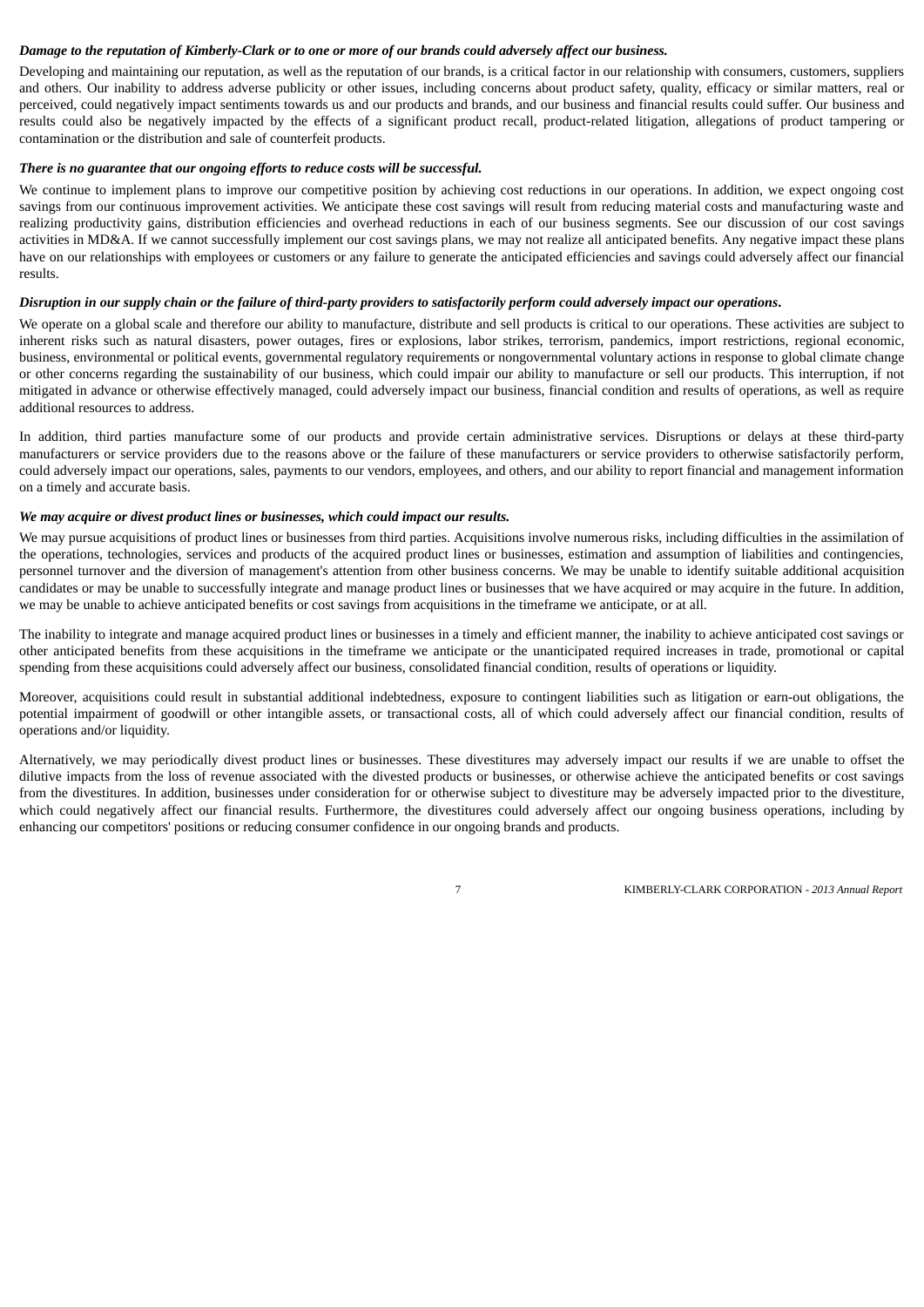#### The proposed spin-off of our health care business may not be completed in accordance with the expected plans or anticipated timeline, if at all.

In November 2013, we announced our intention to pursue a potential tax-free spin-off of our health care business. Execution of the proposed spin-off will require, among other things, (i) obtaining final approval from our Board of Directors, (ii) filing a registration statement on Form 10 with the SEC, (iii) obtaining an opinion of counsel that the transaction will qualify for tax-free treatment under IRS regulations and (iv) obtaining an opinion from a nationallyrecognized investment banking firm or other authority confirming the viability and solvency of the new health care company after the distribution. Unforeseen circumstances could delay, prevent or otherwise adversely affect the proposed spin-off, including possible issues or delays in obtaining the required regulatory approvals or clearances, disruptions in capital and financial markets or other potential barriers. Therefore, we cannot assure that we will be able to complete the spin-off under the expected plans or anticipated timeline, if at all.

#### The proposed spin-off of our health care business will require significant expenditures and attention of management and may adversely affect our *business, results of operations or financial condition and, if completed, may not achieve the intended results.*

We anticipate incurring significant expenses in connection with the proposed spin-off. In addition, completion of the proposed spin-off will require significant amounts of our management's time and effort which could divert management's attention from operating and growing our businesses and could adversely affect our business, results of operations or financial condition. If the proposed spin-off is completed, our operational and financial profile will change upon the separation of the health care business from our other businesses. As a result, our diversification of revenue sources will diminish, and our results of operations, cash flows, working capital and financing requirements may be negatively impacted. Additionally, after the spin-off, we may not be able to achieve our historical levels of synergies or cost savings, which could result in higher cost allocation to our remaining segments.

#### The proposed spin-off of our health care business could result in substantial tax liability to us and our shareholders.

Historically, the IRS has provided companies seeking to perform a tax-free spin-off transaction with an advance ruling that the proposed spin-off transaction would qualify for tax-free treatment. However, last year the IRS announced that it would no longer provide such advance rulings. Prior to completing the spin-off of our health care business, we expect to receive an opinion of counsel that neither we nor our shareholders will recognize any taxable income, gain or loss for U.S. federal income tax purposes as a result of the spin-off. However, this opinion will not be binding on the IRS. Accordingly, the IRS or the courts may reach conclusions with respect to the spin-off that are different from the conclusions reached in the opinion of counsel. Moreover, the opinion of counsel is based on certain statements and representations made by us, which, if incomplete or inaccurate in any material respect, could invalidate the opinion of counsel.

If the spin-off and certain related transactions were determined to be taxable, we would be subject to a substantial tax liability. In addition, if the spin-off were taxable, each holder of our common stock who receives shares of the new health care company would generally be treated as receiving a taxable distribution of property in an amount equal to the fair market value of the shares received.

#### <span id="page-9-0"></span>**ITEM 1B. UNRESOLVED STAFF COMMENTS**

None.

### <span id="page-9-1"></span>**ITEM 2. PROPERTIES**

At December 31, 2013 we own or lease:

- our principal executive offices located in the Dallas, Texas metropolitan area;
- four operating segment and geographic headquarters at two U.S. and two international locations; and
- five administrative centers at two U.S. and three international locations.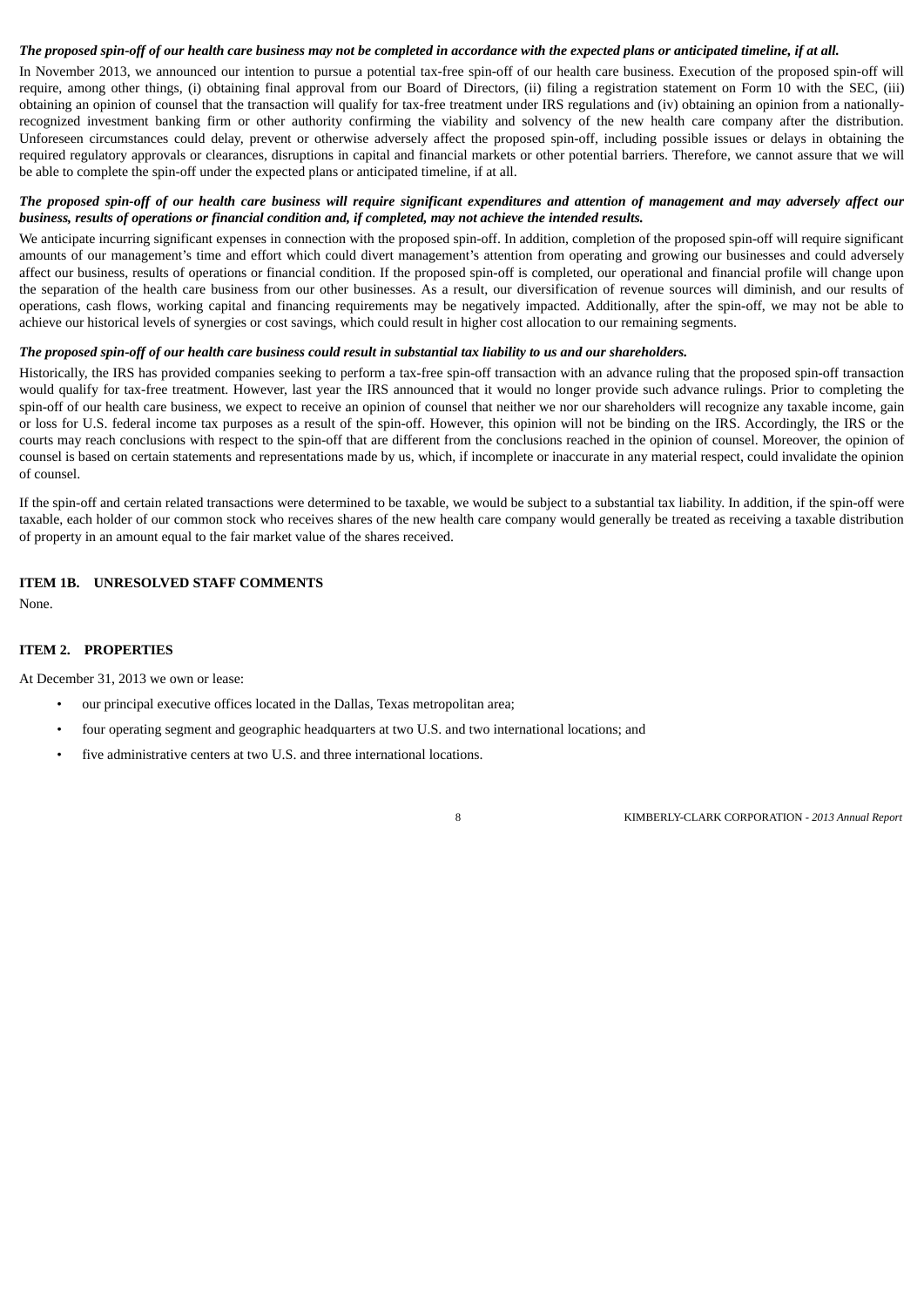The locations of our and our equity affiliates' principal production facilities by major geographic areas of the world are as follows:

| <b>Geographic Area:</b>           | Number of<br><b>Facilities</b> |
|-----------------------------------|--------------------------------|
| United States (in 17 states)      | 21                             |
| Canada                            |                                |
| <b>Europe</b>                     | 13                             |
| Asia, Latin America and other     | 71                             |
| Worldwide Total (in 38 countries) | 106                            |

Many of these facilities produce multiple products. The types of products produced by these facilities are as follows:

| <b>Products Produced:</b>                          | <b>Number of</b><br><b>Facilities</b> |
|----------------------------------------------------|---------------------------------------|
| Tissue, including consumer tissue and KCP products | 60                                    |
| Personal Care                                      | 49                                    |
| <b>Health Care</b>                                 |                                       |

We believe that our and our equity affiliates' facilities are suitable for their purpose, adequate to support their businesses and well maintained. Health care facilities expected to be included in the spin-off are located in the United States, Asia and Latin America and total 14 facilities.

#### <span id="page-10-0"></span>**ITEM 3. LEGAL PROCEEDINGS**

We are subject to various legal proceedings, claims and governmental inquiries, inspections, audits or investigations pertaining to issues such as contract disputes, product liability, tax matters, patents and trademarks, advertising, pricing, business practices, governmental regulations, employment and other matters. Although the results of litigation and claims cannot be predicted with certainty, we believe that the ultimate disposition of these matters, to the extent not previously provided for, will not have a material adverse effect, individually or in the aggregate, on our business, financial condition, results of operations or liquidity.

We are subject to federal, state and local environmental protection laws and regulations with respect to our business operations and are operating in compliance with, or taking action aimed at ensuring compliance with, these laws and regulations. We have been named a potentially responsible party under the provisions of the U.S. federal Comprehensive Environmental Response, Compensation and Liability Act, or analogous state statutes, at a number of sites where hazardous substances are present. None of our compliance obligations with environmental protection laws and regulations, individually or in the aggregate, is expected to have a material adverse effect on our business, financial condition, results of operations or liquidity.

#### <span id="page-10-1"></span>**ITEM 4. MINE SAFETY DISCLOSURES**

Not applicable.

#### <span id="page-10-2"></span>**EXECUTIVE OFFICERS OF THE REGISTRANT**

The names and ages of our executive officers as of February 14, 2014, together with certain biographical information, are as follows:

**Robert E. Abernathy**, 59, was elected Executive Vice President in November 2013. He is responsible for overseeing activities related to the potential spinoff of our health care business and will become the chief executive officer of the new health care company if the spin-off is ultimately completed. Mr. Abernathy joined Kimberly-Clark in 1982. His past responsibilities at Kimberly-Clark have included leading our European restructuring, driving continuous improvement processes throughout our businesses and functions and overseeing our businesses in Asia, Latin America, Europe, the Middle East and Africa, as well as operations and major project management in North America. He was appointed Vice President - North American Diaper Operations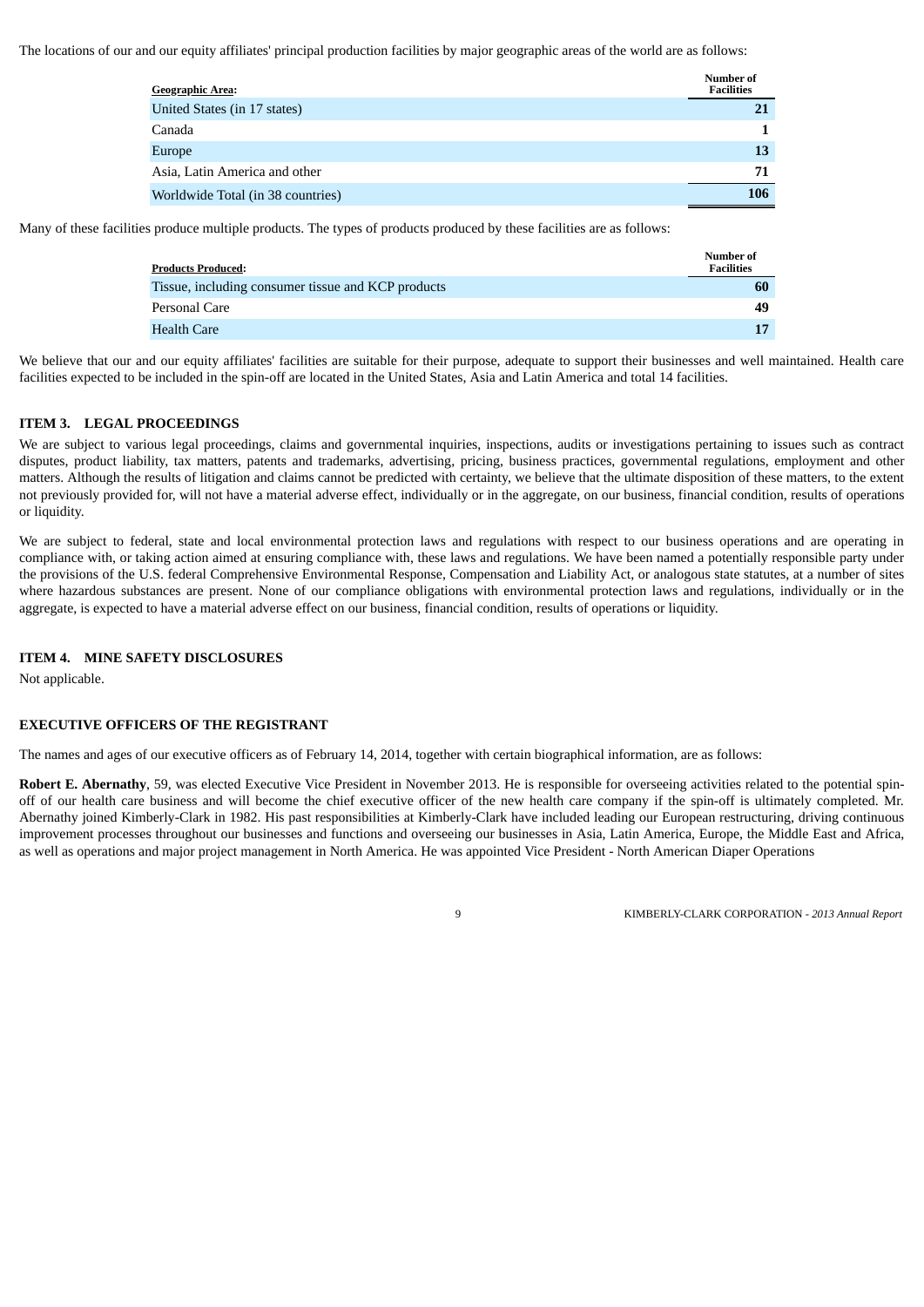in 1992; Managing Director of Kimberly-Clark Australia Pty. Limited in 1994; Group President of our Business-to-Business segment in 1998; Group President - Developing and Emerging Markets in 2004; Group President - North Atlantic Consumer Products in 2008; and Group President - Europe, Global Nonwovens, and Continuous Improvement & Sustainability in 2012. He is a director of RadioShack Corporation.

**Joanne B. Bauer**, 58, was elected President - Global Health Care in 2006. She is responsible for our global health care business, which includes a variety of surgical and infection prevention products and medical devices. Ms. Bauer joined Kimberly-Clark in 1981. Her past responsibilities have included various marketing and management positions in the adult care and health care businesses. She was appointed Vice President of KimFibers, Ltd. in 1996; Vice President of Global Marketing for Health Care in 1998; and President of Health Care in 2001. She is a director of Omnicell, Inc., AdvaMed, the Advanced Medical Technology Association, Aurora Health Care, and MedShare.

**Christian A. Brickman**, 49, was elected Group President - K*-*C International in 2012. He is responsible for our businesses in Asia, Latin America, Europe, the Middle East and Africa. Mr. Brickman joined Kimberly-Clark in 2008 as Senior Vice President and Chief Strategy Officer and served as President - Global K*-*C Professional from 2010 to 2012. Prior to joining Kimberly-Clark, Mr. Brickman served as a Principal of McKinsey & Company, Inc., a management consulting firm, from 2003 to 2008, and as an Associate Principal from 2001 to 2003. He is a director of Sally Beauty Holdings, Inc.

**Mark A. Buthman**, 53, was elected Senior Vice President and Chief Financial Officer in 2003. Mr. Buthman joined Kimberly-Clark in 1982. He has held various positions of increasing responsibility in operations, finance and strategic planning. Mr. Buthman was appointed Vice President of Strategic Planning and Analysis in 1997 and Vice President of Finance in 2002. He is a director of West Pharmaceutical Services, Inc. and Pavillon, International.

**Thomas J. Falk**, 55, was elected Chairman of the Board and Chief Executive Officer in 2003 and President and Chief Executive Officer in 2002. Prior to that, he served as President and Chief Operating Officer since 1999. Mr. Falk previously had been elected Group President - Global Tissue, Pulp and Paper in 1998, where he was responsible for Kimberly-Clark's global tissue businesses. Earlier in his career, Mr. Falk had responsibility for Kimberly-Clark's North American Infant Care, Child Care and Wet Wipes businesses. Mr. Falk joined Kimberly-Clark in 1983 and has held other senior management positions. He has been a director of Kimberly-Clark since 1999. He also serves on the board of directors of Lockheed Martin Corporation, Catalyst Inc., the Global Consumer Goods Forum, and the University of Wisconsin Foundation, and serves as a governor of the Boys & Girls Clubs of America.

**Lizanne C. Gottung**, 57, was elected Senior Vice President and Chief Human Resources Officer in 2002. She is responsible for leading the design and implementation of all human capital strategies for Kimberly-Clark, including global compensation and benefits, talent management, diversity and inclusion, organizational effectiveness and corporate health services. Ms. Gottung joined Kimberly-Clark in 1981. She has held a variety of human resources, manufacturing and operational roles of increasing responsibility, including Vice President of Human Resources from 2001 to 2002. She is a director of Louisiana-Pacific Corporation.

**Michael D. Hsu**, 49, was elected Group President - K-C North America in May 2013. From 2012 to May 2013, his title was Group President - North America Consumer Products. He is responsible for our consumer business in North America. Prior to joining Kimberly-Clark, Mr. Hsu served as Executive Vice President and Chief Commercial Officer of Kraft Foods, Inc**.**, a North American grocery manufacturing and processing conglomerate, from January 2012 to July 2012, as President of Sales, Customer Marketing and Logistics from 2010 to 2012 and as President of its grocery business unit from 2008 to 2010. Prior to that, Mr. Hsu served as President and Chief Operating Officer, Foodservice at H. J. Heinz Company, a manufacturer and marketer of food products.

**Nancy S. Loewe**, 46, was elected Senior Vice President and Chief Strategy Officer in May 2013. She is responsible for leading the development and monitoring of our strategic plans and processes to enhance our enterprise growth initiatives. Ms. Loewe joined Kimberly-Clark in 2011 as Vice President and Treasurer, and from 2012 to May 2013, her title was Senior Vice President, Treasurer and Chief Strategy Officer. Prior to joining Kimberly-Clark, Ms. Loewe served as Executive Vice President, Chief Financial Officer at Frito-Lay North America, which manufactures, markets and sells corn chips, potato chips and other snack foods, from 2009 to 2011. Prior to that, Ms. Loewe served as Vice President, Strategic Transactions for GE Consumer & Industrial, a division of General Electric Company, a diversified technology and financial services company.

**Thomas J. Mielke**, 55, was elected Senior Vice President - General Counsel in November 2013. From 2007 to 2012, his title was Senior Vice President - Law and Government Affairs and Chief Compliance Officer, and from 2012 to 2013, his title was Senior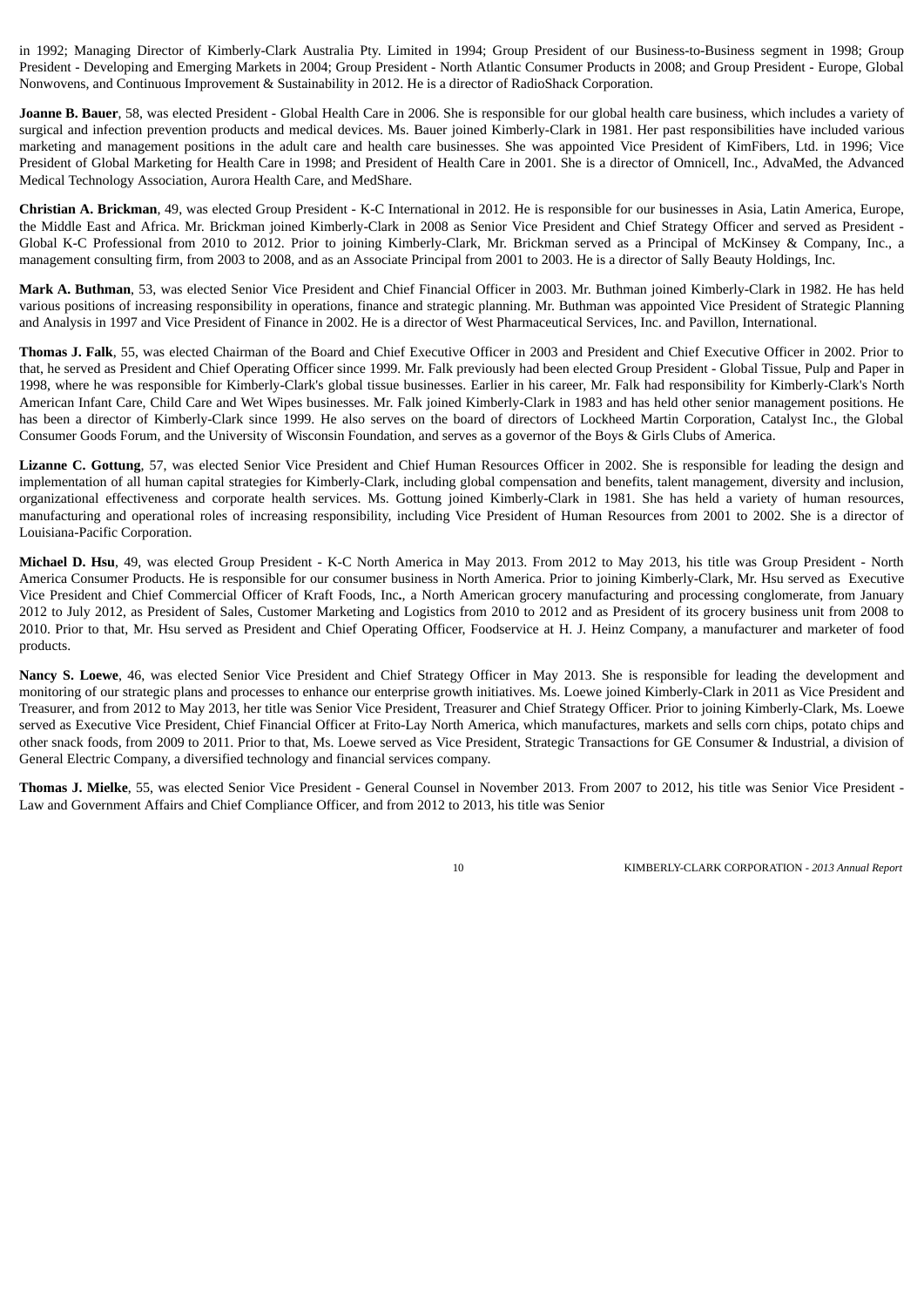Vice President - General Counsel and Chief Compliance Officer. His responsibilities include our legal affairs, internal audit and government relations activities. Mr. Mielke joined Kimberly-Clark in 1988. He held various positions within the legal function and was appointed Vice President and Chief Patent Counsel in 2000, and Vice President and Chief Counsel - North Atlantic Consumer Products in 2004.

**Anthony J. Palmer**, 54, was elected President - Global Brands and Innovation in 2012. Previously, he served as Senior Vice President and Chief Marketing Officer from 2006 to 2012. He leads the global development of the company's consumer categories through marketing, innovations, category and customer development, shopper marketing and lean cost transformation. In addition, he leads the company's global marketing, innovation, corporate research and development and corporate communications functions. Prior to joining Kimberly-Clark in 2006, he served in a number of senior marketing and general management roles at the Kellogg Company, a producer of cereal and convenience foods, from 2002 to 2006, including as managing director of Kellogg's U.K. business. He is a director of The Hershey Company.

**Elane B. Stock**, 49, was elected Group President - K-C Professional in November 2013. She is responsible for our global professional business, which includes commercial tissue and wipers, and skin care, safety and Do-It-Yourself products, as well as leading the development of new business strategies for global nonwovens, driving continuous improvement processes throughout our businesses and functions and leveraging our efforts in sustainability. From 2012 to 2013, her title was President - Global K-C Professional. She previously served as Senior Vice President and Chief Strategy Officer from 2010 to 2012. Prior to joining Kimberly-Clark, Ms. Stock served as National Vice President of Strategy for the American Cancer Society from 2008 to 2010. From 2007 to 2008, she was a regional manager at Georgia Pacific (Koch Industries). Ms. Stock was a partner at McKinsey & Company, Inc. in Ireland from 2005 to 2007.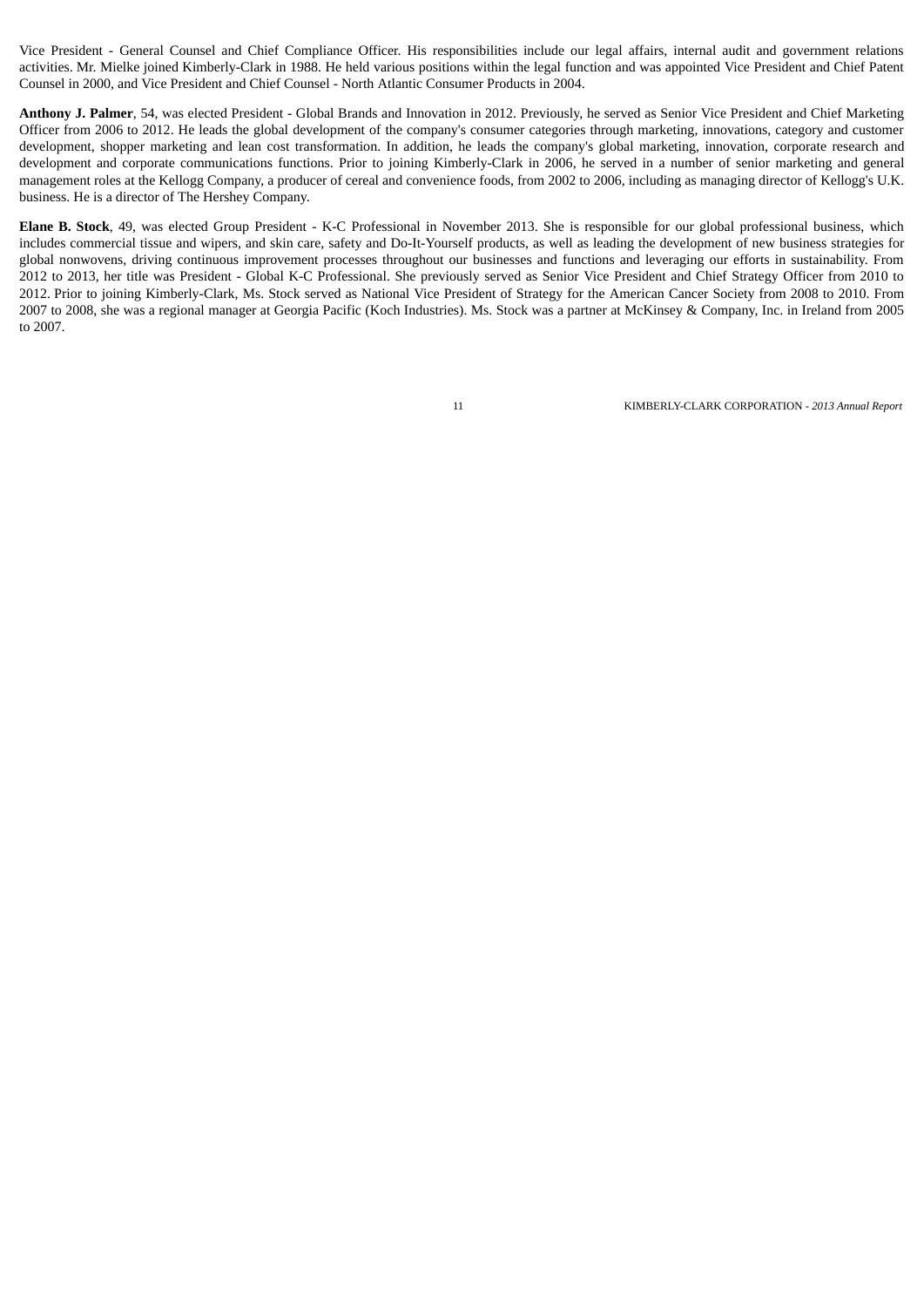#### <span id="page-13-0"></span>**ITEM 5. MARKET FOR REGISTRANT'S COMMON EQUITY, RELATED STOCKHOLDER MATTERS AND ISSUER PURCHASES OF EQUITY SECURITIES**

The dividend and market price data included in Item 7, MD&A "Unaudited Quarterly Data," are incorporated in this Item 5 by reference.

Quarterly dividends have been paid continually since 1935. Dividends have been paid on or about the second business day of January, April, July and October.

Kimberly-Clark common stock is listed on the New York Stock Exchange. The ticker symbol is KMB.

As of February 7, 2014, we had 25,337 holders of record of our common stock.

For information relating to securities authorized for issuance under equity compensation plans, see Part III, Item 12 of this Form 10-K.

We repurchase shares of Kimberly-Clark common stock from time to time pursuant to publicly announced share repurchase programs. During 2013, we repurchased 12.4 million shares of our common stock at a cost of \$1.2 billion through a broker in the open market.

The following table contains information for shares repurchased during the fourth quarter of 2013. None of the shares in this table were repurchased directly from any of our officers or directors.

| <b>Period (2013)</b>      | <b>Total Number</b><br>of Shares<br>Purchased <sup>(a)</sup> | Average<br><b>Price Paid</b><br>Per Share | <b>Total Number of</b><br><b>Shares Purchased</b><br>as Part of Publicly<br><b>Announced Plans</b><br>or Programs | <b>Maximum Number</b><br>of Shares That May<br><b>Yet Be Purchased</b><br>Under the Plans or<br>Programs |
|---------------------------|--------------------------------------------------------------|-------------------------------------------|-------------------------------------------------------------------------------------------------------------------|----------------------------------------------------------------------------------------------------------|
| October 1 to October 31   | 872,000                                                      | \$97.76                                   | 27, 157, 411                                                                                                      | 22,842,589                                                                                               |
| November 1 to November 30 | 679.000                                                      | 108.42                                    | 27.836.411                                                                                                        | 22,163,589                                                                                               |
| December 1 to December 31 | 869,000                                                      | 104.83                                    | 28,705,411                                                                                                        | 21,294,589                                                                                               |
| Total                     | 2,420,000                                                    |                                           |                                                                                                                   |                                                                                                          |

<span id="page-13-1"></span>(a) Share repurchases were made pursuant to a share repurchase program authorized by our Board of Directors on January 21, 2011. This program allows for the repurchase of 50 million shares in an amount not to exceed \$5 billion.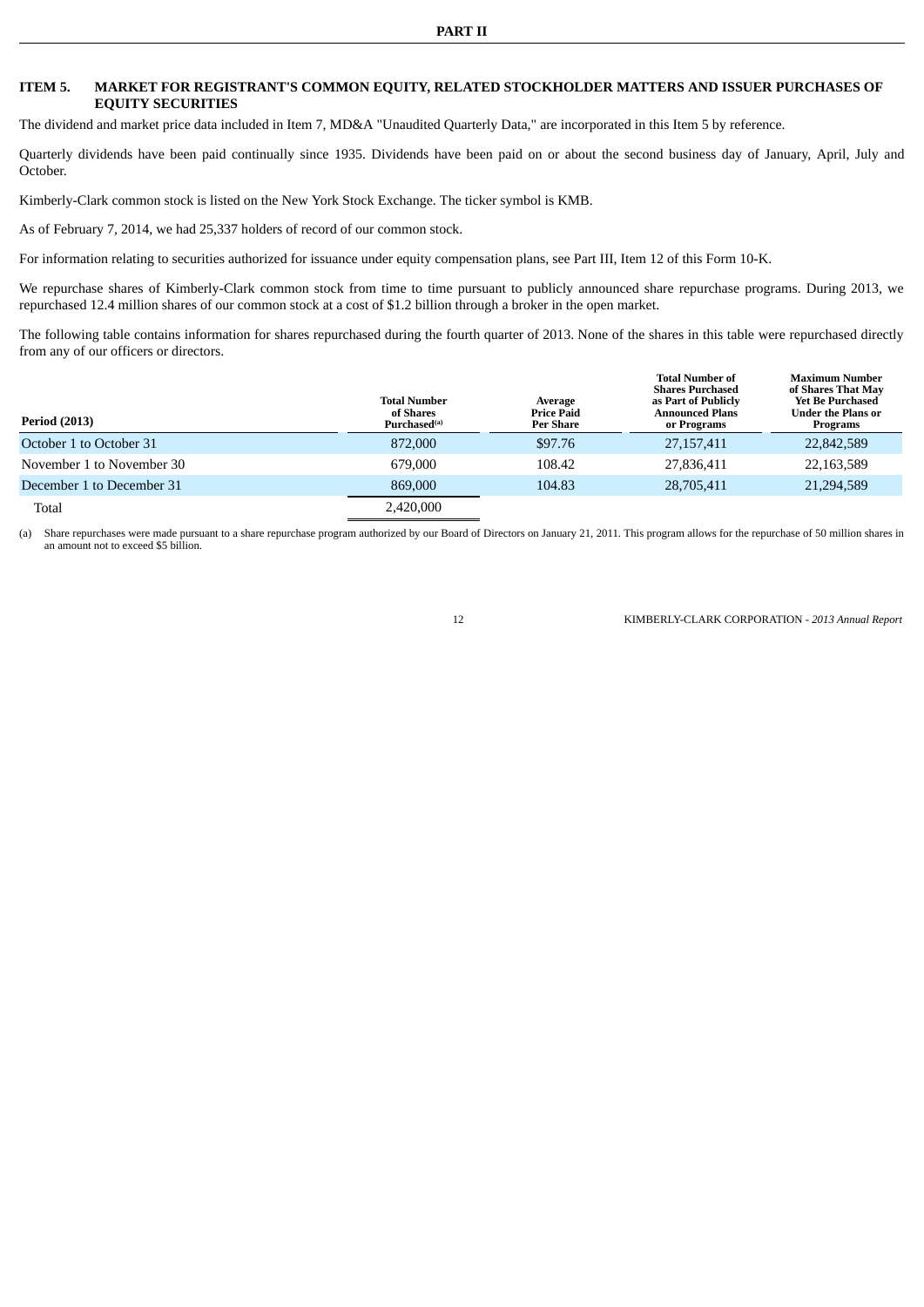#### **ITEM 6. SELECTED FINANCIAL DATA**

|                                                       | <b>Year Ended December 31</b> |    |              |              |              |              |              |              |              |
|-------------------------------------------------------|-------------------------------|----|--------------|--------------|--------------|--------------|--------------|--------------|--------------|
|                                                       | $2013^{(a)}$                  |    | $2012^{(b)}$ |              | $2011^{(c)}$ |              | $2010^{(d)}$ |              | $2009^{(e)}$ |
| \$<br><b>Net Sales</b>                                | 21,152                        | \$ | 21,063       | $\mathbb{S}$ | 20,846       | $\mathbb{S}$ | 19,746       | $\mathbb{S}$ | 19,115       |
| Gross Profit                                          | 7,240                         |    | 6,749        |              | 6,152        |              | 6,550        |              | 6,420        |
| <b>Operating Profit</b>                               | 3,208                         |    | 2,686        |              | 2,442        |              | 2,773        |              | 2,825        |
| Share of Net Income of Equity Companies               | 205                           |    | 176          |              | 161          |              | 181          |              | 164          |
| Net Income                                            | 2,221                         |    | 1,828        |              | 1,684        |              | 1,943        |              | 1,994        |
| Net Income Attributable to Noncontrolling Interests   | (79)                          |    | (78)         |              | (93)         |              | (100)        |              | (110)        |
| Net Income Attributable to Kimberly-Clark Corporation | 2,142                         |    | 1,750        |              | 1,591        |              | 1,843        |              | 1,884        |
| Per Share Basis                                       |                               |    |              |              |              |              |              |              |              |
| <b>Basic</b>                                          | 5.58                          |    | 4.45         |              | 4.02         |              | 4.47         |              | 4.53         |
| Diluted                                               | 5.53                          |    | 4.42         |              | 3.99         |              | 4.45         |              | 4.52         |
| Cash Dividends Per Share                              |                               |    |              |              |              |              |              |              |              |
| Declared                                              | 3.24                          |    | 2.96         |              | 2.80         |              | 2.64         |              | 2.40         |
| Paid                                                  | 3.17                          |    | 2.92         |              | 2.76         |              | 2.58         |              | 2.38         |
| <b>Total Assets</b>                                   | 18,919                        |    | 19,873       |              | 19,373       |              | 19,864       |              | 19,209       |
| Long-Term Debt                                        | 5,386                         |    | 5,070        |              | 5,426        |              | 5,120        |              | 4,792        |
| <b>Total Stockholders' Equity</b>                     | 5,140                         |    | 5,287        |              | 5,529        |              | 6,202        |              | 5,690        |

(a) Results include pre-tax charges of \$81, \$66 after tax, related to the European strategic changes. Additionally, results were negatively impacted by a \$36 pre-tax charge, \$26 after tax, related to the devaluation of the Venezuelan bolivar. See Item 8, Notes 1 and 3 of the Consolidated Financial Statements for details.

(b) Results include pre-tax charges of \$299, \$242 after tax, related to the European strategic changes. Additionally, results were negatively impacted by \$135 in pre-tax charges, \$86 after tax, for the pulp and tissue restructuring actions. See Item 8, Notes 3 and 4 of the Consolidated Financial Statements for details.

(c) Results include a non-deductible business tax charge related to a law change in Colombia of \$32, as well as the effect of pulp and tissue restructuring pre-tax charges of \$415, \$289 after tax. See Item 8, Note 4 of the Consolidated Financial Statements for details.

(d) Results include the impact of a pre-tax charge of \$98, \$96 after tax, related to the adoption of highly inflationary accounting in Venezuela.

<span id="page-14-0"></span>(e) Results include the impact of a \$128 pre-tax charge, \$91 after tax, related to the organization optimization plan, an initiative to reduce our worldwide salaried workforce.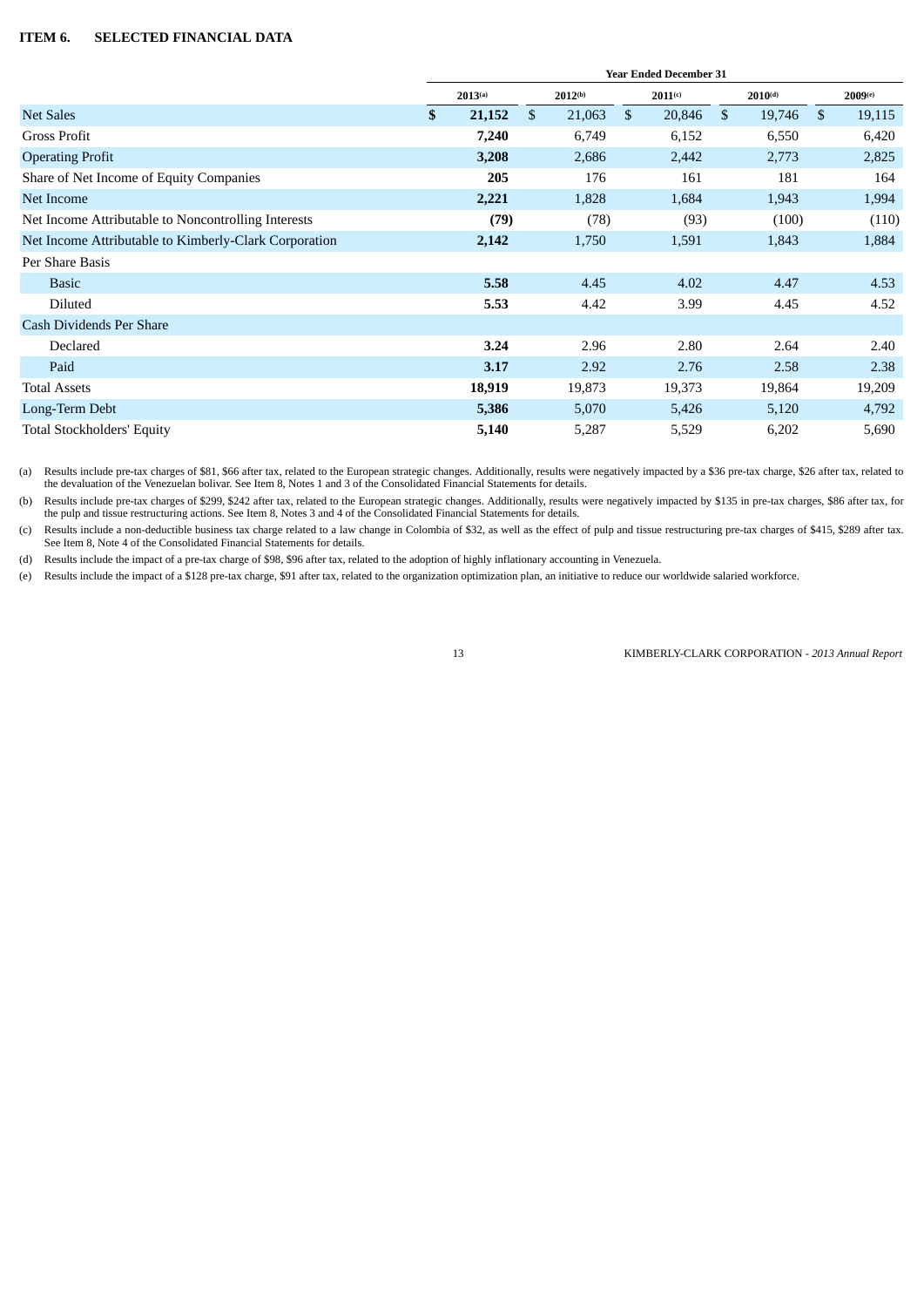#### **ITEM 7. MANAGEMENT'S DISCUSSION AND ANALYSIS OF FINANCIAL CONDITION AND RESULTS OF OPERATIONS**

#### **Introduction**

This MD&A is intended to provide investors with an understanding of our recent performance, financial condition and prospects. The following will be discussed and analyzed:

- Overview of Business
- Overview of 2013 Results
- Results of Operations and Related Information
- Unaudited Quarterly Data
- Liquidity and Capital Resources
- Critical Accounting Policies and Use of Estimates
- Legal Matters
- Business Outlook
- Information Concerning Forward-Looking Statements

Dollar amounts are reported in millions, except per share dollar amounts, unless otherwise noted.

#### **Overview of Business**

We are a global company focused on leading the world in essentials for a better life, with manufacturing facilities in 35 countries and products sold in more than 175 countries. Our products are sold under well-known brands such as Kleenex, Scott, Huggies, Pull-Ups, Kotex and Depend. We have four reportable global business segments: Personal Care, Consumer Tissue, K-C Professional ("KCP") and Health Care. These global business segments are described in greater detail in Item 8, Note 17 to the Consolidated Financial Statements.

In operating our global business, we seek to:

- manage our portfolio to balance growth, margin and cash flow,
- invest in our brands, innovation and growth initiatives,
- deliver sustainable cost reductions, and
- provide disciplined capital management to improve return on invested capital and return cash to shareholders.

Key strategies for our segments include:

- We plan to grow our strong positions in personal care by leveraging our brands and providing innovations.
- For consumer tissue, we seek to bring differentiated, value-added innovations to grow and strengthen our brands while focusing on net realized revenue, improving mix and reducing costs.
- We plan to continue to shift our mix to faster-growing, higher-margin wiping and safety segments within KCP.

We plan to drive growth throughout K-C International ("KCI"), which includes our businesses in Asia, Latin America, the Middle East, Eastern Europe and Africa, with a particular emphasis in China, Russia and Latin America. Our goals for KCI include seeking targeted expansion and growth, taking advantage of attractive market opportunities and deploying our strong brands and innovation capabilities.

In November 2013, we announced that our Board of Directors authorized management to pursue a potential tax-free spin-off of our health care business. A spin-off would create a stand-alone, publicly traded health care company with approximately \$1.6 billion in annual net sales, focused on the sale of surgical and infection prevention products for the operating room and other medical supplies, and medical devices focused on pain management, respiratory and digestive health. We expect that the spin-off would be in the form of a tax-free distribution of 100 percent of the new company's common stock to Kimberly-Clark shareholders.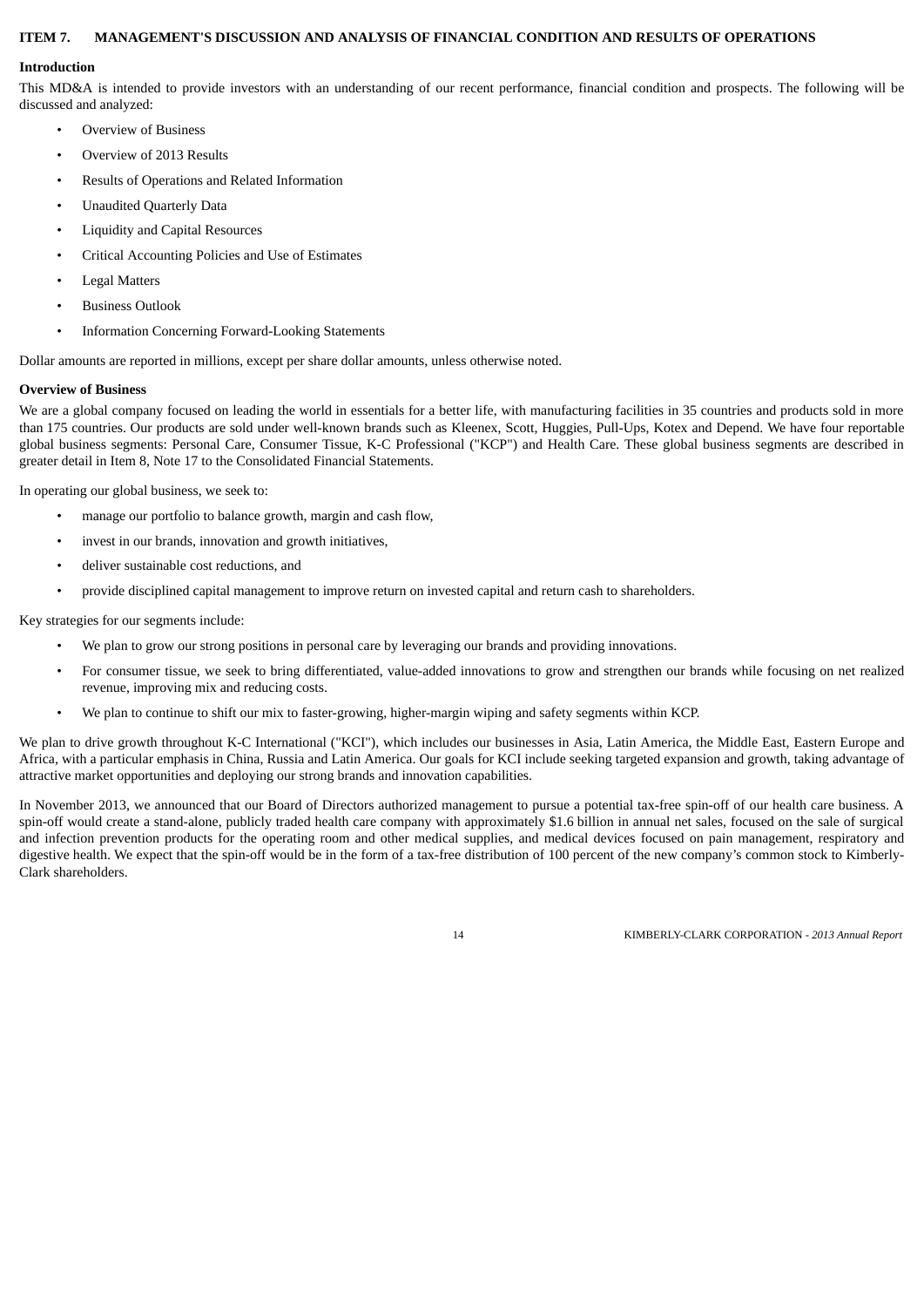Although our current target is to complete the spin-off by the end of the third quarter of 2014, there are no assurances as to when the proposed spin-off will be completed, if at all, or if the spin-off will be completed based on the expected plans.

Highlights for 2013 include the following:

- We executed our growth strategies in KCI with a focus on markets in China, Russia and Latin America. Net sales in KCI grew mid-single digits in 2013, including a 9 percent increase before taking into account the impact of changes in foreign currency exchange rates. KCI accounted for 39 percent of company net sales in 2013, up from 37 percent in the previous year.
- In North America, we launched a number of new or improved products that helped drive volume growth on our Depend, Poise, U By Kotex and Cottonelle brands. In KCI, we launched innovations across our line-up, including a number of new Huggies diapers and diaper-pants, premium feminine care products and adult care offerings. These innovations were important contributors to KCI's volume growth.
- To help fund our investments in innovations and growth initiatives and to improve our profit margins, we are generating cost savings through several initiatives, including leveraging our global procurement organization and deploying lean principles. Full-year cost savings from our ongoing program in 2013 were \$310.
- In 2013, we continued our strategic changes related to our Western and Central European consumer and professional businesses to focus our resources and investments on stronger market positions and growth opportunities. We have exited the diaper category in that region, with the exception of the Italian market, and divested or exited some lower-margin businesses, mostly in consumer tissue, in certain markets. Restructuring actions related to the strategic changes involve the sale or closure of five of our European manufacturing facilities and a streamlining of our administrative organization. The restructuring actions commenced in the fourth quarter of 2012 and are expected to be completed by December 31, 2014.
- We continued to focus on generating cash flow and allocating capital to shareholders. In 2013, cash provided by operations was \$3.0 billion. We repurchased \$1.2 billion of Kimberly-Clark common stock in 2013. In addition, we raised our dividend in 2013 by 9.5 percent, the 41st consecutive annual increase in our dividend. Altogether, share repurchases and dividends in 2013 amounted to \$2.4 billion.

We are subject to risks and uncertainties, which can affect our business operations and financial results. See Item 1A, "Risk Factors" in this Form 10-K for additional information.

#### **Overview of 2013 Results**

- Net sales were essentially even with the prior year as increases in sales volumes and net selling prices were mostly offset by unfavorable currency effects and lost sales from European strategic changes and pulp and tissue restructuring actions.
- Operating profit and net income attributable to Kimberly-Clark Corporation increased 19 percent and 22 percent, respectively.
- Diluted earnings per share increased 25 percent, from \$4.42 in 2012 to \$5.53 in 2013.
- Net income in 2013 included \$66 in after-tax charges for European strategic changes and a \$26 after-tax charge due to the devaluation of the Venezuelan bolivar. The prior year results included \$242 and \$86 in after-tax charges for the European strategic changes and pulp and tissue restructuring actions, respectively.

#### **Results of Operations and Related Information**

This section presents a discussion and analysis of net sales, operating profit and other information relevant to an understanding of 2013 results of operations. This discussion and analysis compares 2013 results to 2012, and 2012 results to 2011.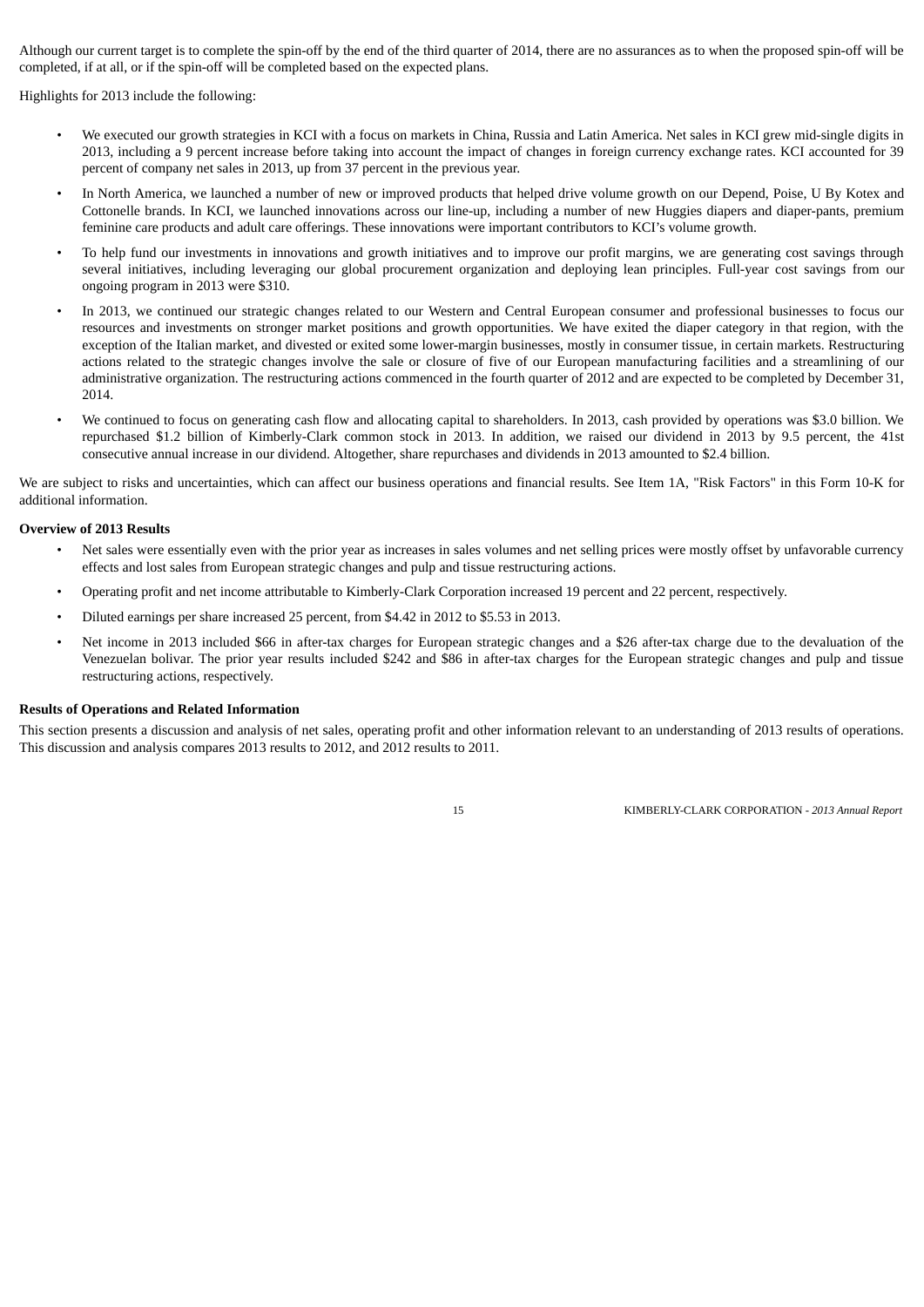#### **Results By Business Segment**

| <b>Year Ended December 31</b> |        |      |        |                         |  |                            |                                |  |  |
|-------------------------------|--------|------|--------|-------------------------|--|----------------------------|--------------------------------|--|--|
| 2013                          |        | 2012 |        | Change<br>2013 vs. 2012 |  |                            | <b>Change</b><br>2012 vs. 2011 |  |  |
|                               |        |      |        |                         |  |                            |                                |  |  |
| \$                            | 9,536  | -\$  | 9,576  |                         |  | 9,128                      | $+4.9%$                        |  |  |
|                               | 6,637  |      | 6,527  | $+1.7%$                 |  | 6,770                      | $-3.6%$                        |  |  |
|                               | 3,323  |      | 3,283  | $+1.2\%$                |  | 3,294                      | $-0.3\%$                       |  |  |
|                               | 1,618  |      | 1,622  | $-0.2\%$                |  | 1,606                      | $+1.0%$                        |  |  |
|                               | 38     |      | 55     | N.M.                    |  | 48                         | N.M.                           |  |  |
| S                             | 21,152 | \$   | 21,063 |                         |  | 20,846                     | $+1.0%$                        |  |  |
|                               |        |      |        |                         |  | $-0.4\%$ \$<br>$+0.4\%$ \$ | 2011                           |  |  |

### **OPERATING PROFIT**

| Personal Care                           | \$<br>1,698 | 1,660 | $+2.3\%$ \$  | 1.526 | $+8.8%$   |
|-----------------------------------------|-------------|-------|--------------|-------|-----------|
| <b>Consumer Tissue</b>                  | 988         | 887   | $+11.4%$     | 775   | $+14.5%$  |
| K-C Professional                        | 608         | 545   | $+11.6%$     | 487   | $+11.9%$  |
| <b>Health Care</b>                      | 230         | 229   | $+0.4\%$     | 219   | $+4.6%$   |
| Corporate & Other $(a)$                 | (312)       | (641) | N.M.         | (616) | N.M.      |
| Other (income) and expense, $net^{(b)}$ | 4           | (6)   | N.M.         | (51)  | $-88.2%$  |
| <b>TOTAL OPERATING PROFIT</b>           | \$<br>3.208 | 2,686 | $+19.4\%$ \$ | 2,442 | $+10.0\%$ |

#### **Results By Geography**

|                                                | <b>Year Ended December 31</b> |                  |     |        |                         |     |        |                         |  |
|------------------------------------------------|-------------------------------|------------------|-----|--------|-------------------------|-----|--------|-------------------------|--|
|                                                |                               | 2013             |     | 2012   | Change<br>2013 vs. 2012 |     | 2011   | Change<br>2012 vs. 2011 |  |
| <b>NET SALES</b>                               |                               |                  |     |        |                         |     |        |                         |  |
| North America                                  | \$                            | 10,795           | \$  | 10,777 | $+0.2\%$ \$             |     | 10,746 | $+0.3\%$                |  |
| Europe                                         |                               | 2,988            |     | 3,247  | $-8.0%$                 |     | 3,401  | $-4.5%$                 |  |
| Asia, Latin America and other                  |                               | 8,118            |     | 7,851  | $+3.4%$                 |     | 7,467  | $+5.1%$                 |  |
| Intergeographic sales                          |                               | (749)            |     | (812)  | $-7.8%$                 |     | (768)  | $+5.7%$                 |  |
| <b>TOTAL NET SALES</b>                         | \$                            | 21,152           | \$. | 21,063 | $+0.4\%$                | \$  | 20,846 | $+1.0%$                 |  |
|                                                |                               |                  |     |        |                         |     |        |                         |  |
| <b>OPERATING PROFIT</b>                        |                               |                  |     |        |                         |     |        |                         |  |
| North America                                  | \$                            | 2,149            | \$  | 2,053  | $+4.7\%$ \$             |     | 1,915  | $+7.2%$                 |  |
| Europe                                         |                               | 245              |     | 227    | $+7.9%$                 |     | 170    | $+33.5%$                |  |
| Asia, Latin America and other                  |                               | 1,130            |     | 1,041  | $+8.5%$                 |     | 922    | $+12.9%$                |  |
| Corporate & Other <sup>(a)</sup>               |                               | (312)            |     | (641)  | N.M.                    |     | (616)  | N.M.                    |  |
| Other (income) and expense, net <sup>(b)</sup> |                               | $\boldsymbol{A}$ |     | (6)    | N.M.                    |     | (51)   | $-88.2%$                |  |
| <b>TOTAL OPERATING PROFIT</b>                  | \$                            | 3,208            | \$  | 2,686  | $+19.4%$                | -\$ | 2,442  | $+10.0%$                |  |

(a) Charges related to European strategic changes of \$76 and \$299 in 2013 and 2012, respectively, and pulp and tissue restructuring of \$134 and \$413 in 2012 and 2011, respectively, are included in Corporate & Other. See Item 8, Notes 3 and 4 to the Consolidated Financial Statements for additional information. Additionally, a non-deductible business tax charge of \$32 related to a law change in Colombia is included in Corporate & Other in 2011.

(b) Other (income) and expense, net for 2013 includes a balance sheet remeasurement charge of \$36 due to the February 2013 devaluation of the Venezuelan bolivar, partially offset by gains on the sales of certain non-core assets. The results for 2012 include currency transaction gains of \$14 and the impact of the favorable resolution of a legal matter, partially offset by \$19 in asset impairment charges. The results for 2011 include gains from the divestiture of a small non-core business in Latin America and the sale of a venture investment in a health care start-up company, as well as currency transaction gains of \$27.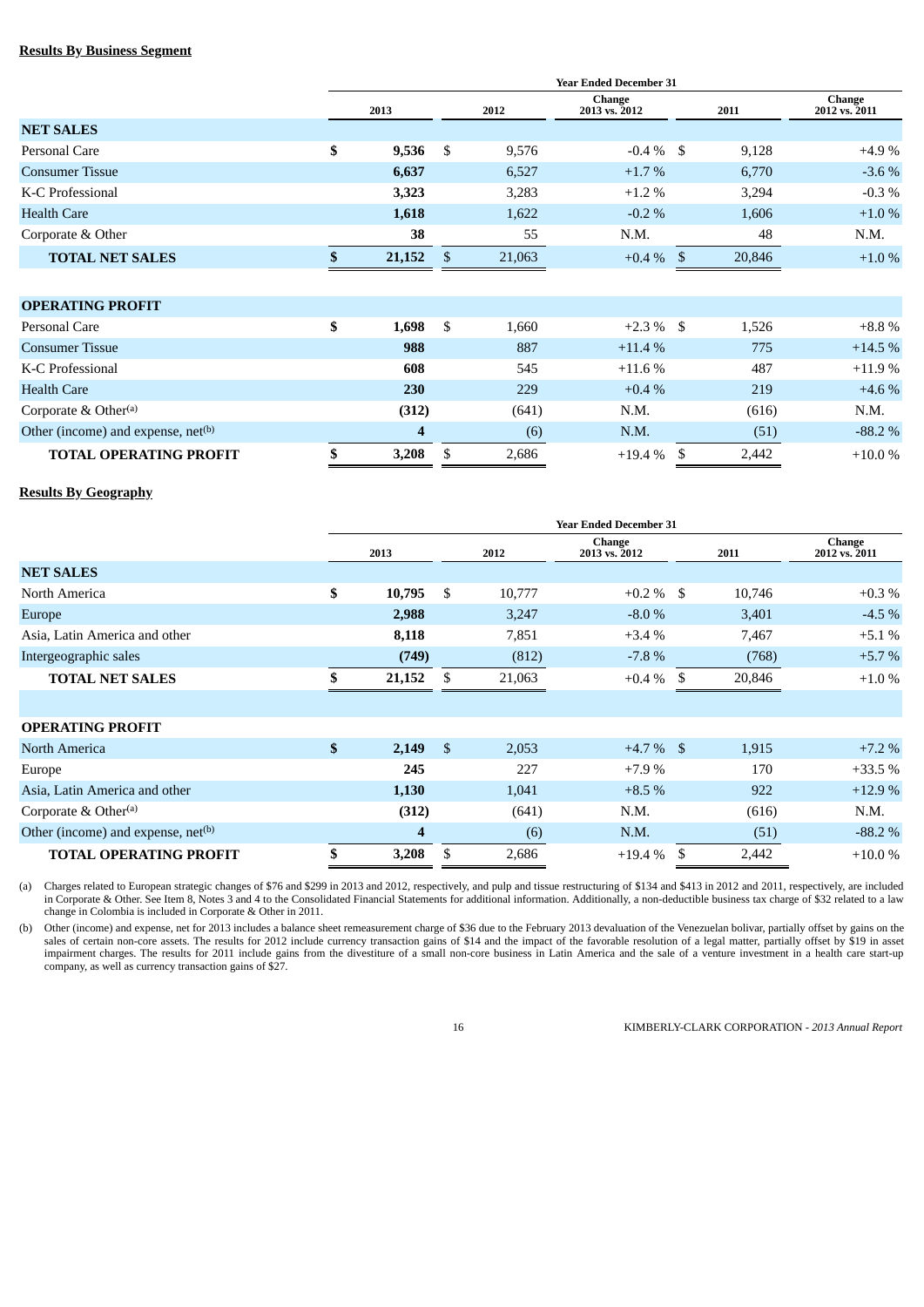#### **Percentage Change**

| <b>NET SALES</b>        |              | <b>Change Due To</b> |                                               |                     |                              |          |  |  |  |
|-------------------------|--------------|----------------------|-----------------------------------------------|---------------------|------------------------------|----------|--|--|--|
|                         | <b>Total</b> | Organic<br>Volume    | <b>Restructuring</b><br>Impact <sup>(a)</sup> | <b>Net</b><br>Price | Mix/<br>Other <sup>(b)</sup> | Currency |  |  |  |
| 2013 versus 2012        |              |                      |                                               |                     |                              |          |  |  |  |
| Consolidated            | 0.4          | 3                    | (2)                                           | $\mathbf{1}$        |                              | (2)      |  |  |  |
| Personal Care           | (0.4)        | $\boldsymbol{4}$     | (3)                                           |                     | 1                            | (2)      |  |  |  |
| <b>Consumer Tissue</b>  | 1.7          | $\overline{2}$       | (1)                                           | $\overline{2}$      |                              | (1)      |  |  |  |
| <b>K-C Professional</b> | 1.2          | $\mathbf{1}$         | (1)                                           | $\mathbf{1}$        | $\mathbf{1}$                 | (1)      |  |  |  |
| <b>Health Care</b>      | (0.2)        | 1                    |                                               |                     |                              | (1)      |  |  |  |
|                         |              |                      |                                               |                     |                              |          |  |  |  |
| 2012 versus 2011        |              |                      |                                               |                     |                              |          |  |  |  |
| Consolidated            | 1.0          | $\overline{2}$       | (1)                                           | $\overline{2}$      | $\mathbf{1}$                 | (3)      |  |  |  |
| Personal Care           | 4.9          | 5                    |                                               | 3                   |                              | (3)      |  |  |  |
| <b>Consumer Tissue</b>  | (3.6)        |                      | (3)                                           | $\overline{2}$      | (1)                          | (2)      |  |  |  |
| K-C Professional        | (0.3)        | 2                    | (1)                                           | $\mathbf{1}$        |                              | (2)      |  |  |  |
| <b>Health Care</b>      | 1.0          | $\overline{2}$       |                                               |                     |                              | (1)      |  |  |  |

(a) Lost sales related to the European strategic changes and pulp and tissue restructuring actions.

(b) Mix/Other includes rounding.

| <b>OPERATING PROFIT</b> |              | <b>Change Due To</b>    |                |                               |                        |                                |                      |  |  |  |
|-------------------------|--------------|-------------------------|----------------|-------------------------------|------------------------|--------------------------------|----------------------|--|--|--|
|                         | <b>Total</b> | Volume                  | Net<br>Price   | Input<br>Costs <sup>(a)</sup> | Cost<br><b>Savings</b> | Currency<br><b>Translation</b> | Other <sup>(b)</sup> |  |  |  |
| <b>2013 versus 2012</b> |              |                         |                |                               |                        |                                |                      |  |  |  |
| Consolidated            | 19.4         | 4                       | 7              | (8)                           | 12                     | (3)                            | 7                    |  |  |  |
| Personal Care           | 2.3          | $\overline{\mathbf{4}}$ | $\overline{2}$ | (6)                           | 12                     | (2)                            | (8)                  |  |  |  |
| <b>Consumer Tissue</b>  | 11.4         | $\overline{2}$          | 14             | (12)                          | 5.                     | (1)                            | 3                    |  |  |  |
| K-C Professional        | 11.6         | $\mathbf{1}$            | 8              | (3)                           | <b>10</b>              | (3)                            | (1)                  |  |  |  |
| <b>Health Care</b>      | 0.4          | 5                       | (1)            | 8                             | 3                      | (2)                            | (13)                 |  |  |  |
|                         |              |                         |                |                               |                        |                                |                      |  |  |  |
| 2012 versus 2011        |              |                         |                |                               |                        |                                |                      |  |  |  |
| Consolidated            | 10.0         | 5                       | 17             | $\overline{4}$                | 12                     | (2)                            | (26)                 |  |  |  |
| Personal Care           | 8.8          | 8                       | 16             | (2)                           | 13                     | (2)                            | (24)                 |  |  |  |
| <b>Consumer Tissue</b>  | 14.5         | (5)                     | 19             | 8                             | 9                      | (2)                            | (15)                 |  |  |  |
| K-C Professional        | 11.9         | 5                       | 6              | 7                             | 10                     | (3)                            | (13)                 |  |  |  |
| <b>Health Care</b>      | 4.6          | 6                       | (1)            | 12                            | (7)                    | 1                              | (6)                  |  |  |  |

(a) Includes inflation/deflation in raw materials, energy and distribution costs.

(b) Other includes the impact of changes in marketing, research and general expenses and manufacturing costs not separately listed in the table. In addition, consolidated includes the impact of the charges in 2013 and 2012 related to the European strategic changes and in 2013 related to the devaluation of the Venezuelan bolivar. Consolidated also includes the impact of charges in 2012 and 2011 related to the pulp and tissue restructuring actions and in 2011 a non-deductible business tax charge due to a law change in Colombia.

#### **Commentary - 2013 Compared to 2012**

#### **Consolidated**

Net sales of \$21.2 billion in 2013 were essentially even with the prior year with increased organic sales volumes of 3 percent and higher net selling prices of 1 percent. Changes in foreign currency rates, and lost sales in conjunction with European strategic changes and pulp and tissue restructuring actions, each reduced net sales by 2 percent.

Operating profit of \$3,208 in 2013 increased 19 percent from \$2,686 in 2012. The increase in operating profit included benefits from organic volume growth and higher net selling prices, as well as FORCE (Focused On Reducing Costs Everywhere) cost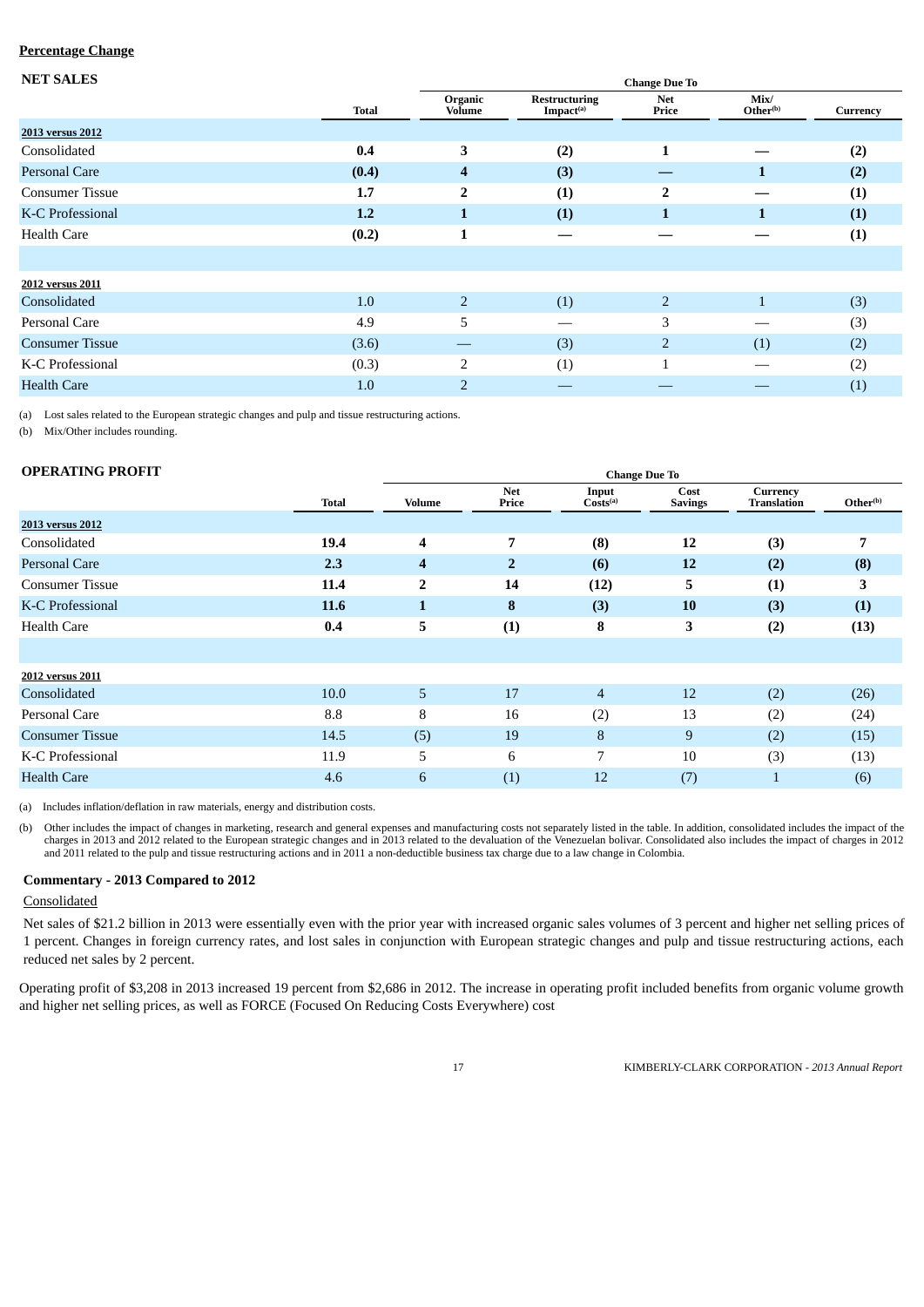savings of \$310. Comparisons were positively impacted by lower restructuring costs, as 2012 included \$299 and \$135 of charges for the European strategic changes and pulp and tissue restructuring actions, respectively, and 2013 included \$81 of charges for the European strategic changes. Operating profit in 2013 was negatively impacted by inflation in input costs of \$205 versus 2012 and unfavorable foreign currency translation effects of \$70 as a result of the weakening of several currencies, including the Australian dollar and Brazilian real, relative to the U.S. dollar. Currency transaction effects also negatively impacted the operating profit comparison.

The effective tax rate was 31.5 percent in 2013 compared to 31.7 percent in 2012.

Kimberly-Clark's share of net income of equity companies was \$205 in 2013 and \$176 in 2012. At Kimberly-Clark de Mexico, S.A.B. de C.V. ("KCM"), results benefited from net sales growth, increased operating profit margin and a stronger Mexican peso versus the U.S. dollar.

Diluted earnings per share were \$5.53 in 2013 and \$4.42 in 2012. The increase was primarily due to higher operating profit, along with increased equity income and a lower share count.

#### Personal Care Segment

Net sales of \$9.5 billion were essentially even with the prior year with increased organic sales volumes of 4 percent and improved product mix of 1 percent. Lost sales in conjunction with European strategic changes reduced net sales by 3 percent and currency rates were unfavorable by 2 percent. Operating profit of \$1,698 increased 2 percent due to cost savings and organic sales volume increases, partially offset by inflation in input costs, manufacturing cost increases, higher marketing, research and general expenses and unfavorable currency effects.

Net sales in North America decreased 1 percent due to lower net selling prices and the impact of unfavorable product mix, which reduced net sales by a combined 1 percent. Sales volumes increased 1 percent and were partially offset by unfavorable currency effects. Adult care volumes increased mid-single digits, including benefits from product innovation on the Depend and Poise brands. Huggies diaper and baby wipe volumes each increased low-single digits. Child care volumes decreased low-single digits and were impacted by category softness, competitive activity and lower shipments for Huggies Little Swimmers swim pants. Feminine care volumes were also down low-single digits.

In KCI, net sales increased 4 percent with sales volumes up 7 percent and higher net selling prices and improved product mix of 1 percent each. Currency rates were unfavorable by more than 4 percent. Volumes increased significantly in China, Russia, Vietnam and throughout most of Latin America, including Brazil, but declined in South Korea and Venezuela. For diapers, the total increase in sales volumes, net selling prices and product mix was more than 35 percent in China and approximately 20 percent in Russia and Brazil.

Net sales in Europe decreased 31 percent, including a 40 percent negative impact from lost sales in conjunction with European strategic changes. Organic sales volumes rose 8 percent, including growth in Huggies baby wipes and child care products, and currency rates were favorable by 1 percent.

#### Consumer Tissue Segment

Net sales of \$6.6 billion increased 2 percent, as higher organic sales volumes and net selling prices each increased 2 percent. These increases were partially offset by the impact of lost sales in conjunction with the European strategic changes and pulp and tissue restructuring actions and unfavorable foreign currency exchange rates, which each decreased net sales by 1 percent. Operating profit of \$988 increased 11 percent due to higher net sales, cost savings, the positive impact from higher production volumes, and lower marketing, research and general expenses, partially offset by input cost inflation, other manufacturing cost increases and unfavorable currency effects.

Net sales in North America increased 3 percent compared to 2012, including a 2 percent increase in net selling prices and a 1 percent improvement in product mix. The increase in net selling prices was driven by sheet count reductions accompanying product innovation in 2013 on Kleenex facial tissue and Cottonelle and Scott Extra Soft bathroom tissue. Sales volumes were up slightly compared to 2012, as gains in bath tissue and paper towels were mostly offset by lower volumes in facial tissue.

Net sales increased 5 percent in KCI, with higher sales volumes of 5 percent and increased net selling prices of 4 percent. Unfavorable foreign currency exchange rates decreased net sales by 4 percent. The growth in volume and price was driven by increases in Latin America.

In Europe, net sales decreased 5 percent, including the impact from lost sales in conjunction with the European strategic changes and pulp and tissue restructuring actions of 7 percent and decreased net selling prices of 1 percent. These decrease were partially offset by increased organic sales volumes of 2 percent and favorable currency effects of 1 percent.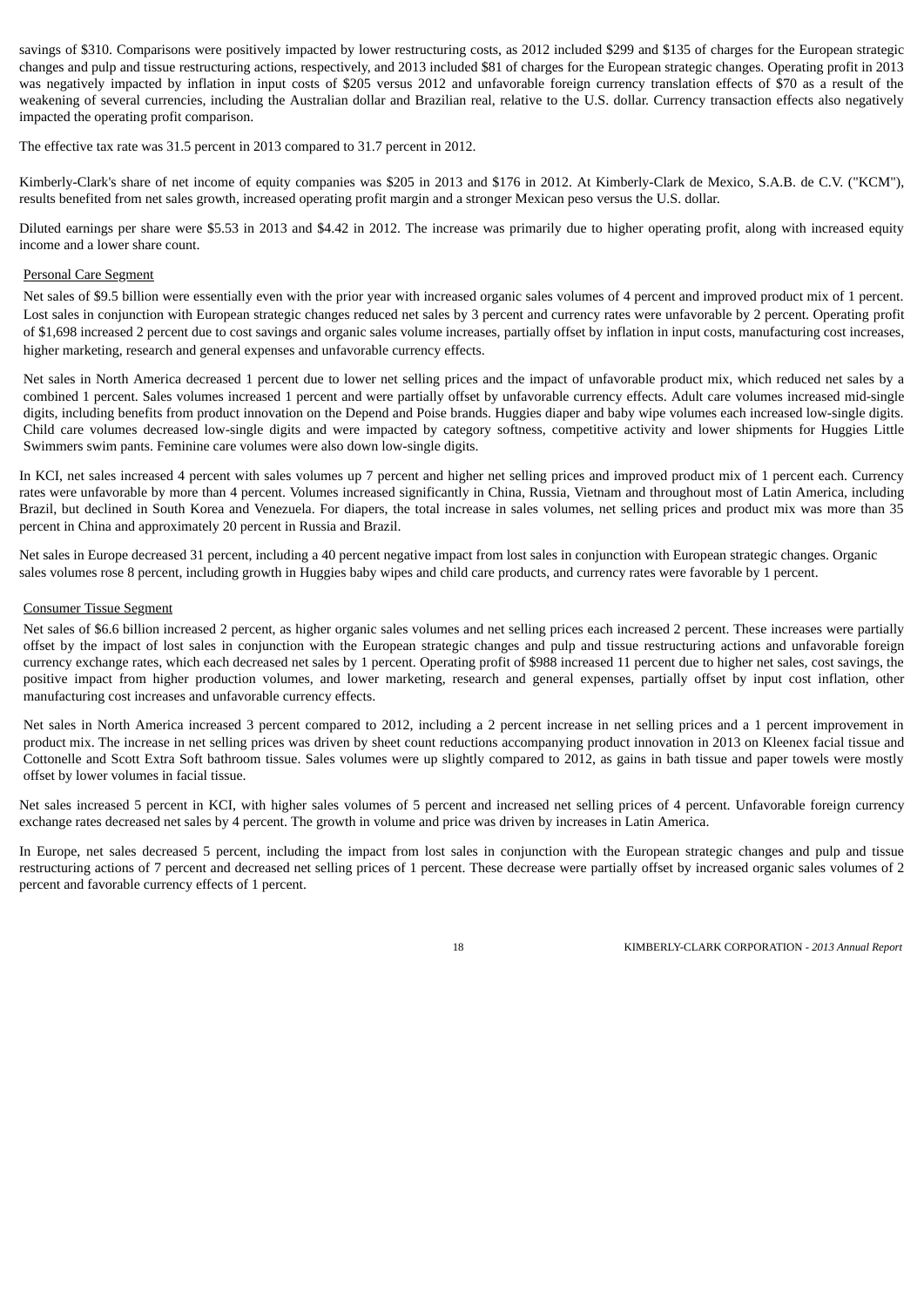#### KCP Segment

Net sales of \$3.3 billion increased 1 percent compared to 2012 with organic sales volumes, net selling prices and improved product mix each increasing net sales by 1 percent. These increases were partially offset by total lost sales in conjunction with the European strategic changes and pulp and tissue restructuring actions of 1 percent and unfavorable foreign currency exchange rates of 1 percent. Operating profit of \$608 increased 12 percent due to sales growth and cost savings, partially offset by input cost inflation, increased marketing, research and general expenses and unfavorable currency effects.

Net sales in North America were up slightly compared to 2012. Higher volumes in washroom and wiper products were mostly offset by the impact from the exit of certain lower-margin safety product offerings.

Net sales increased 4 percent in KCI, despite a 5 percent decrease from unfavorable changes in currency rates. Sales volumes increased 4 percent, driven by growth in Latin America, and net selling prices also rose 4 percent. Improved product mix increased net sales by 1 percent.

In Europe, net sales decreased 1 percent. Lost sales in conjunction with the European strategic changes and pulp and tissue restructuring actions reduced sales volumes by 2 percent and organic sales volumes decreased 1 percent. These decreases were partially offset by the impact of favorable currency rates and improved product mix of 1 percent each.

#### Health Care Segment

Net sales of \$1.6 billion were even with the prior year, as increased sales volumes of 1 percent were offset by unfavorable currency effects of 1 percent. Medical device volumes increased 5 percent, partially offset by lower surgical and infection prevention volumes. Operating profit was \$230 in 2013 and \$229 in 2012. Benefits from higher sales volumes and deflation in input costs were mostly offset by higher manufacturing costs, increased marketing, research and general expenses and unfavorable currency rates.

#### **Commentary - 2012 Compared to 2011**

#### Consolidated

Net sales of \$21.1 billion in 2012 increased 1 percent compared to 2011 due to higher organic sales volumes and net selling prices of 2 percent each and improved product mix of 1 percent. Foreign currency exchange rates were unfavorable by 3 percent and lost sales in conjunction with pulp and tissue restructuring actions reduced net sales by 1 percent. Operating profit increased \$244 compared to 2011. Operating profit benefited from increases in net sales, cost savings of \$295 and deflation in input costs of \$90. These benefits were partially offset by increased marketing, research and general expenses, including \$115 in higher strategic marketing spending. Administrative and research spending also increased, in part to build further capabilities and support future growth. Foreign currency translation effects reduced operating profit by \$55 as a result of the weakening of several currencies relative to the U.S. dollar. Comparisons were also impacted by the 2012 charges related to the European strategic changes, and 2012 and 2011 charges for the pulp and tissue restructuring actions. In addition, 2011 included a charge for a non-deductible business tax in Colombia.

The effective income tax rate in 2012 was 31.7 percent compared to 30.2 percent in 2011. The increase was primarily due to the tax impact related to the charges for the European strategic changes, partially offset by favorable audit resolutions.

Kimberly-Clark's share of net income of equity companies increased by \$15 primarily due to higher earnings at KCM. KCM's net sales grew 3 percent due to increased sales volumes of 6 percent, higher net selling prices of 3 percent and a slight improvement in product mix, partially offset by unfavorable currency effects of 7 percent. Results were also impacted by higher marketing, research and general expenses, cost savings and deflation in input costs.

Net income attributable to noncontrolling interests decreased \$15 primarily due to the redemption in 2011 of certain redeemable preferred securities. See Item 8, Note 8 for information on these securities and their redemption.

#### Personal Care Segment

Net sales of \$9.6 billion increased 5 percent due to increased organic sales volumes of 5 percent and an increase in net selling prices of 3 percent. Foreign currency exchange rates were unfavorable by 3 percent. Operating profit of \$1.7 billion increased 9 percent due to higher net sales and cost savings, partially offset by inflation in input costs, increases in marketing, research and general expenses and manufacturing costs and unfavorable currency effects.

Net sales in North America increased 2 percent. Net selling prices rose 3 percent, driven by improved revenue realization for Huggies diapers and baby wipes. Overall volumes were down 1 percent as infant care volumes decreased mid-single digits, primarily reflecting category declines. This decrease was mostly offset by volume improvements in adult care of mid-single digits and feminine care of low-single digits, primarily due to innovations in Depend and U by Kotex brands.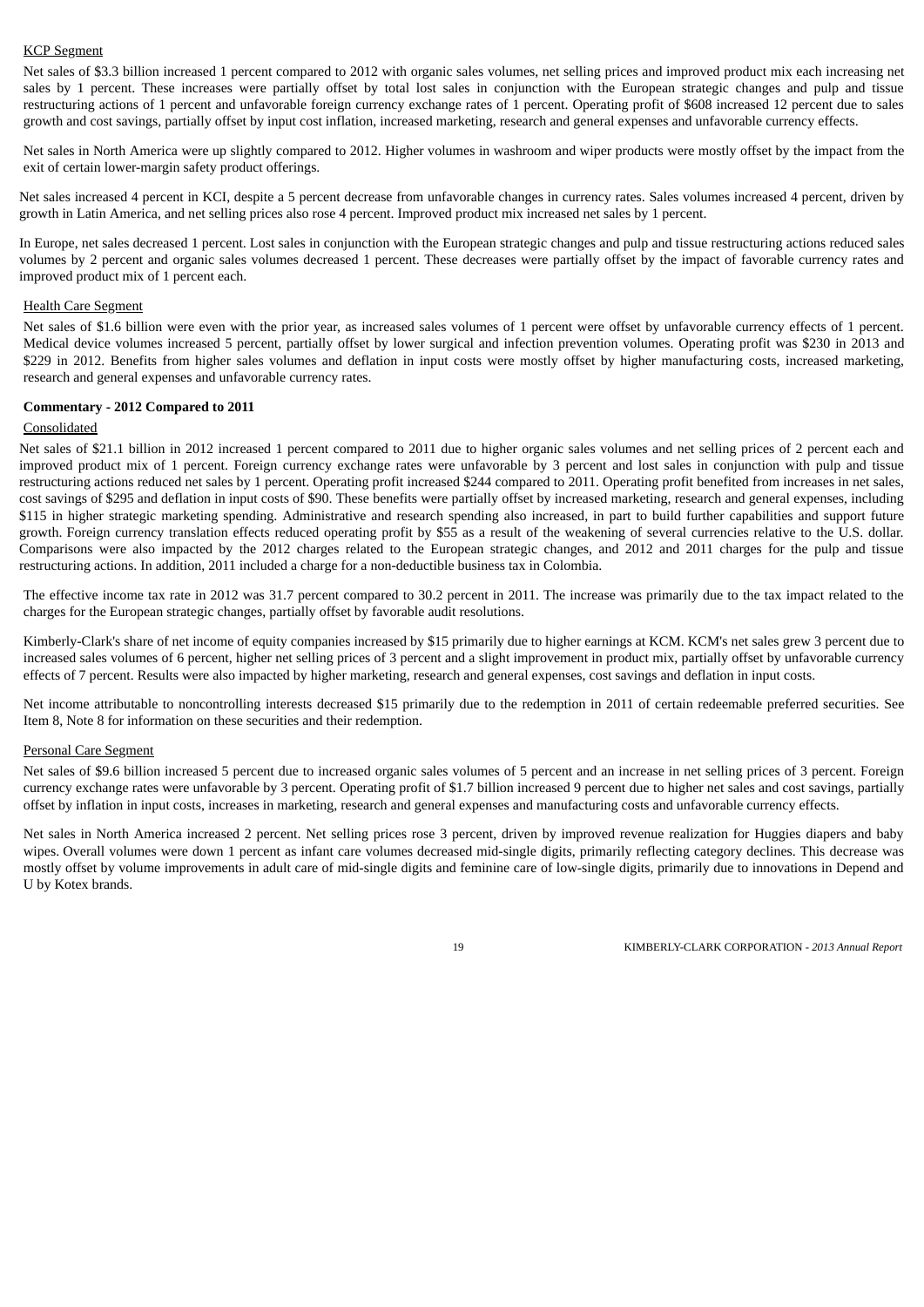In KCI, net sales increased 8 percent despite a 5 percent decrease from unfavorable changes in currency rates. Sales volumes were up 9 percent, with high single-digit to low double-digit growth in each major region. Volume performance increased in a number of markets, including Brazil, China, Russia, South Africa, South Korea, Vietnam and Venezuela. Overall net selling prices improved 3 percent compared to the year-ago period, driven by increases in Latin America.

In Europe, net sales increased 2 percent, despite an unfavorable currency impact of 6 percent. Sales volumes rose 10 percent, mostly due to growth in nonbranded offerings, Huggies baby wipes and child care offerings.

#### Consumer Tissue Segment

Net sales of \$6.5 billion decreased 4 percent due to a 3 percent negative impact of lost sales in conjunction with pulp and tissue restructuring actions, unfavorable foreign currency exchange rates of 2 percent and unfavorable sales mix of 1 percent. Net selling prices increased 2 percent. Operating profit of \$887 increased 14 percent due to higher net selling prices, cost savings and deflation in input costs, partially offset by increased marketing, research and general expenses and lower sales volumes.

Net sales in North America were down 3 percent compared to 2011, including a 5 percent decrease from lost sales in conjunction with pulp and tissue restructuring actions. Organic sales volumes were essentially flat with 2011, as gains in paper towels were offset by lower volumes in facial tissue. Overall net selling prices increased 3 percent and changes in product mix reduced net sales 1 percent.

Net sales decreased 1 percent in KCI. Currency rates were unfavorable by 4 percent and lost sales in conjunction with pulp and tissue restructuring actions reduced sales by 1 percent. Net selling prices increased 3 percent and changes in product mix increased net sales by 1 percent. These benefits were partially offset by decreases in organic sales volumes of 1 percent.

In Europe, net sales decreased 8 percent, including an unfavorable currency impact of 5 percent. Changes in product mix, net selling prices and organic sales volumes each decreased net sales by 1 percent.

#### KCP Segment

Net sales of \$3.3 billion were essentially even with 2011 as increased organic sales volumes of 2 percent and higher net selling prices of 1 percent, were mostly offset by unfavorable foreign currency exchange rates of 2 percent. Lost sales in conjunction with pulp and tissue restructuring actions reduced sales by 1 percent. Operating profit of \$545 increased 12 percent due to higher sales volumes and net selling prices, cost savings and deflation in input costs, partially offset by increased marketing, research and general expenses, unfavorable currency effects and increased manufacturing costs.

Net sales in North America were essentially even with 2011. Although washroom product volumes increased, these gains were offset by lower volumes in other areas, including safety products and wipers.

Net sales increased 5 percent in KCI, despite a 4 percent decrease from unfavorable changes in currency rates. Sales volumes increased 6 percent, driven by double-digit growth in Latin America, and net selling prices rose 3 percent.

In Europe, net sales decreased 9 percent. Currency rates were unfavorable by 6 percent and lost sales in conjunction with pulp and tissue restructuring actions reduced sales by 4 percent. Organic sales volumes were essentially flat with 2011, and net selling prices increased 1 percent.

#### Health Care Segment

Net sales of \$1.6 billion increased 1 percent as sales volumes increased 2 percent, partially offset by the impact of unfavorable currency effects of 1 percent. Medical device volumes increased 3 percent and surgical and infection prevention volumes increased 2 percent. Operating profit of \$229 increased 5 percent as higher net sales, deflation in input costs and lower marketing, research and general expenses were partially offset by increased manufacturing costs.

#### **European Strategic Changes**

In 2012, we approved strategic changes related to our Western and Central European consumer and professional businesses to focus our resources and investments on stronger market positions and growth opportunities. We have exited the diaper category in that region, with the exception of the Italian market, and divested or exited some lower-margin businesses, mostly in consumer tissue, in certain markets. The changes primarily affect our consumer businesses, with a modest impact on KCP. The impacted businesses generated annual net sales of approximately \$0.5 billion and negligible operating profit. As a result of the restructuring activities, annual net sales in 2013 were decreased by \$350.

Restructuring actions related to the strategic changes involve the sale or closure of five of our European manufacturing facilities and streamlining our administrative organization.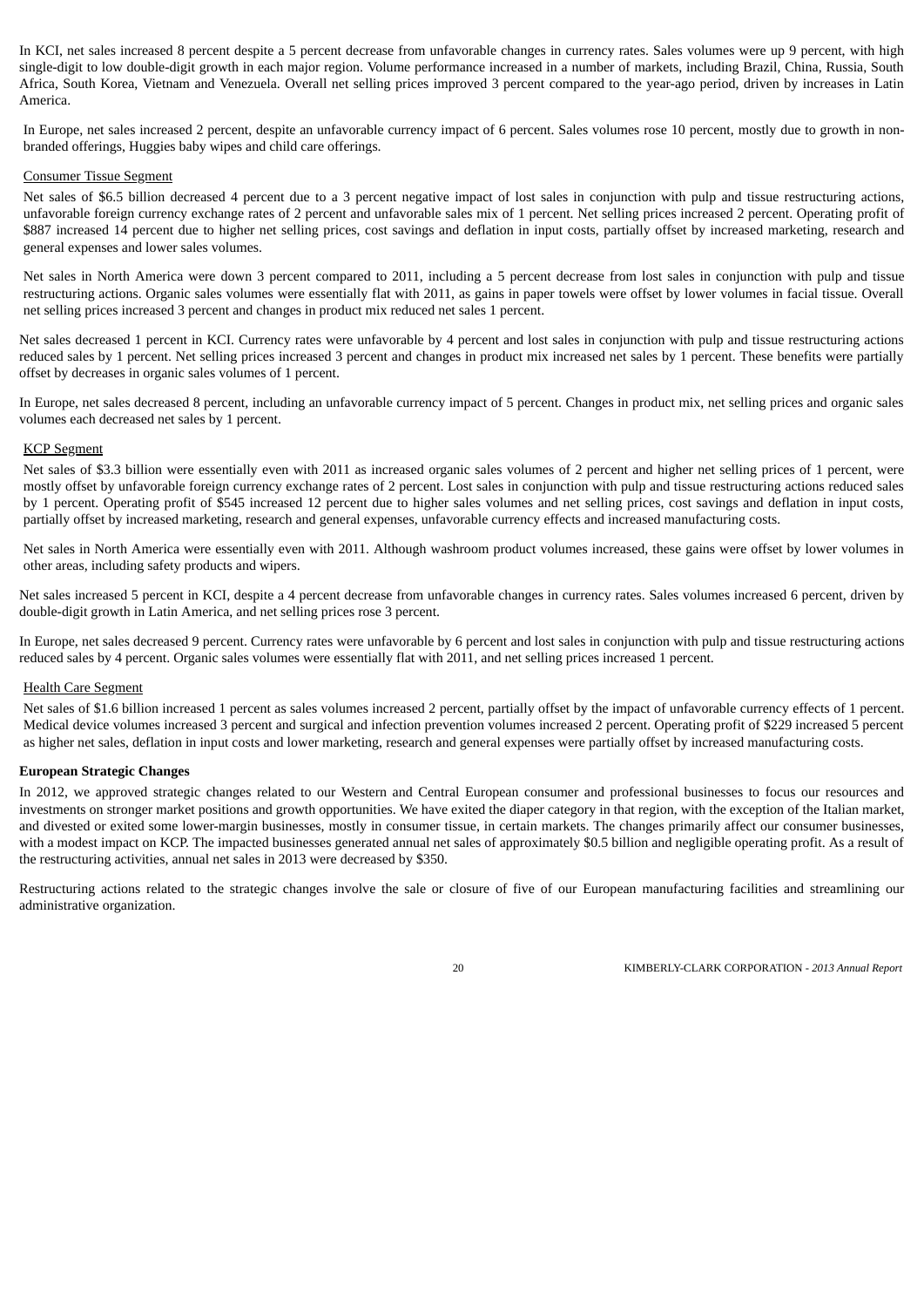The restructuring actions commenced in 2012 and are expected to be completed by December 31, 2014. The restructuring is expected to result in cumulative charges toward the high end of the range of \$350 to \$400 pre-tax (\$300 to \$350 after-tax) over that period. Cash costs related to severance and other expenses are expected to be toward the low end of the range of 50 to 60 percent of the charges. Noncash charges consist primarily of asset impairment charges and incremental depreciation.

During 2013, \$81 of pre-tax charges were recognized for the strategic changes, including \$54 recorded in cost of products sold, \$22 recorded in marketing, research and general expenses and \$5 recorded in other (income) and expense, net. A related benefit of \$15 was recorded in provision for income taxes. On a segment basis, \$36, \$27 and \$13 of the charges were related to personal care, consumer tissue, and KCP, respectively. Cash payments of \$156 related to the restructuring were made during 2013.

During 2012, \$299 of pre-tax charges were recognized for the strategic changes, including \$250 recorded in cost of products sold and \$49 recorded in marketing, research and general expenses. A related benefit of \$57 was recorded in provision for income taxes. On a segment basis, \$213, \$66 and \$20 of the charges were related to personal care, consumer tissue and KCP, respectively. Non-cash charges totaled \$165 in 2012.

For additional information on the European strategic changes, see Item 8, Note 3 to the Consolidated Financial Statements.

#### **Pulp and Tissue Restructuring Actions**

In 2011 and 2012, we executed pulp and tissue restructuring actions in order to exit our remaining integrated pulp manufacturing operations and improve the underlying profitability and return on invested capital of our consumer tissue and KCP businesses. These actions involved the streamlining, sale or closure of seven of our manufacturing facilities around the world. In conjunction with these actions, we exited certain non-strategic products, primarily non-branded offerings, and transferred some production to lower-cost facilities in order to improve overall profitability and returns. The actions were substantially complete at December 31, 2012.

As a result of the restructuring activities, versus the 2010 baseline, annual net sales in 2013 were decreased by \$280 and operating profit was increased by \$70. The annual improvement in operating profit, versus the 2010 baseline, is expected to increase to at least \$100 in 2014.

During 2012, charges of \$128, \$6 and \$1 were recorded in cost of products sold, marketing, research and general expenses and other (income) and expense, net, respectively, for the restructuring actions. A related benefit of \$49 was recorded in provision for income taxes. On a segment basis, \$125 and \$9 of the charges were related to consumer tissue and KCP, respectively. On a geographic basis, \$97, \$35 and \$3 of the charges were recorded in the United States, Australia and elsewhere, respectively.

During 2011, charges of \$407, \$6 and \$2 were recorded in cost of products sold, marketing, research and general expenses and other (income) and expense, net, respectively, for the restructuring actions. A related benefit of \$126 was recorded in provision for income taxes. On a segment basis, \$357 and \$56 of the charges were related to consumer tissue and KCP, respectively. On a geographic basis, \$204, \$133 and \$78 of the charges were recorded in the United States, Australia and elsewhere, respectively.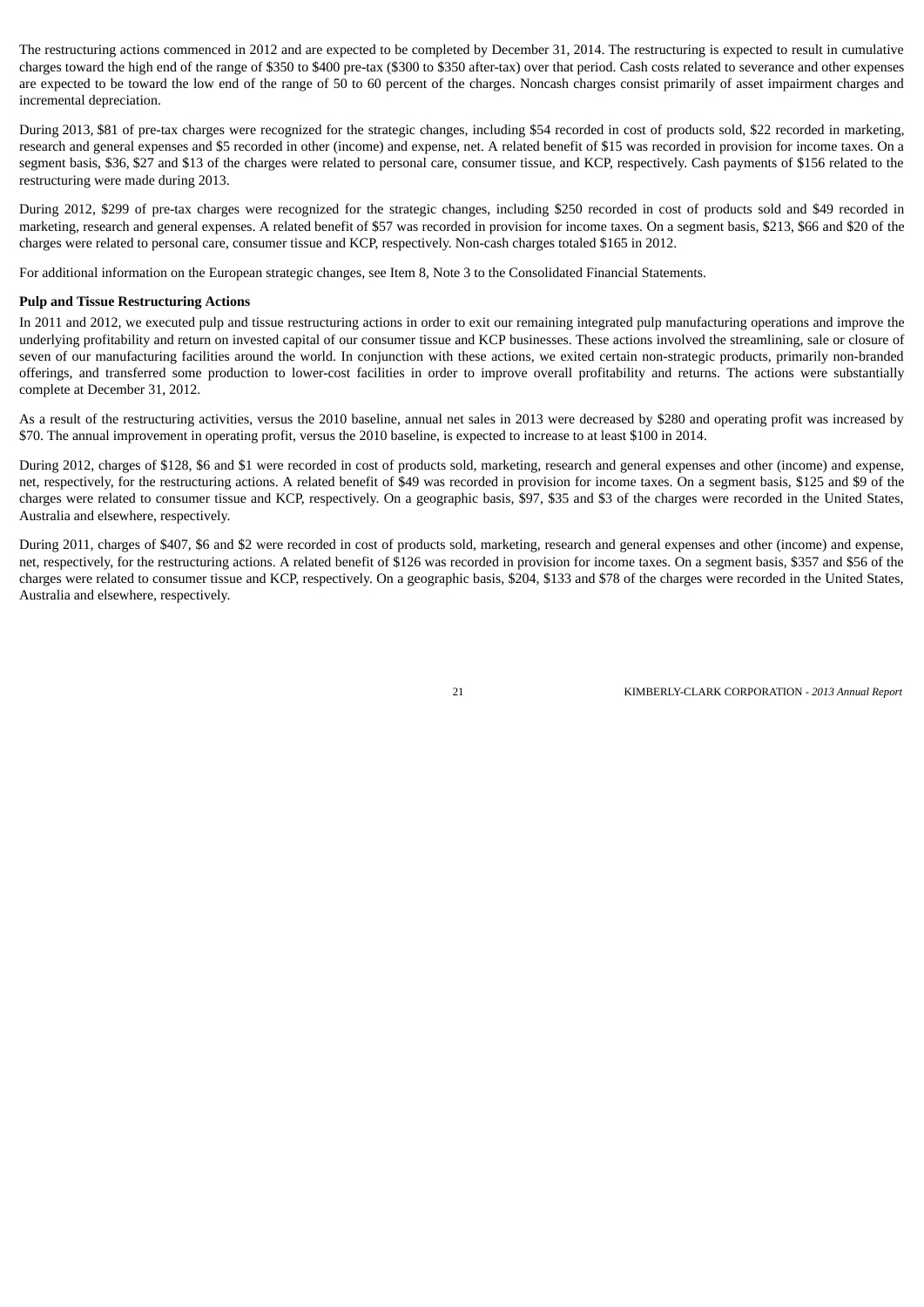#### **Unaudited Quarterly Data**

|                                            | 2013            |        |    |        |    | 2012   |     |        |    |              |    |        |     |       |              |       |
|--------------------------------------------|-----------------|--------|----|--------|----|--------|-----|--------|----|--------------|----|--------|-----|-------|--------------|-------|
|                                            | Third<br>Fourth |        |    | Second |    | First  |     | Fourth |    | <b>Third</b> |    | Second |     | First |              |       |
| Net sales                                  | \$              | 5,305  | \$ | 5,262  | \$ | 5,267  | \$. | 5,318  | \$ | 5,307        | \$ | 5,246  | \$. | 5,269 | $\mathbf{s}$ | 5,241 |
| Gross profit                               |                 | 1,813  |    | 1,805  |    | 1,800  |     | 1,822  |    | 1,524        |    | 1,766  |     | 1,755 |              | 1,704 |
| Operating profit                           |                 | 822    |    | 807    |    | 796    |     | 783    |    | 449          |    | 783    |     | 754   |              | 700   |
| Net income attributable to the Corporation |                 | 539    |    | 546    |    | 526    |     | 531    |    | 267          |    | 517    |     | 498   |              | 468   |
| Per share basis                            |                 |        |    |        |    |        |     |        |    |              |    |        |     |       |              |       |
| <b>Basic</b>                               |                 | 1.41   |    | 1.43   |    | 1.37   |     | 1.37   |    | 0.68         |    | 1.31   |     | 1.27  |              | 1.19  |
| <b>Diluted</b>                             |                 | 1.40   |    | 1.42   |    | 1.36   |     | 1.36   |    | 0.68         |    | 1.30   |     | 1.26  |              | 1.18  |
| Cash dividends declared per share          |                 | 0.81   |    | 0.81   |    | 0.81   |     | 0.81   |    | 0.74         |    | 0.74   |     | 0.74  |              | 0.74  |
| Market price per share                     |                 |        |    |        |    |        |     |        |    |              |    |        |     |       |              |       |
| High                                       |                 | 111.68 |    | 100.81 |    | 106.54 |     | 97.99  |    | 87.80        |    | 88.25  |     | 83.77 |              | 74.39 |
| Low                                        |                 | 93.12  |    | 91.44  |    | 93.76  |     | 83.92  |    | 82.15        |    | 81.29  |     | 73.33 |              | 70.50 |
| Close                                      |                 | 104.46 |    | 94.22  |    | 97.14  |     | 97.98  |    | 84.43        |    | 85.78  |     | 83.77 |              | 73.89 |

Results include charges related to the European strategic changes in 2013 and 2012, a charge related to the devaluation of the Venezuelan bolivar in 2013 and charges related to the pulp and tissue restructuring actions in 2012. See Item 8, Notes 1, 3 and 4 for more information.

#### **Liquidity and Capital Resources**

#### Cash Provided by Operations

Cash provided by operations was \$3.0 billion in 2013 compared to \$3.3 billion in 2012. Despite higher earnings and improvements in our working capital cash conversion cycle, cash from operations decreased as a result of higher tax payments, pension contributions and cash payments for restructuring actions.

#### **Obligations**

The following table presents our total contractual obligations for which cash flows are fixed or determinable.

|                                            | <b>Total</b> |   | 2014  | 2015 |    | 2016 |   | 2017 |    | 2018 | $2019+$ |
|--------------------------------------------|--------------|---|-------|------|----|------|---|------|----|------|---------|
| Long-term debt                             | 5,698        | S | 312   | 353  | -S | 302  | S | 962  | -S | 902  | 2,867   |
| Interest payments on long-term debt        | 2,994        |   | 275   | 260  |    | 249  |   | 222  |    | 173  | 1,815   |
| Redemption of preferred securities         | 526          |   | 500   |      |    |      |   |      |    |      | 26      |
| Returns on redeemable preferred securities | 37           |   | 28    | ר    |    |      |   |      |    | ר    |         |
| <b>Operating leases</b>                    | 764          |   | 189   | 155  |    | 124  |   | 113  |    | 76   | 107     |
| Unconditional purchase obligations         | 1,613        |   | 481   | 259  |    | 189  |   | 173  |    | 177  | 334     |
| Open purchase orders                       | 1,354        |   | 1,254 | 80   |    | 14   |   |      |    |      |         |
| Total contractual obligations              | 12.986       |   | 3.039 | .109 | .S | 880  |   | .473 |    | .335 | 5.150   |

• Projected interest payments for variable-rate debt were calculated based on the outstanding principal amounts and prevailing market rates as of December 31, 2013.

• Two consolidated financing subsidiaries have issued redeemable preferred securities. In December 2013, the holder of the securities of one of the subsidiaries caused the subsidiary to elect to redeem the \$500 face value of the securities in December 2014. As a result, we will repay the \$500 face value plus accrued return in 2014. Returns on the redeemable preferred securities reflect required return payments through the December 2014 redemption date for the \$500 face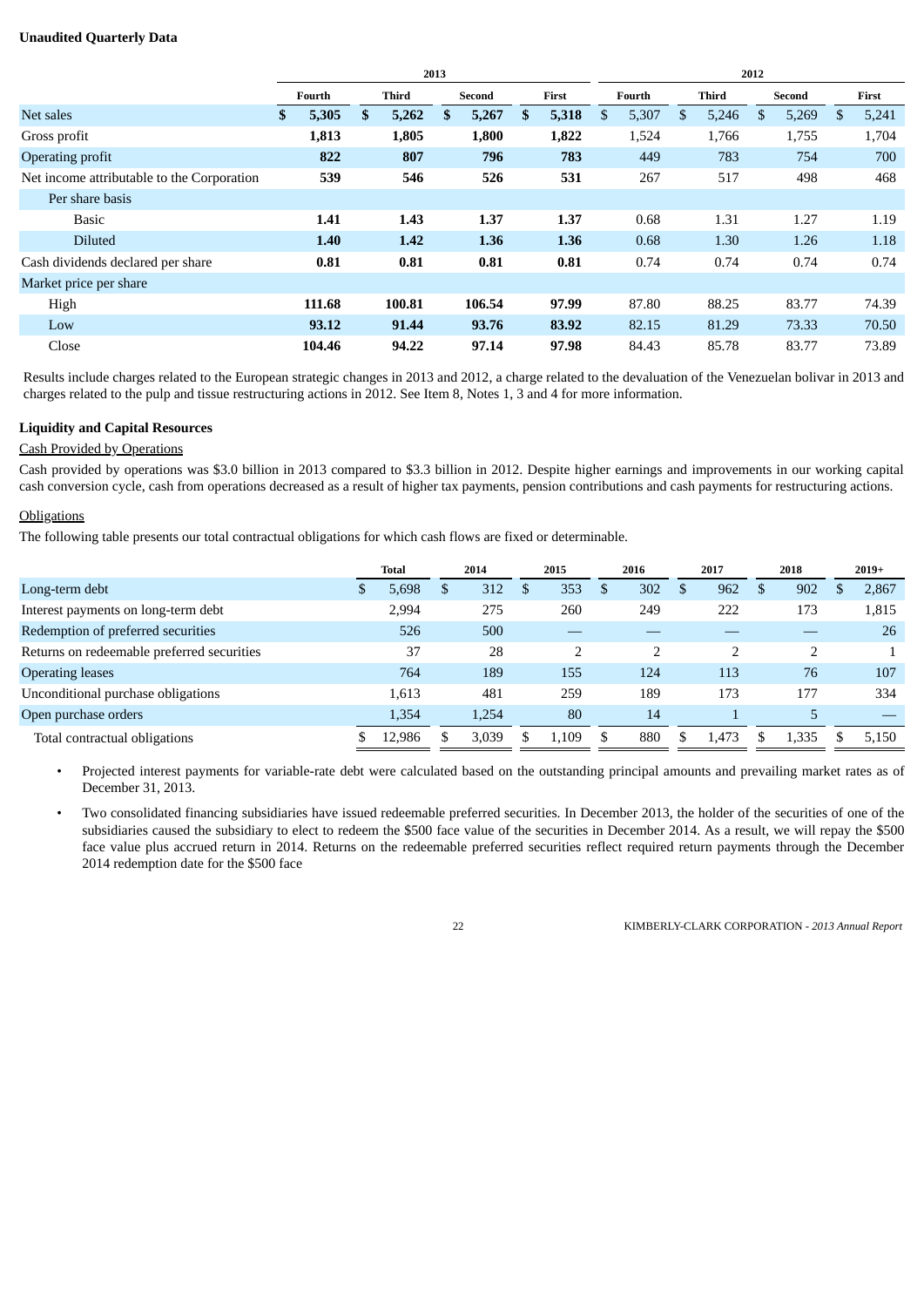value and through the potential redemption date in 2019 for the \$26 face value of securities issued by the other subsidiary. See Item 8, Note 8 to the Consolidated Financial Statements for additional information regarding the securities.

- The unconditional purchase obligations are for the purchase of raw materials, primarily pulp, and utilities. Although we are primarily liable for payments on the above operating leases and unconditional purchase obligations, based on historic operating performance and forecasted future cash flows, we believe exposure to losses, if any, under these arrangements is not material.
- The open purchase orders displayed in the table represent amounts for goods and services we have negotiated for delivery.

The table does not include amounts where payments are discretionary or the timing is uncertain. The following payments are not included in the table:

- We will fund our defined benefit pension plans to meet or exceed statutory requirements and currently expect to contribute approximately \$100 to \$200 to these plans in 2014.
- Other postretirement benefit payments are estimated using actuarial assumptions, including expected future service, to project the future obligations. Based upon those projections, we anticipate making annual payments for these obligations of \$57 in 2014 to more than \$65 by 2023.
- Accrued income tax liabilities for uncertain tax positions, deferred taxes and noncontrolling interests.

#### Investing

During 2013, our capital spending was \$1.0 billion compared to \$1.1 billion in the prior year. We expect capital spending to be \$1.0 billion to \$1.2 billion in 2014. In 2013, proceeds from the disposition of property were \$129 primarily due to the sale of certain non-core assets.

#### **Financing**

At December 31, 2013 and 2012, total debt and redeemable securities was \$6.3 billion and \$6.7 billion, respectively. In December 2013, a financial institution assumed our monetization loan of \$397 and acquired ownership rights to most of the related note receivable. See Item 8, Note 8 to the Consolidated Financial Statements for additional information regarding the securities.

We repurchase shares of Kimberly-Clark common stock from time to time pursuant to publicly announced share repurchase programs. During 2013, we repurchased 12.4 million shares of our common stock at a cost of \$1.2 billion through a broker in the open market. In 2014, we plan to repurchase \$1.3 billion to \$1.5 billion of shares through open market purchases, subject to market conditions.

On May 23, 2013, we issued \$250 aggregate principal amount of floating rate notes due May 15, 2016, \$350 aggregate principal amount of 2.4% notes due June 1, 2023, and \$250 aggregate principal amount of 3.7% notes due June 1, 2043. Proceeds from the offering were used to repay our \$500 aggregate principal amount of 5.0% notes due August 15, 2013, to fund investment in our business and for general corporate purposes.

We maintain a \$1.5 billion revolving credit facility, scheduled to expire in October 2016, as well as the option to increase this facility by an additional \$500. This facility, currently unused, supports our commercial paper program and would provide liquidity in the event our access to the commercial paper markets is unavailable for any reason.

Our short-term debt, which consists of U.S. commercial paper with original maturities up to 90 days and/or other similar short-term debt issued by non-U.S. subsidiaries, was \$63 as of December 31, 2013 (included in debt payable within one year on the Consolidated Balance Sheet). The average month-end balance of short-term debt for the fourth quarter of 2013 was \$302, and for the twelve months ended December 31, 2013 was \$472. These short-term borrowings provide supplemental funding for supporting our operations. The level of short-term debt generally fluctuates depending upon the amount of operating cash flows and the timing of customer receipts and payments for items such as dividends and income taxes.

We account for our operations in Venezuela using highly inflationary accounting. On February 13, 2013, the Venezuelan government announced a devaluation of the Central Bank of Venezuela ("Central Bank") regulated currency exchange system rate to 6.3 bolivars per U.S. dollar and the elimination of the SITME rate. As a result of the devaluation, we recorded a \$26 after-tax charge (\$36 pre-tax) related to the remeasurement of the local currencydenominated balance sheet to the new exchange rate in 2013. Prior to this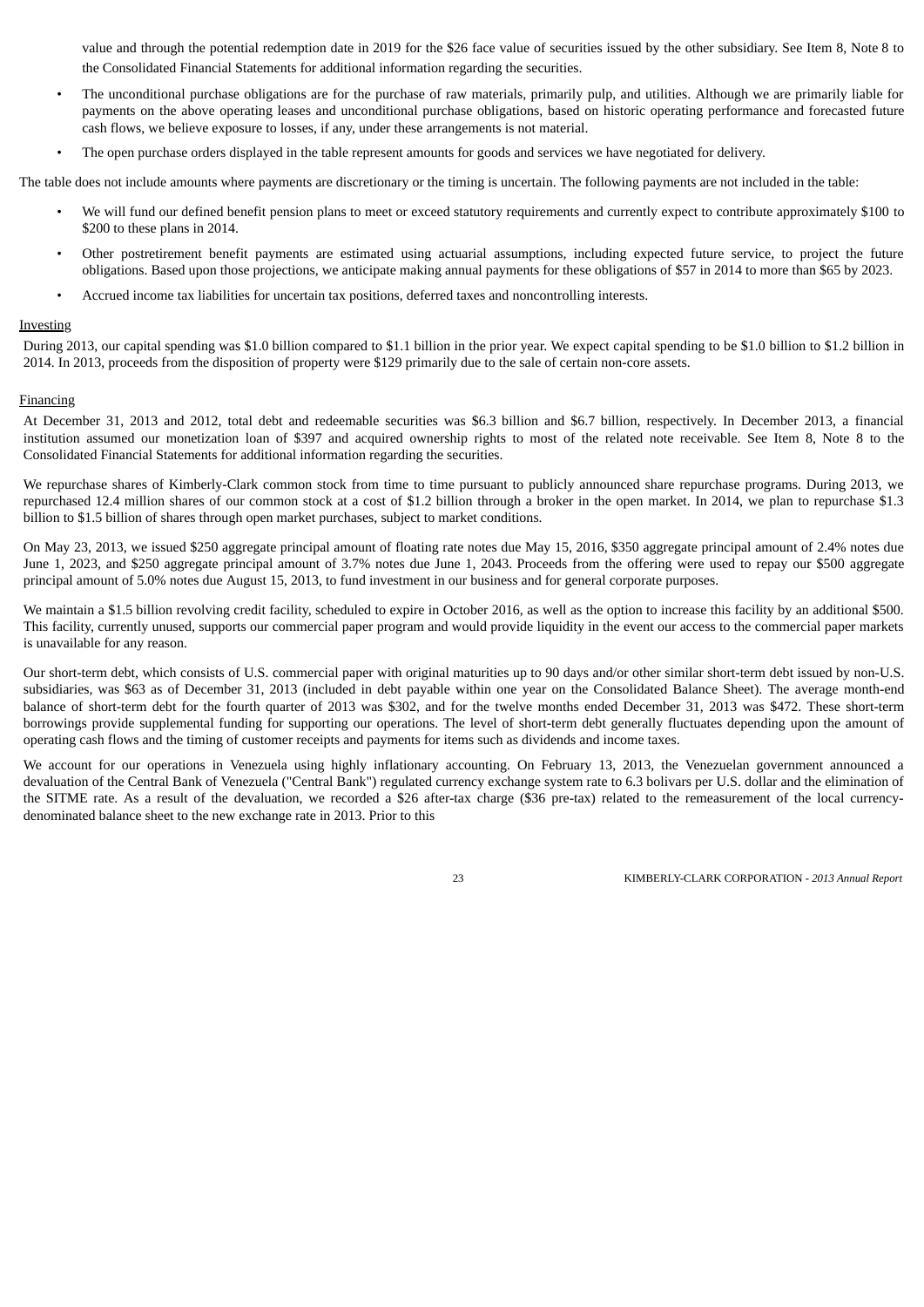devaluation, we used the Central Bank SITME rate of 5.4 bolivars per U.S. dollar to measure K*-*C Venezuela's bolivar-denominated transactions into U.S. dollars. The \$36 pre-tax charge is reflected in the Consolidated Income Statement in other (income) and expense, net for the year ended December 31, 2013. In the Consolidated Cash Flow Statement, this non-cash charge is included in other in cash provided by operations.

At December 31, 2013, K-C Venezuela had a bolivar-denominated net monetary asset position of \$309 and our net investment in K-C Venezuela was \$445, both valued at 6.3 bolivars per U.S. dollar. Net sales of K-C Venezuela represented approximately 2 percent of consolidated net sales for the years ended December 31, 2013 and 2012 and approximately 1 percent of consolidated net sales for the year ended December 31, 2011.

Management believes that our ability to generate cash from operations and our capacity to issue short-term and long-term debt are adequate to fund working capital, capital spending, payment of dividends, pension plan contributions and other needs for the foreseeable future. Further, we do not expect restrictions or taxes on repatriation of cash held outside of the United States to have a material effect on our overall liquidity, financial condition or results of operations for the foreseeable future.

#### **Variable Interest Entities**

We have interests in the financing entities discussed in Item 8, Note 8 to the Consolidated Financial Statements.

#### **Critical Accounting Policies and Use of Estimates**

The preparation of financial statements in conformity with accounting principles generally accepted in the U.S. requires management to make estimates and assumptions that affect the reported amounts of assets and liabilities at the date of the financial statements and the reported amounts of net sales and expenses during the reporting period. The critical accounting policies we used in the preparation of the Consolidated Financial Statements are those that are important both to the presentation of our financial condition and results of operations and require significant judgments by management with regard to estimates used. The critical judgments by management relate to accruals for sales incentives and trade promotion allowances, pension and other postretirement benefits, future cash flows associated with impairment testing for goodwill and long-lived assets and deferred income taxes and potential income tax assessments. These critical accounting policies have been reviewed with the Audit Committee of the Board of Directors.

#### *Sales Incentives and Trade Promotion Allowances*

Among those factors affecting the accruals for promotions are estimates of the number of consumer coupons that will be redeemed and the type and number of activities within promotional programs between us and our trade customers. Generally, the estimates for consumer coupon costs are based on historical patterns of coupon redemption, influenced by judgments about current market conditions such as competitive activity in specific product categories. Estimates of trade promotion liabilities for promotional program costs incurred, but unpaid, are generally based on estimates of the quantity of customer sales, timing of promotional activities and forecasted costs for activities within the promotional programs. Trade promotion programs include introductory marketing funds such as slotting fees, cooperative marketing programs, temporary price reductions, favorable end-of-aisle or in-store product displays and other activities conducted by our customers to promote our products. Promotion accruals as of December 31, 2013 and 2012 were \$311 and \$319, respectively. Rebate accruals are based on estimates of the quantity of products expected to be sold to specific customers, and were \$358 and \$340 at December 31, 2013 and 2012, respectively.

#### *Employee Postretirement Benefits*

#### *Pension Plans*

We have defined benefit pension plans in North America and the United Kingdom (the "Principal Plans") and/or defined contribution retirement plans covering substantially all regular employees. Certain other subsidiaries have defined benefit pension plans or, in certain countries, termination pay plans covering substantially all regular employees. The funding policy for our qualified defined benefit plans is to contribute assets at least equal to regulatory minimum requirements. Nonqualified U.S. plans providing pension benefits in excess of limitations imposed by the U.S. income tax code are not funded.

Consolidated pension expense for defined benefit pension plans was \$69 in 2013 compared with \$122 in 2012. Expense in 2013 included a benefit of \$31 from a plan curtailment related to restructuring associated with the European strategic changes. Pension expense is calculated based upon a number of actuarial assumptions applied to each of the defined benefit plans. The weighted-average expected long-term rate of return on pension fund assets used to calculate pension expense was 6.26 percent in 2013 compared with 6.49 percent in 2012 and will be 5.98 percent in 2014. The weighted-average expected long-term rate of return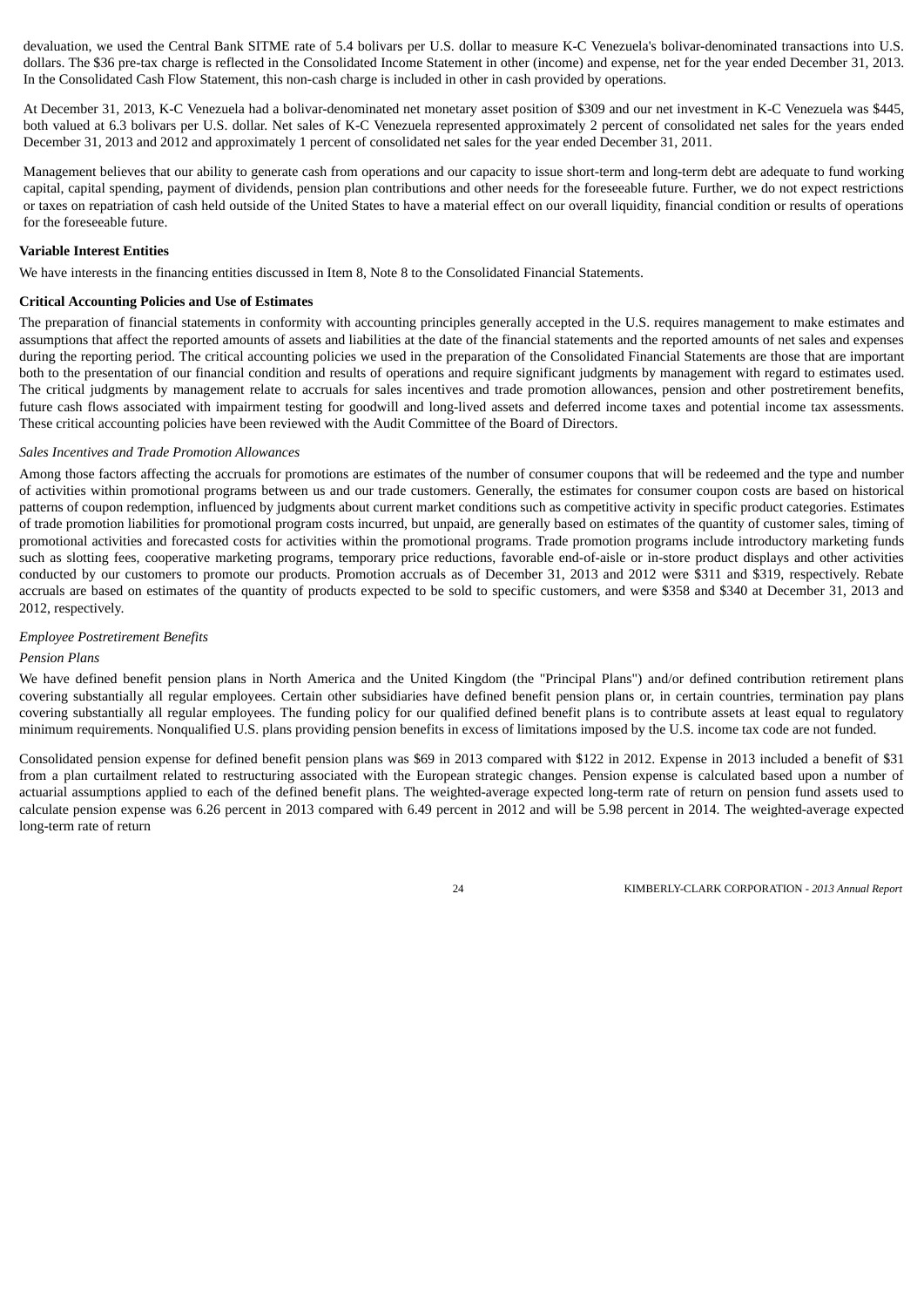on pension fund assets used to calculate pension expense for the Principal Plans was 6.43 percent in 2013 compared with 6.68 percent in 2012 and will be 6.16 percent in 2014. The expected long-term rates of return are evaluated on an annual basis. In setting these assumptions, we consider a number of factors including projected future returns by asset class relative to the target asset allocation. Actual asset allocations are regularly reviewed and they are periodically rebalanced to the targeted allocations when considered appropriate.

Pension expense is determined using the fair value of assets rather than a calculated value that averages gains and losses ("Calculated Value") over a period of years. Investment gains or losses represent the difference between the expected return calculated using the fair value of assets and the actual return based on the fair value of assets. The variance between actual and expected gains and losses on pension assets is recognized in pension expense more rapidly than it would be if a Calculated Value was used for plan assets. As of December 31, 2013, the Principal Plans had cumulative unrecognized investment and actuarial losses of approximately \$2.5 billion. These unrecognized net losses may increase future pension expense if not offset by (i) actual investment returns that exceed the assumed investment returns, (ii) other factors, including reduced pension liabilities arising from higher discount rates used to calculate pension obligations, or (iii) other actuarial gains, including whether such accumulated actuarial losses at each measurement date exceed the "corridor" as required*.*

The discount (or settlement) rate used to determine the present value of our future U.S. pension obligation at December 31, 2013 was based on a portfolio of high quality corporate debt securities with cash flows that largely match the expected benefit payments of the plan. For the U.K. and Canadian plans, the discount rate was determined based on yield curves constructed from a portfolio of high quality corporate debt securities. Each year's expected future benefit payments were discounted to their present value at the appropriate yield curve rate to determine the pension obligations. The weighted-average discount rate for the Principal Plans increased to 4.76 percent at December 31, 2013 from 4.12 percent at December 31, 2012. These rates are used as an input in calculating pension expense for 2014 and 2013, respectively.

Consolidated pension expense for defined benefit pension plans is estimated to approximate \$110 in 2014. This estimate includes a charge of approximately \$15 from an expected plan settlement related to the European strategic changes. Pension expense beyond 2014 will depend on future investment performance, our contributions to the pension trusts, changes in discount rates and various other factors related to the covered employees in the plans.

If the expected long-term rates of return on assets for the Principal Plans were lowered by 0.25 percent, our annual pension expense would increase by approximately \$13 in 2014. If the discount rate assumptions for these same plans were reduced by 0.25 percent, annual pension expense would increase by approximately \$3 and the December 31, 2013 pension liability would increase by about \$177.

The fair value of the assets in our defined benefit plans was \$5.6 billion and \$5.4 billion at December 31, 2013 and December 31, 2012, respectively. The projected benefit obligations of the defined benefit plans exceeded the fair value of plan assets by approximately \$0.6 billion and \$1.2 billion at December 31, 2013 and December 31, 2012, respectively. On a consolidated basis, we contributed \$220 to our pension plans in 2013 compared with \$110 in 2012. In addition, we made direct benefit payments of \$13 in 2013 and \$14 in 2012. We currently anticipate contributing \$100 to \$200 to our pension plans in 2014.

#### *Other Postretirement Benefit Plans*

Substantially all U.S. retirees and employees have access to our unfunded healthcare and life insurance benefit plans. We made benefit payments of \$52 in 2013 compared with \$55 in 2012. The determination of the discount rates used to calculate the benefit obligations of the plans is discussed in the pension benefit section above. If the discount rate assumptions for these plans were reduced by 0.25 percent, there would be no impact to 2014 other postretirement benefit expense and the December 31, 2013 benefit liability would increase by about \$18.

The methodology for determining the discount rate used for each country's other postretirement benefit obligation is the same as the methodology used to determine the discount rate used for that country's pension obligation. The discount rates displayed for the two types of obligations for our consolidated operations may appear different due to the unique benefit payments of the plans.

The healthcare cost trend rate is based on a combination of inputs including our recent claims history and insights from external advisers regarding recent developments in the healthcare marketplace, as well as projections of future trends in the marketplace. The annual increase in the consolidated weightedaverage healthcare cost trend rate is expected to be 6.2 percent in 2014 and to gradually decline to 5.0 percent in 2022 and thereafter. See Item 8, Note 10 to the Consolidated Financial Statements for disclosure of the effect of a one percentage point change in the healthcare cost trend rate.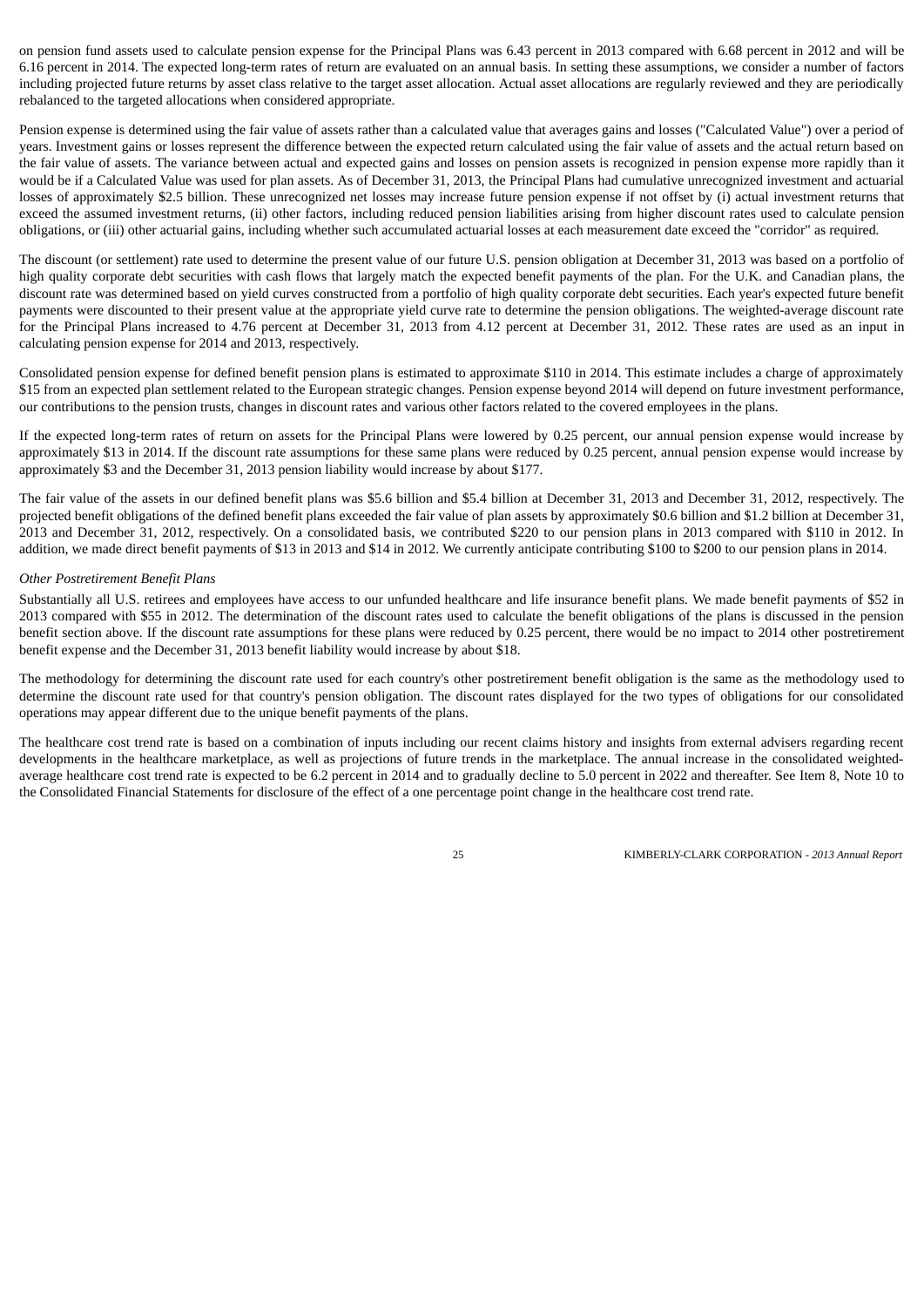#### *Goodwill and Other Intangible Assets*

The carrying amount of goodwill is tested annually for impairment and whenever events or circumstances indicate that impairment may have occurred. During the third quarter of 2013, we changed our annual goodwill impairment testing date from the beginning of the fourth quarter to the beginning of the third quarter, which did not result in the delay, acceleration or avoidance of an impairment charge. We believe this timing is preferable as it better aligns the goodwill impairment test with our strategic business planning process, which is a key component of the goodwill impairment test. The change was applied prospectively, as retrospective application would have been impractical because we are unable to objectively select assumptions that would have been used in previous periods without the benefit of hindsight.

Impairment testing is conducted at the reporting unit level of our businesses and is based on a discounted cash flow approach to determine the fair value. The determination of fair value requires significant management judgment including estimating future sales volumes, selling prices and costs, changes in working capital, investments in property and equipment and the selection of an appropriate discount rate. Sensitivities of these fair value estimates to changes in assumptions for sales volumes, selling prices and costs are also tested. If the carrying amount of a reporting unit that contains goodwill exceeds fair value, a possible impairment would be indicated.

If a possible impairment is indicated, the implied fair value of goodwill would be estimated by comparing the fair value of the net assets of the unit excluding goodwill to the total fair value of the unit. If the carrying amount of goodwill exceeds its implied fair value, an impairment charge would be recorded. Judgment is used in assessing whether goodwill should be tested more frequently for impairment than annually. Factors such as unexpected adverse economic conditions, competition, product changes and other external events may require more frequent assessments. The annual goodwill impairment testing has been completed and, as the fair value of each reporting unit was in excess of the respective reporting unit's carrying value, it has been determined that our \$3.2 billion of goodwill is not impaired.

We have no significant intangible assets with indefinite useful lives. At December 31, 2013, we have intangible assets with finite useful lives with a gross carrying amount of \$546 and a net carrying amount of \$236. These assets are being amortized over their estimated useful lives and are tested for impairment whenever events or circumstances indicate that impairment may have occurred. If the carrying amount of an intangible asset is not recoverable based on estimated future undiscounted cash flows, an impairment loss would be indicated. The amount of the impairment loss to be recorded would be based on the excess of the carrying amount of the intangible asset over its fair value (based on discounted future cash flows). Judgment is used in assessing whether the carrying amount of intangible assets is not expected to be recoverable over their estimated remaining useful lives. The factors considered are similar to those outlined in the goodwill impairment discussion above.

# *Deferred Income Taxes and Potential Assessments*

As of December 31, 2013, we have recorded deferred tax assets related to income tax loss carryforwards, income tax credit carryforwards and capital loss carryforwards totaling \$604 and had established valuation allowances against these deferred tax assets of \$173, thereby resulting in a net deferred tax asset of \$431. As of December 31, 2012, the net deferred tax asset was \$527. These carryforwards are primarily in non-U.S. taxing jurisdictions and in certain states in the U.S. Foreign tax credits earned in the U.S. in current and prior years, which cannot be used currently, also give rise to net deferred tax assets. In determining the valuation allowances to establish against these deferred tax assets, many factors are considered, including the specific taxing jurisdiction, the carryforward period, income tax strategies and forecasted earnings for the entities in each jurisdiction. A valuation allowance is recognized if, based on the weight of available evidence, it is more likely than not that some portion or all of the deferred tax asset will not be realized.

As of December 31, 2013, U.S. income taxes and foreign withholding taxes have not been provided on approximately \$9.8 billion of unremitted earnings of subsidiaries operating outside the U.S. These earnings are considered by management to be invested indefinitely. However, they would be subject to income tax if they were remitted as dividends, were lent to one of our U.S. entities or if we were to sell our stock in the subsidiaries. It is not practicable to determine the amount of unrecognized deferred U.S. income tax liability on these unremitted earnings. We periodically determine whether our non-U.S. subsidiaries will invest their undistributed earnings indefinitely and reassess this determination, as appropriate.

We record our global tax provision based on the respective tax rules and regulations for the jurisdictions in which we operate. Where we believe that a tax position is supportable for income tax purposes, the item is included in our income tax returns. Where treatment of a position is uncertain, a liability is recorded based upon the expected most likely outcome taking into consideration the technical merits of the position based on specific tax regulations and facts of each matter. These liabilities may be affected by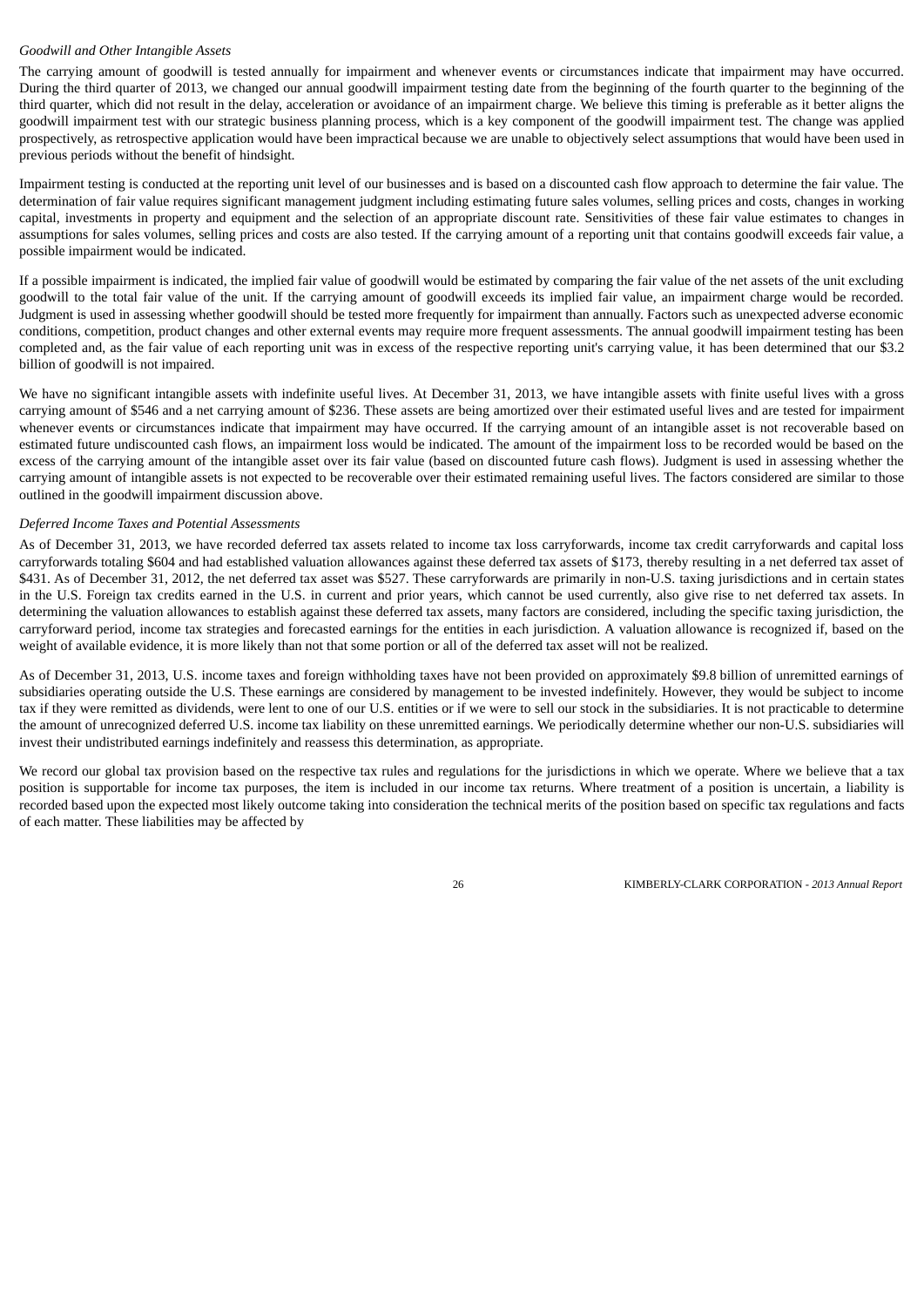changing interpretations of laws, rulings by tax authorities or the expiration of the statute of limitations. Our U.S. federal income tax returns have been audited through 2009. IRS assessments of additional taxes have been paid through 2003. We have various federal income tax return positions in administrative appeals or litigation for 1999 to 2009. We currently believe that the ultimate resolution of these matters, individually or in the aggregate, will not have a material effect on our business, financial condition, results of operations or liquidity.

#### **Legal Matters**

We are subject to various legal proceedings, claims and governmental inquiries, inspections, audits or investigations pertaining to issues such as contract disputes, product liability, tax matters, patents and trademarks, advertising, pricing, business practices, governmental regulations, employment and other matters. Although the results of litigation and claims cannot be predicted with certainty, we believe that the ultimate disposition of these matters, to the extent not previously provided for, will not have a material adverse effect, individually or in the aggregate, on our business, financial condition, results of operations or liquidity.

We are subject to federal, state and local environmental protection laws and regulations with respect to our business operations and are operating in compliance with, or taking action aimed at ensuring compliance with, these laws and regulations. We have been named a potentially responsible party under the provisions of the U.S. federal Comprehensive Environmental Response, Compensation and Liability Act, or analogous state statutes, at a number of sites where hazardous substances are present. None of our compliance obligations with environmental protection laws and regulations, individually or in the aggregate, is expected to have a material adverse effect on our business, financial condition, results of operations or liquidity.

#### **New Accounting Standards**

See Item 8, Note 1 to the Consolidated Financial Statements for a description of new accounting standards and their anticipated effects on our Consolidated Financial Statements.

#### **Business Outlook**

#### *2014 Operating Results*

We plan to continue to execute our Global Business Plan strategies, which include a focus on targeted growth initiatives, innovation and brand building, cost savings programs and shareholder-friendly capital allocation. In 2014, we expect GAAP earnings per share in a range of \$5.95 to \$6.17. Growth in organic volume, net selling prices and product mix is expected to be in the combined 3 to 5 percent target range, led by KCI. We expect net sales to be negatively impacted by lost sales from the European strategic changes and pulp and tissue restructuring actions of 1 percent and unfavorable foreign currency exchange rates of 2 to 3 percent. We plan to achieve cost savings of at least \$300 to help offset anticipated unfavorable foreign currency translation operating profit impacts of 3 to 4 percent and commodity cost inflation of \$150 to \$250. We anticipate that advertising and research and development spending will increase faster than sales to support targeted growth initiatives and innovation activities. We expect the effective tax rate to be between 31.0 and 32.5 percent. We anticipate capital spending to be in a \$1.0 to \$1.2 billion range and share repurchases to total \$1.3 to \$1.5 billion, subject to market conditions. We expect to contribute \$100 to \$200 to our defined benefit pension plans and to increase our quarterly dividend 2 to 4 percent effective April 2014, subject to approval by the Board of Directors. The 2014 assumptions include a full year of the health care business and do not include spin-off transaction or related costs.

#### *Potential Spin-off of Health Care Business*

In November 2013, we announced that our Board of Directors authorized management to pursue a potential tax-free spin-off of our health care business. A spin-off would create a stand-alone, publicly traded health care company with approximately \$1.6 billion in annual net sales, focused on the sale of surgical and infection prevention products for the operating room and other medical supplies, and medical devices focused on pain management, respiratory and digestive health. We expect that the spin-off would be in the form of a tax-free distribution of 100 percent of the new company's common stock to Kimberly-Clark shareholders.

Although our current target is to complete the spin-off by the end of the third quarter of 2014, there are no assurances as to when the proposed spin-off will be completed, if at all, or if the spin-off will be completed based on the expected plans.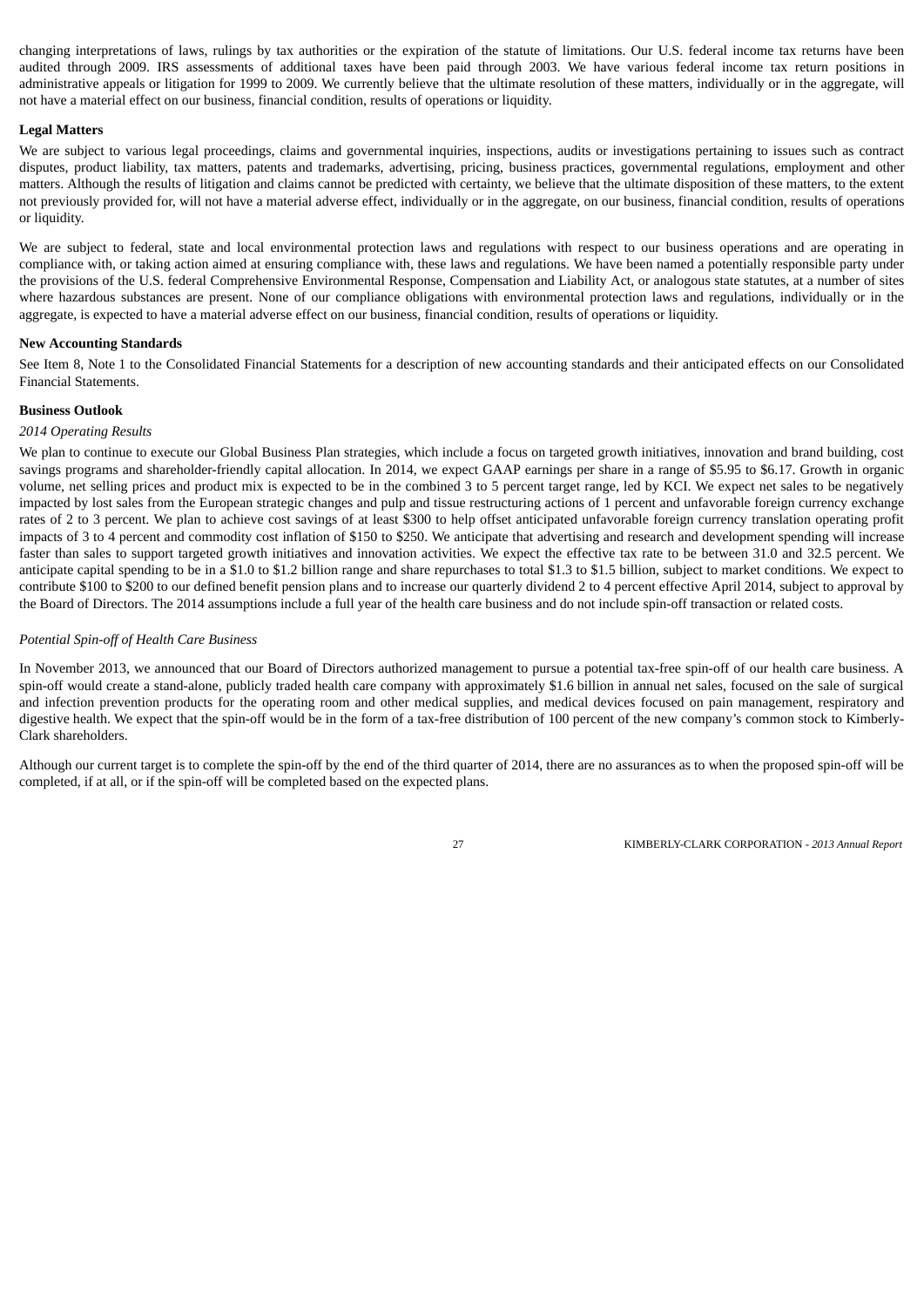#### **Information Concerning Forward-Looking Statements**

Certain matters contained in this report concerning the business outlook, including the anticipated costs, scope, timing and financial and other effects of the European strategic changes and the pulp and tissue restructuring actions, the proposed spin-off of our health care business, cash flow and uses of cash, growth initiatives, innovations, marketing and other spending, cost savings and reductions, net sales, anticipated currency rates and exchange risks, raw material, energy and other input costs, contingencies and anticipated transactions of Kimberly-Clark, including dividends, share repurchases and pension contributions, constitute "forward-looking statements" within the meaning of the Private Securities Litigation Reform Act of 1995 and are based upon management's expectations and beliefs concerning future events impacting Kimberly-Clark. There can be no assurance that these future events will occur as anticipated or that our results will be as estimated. Forward-looking statements speak only as of the date they were made, and we undertake no obligation to publicly update them.

The assumptions used as a basis for the forward-looking statements include many estimates that, among other things, depend on the achievement of future cost savings and projected volume increases. In addition, many factors outside our control, including fluctuations in foreign currency exchange rates, the prices and availability of our raw materials, potential competitive pressures on selling prices for our products, energy costs and retail trade customer actions, as well as general economic and political conditions globally and in the markets in which we do business, could affect the realization of these estimates.

The factors described under Item 1A, "Risk Factors" in this Form 10-K, or in our other SEC filings, among others, could cause our future results to differ from those expressed in any forward-looking statements made by us or on our behalf. Other factors not presently known to us or that we presently consider immaterial could also affect our business operations and financial results.

#### <span id="page-29-0"></span>**ITEM 7A. QUANTITATIVE AND QUALITATIVE DISCLOSURES ABOUT MARKET RISK**

As a multinational enterprise, we are exposed to risks such as changes in foreign currency exchange rates, interest rates and commodity prices. A variety of practices are employed to manage these risks, including operating and financing activities and, where deemed appropriate, the use of derivative instruments. Derivative instruments are used only for risk management purposes and not for speculation. All foreign currency derivative instruments are entered into with major financial institutions. Our credit exposure under these arrangements is limited to agreements with a positive fair value at the reporting date. Credit risk with respect to the counterparties is actively monitored but is not considered significant since these transactions are executed with a diversified group of financial institutions.

Presented below is a description of our risks (foreign currency risk and interest rate risk) together with a sensitivity analysis, performed annually, of each of these risks based on selected changes in market rates and prices. These analyses reflect management's view of changes which are reasonably possible to occur over a one-year period. Also included is a description of our commodity price risk.

#### *Foreign Currency Risk*

Foreign currency risk is managed by the systematic use of foreign currency forward and swap contracts for a portion of our exposure. The use of these instruments allows the management of transactional exposures to exchange rate fluctuations because the gains or losses incurred on the derivative instruments will offset, in whole or in part, losses or gains on the underlying foreign currency exposure.

Foreign currency contracts and transactional exposures are sensitive to changes in foreign currency exchange rates. An annual test is performed to quantify the effects that possible changes in foreign currency exchange rates would have on annual operating profit based on our foreign currency contracts and transactional exposures at the current year-end. The balance sheet effect is calculated by multiplying each affiliate's net monetary asset or liability position by a 10 percent change in the foreign currency exchange rate versus the U.S. dollar.

As of December 31, 2013, a 10 percent unfavorable change in the exchange rate of the U.S. dollar against the prevailing market rates of foreign currencies involving balance sheet transactional exposures would have resulted in a net pre-tax loss of approximately \$25, excluding the effect of an unfavorable change in the Venezuelan bolivar discussed below. These hypothetical losses on transactional exposures are based on the difference between the December 31, 2013 rates and the assumed rates. In the view of management, the above hypothetical losses resulting from these assumed changes in foreign currency exchange rates are not material to our consolidated financial position, results of operations or cash flows.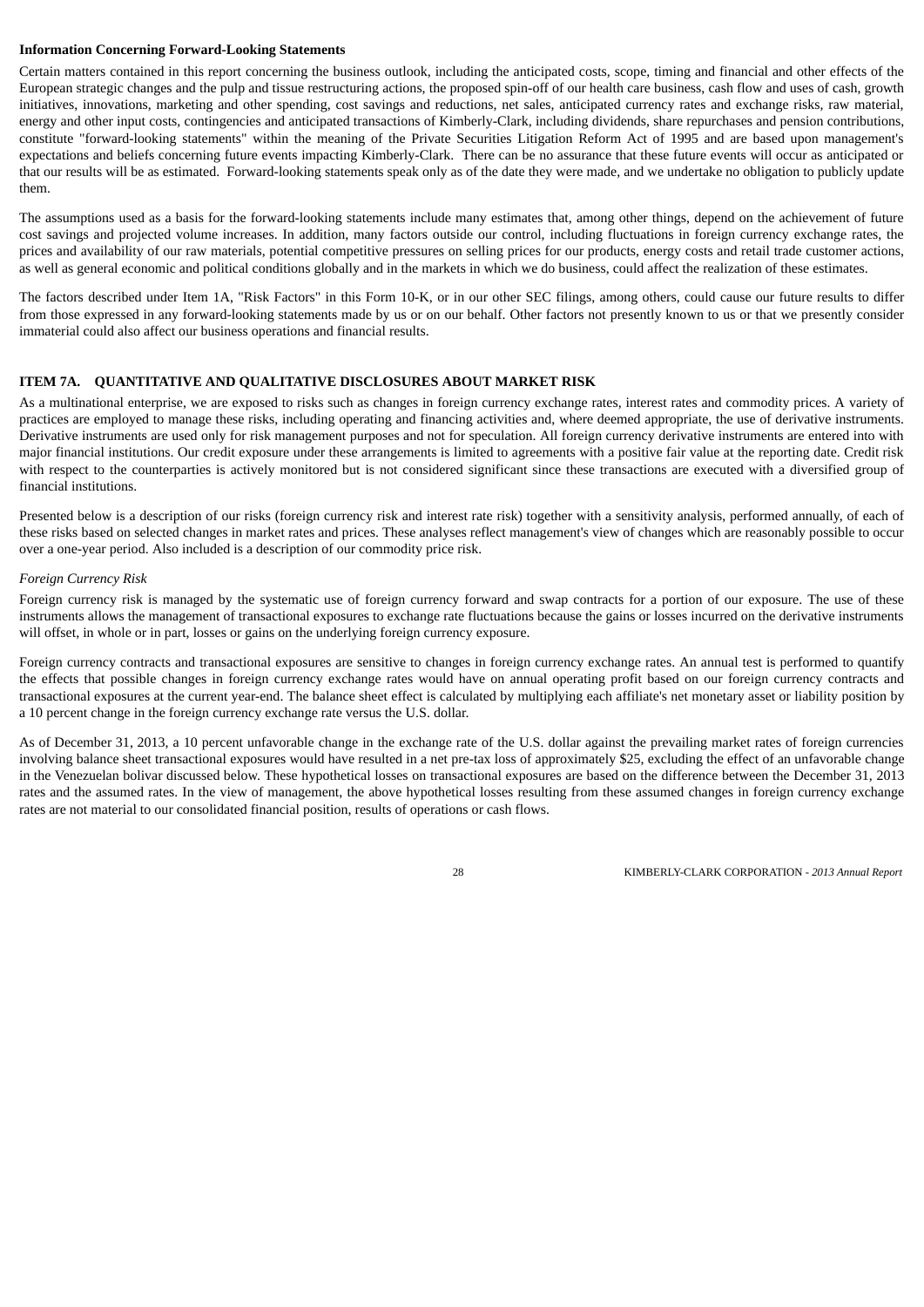Our operations in Venezuela are reported using highly inflationary accounting and their functional currency is the U.S. dollar. Changes in the value of a Venezuelan bolivar versus the U.S. dollar applied to our bolivar-denominated net monetary asset position are recorded in income at the time of the change. At December 31, 2013, a 10 percent unfavorable change in the exchange rate would have resulted in a net pre-tax loss of approximately \$30. There are no viable options for hedging this exposure.

The translation of the balance sheets of non-U.S. operations from local currencies into U.S. dollars is also sensitive to changes in foreign currency exchange rates. Consequently, an annual test is performed to determine if changes in currency exchange rates would have a significant effect on the translation of the balance sheets of non-U.S. operations into U.S. dollars. These translation gains or losses are recorded as unrealized translation adjustments ("UTA") within stockholders' equity. The hypothetical change in UTA is calculated by multiplying the net assets of these non-U.S. operations by a 10 percent change in the currency exchange rates. As of December 31, 2013, a 10 percent unfavorable change in the exchange rate of the U.S. dollar against the prevailing market rates of our foreign currency translation exposures would have reduced stockholders' equity by approximately \$900. These hypothetical adjustments in UTA are based on the difference between the December 31, 2013 exchange rates and the assumed rates. In the view of management, the above UTA adjustments resulting from these assumed changes in foreign currency exchange rates are not material to our consolidated financial position because they would not affect our cash flow.

#### *Interest Rate Risk*

Interest rate risk is managed through the maintenance of a portfolio of variable- and fixed-rate debt composed of short- and long-term instruments. The objective is to maintain a cost-effective mix that management deems appropriate. At December 31, 2013, the debt portfolio was composed of approximately 15 percent variable-rate debt and 85 percent fixed-rate debt.

Two separate tests are performed to determine whether changes in interest rates would have a significant effect on our financial position or future results of operations. Both tests are based on consolidated debt levels at the time of the test. The first test estimates the effect of interest rate changes on fixed-rate debt. Interest rate changes would result in gains or losses in the market value of fixed-rate debt due to differences between the current market interest rates and the rates governing these instruments. With respect to fixed-rate debt outstanding at December 31, 2013, a 10 percent decrease in interest rates would have increased the fair value of fixed-rate debt by about \$195. The second test estimates the potential effect on future pre-tax income that would result from increased interest rates applied to our current level of variable-rate debt. With respect to variable-rate debt, a 10 percent increase in interest rates would not have a material effect on the future results of operations or cash flows.

#### *Commodity Price Risk*

We are subject to commodity price risk, the most significant of which relates to the price of pulp. Selling prices of tissue products are influenced, in part, by the market price for pulp, which is determined by industry supply and demand. As previously discussed under Item 1A, "Risk Factors," increases in pulp prices could adversely affect earnings if selling prices are not adjusted or if such adjustments significantly trail the increases in pulp prices. Derivative instruments have not been used to manage these risks.

<span id="page-30-0"></span>Our energy, manufacturing and transportation costs are affected by various market factors including the availability of supplies of particular forms of energy, energy prices and local and national regulatory decisions. As previously discussed under Item 1A, "Risk Factors," there can be no assurance we will be fully protected against substantial changes in the price or availability of energy sources. In addition, we are subject to price risk for utilities and manufacturing inputs, which are used in our manufacturing operations. Derivative instruments are used in accordance with our risk management policy to hedge a limited portion of the price risk.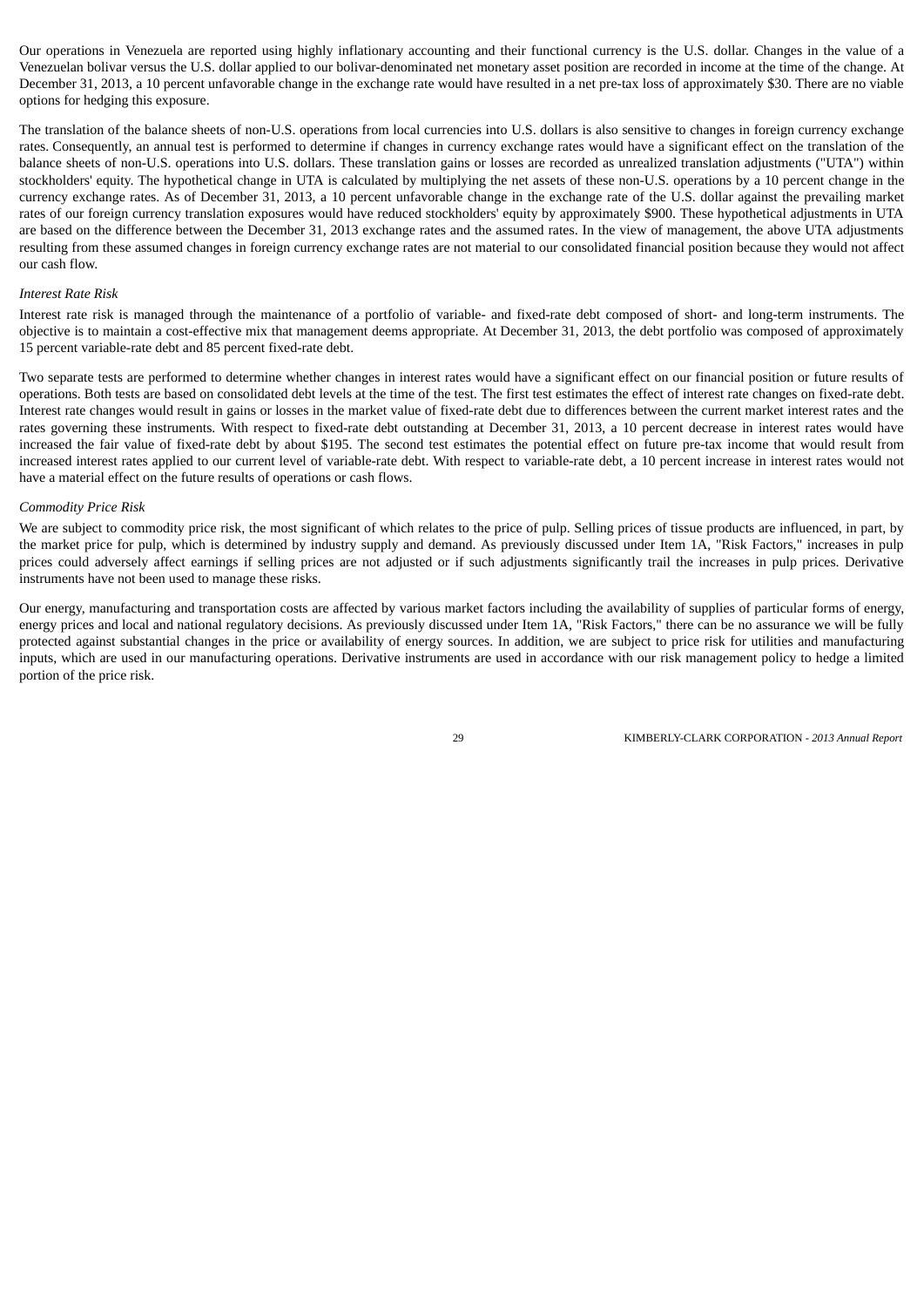# **ITEM 8. FINANCIAL STATEMENTS AND SUPPLEMENTARY DATA**

# **KIMBERLY-CLARK CORPORATION AND SUBSIDIARIES CONSOLIDATED INCOME STATEMENT**

|                                                        |      | <b>Year Ended December 31</b> |                           |        |                |        |  |  |  |  |  |
|--------------------------------------------------------|------|-------------------------------|---------------------------|--------|----------------|--------|--|--|--|--|--|
| (Millions of dollars, except per share amounts)        | 2013 |                               |                           | 2012   | 2011           |        |  |  |  |  |  |
| <b>Net Sales</b>                                       | \$   | 21,152                        | $\mathfrak{S}$            | 21,063 | $\mathfrak{S}$ | 20,846 |  |  |  |  |  |
| Cost of products sold                                  |      | 13,912                        |                           | 14,314 |                | 14,694 |  |  |  |  |  |
| <b>Gross Profit</b>                                    |      | 7,240                         |                           | 6,749  |                | 6,152  |  |  |  |  |  |
| Marketing, research and general expenses               |      | 4,028                         |                           | 4,069  |                | 3,761  |  |  |  |  |  |
| Other (income) and expense, net                        |      | $\boldsymbol{4}$              |                           | (6)    |                | (51)   |  |  |  |  |  |
| <b>Operating Profit</b>                                |      | 3,208                         |                           | 2,686  |                | 2,442  |  |  |  |  |  |
| Interest income                                        |      | 20                            |                           | 18     |                | 18     |  |  |  |  |  |
| Interest expense                                       |      | (283)                         |                           | (284)  |                | (277)  |  |  |  |  |  |
| <b>Income Before Income Taxes and Equity Interests</b> |      | 2,945                         |                           | 2,420  |                | 2,183  |  |  |  |  |  |
| Provision for income taxes                             |      | (929)                         |                           | (768)  |                | (660)  |  |  |  |  |  |
| <b>Income Before Equity Interests</b>                  |      | 2,016                         |                           | 1,652  |                | 1,523  |  |  |  |  |  |
| Share of net income of equity companies                |      | 205                           |                           | 176    |                | 161    |  |  |  |  |  |
| <b>Net Income</b>                                      |      | 2,221                         |                           | 1,828  |                | 1,684  |  |  |  |  |  |
| Net income attributable to noncontrolling interests    |      | (79)                          |                           | (78)   |                | (93)   |  |  |  |  |  |
| Net Income Attributable to Kimberly-Clark Corporation  | \$   | 2,142                         | $\boldsymbol{\mathsf{S}}$ | 1,750  | \$             | 1,591  |  |  |  |  |  |
| <b>Per Share Basis</b>                                 |      |                               |                           |        |                |        |  |  |  |  |  |
| Net Income Attributable to Kimberly-Clark Corporation  |      |                               |                           |        |                |        |  |  |  |  |  |
| <b>Basic</b>                                           | \$   | 5.58                          | \$                        | 4.45   | \$             | 4.02   |  |  |  |  |  |
| <b>Diluted</b>                                         | \$   | 5.53                          | \$                        | 4.42   | \$             | 3.99   |  |  |  |  |  |
| <b>Cash Dividends Declared</b>                         | \$   | 3.24                          | \$                        | 2.96   | \$             | 2.80   |  |  |  |  |  |

See Notes to Consolidated Financial Statements.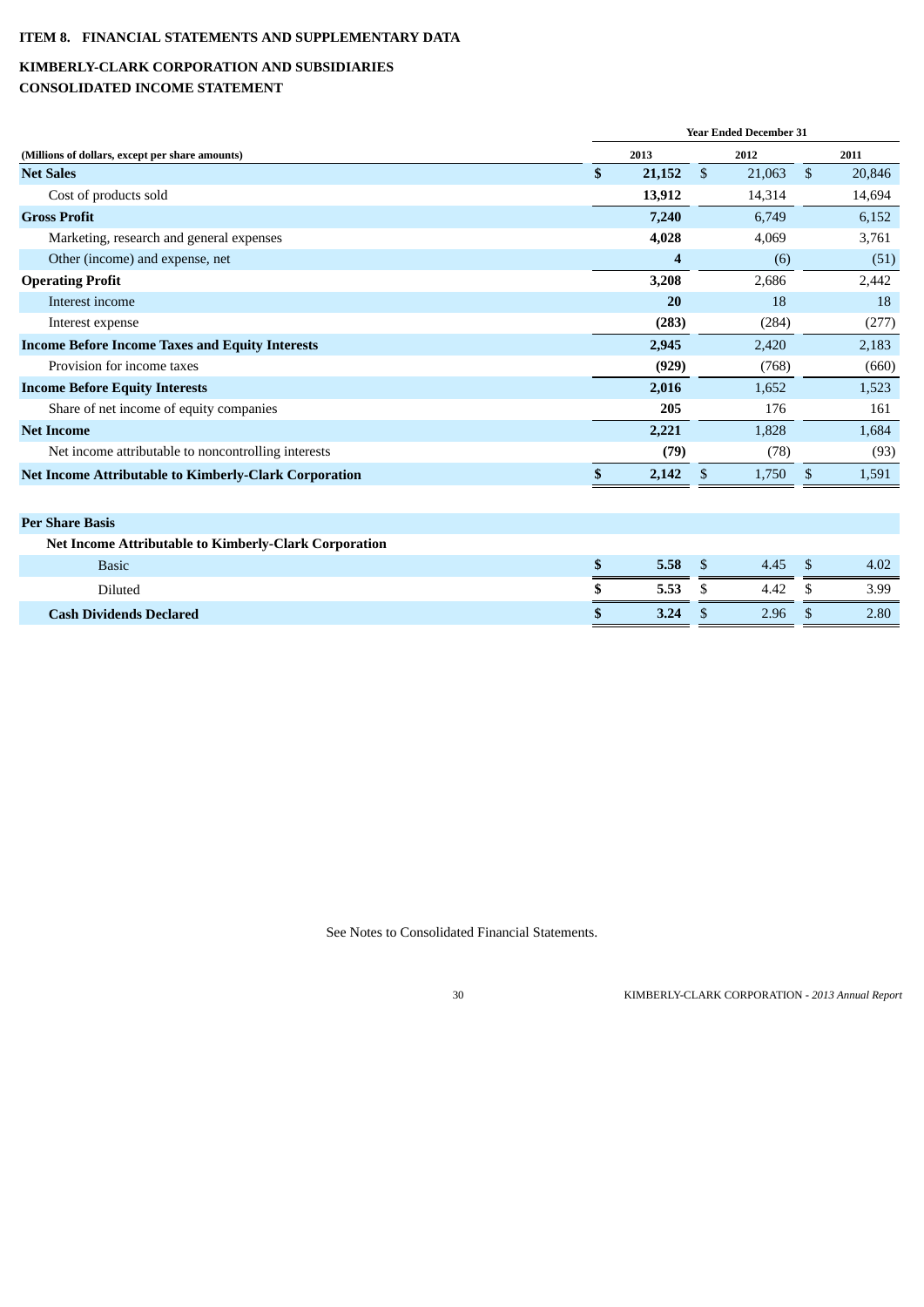# **KIMBERLY-CLARK CORPORATION AND SUBSIDIARIES CONSOLIDATED STATEMENT OF COMPREHENSIVE INCOME**

|                                                                        | <b>Year Ended December 31</b> |       |       |      |       |  |  |  |
|------------------------------------------------------------------------|-------------------------------|-------|-------|------|-------|--|--|--|
| (Millions of dollars)                                                  |                               | 2013  | 2012  | 2011 |       |  |  |  |
| <b>Net Income</b>                                                      |                               | 2,221 | 1,828 | -S   | 1,684 |  |  |  |
| Other Comprehensive Income (Loss), Net of Tax                          |                               |       |       |      |       |  |  |  |
| Unrealized currency translation adjustments                            |                               | (494) | 215   |      | (249) |  |  |  |
| Employee postretirement benefits                                       |                               | 302   | (377) |      | (134) |  |  |  |
| Other                                                                  |                               | 17    | (16)  |      | (30)  |  |  |  |
| Total Other Comprehensive Income (Loss), Net of Tax                    |                               | (175) | (178) |      | (413) |  |  |  |
| <b>Comprehensive Income</b>                                            |                               | 2,046 | 1,650 |      | 1,271 |  |  |  |
| Comprehensive income attributable to noncontrolling interests          |                               | (87)  | (93)  |      | (80)  |  |  |  |
| <b>Comprehensive Income Attributable to Kimberly-Clark Corporation</b> |                               | 1,959 | 1,557 |      | 1,191 |  |  |  |

See Notes to Consolidated Financial Statements.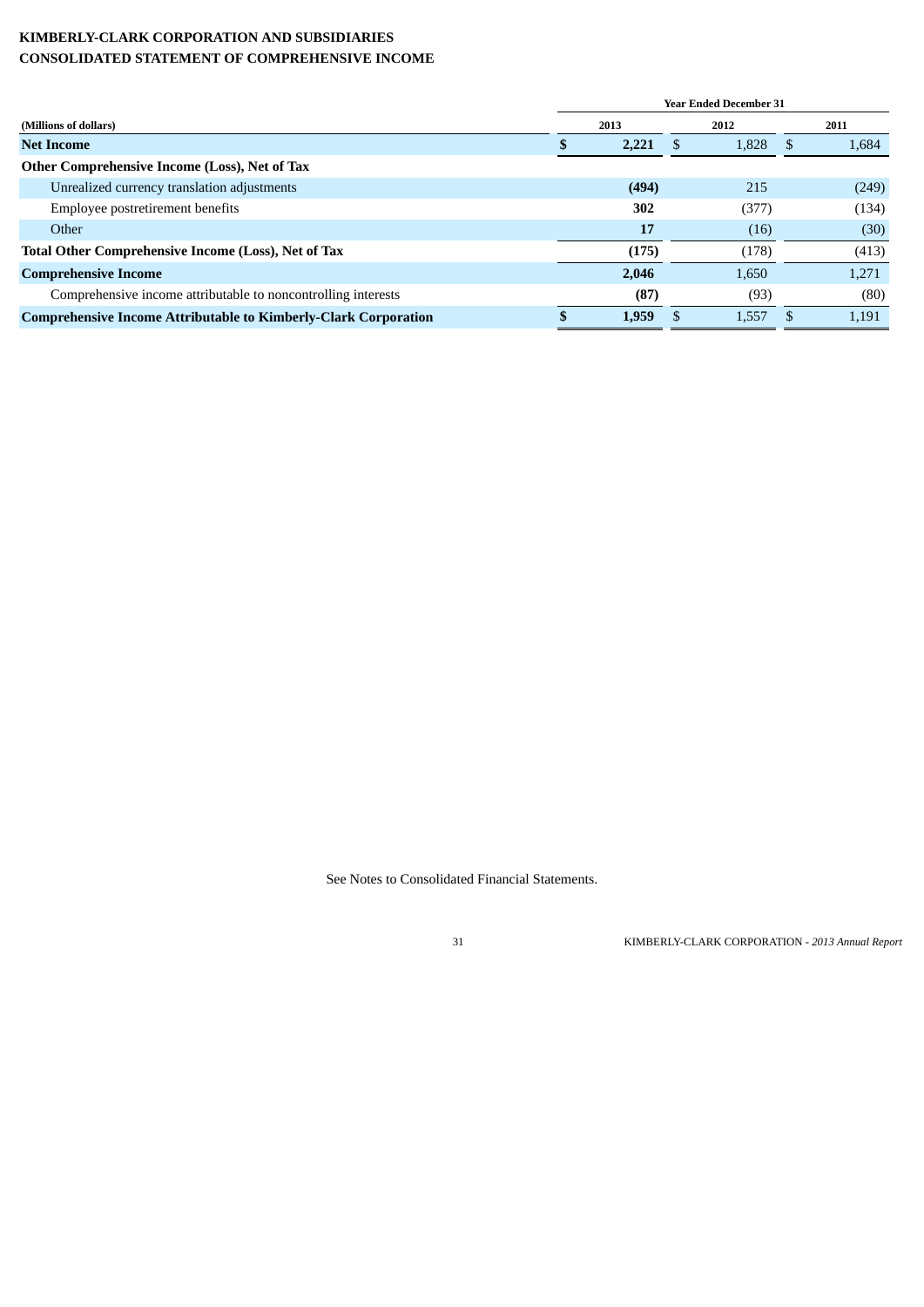# **KIMBERLY-CLARK CORPORATION AND SUBSIDIARIES CONSOLIDATED BALANCE SHEET**

|                                             |                            |     | December 31 |        |  |
|---------------------------------------------|----------------------------|-----|-------------|--------|--|
| (Millions of dollars)                       |                            |     |             | 2012   |  |
| <b>ASSETS</b>                               |                            |     |             |        |  |
| <b>Current Assets</b>                       |                            |     |             |        |  |
| Cash and cash equivalents                   | $\boldsymbol{\$}$<br>1,054 |     | \$          | 1,106  |  |
| Accounts receivable, net                    | 2,545                      |     |             | 2,642  |  |
| Inventories                                 | 2,233                      |     |             | 2,348  |  |
| Other current assets                        |                            | 718 |             | 493    |  |
| <b>Total Current Assets</b>                 | 6,550                      |     |             | 6,589  |  |
| Property, Plant and Equipment, Net          | 7,948                      |     |             | 8,095  |  |
| <b>Investments in Equity Companies</b>      |                            | 382 |             | 355    |  |
| Goodwill                                    | 3,181                      |     |             | 3,337  |  |
| <b>Other Intangible Assets</b>              |                            | 243 |             | 246    |  |
| <b>Long-Term Note Receivable</b>            |                            |     |             | 395    |  |
| <b>Other Assets</b>                         |                            | 615 |             | 856    |  |
| <b>TOTAL ASSETS</b>                         | \$<br>18,919               |     | \$          | 19,873 |  |
|                                             |                            |     |             |        |  |
| <b>LIABILITIES AND STOCKHOLDERS' EQUITY</b> |                            |     |             |        |  |
| <b>Current Liabilities</b>                  |                            |     |             |        |  |
| Dobt payablo within one your                | ¢                          | 275 | ¢           | 1115   |  |

| Debt payable within one year                                                                                              | \$<br>375 | \$<br>1,115 |
|---------------------------------------------------------------------------------------------------------------------------|-----------|-------------|
| Redeemable preferred securities of subsidiary                                                                             | 506       |             |
| Trade accounts payable                                                                                                    | 2,598     | 2,443       |
| Accrued expenses                                                                                                          | 2,060     | 2,244       |
| Dividends payable                                                                                                         | 309       | 289         |
| <b>Total Current Liabilities</b>                                                                                          | 5,848     | 6,091       |
| <b>Long-Term Debt</b>                                                                                                     | 5,386     | 5,070       |
| <b>Noncurrent Employee Benefits</b>                                                                                       | 1,312     | 1,992       |
| <b>Deferred Income Taxes</b>                                                                                              | 817       | 488         |
| <b>Other Liabilities</b>                                                                                                  | 344       | 396         |
| <b>Redeemable Preferred and Common Securities of Subsidiaries</b>                                                         | 72        | 549         |
| <b>Stockholders' Equity</b>                                                                                               |           |             |
| <b>Kimberly-Clark Corporation</b>                                                                                         |           |             |
| Preferred stock—no par value—authorized 20.0 million shares, none issued                                                  |           |             |
| Common stock—\$1.25 par value—authorized 1.2 billion shares;<br>issued 428.6 million shares at December 31, 2013 and 2012 | 536       | 536         |
| Additional paid-in capital                                                                                                | 594       | 481         |

| Common stock held in treasury, at cost-47.8 million and 39.3 million |         |         |
|----------------------------------------------------------------------|---------|---------|
| shares at December 31, 2013 and 2012                                 | (3,746) | (2,796) |
| Retained earnings                                                    | 9.714   | 8,823   |
| Accumulated other comprehensive income (loss)                        | (2,242) | (2,059) |
| <b>Total Kimberly-Clark Corporation Stockholders' Equity</b>         | 4.856   | 4.985   |
| <b>Noncontrolling Interests</b>                                      | 284     | 302     |
| <b>Total Stockholders' Equity</b>                                    | 5.140   | 5,287   |
| <b>TOTAL LIABILITIES AND STOCKHOLDERS' EQUITY</b>                    | 18,919  | 19,873  |
|                                                                      |         |         |

See Notes to Consolidated Financial Statements.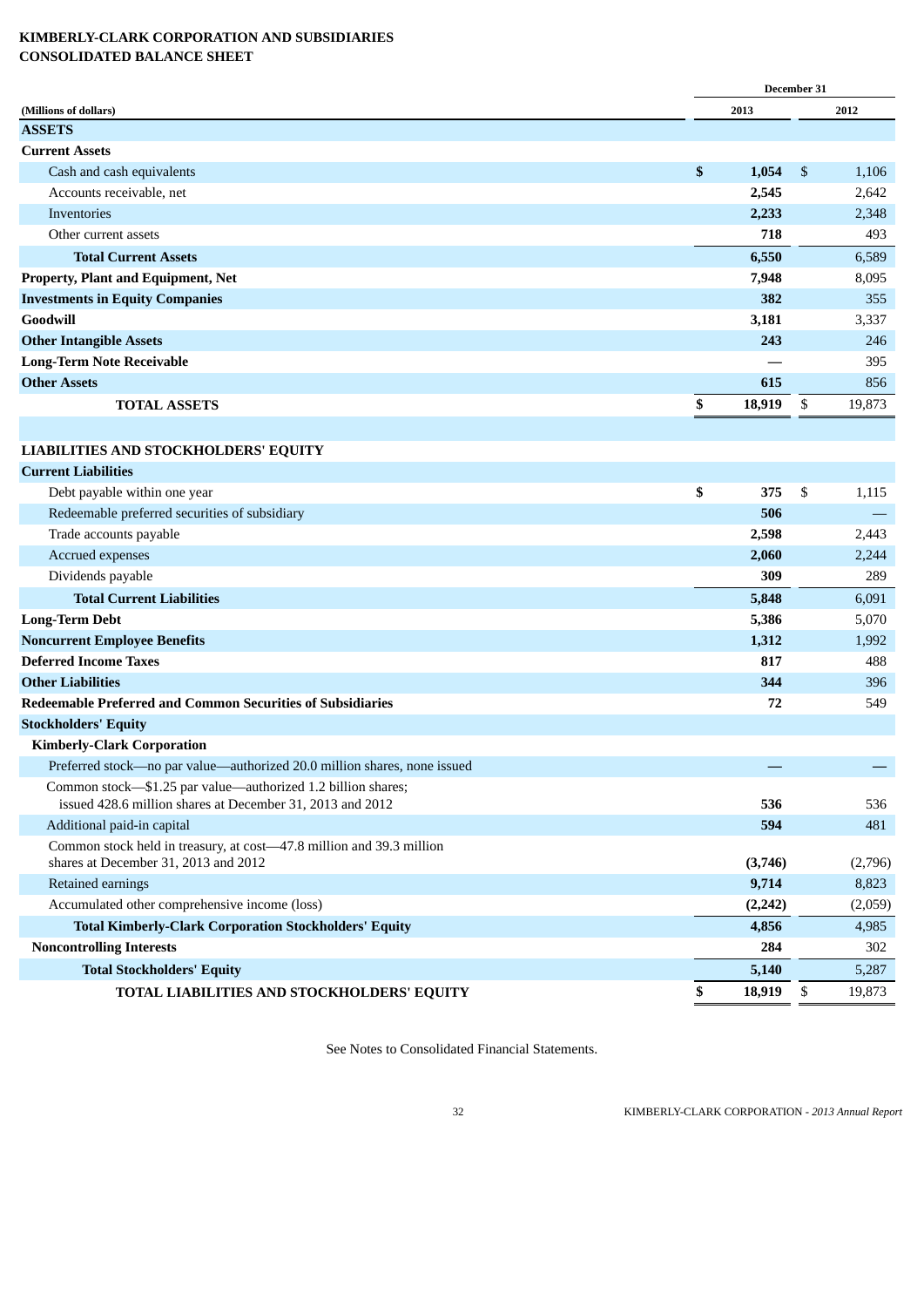# **KIMBERLY-CLARK CORPORATION AND SUBSIDIARIES**

# **CONSOLIDATED STATEMENT OF STOCKHOLDERS' EQUITY**

|                                                    | <b>Common Stock</b><br><b>Issued</b> |           | <b>Additional</b>        |                          | <b>Treasury Stock</b>    |                                    | Accumulated<br>Other           |                                    |
|----------------------------------------------------|--------------------------------------|-----------|--------------------------|--------------------------|--------------------------|------------------------------------|--------------------------------|------------------------------------|
| (Milions of dollars, shares in thousands)          | <b>Shares</b><br><b>Amount</b>       |           | Paid-in<br>Capital       | <b>Shares</b>            | <b>Amount</b>            | <b>Retained</b><br><b>Earnings</b> | Comprehensive<br>Income (Loss) | Noncontrolling<br><b>Interests</b> |
| Balance at December 31, 2010                       | 478,597                              | \$<br>598 | \$<br>425                | 71,741                   | \$<br>(4,726)            | \$<br>11,086                       | \$<br>(1,466)                  | \$<br>285                          |
| Net income in stockholders' equity                 |                                      |           |                          |                          |                          | 1,591                              |                                | 39                                 |
| Other comprehensive income, net of tax             |                                      |           |                          |                          |                          |                                    |                                |                                    |
| Unrealized translation                             |                                      |           |                          |                          |                          |                                    | (236)                          | (13)                               |
| Employee postretirement benefits                   |                                      |           |                          |                          |                          |                                    | (133)                          | (1)                                |
| Other                                              |                                      |           |                          |                          |                          |                                    | (31)                           | $\mathbf{1}$                       |
| Stock-based awards exercised or vested             |                                      |           | (47)                     | (7, 924)                 | 490                      |                                    |                                |                                    |
| Income tax benefits on stock-based<br>compensation |                                      |           | 10                       |                          |                          |                                    |                                |                                    |
| Shares repurchased                                 |                                      |           | $\overline{\phantom{0}}$ | 19,120                   | (1,247)                  |                                    |                                |                                    |
| Shares retired                                     | (50,000)                             | (62)      |                          | (50,000)                 | 3,378                    | (3,316)                            |                                |                                    |
| Recognition of stock-based compensation            |                                      |           | 48                       |                          |                          |                                    |                                |                                    |
| Dividends declared                                 |                                      |           |                          |                          |                          | (1, 107)                           |                                | (29)                               |
| Other                                              |                                      |           | $\overline{4}$           |                          |                          | (10)                               |                                | (2)                                |
| Balance at December 31, 2011                       | 428,597                              | 536       | 440                      | 32,937                   | (2,105)                  | 8,244                              | (1,866)                        | 280                                |
| Net income in stockholders' equity                 |                                      |           |                          |                          |                          | 1,750                              |                                | 47                                 |
| Other comprehensive income, net of tax             |                                      |           |                          |                          |                          |                                    |                                |                                    |
| Unrealized translation                             |                                      |           |                          |                          |                          |                                    | 195                            | 20                                 |
| Employee postretirement benefits                   |                                      |           |                          |                          |                          |                                    | (372)                          | (5)                                |
| Other                                              |                                      |           |                          |                          |                          |                                    | (16)                           |                                    |
| Stock-based awards exercised or vested             |                                      |           | (78)                     | (10, 492)                | 643                      |                                    |                                |                                    |
| Income tax benefits on stock-based<br>compensation |                                      |           | 43                       |                          |                          |                                    |                                |                                    |
| Shares repurchased                                 |                                      |           |                          | 16,877                   | (1, 333)                 |                                    |                                |                                    |
| Recognition of stock-based compensation            |                                      |           | 67                       |                          |                          |                                    |                                |                                    |
| Dividends declared                                 |                                      |           | -                        |                          | $\overline{\phantom{0}}$ | (1, 163)                           |                                | (38)                               |
| Other                                              |                                      |           | 9                        |                          | (1)                      | (8)                                |                                | (2)                                |
| Balance at December 31, 2012                       | 428,597                              | 536       | 481                      | 39,322                   | (2,796)                  | 8,823                              | (2,059)                        | 302                                |
| Net income in stockholders' equity                 |                                      |           |                          |                          |                          | 2,142                              |                                | 48                                 |
| Other comprehensive income, net of tax             |                                      |           |                          |                          |                          |                                    |                                |                                    |
| Unrealized translation                             |                                      |           |                          |                          |                          |                                    | (499)                          | 5                                  |
| Employee postretirement benefits                   |                                      |           |                          |                          |                          |                                    | 298                            | 4                                  |
| Other                                              |                                      |           | —                        |                          |                          |                                    | 18                             | (1)                                |
| Stock-based awards exercised or vested             |                                      |           | (33)                     | (4, 108)                 | 264                      |                                    |                                |                                    |
| Income tax benefits on stock-based<br>compensation |                                      |           | 46                       |                          |                          |                                    |                                |                                    |
| Shares repurchased                                 |                                      |           | $\qquad \qquad -$        | 12,584                   | (1, 214)                 |                                    |                                |                                    |
| Recognition of stock-based compensation            |                                      |           | 92                       |                          |                          |                                    |                                |                                    |
| Dividends declared                                 |                                      |           | —                        | $\overline{\phantom{0}}$ | $\qquad \qquad$          | (1,244)                            |                                | (39)                               |
| Other                                              |                                      |           | 8                        |                          |                          | (7)                                |                                | (35)                               |
| Balance at December 31, 2013                       | 428,597                              | \$<br>536 | \$<br>594                | 47,798                   | \$<br>(3,746)            | $\boldsymbol{\mathsf{s}}$<br>9,714 | $\mathbf{s}$<br>(2, 242)       | \$<br>284                          |

See Notes to Consolidated Financial Statements.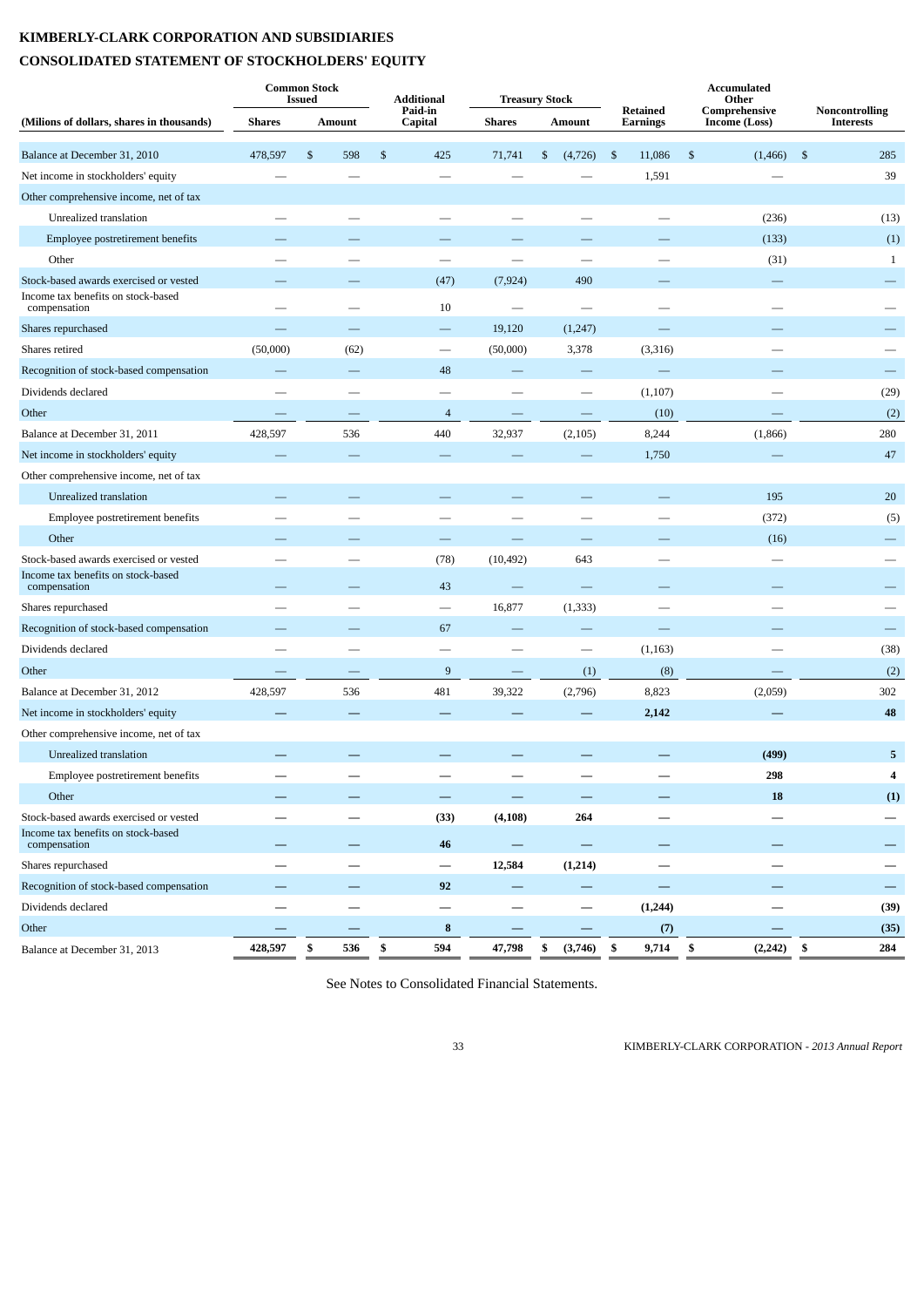# **KIMBERLY-CLARK CORPORATION AND SUBSIDIARIES CONSOLIDATED CASH FLOW STATEMENT**

|                                                                     |      | <b>Year Ended December 31</b> |    |          |              |         |  |  |  |  |  |  |
|---------------------------------------------------------------------|------|-------------------------------|----|----------|--------------|---------|--|--|--|--|--|--|
| (Millions of dollars)                                               |      | 2013                          |    | 2012     |              | 2011    |  |  |  |  |  |  |
| <b>Operating Activities</b>                                         |      |                               |    |          |              |         |  |  |  |  |  |  |
| Net income                                                          | \$   | 2,221                         | \$ | 1,828    | \$           | 1,684   |  |  |  |  |  |  |
| Depreciation and amortization                                       |      | 863                           |    | 857      |              | 1,091   |  |  |  |  |  |  |
| Asset impairments                                                   |      | 45                            |    | 171      |              | 58      |  |  |  |  |  |  |
| Stock-based compensation                                            |      | 92                            |    | 67       |              | 48      |  |  |  |  |  |  |
| Deferred income taxes                                               |      | 151                           |    | 224      |              | 274     |  |  |  |  |  |  |
| Net (gains) losses on asset dispositions                            |      | <b>11</b>                     |    | 35       |              | (6)     |  |  |  |  |  |  |
| Equity companies' earnings in excess of dividends paid              |      | (36)                          |    | (27)     |              | (23)    |  |  |  |  |  |  |
| (Increase) decrease in operating working capital                    |      | (158)                         |    | 119      |              | (262)   |  |  |  |  |  |  |
| Postretirement benefits                                             |      | (158)                         |    | 7        |              | (574)   |  |  |  |  |  |  |
| Other                                                               |      | 9                             |    | 7        |              | (2)     |  |  |  |  |  |  |
| <b>Cash Provided by Operations</b>                                  |      | 3,040                         |    | 3,288    |              | 2,288   |  |  |  |  |  |  |
| <b>Investing Activities</b>                                         |      |                               |    |          |              |         |  |  |  |  |  |  |
| Capital spending                                                    |      | (953)                         |    | (1,093)  |              | (968)   |  |  |  |  |  |  |
| Acquisitions of businesses                                          |      | (32)                          |    | (5)      |              |         |  |  |  |  |  |  |
| Proceeds from dispositions of property                              |      | 129                           |    | 9        |              | 51      |  |  |  |  |  |  |
| Proceeds from sales of investments                                  |      | 26                            |    | 23       |              | 28      |  |  |  |  |  |  |
| Investments in time deposits                                        |      | (93)                          |    | (212)    |              | (158)   |  |  |  |  |  |  |
| Maturities of time deposits                                         |      | 94                            |    | 95       |              | 141     |  |  |  |  |  |  |
| Proceeds from maturity of note receivable                           |      |                               |    |          |              | 220     |  |  |  |  |  |  |
| Other                                                               |      | (15)                          |    | (1)      |              | 5       |  |  |  |  |  |  |
| <b>Cash Used for Investing</b>                                      |      | (844)                         |    | (1, 184) |              | (681)   |  |  |  |  |  |  |
| <b>Financing Activities</b>                                         |      |                               |    |          |              |         |  |  |  |  |  |  |
| Cash dividends paid                                                 |      | (1,223)                       |    | (1,151)  |              | (1,099) |  |  |  |  |  |  |
| Change in short-term borrowings                                     |      | (287)                         |    | 271      |              | 13      |  |  |  |  |  |  |
| Debt proceeds                                                       |      | 890                           |    | 315      |              | 839     |  |  |  |  |  |  |
| Debt repayments                                                     |      | (544)                         |    | (492)    |              | (107)   |  |  |  |  |  |  |
| Redemption of redeemable preferred securities of subsidiary         |      |                               |    |          |              | (500)   |  |  |  |  |  |  |
| Cash paid on redeemable preferred securities of subsidiary          |      | (27)                          |    | (28)     |              | (57)    |  |  |  |  |  |  |
| Proceeds from exercise of stock options                             |      | 232                           |    | 565      |              | 435     |  |  |  |  |  |  |
| Acquisitions of common stock for the treasury                       |      | (1,216)                       |    | (1,284)  |              | (1,246) |  |  |  |  |  |  |
| Other                                                               |      | (10)                          |    | 2        |              | (19)    |  |  |  |  |  |  |
| <b>Cash Used for Financing</b>                                      |      | (2, 185)                      |    | (1,802)  |              | (1,741) |  |  |  |  |  |  |
| <b>Effect of Exchange Rate Changes on Cash and Cash Equivalents</b> |      | (63)                          |    | 40       |              | 22      |  |  |  |  |  |  |
| <b>Increase (Decrease) in Cash and Cash Equivalents</b>             |      | (52)                          |    | 342      |              | (112)   |  |  |  |  |  |  |
| <b>Cash and Cash Equivalents - Beginning of Year</b>                |      | 1,106                         |    | 764      |              | 876     |  |  |  |  |  |  |
| <b>Cash and Cash Equivalents - End of Year</b>                      | $\$$ | 1,054                         | \$ | 1,106    | $\mathbb{S}$ | 764     |  |  |  |  |  |  |

See Notes to Consolidated Financial Statements.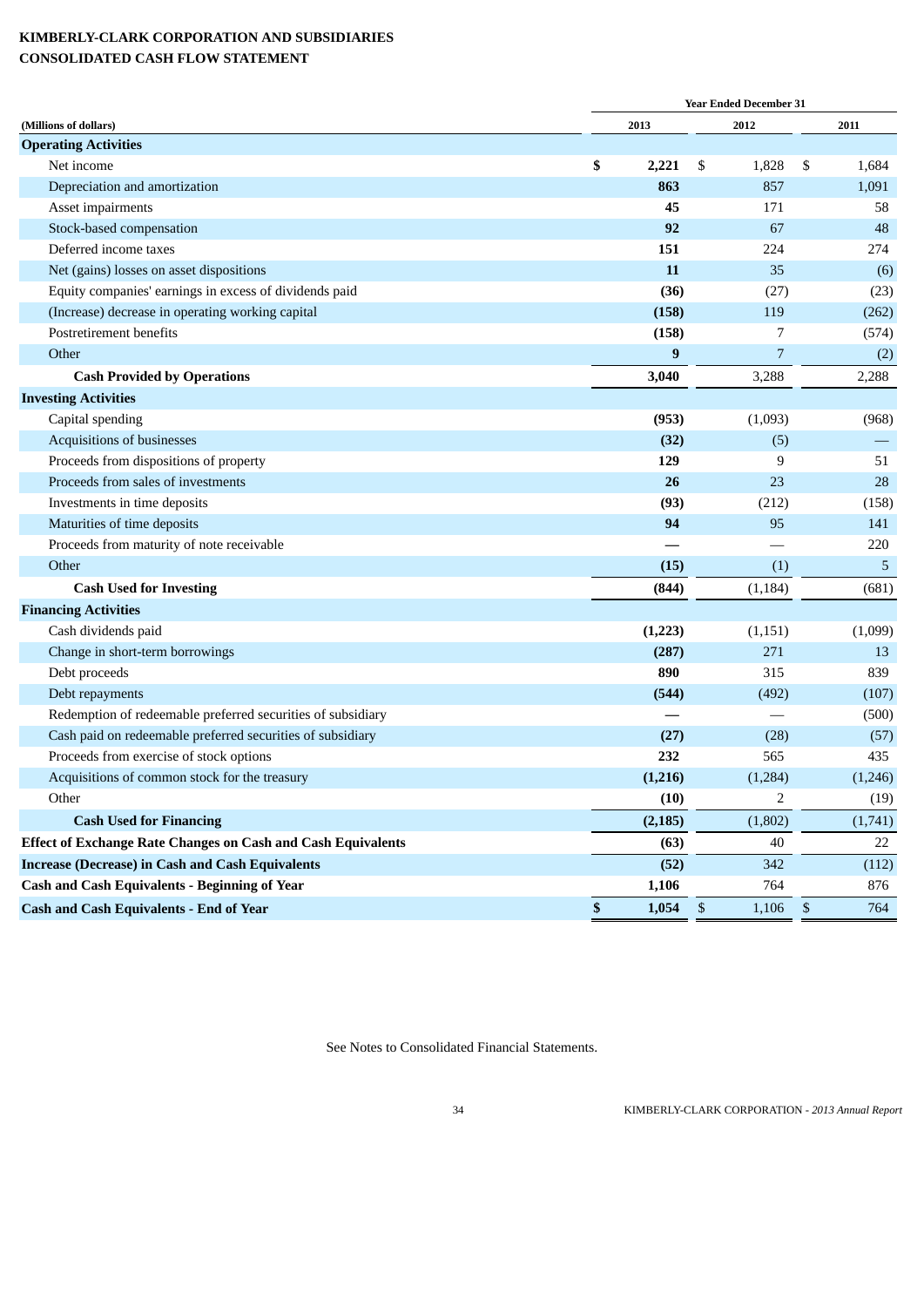# **KIMBERLY-CLARK CORPORATION AND SUBSIDIARIES NOTES TO THE CONSOLIDATED FINANCIAL STATEMENTS**

### **Note 1. Accounting Policies**

### Basis of Presentation

The Consolidated Financial Statements present the accounts of Kimberly-Clark Corporation and all subsidiaries in which it has a controlling financial interest as if they were a single economic entity in conformity with accounting principles generally accepted in the United States of America ("GAAP"). All intercompany transactions and accounts are eliminated in consolidation. The terms "Corporation," "Kimberly-Clark," "we," "our," and "us" refer to Kimberly-Clark Corporation and all subsidiaries in which it has a controlling financial interest. Dollar amounts are reported in millions, except per share dollar amounts, unless otherwise noted.

## Use of Estimates

The preparation of financial statements requires management to make estimates and assumptions that affect the reported amounts of assets and liabilities at the date of the financial statements and the reported amounts of net sales and expenses during the reporting periods. Actual results could differ from these estimates, and changes in these estimates are recorded when known. Estimates are used in accounting for, among other things, consumer and trade promotion and rebate accruals, pension and other postretirement benefits, future cash flows associated with impairment testing for goodwill and long-lived assets, and deferred tax assets and potential income tax assessments.

## Cash Equivalents

Cash equivalents are short-term investments with an original maturity date of three months or less.

# Inventories and Distribution Costs

Most U.S. inventories are valued at the lower of cost, using the Last-In, First-Out (LIFO) method, or market. The balance of the U.S. inventories and inventories of consolidated operations outside the U.S. are valued at the lower of cost, using either the First-In, First-Out (FIFO) or weighted-average cost methods, or market. Distribution costs are classified as cost of products sold.

## Property and Depreciation

Property, plant and equipment are stated at cost and are depreciated on the straight-line method. Buildings are depreciated over their estimated useful lives, primarily 40 years. Machinery and equipment are depreciated over their estimated useful lives, primarily ranging from 16 to 20 years. Purchases of computer software, including external costs and certain internal costs (including payroll and payroll-related costs of employees) directly associated with developing significant computer software applications for internal use, are capitalized. Computer software costs are amortized on the straight-line method over the estimated useful life of the software, which generally does not exceed 5 years.

Estimated useful lives are periodically reviewed and, when warranted, changes are made to them. Long-lived assets are reviewed for impairment whenever events or changes in circumstances indicate that their carrying amount may not be recoverable. An impairment loss would be indicated when estimated undiscounted future cash flows from the use and eventual disposition of an asset group, which are identifiable and largely independent of the cash flows of other asset groups, are less than the carrying amount of the asset group. Measurement of an impairment loss would be based on the excess of the carrying amount of the asset group over its fair value. Fair value is measured using discounted cash flows or independent appraisals, as appropriate. When property is sold or retired, the cost of the property and the related accumulated depreciation are removed from the Consolidated Balance Sheet and any gain or loss on the transaction is included in income.

# Goodwill and Other Intangible Assets

Goodwill represents costs in excess of fair values assigned to the underlying net assets of acquired businesses. Goodwill is not amortized, but rather is tested for impairment annually and whenever events and circumstances indicate that impairment may have occurred. During the third quarter of 2013, we changed the measurement date for our annual goodwill impairment test from the beginning of the fourth quarter to the beginning of the third quarter. This change did not result in the delay, acceleration or avoidance of an impairment charge. We believe this timing is preferable as it better aligns the goodwill impairment test with our strategic business planning process, which is a key component of the goodwill impairment test. The change was applied prospectively, as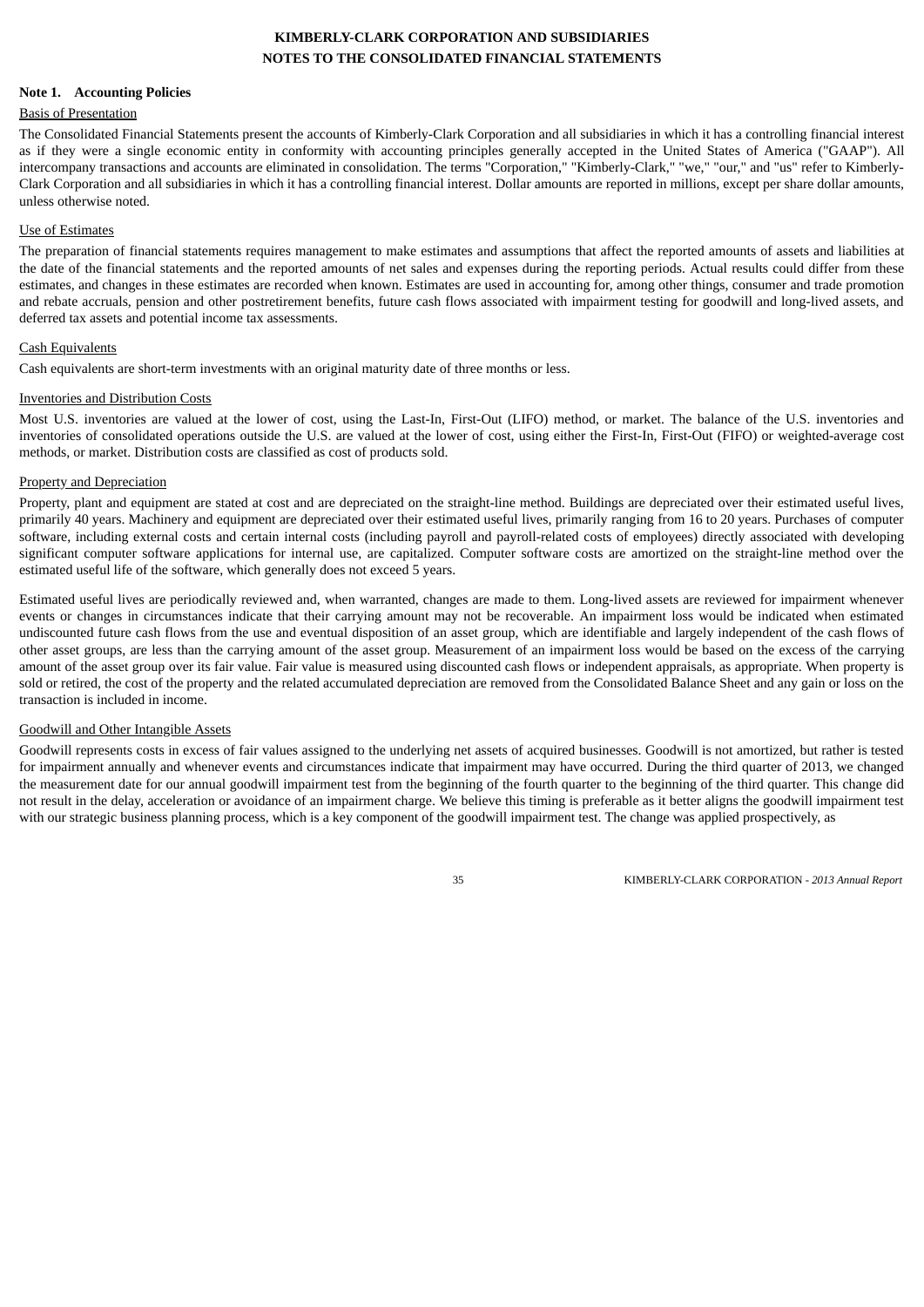retrospective application would have been impractical because we are unable to objectively select assumptions that would have been used in previous periods without the benefit of hindsight.

Impairment testing compares the reporting unit carrying amount of goodwill with its fair value. Fair value is estimated based on discounted cash flows. If the reporting unit carrying amount of goodwill exceeds its fair value, an impairment charge would be recorded. We have completed the required annual testing of goodwill for impairment for all reporting units and have determined that goodwill is not impaired.

Intangible assets with finite lives are amortized over their estimated useful lives and are reviewed for impairment whenever events or changes in circumstances indicate that their carrying amount may not be recoverable. Estimated useful lives range from 2 to 30 years for trademarks, 5 to 17 years for patents and developed technologies, and 5 to 16 years for other intangible assets. An impairment loss would be indicated when estimated undiscounted future cash flows from the use of the asset are less than its carrying amount. An impairment loss would be measured as the difference between the fair value (based on discounted future cash flows) and the carrying amount of the asset.

### Investments in Equity Companies

Investments in companies which we do not control but over which we have the ability to exercise significant influence and that, in general, are at least 20 percent-owned by us, are stated at cost plus equity in undistributed net income. These investments are evaluated for impairment when warranted. An impairment loss would be recorded whenever a decline in value of an equity investment below its carrying amount is determined to be other than temporary. In judging "other than temporary," we would consider the length of time and extent to which the fair value of the equity company investment has been less than the carrying amount, the near-term and longer-term operating and financial prospects of the equity company, and our longer-term intent of retaining the investment in the equity company.

### Revenue Recognition

Sales revenue is recognized at the time of product shipment or delivery, depending on when title passes, to unaffiliated customers, and when all of the following have occurred: a firm sales agreement is in place, pricing is fixed or determinable, and collection is reasonably assured. Sales are reported net of returns, consumer and trade promotions, rebates and freight allowed. Taxes imposed by governmental authorities on our revenue-producing activities with customers, such as sales taxes and value-added taxes, are excluded from net sales.

## Sales Incentives and Trade Promotion Allowances

The cost of promotion activities provided to customers is classified as a reduction in sales revenue. In addition, the estimated redemption value of consumer coupons is recorded at the time the coupons are issued and classified as a reduction in sales revenue. Estimates of trade promotion liabilities for promotional program costs incurred, but unpaid, are generally based on estimates of the quantity of customer sales, timing of promotional activities and forecasted costs for activities within the promotional programs.

## Advertising Expense

Advertising costs are expensed in the year the related advertisement or campaign is first presented by the media. For interim reporting purposes, advertising expenses are charged to operations as a percentage of sales based on estimated sales and related advertising expense for the full year.

### Research Expense

Research and development costs are charged to expense as incurred.

#### Environmental Expenditures

Environmental expenditures related to current operations that qualify as property, plant and equipment or which substantially increase the economic value or extend the useful life of an asset are capitalized, and all other environmental expenditures are expensed as incurred. Liabilities are recorded when environmental assessments and/or remedial efforts are probable and the costs can be reasonably estimated. Generally, the timing of these accruals coincides with completion of a feasibility study or a commitment to a formal plan of action. Liabilities for future expenditures for environmental remediation obligations are not discounted and do not reflect any anticipated recoveries from insurers.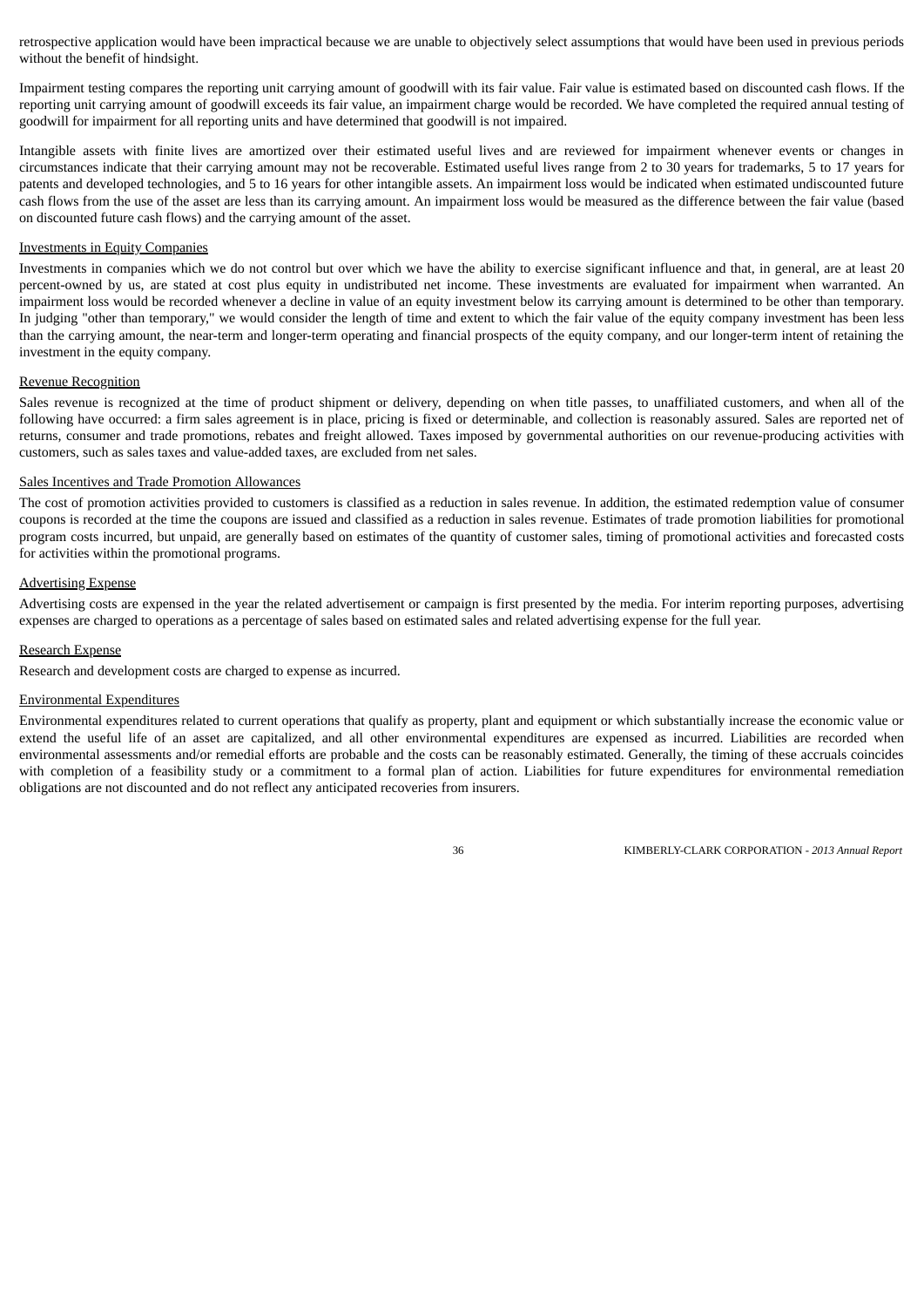#### Foreign Currency Translation

The income statements of foreign operations, other than those in highly inflationary economies, are translated into U.S. dollars at rates of exchange in effect each month. The balance sheets of these operations are translated at period-end exchange rates, and the differences from historical exchange rates are reflected in stockholders' equity as unrealized translation adjustments.

The income statements and balance sheets of operations in highly inflationary economies are translated into U.S. dollars using both current and historical rates of exchange. We account for our operations in Venezuela using highly inflationary accounting. On February 13, 2013, the Venezuelan government announced a devaluation of the Central Bank of Venezuela ("Central Bank") regulated currency exchange system rate to 6.3 bolivars per U.S. dollar and the elimination of the SITME rate. As a result of the devaluation, we recorded a \$26 after tax charge (\$36 pre-tax) related to the remeasurement of the local currency-denominated balance sheet to the new exchange rate in 2013. Prior to this devaluation, we used the Central Bank SITME rate of 5.4 bolivars per U.S. dollar to measure K*-*C Venezuela's bolivar-denominated transactions into U.S. dollars. The \$36 pre-tax charge is reflected in the Consolidated Income Statement in other (income) and expense, net for the year ended December 31, 2013. In the Consolidated Cash Flow Statement, this non-cash charge is included in other in cash provided by operations.

At December 31, 2013, K-C Venezuela had a bolivar-denominated net monetary asset position of \$309 and our net investment in K-C Venezuela was \$445, both valued at 6.3 bolivars per U.S. dollar. Net sales of K-C Venezuela represented approximately 2 percent of consolidated net sales for the years ended December 31, 2013 and 2012 and approximately 1 percent of consolidated net sales for the year ended December 31, 2011.

#### Derivative Instruments and Hedging

All derivative instruments are recorded as assets or liabilities on the balance sheet at fair value. Changes in the fair value of derivatives are either recorded in the income statement or other comprehensive income, as appropriate. The gain or loss on derivatives designated as fair value hedges and the offsetting loss or gain on the hedged item attributable to the hedged risk are included in income in the period that changes in fair value occur. The effective portion of the gain or loss on derivatives designated as cash flow hedges is included in other comprehensive income in the period that changes in fair value occur, and is reclassified to income in the same period that the hedged item affects income. The gain or loss on derivatives designated as hedges of investments in foreign subsidiaries is recognized in other comprehensive income to offset the change in value of the net investments being hedged. Any ineffective portion of cash flow hedges and net investment hedges is immediately recognized in income. Certain foreign-currency derivative instruments not designated as hedging instruments have been entered into to manage a portion of our foreign currency transactional exposures. The gain or loss on these derivatives is included in income in the period that changes in their fair values occur. Our policies allow the use of derivatives for risk management purposes and prohibit their use for speculation. Our policies also prohibit the use of any leveraged derivative instrument. Consistent with our policies, foreign currency derivative instruments, interest rate swaps and locks, and the majority of commodity hedging contracts are entered into with major financial institutions. At inception we formally designate certain derivatives as cash flow, fair value or net investment hedges and establish how the effectiveness of these hedges will be assessed and measured. This process links the derivatives to the transactions or financial balances they are hedging. Changes in the fair value of derivatives not designated as hedging instruments are recorded in earnings as they occur. See Note 14 for disclosures about derivative instruments and hedging activities.

#### New Accounting Standards

In February 2013, the Financial Accounting Standards Board ("FASB") issued Accounting Standards Update ("ASU") No. 2013-02, *Reporting of Amounts Reclassified Out of Accumulated Other Comprehensive Income* ("AOCI"), an amendment to FASB Accounting Standards Codification Topic 220, *Comprehensive Income*. This update requires disclosure of amounts reclassified out of AOCI by component. In addition, an entity is required to present either on the face of the statement of operations or in the notes, significant amounts reclassified out of AOCI by the respective line items of net income but only if the amount reclassified is required to be reclassified to net income in its entirety in the same reporting period. For amounts not reclassified to net income in their entirety, an entity is required to cross-reference to other disclosures that provide additional detail about those amounts. We adopted ASU No. 2013-02 on January 1, 2013.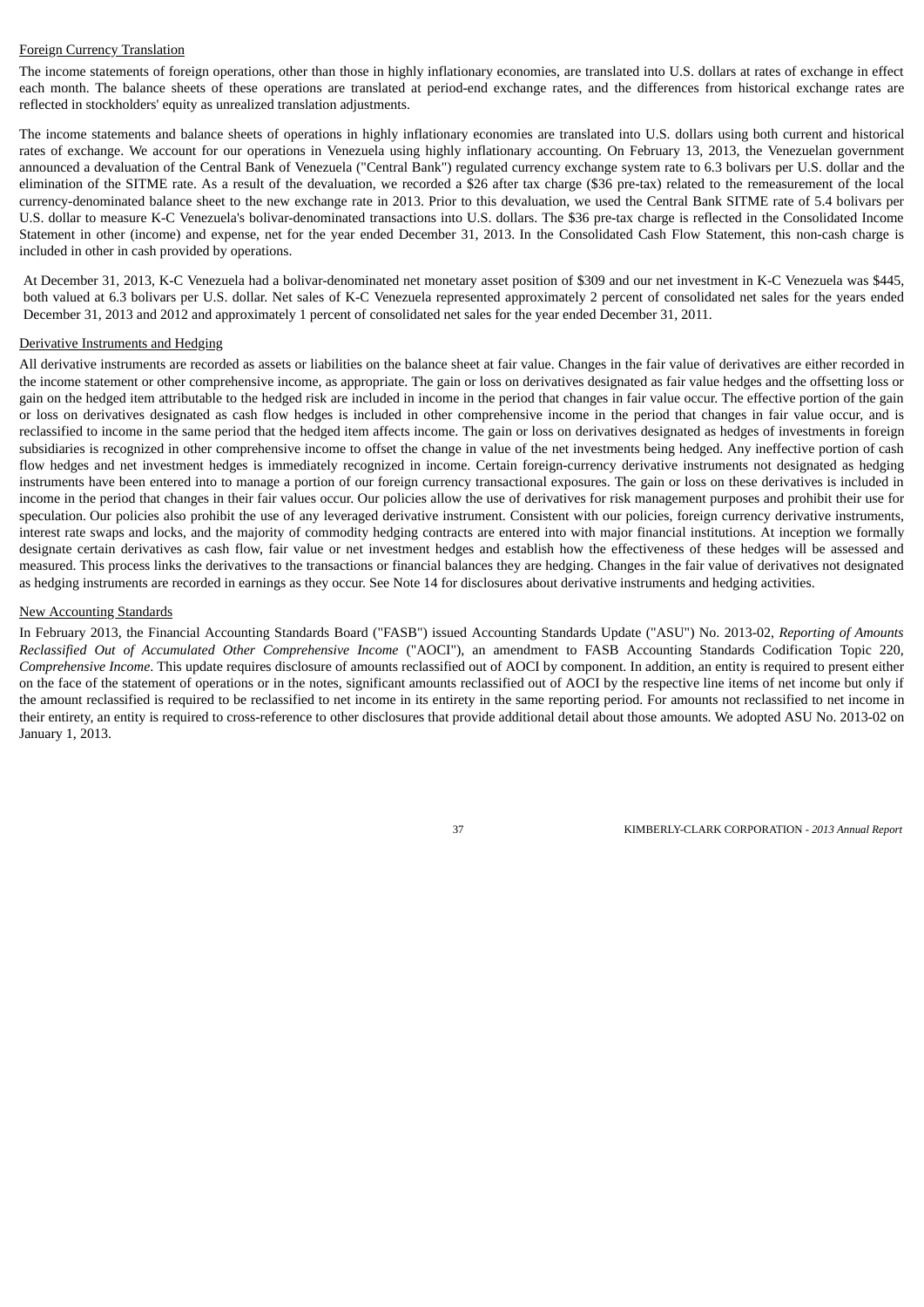## **Note 2. Proposed Spin-Off of Health Care Business**

In November 2013, we announced that our Board of Directors authorized management to pursue a potential tax-free spin-off of our health care business. A spin-off would create a stand-alone, publicly traded health care company with approximately \$1.6 billion in annual net sales, focused on the sale of surgical and infection prevention products for the operating room and other medical supplies, and medical devices focused on pain management, respiratory and digestive health.

Although our current target is to complete the spin-off by the end of the third quarter of 2014, there are no assurances as to when the proposed spin-off will be completed, if at all, or if the spin-off will be completed based on the expected plans.

### **Note 3. European Strategic Changes**

In 2012, we approved strategic changes related to our Western and Central European consumer and professional businesses to focus our resources and investments on stronger market positions and growth opportunities. We have exited the diaper category in that region, with the exception of the Italian market, and divested or exited some lower-margin businesses, mostly in consumer tissue, in certain markets. The changes primarily affect our consumer businesses, with a modest impact on K-C Professional ("KCP"). The restructuring actions commenced in 2012 and are expected to be completed by December 31, 2014.

Restructuring actions related to the strategic changes involve the sale or closure of five of our European manufacturing facilities and streamlining our administrative organization. The following charges were incurred in connection with the European strategic changes:

|                                                                                                   | <b>Year Ended December 31</b> |      |      |      |  |
|---------------------------------------------------------------------------------------------------|-------------------------------|------|------|------|--|
|                                                                                                   |                               | 2013 | 2012 |      |  |
| Asset impairments                                                                                 | S                             | 22   | \$.  | 147  |  |
| Charges for workforce reductions                                                                  |                               | 10   |      |      |  |
| Asset write-offs                                                                                  |                               | 13   |      | 10   |  |
| Incremental depreciation                                                                          |                               | 18   |      | 8    |  |
| Benefit from pension curtailment                                                                  |                               | (31) |      |      |  |
| Other exit costs                                                                                  |                               | 22   |      | 8    |  |
| Cost of products sold                                                                             |                               | 54   |      | 250  |  |
| Charges for workforce reductions and other exit costs included in marketing, research and general |                               |      |      |      |  |
| expenses and other (income) and expense, net                                                      |                               | 27   |      | 49   |  |
| Provision for income taxes                                                                        |                               | (15) |      | (57) |  |
| Net charges                                                                                       |                               | 66   |      | 242  |  |

The measurement of the charge for asset impairments was based on the excess of the carrying value of the impacted asset groups over their fair values. These fair values were measured using discounted cash flows, expected over the limited time the assets would remain in use, and as a result, the assets were essentially written off. The use of the discounted cash flows represents a level 3 measure under the fair value hierarchy.

See Note 17 for charges related to the European strategic changes by segment.

The following summarizes the cash charges recorded and reconciles these charges to accrued expenses:

| 2013  | 2012 |
|-------|------|
| 133   |      |
| 69    | 134  |
| (156) | (4)  |
| (9)   |      |
| 37    | 133  |
|       |      |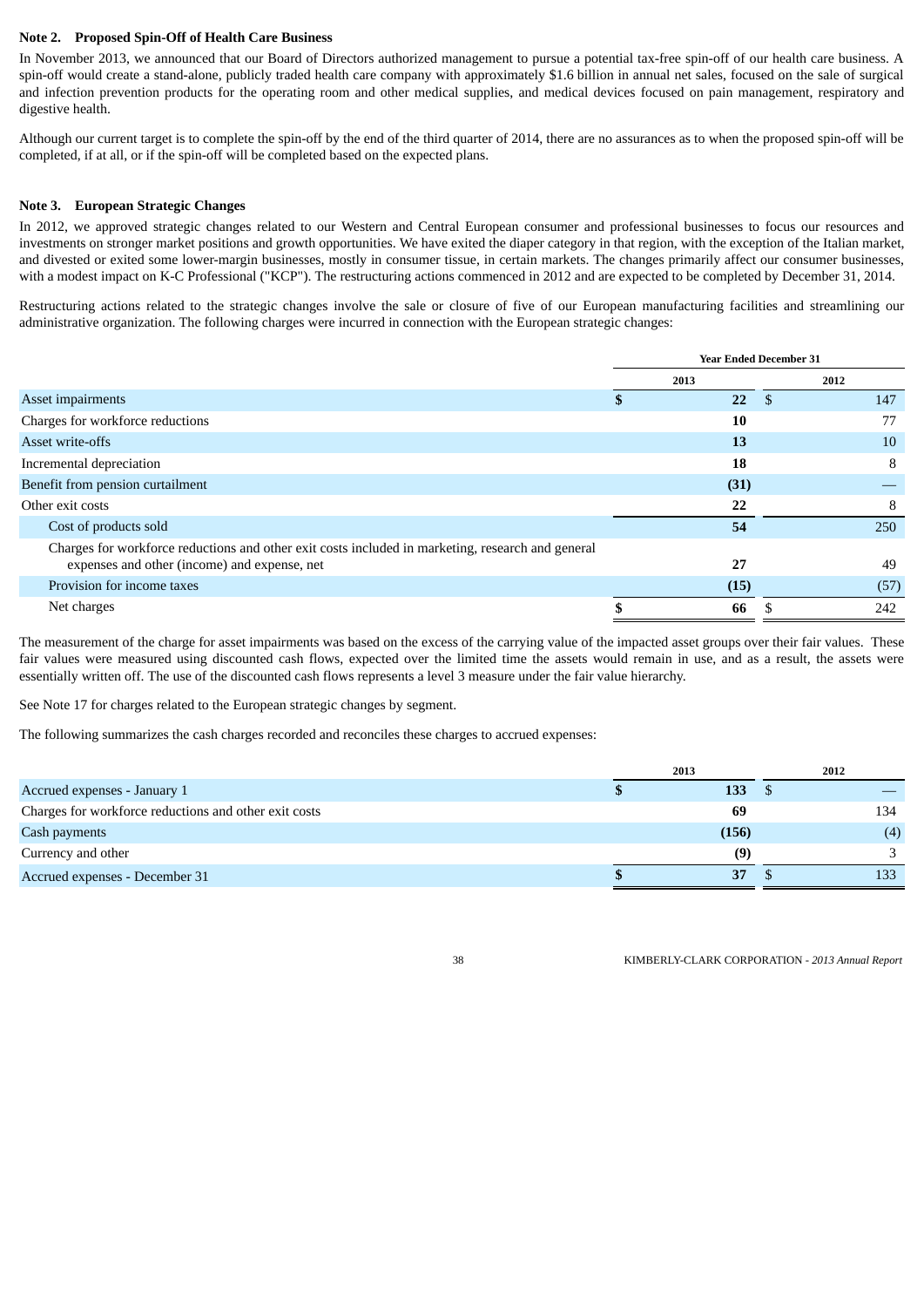### **Note 4. Pulp and Tissue Restructuring Actions**

In 2011 and 2012, we executed pulp and tissue restructuring actions in order to exit our remaining integrated pulp manufacturing operations and improve the underlying profitability and return on invested capital of our consumer tissue and KCP businesses. These actions involved the streamlining, sale or closure of seven of our manufacturing facilities around the world. In conjunction with these actions, we exited certain non-strategic products, primarily non-branded offerings, and transferred some production to lower-cost facilities in order to improve overall profitability and returns. The actions were substantially complete at December 31, 2012.

During 2012, charges of \$128, \$6 and \$1 were recorded in cost of products sold, marketing, research and general expenses and other (income) and expense, net, respectively, for the restructuring actions. A related benefit of \$49 was recorded in provision for income taxes. On a geographic basis, charges of \$97, \$35 and \$3 were recorded in the United States, Australia and elsewhere, respectively.

During 2011, charges of \$407, \$6 and \$2 were recorded in cost of products sold, marketing, research and general expenses and other (income) and expense, net, respectively, for the restructuring actions. A related benefit of \$126 was recorded in provision for income taxes. On a geographic basis, charges of \$204, \$133 and \$78 were recorded in the United States, Australia and elsewhere, respectively.

See Note 17 for charges by segment.

#### **Note 5. Fair Value Information**

The following fair value information is based on a fair value hierarchy that prioritizes the inputs to valuation techniques used to measure fair value. The three levels in the hierarchy used to measure fair value are:

Level 1—Unadjusted quoted prices in active markets accessible at the reporting date for identical assets and liabilities.

Level 2—Quoted prices for similar assets or liabilities in active markets. Quoted prices for identical or similar assets and liabilities in markets that are not considered active or financial instruments for which all significant inputs are observable, either directly or indirectly.

Level 3—Prices or valuations that require inputs that are significant to the valuation and are unobservable.

A financial instrument's level within the fair value hierarchy is based on the lowest level of any input that is significant to the fair value measurement.

During 2013 and 2012, there were no significant transfers among level 1, 2 or 3 fair value determinations.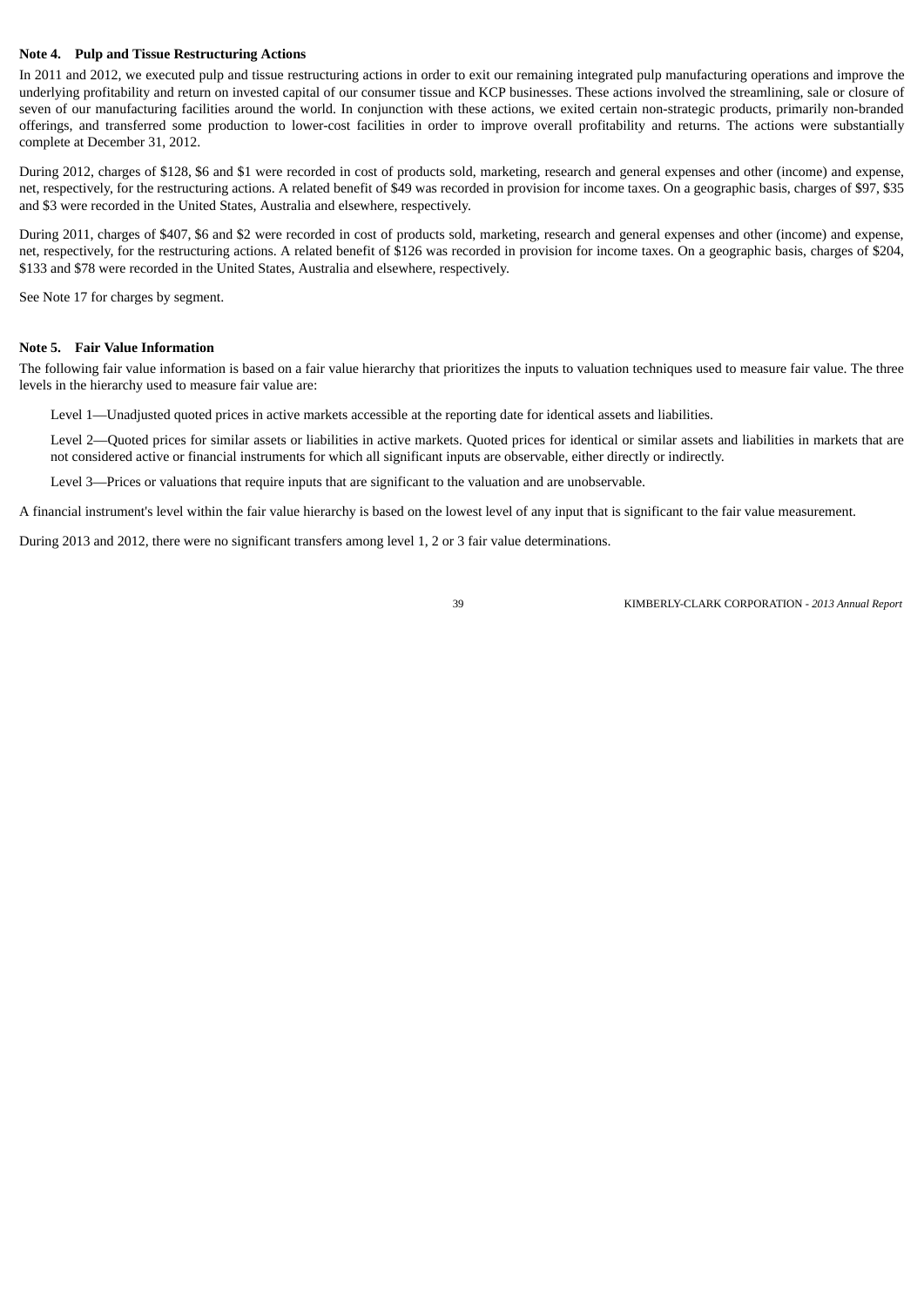Set forth below are the assets and liabilities that are measured on a recurring basis at fair value and the inputs used to develop those fair value measurements.

|                                       |                          |           | <b>Fair Value Measurements</b> |                          |   |                |      |                |
|---------------------------------------|--------------------------|-----------|--------------------------------|--------------------------|---|----------------|------|----------------|
|                                       | <b>December 31, 2013</b> |           | Level 1                        |                          |   | <b>Level 2</b> |      | <b>Level 3</b> |
| <b>Assets</b>                         |                          |           |                                |                          |   |                |      |                |
| Company-owned life insurance ("COLI") |                          | 55        | - \$                           | $\overline{\phantom{0}}$ |   | 55             | -S   |                |
| Available-for-sale securities         |                          | <b>22</b> |                                | <b>22</b>                |   |                |      |                |
| Derivatives                           |                          | 62        |                                |                          |   | 62             |      |                |
| Total                                 |                          | 139       | -S                             | <b>22</b>                | S | 117            | -8   |                |
| <b>Liabilities</b>                    |                          |           |                                |                          |   |                |      |                |
| <b>Derivatives</b>                    |                          | 49        |                                |                          |   | 49             | - \$ |                |

|                               |                          |     | <b>Fair Value Measurements</b> |                          |               |                |      |                |
|-------------------------------|--------------------------|-----|--------------------------------|--------------------------|---------------|----------------|------|----------------|
|                               | <b>December 31, 2012</b> |     |                                | <b>Level 1</b>           |               | <b>Level 2</b> |      | <b>Level 3</b> |
| <b>Assets</b>                 |                          |     |                                |                          |               |                |      |                |
| <b>COLI</b>                   | \$                       | 49  | \$                             |                          | -S            | 49             | - \$ |                |
| Available-for-sale securities |                          | 17  |                                | 17                       |               | _              |      |                |
| Derivatives                   |                          | 61  |                                |                          |               | 61             |      |                |
| Total                         |                          | 127 | -S                             | 17                       | <sup>\$</sup> | 110            | - \$ | _              |
| <b>Liabilities</b>            |                          |     |                                |                          |               |                |      |                |
| <b>Derivatives</b>            | \$                       | 63  | -S                             | $\overline{\phantom{m}}$ |               | 63             | - \$ |                |

The COLI policies are a source of funding primarily for our nonqualified employee benefits and are included in other assets. Available-for-sale securities are included in other assets. See Note 14 for information on the classification of derivatives in the Consolidated Balance Sheet.

Level 1 Fair Values—The fair values of certain available-for-sale securities are based on quoted market prices in active markets for identical assets.

Level 2 Fair Values—The fair value of the COLI policies is derived from investments in a mix of money market, fixed income and equity funds managed by unrelated fund managers. The fair values of derivatives used to manage interest rate risk and commodity price risk are based on LIBOR rates and interest rate swap curves and NYMEX price quotations, respectively. The fair value of hedging instruments used to manage foreign currency risk is based on published quotations of spot currency rates and forward points, which are converted into implied forward currency rates. Additional information on our use of derivative instruments is contained in Note 14.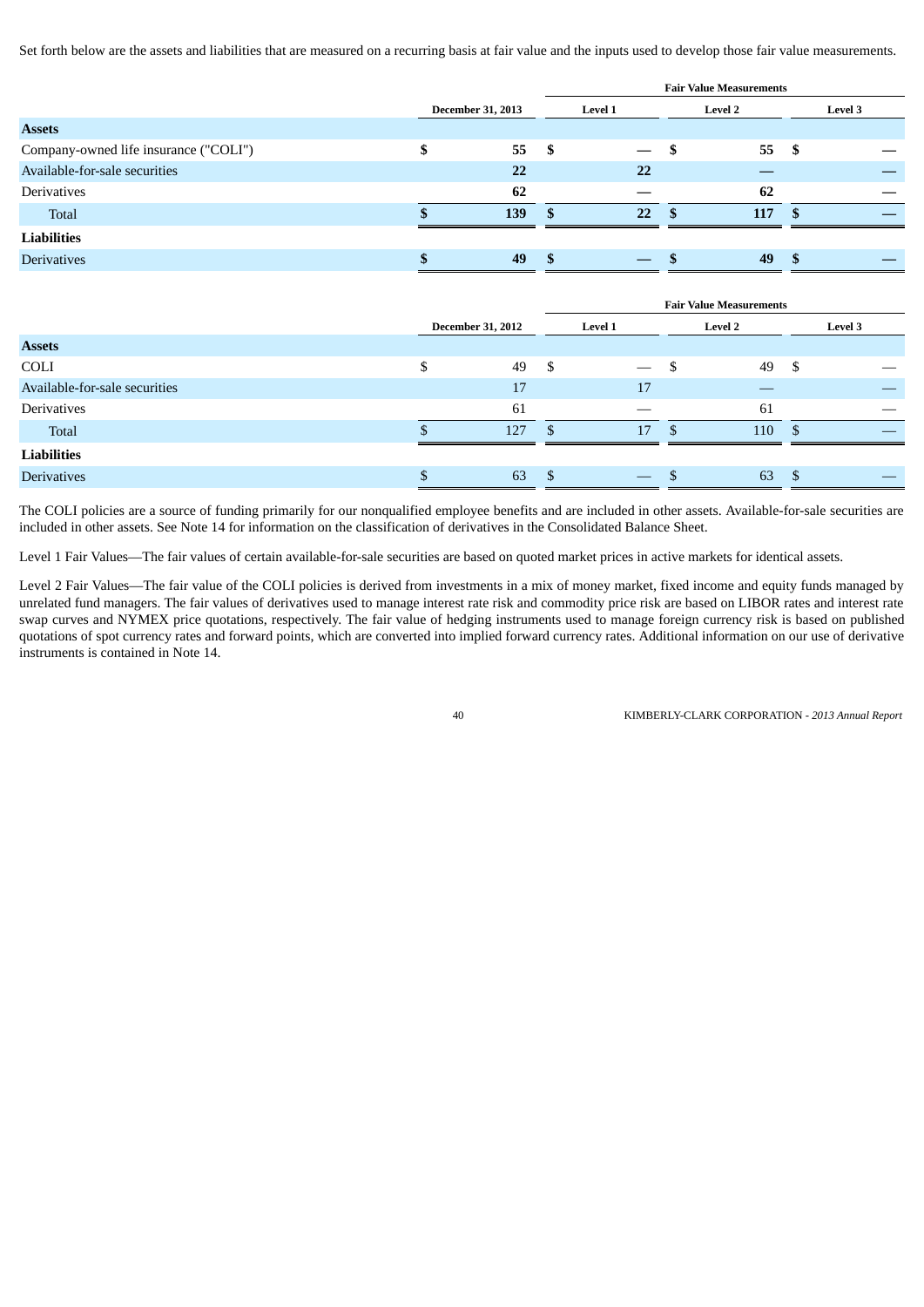The following table includes the fair value of our financial instruments for which disclosure of fair value is required:

|                                                                | <b>Fair Value</b>  |    | <b>Estimated</b><br>Fair<br>Carrying<br>Value<br>Amount |                          |       |    | Carrying<br>Amount |                          | <b>Estimated</b><br>Fair<br>Value |  |
|----------------------------------------------------------------|--------------------|----|---------------------------------------------------------|--------------------------|-------|----|--------------------|--------------------------|-----------------------------------|--|
|                                                                | Hierarchy<br>Level |    |                                                         | <b>December 31, 2013</b> |       |    |                    | <b>December 31, 2012</b> |                                   |  |
| <b>Assets</b>                                                  |                    |    |                                                         |                          |       |    |                    |                          |                                   |  |
| Cash and cash equivalents <sup>(a)</sup>                       |                    | \$ | 1,054                                                   | \$                       | 1,054 | S. | 1,106              | S                        | 1,106                             |  |
| Time deposits <sup>(b)</sup>                                   |                    |    | 222                                                     |                          | 222   |    | 224                |                          | 224                               |  |
| Note receivable <sup>(c)</sup>                                 | 3                  |    | 16                                                      |                          | 16    |    | 395                |                          | 392                               |  |
| Liabilities and redeemable securities of subsidiaries          |                    |    |                                                         |                          |       |    |                    |                          |                                   |  |
| Short-term $debt^{(d)}$                                        | 2                  |    | 63                                                      |                          | 63    |    | 359                |                          | 359                               |  |
| Monetization $\text{loan}^{(c)}$                               | 3                  |    |                                                         |                          | –     |    | 397                |                          | 400                               |  |
| Long-term $debt^{(e)}$                                         | 2                  |    | 5,698                                                   |                          | 6,271 |    | 5,429              |                          | 6,527                             |  |
| Redeemable preferred securities of subsidiaries <sup>(c)</sup> | 3                  |    | 532                                                     |                          | 552   |    | 506                |                          | 543                               |  |
| Redeemable common securities of subsidiary $(f)$               | 3                  |    | 46                                                      |                          | 46    |    | 43                 |                          | 43                                |  |

(a) Cash equivalents are composed of certificates of deposit, time deposits and other interest-bearing investments with original maturity dates of 90 days or less. Cash equivalents are recorded at cost, which approximates fair value.

(b) Time deposits are comprised of deposits with original maturities of more than 90 days but less than one year and instruments with original maturities of greater than one year, included in other current assets or other assets in the Consolidated Balance Sheet, as appropriate. Time deposits are recorded at cost, which approximates fair value.

(c) The note, monetization loan and redeemable preferred securities of subsidiaries are not traded in active markets. Accordingly, their fair values were calculated using a floating rate pricing model that compared the stated spread to the fair value spread to determine the price at which each of the financial instruments should trade. The model used the following inputs to calculate fair values: face value, current LIBOR rate, unobservable fair value credit spread, stated spread, maturity date and interest or dividend payment dates. See Note 8 for additional information.

(d) Short-term debt is comprised of U.S. commercial paper and/or other similar short-term debt issued by non-U.S. subsidiaries, all of which are recorded at cost, which approximates fair value. (e) Long-term debt includes the current portion of these debt instruments and excludes the monetization loan. Fair values were estimated based on quoted prices for financial instruments for which

all significant inputs were observable, either directly or indirectly.

(f) The fair value of the redeemable common securities of subsidiary was based on various inputs, including an independent third-party appraisal, adjusted for current market conditions.

## **Note 6. Acquisitions and Intangible Assets**

The changes in the carrying amount of goodwill by business segment are as follows:

|                              | Personal<br>Care |   | Consumer<br><b>Tissue</b> | $K-C$<br>Professional |     | Health<br>Care |   | <b>Total</b> |
|------------------------------|------------------|---|---------------------------|-----------------------|-----|----------------|---|--------------|
| Balance at December 31, 2011 | 769              | S | 694                       | 443                   | \$. | 1,434          | D | 3,340        |
| Currency and other           | (5)              |   |                           | $\left(1\right)$      |     |                |   | (3)          |
| Balance at December 31, 2012 | 764              |   | 695                       | 442                   |     | 1,436          |   | 3,337        |
| Acquisitions                 | 6                |   |                           |                       |     |                |   | 9            |
| Currency and other           | (86)             |   | (54)                      | (18)                  |     | (7)            |   | (165)        |
| Balance at December 31, 2013 | 684              |   | 641                       | 424                   |     | 1,432          |   | 3,181        |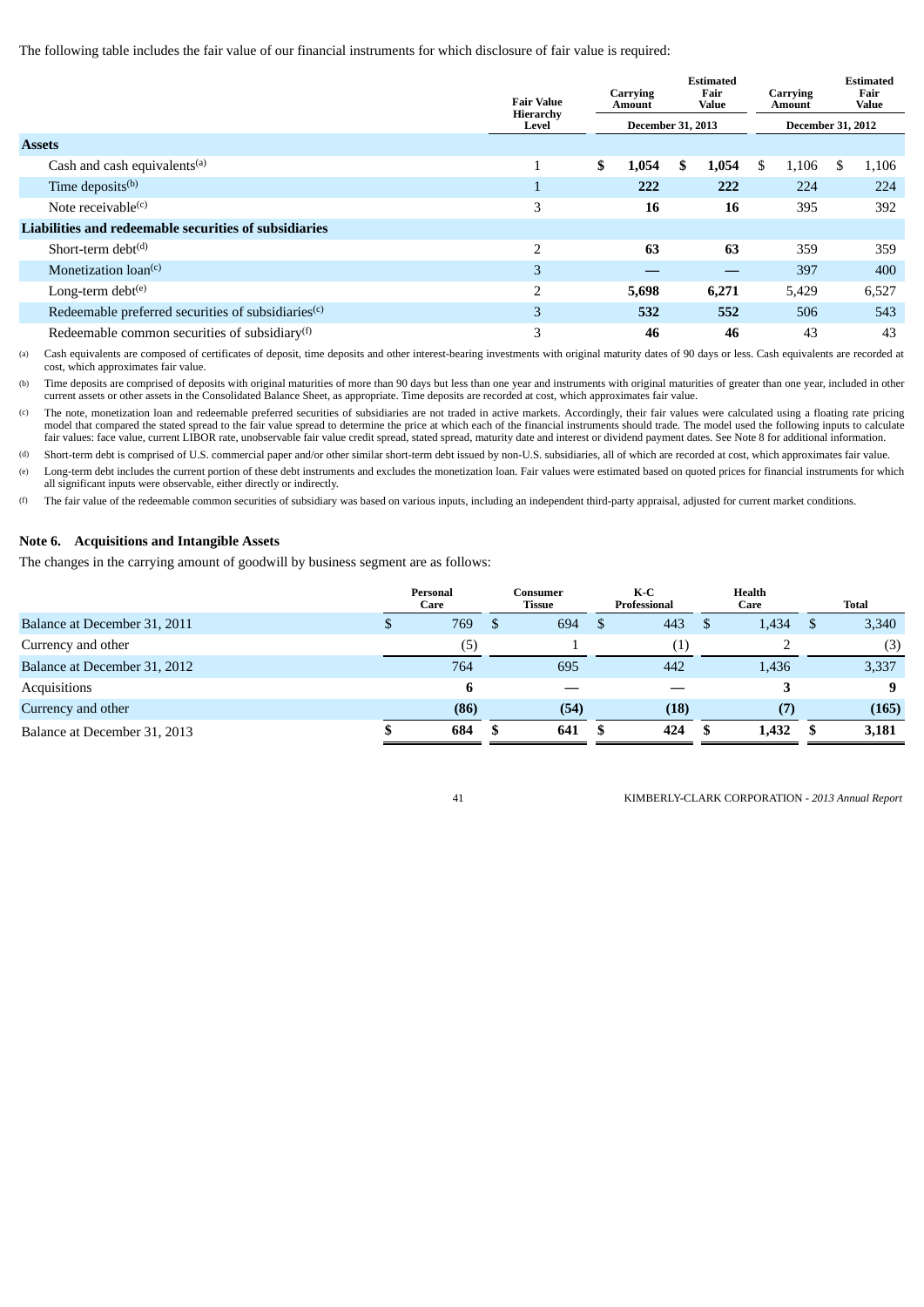At December 31, 2013 and 2012, we had intangible assets with indefinite useful lives of \$7 and \$11, respectively, related to acquired in-process research and development. Intangible assets subject to amortization consist of the following at December 31:

|                                    | 2013                        |                                    |     |                             | 2012 |                                    |     |  |
|------------------------------------|-----------------------------|------------------------------------|-----|-----------------------------|------|------------------------------------|-----|--|
|                                    | Gross<br>Carrying<br>Amount | <b>Accumulated</b><br>Amortization |     | Gross<br>Carrying<br>Amount |      | Accumulated<br><b>Amortization</b> |     |  |
| Trademarks                         | 252                         | ۰D                                 | 163 |                             | 253  | Ъ                                  | 156 |  |
| Patents and developed technologies | 201                         |                                    | 85  |                             | 158  |                                    | 64  |  |
| Other                              | 93                          |                                    | 62  |                             | 105  |                                    | 61  |  |
| Total                              | 546                         |                                    | 310 |                             | 516  |                                    | 281 |  |

Amortization expense for intangible assets was \$39 in 2013, \$29 in 2012 and \$24 in 2011. Amortization expense is estimated to be \$42 in 2014, \$34 in 2015, \$28 in 2016, \$23 in 2017 and \$19 in 2018.

### **Note 7. Debt**

Long-term debt is comprised of the following:

|                                                       | Weighted-<br>Average    |                   |   | December 31 |     |       |  |  |
|-------------------------------------------------------|-------------------------|-------------------|---|-------------|-----|-------|--|--|
|                                                       | <b>Interest</b><br>Rate | <b>Maturities</b> |   | 2013        |     | 2012  |  |  |
| Notes and debentures                                  | 5.2%                    | $2014 - 2043$     | S | 5,163       | - S | 4,857 |  |  |
| Dealer remarketable securities                        | 4.2%                    | $2014 - 2016$     |   | 200         |     | 200   |  |  |
| Industrial development revenue bonds                  | 0.2%                    | $2015 - 2034$     |   | 261         |     | 261   |  |  |
| Bank loans and other financings in various currencies | 5.6%                    | 2014 - 2025       |   | 74          |     | 508   |  |  |
| Total long-term debt                                  |                         |                   |   | 5,698       |     | 5,826 |  |  |
| Less current portion                                  |                         |                   |   | 312         |     | 756   |  |  |
| Long-term portion                                     |                         |                   |   | 5,386       |     | 5,070 |  |  |

Scheduled maturities of long-term debt for the next five years are \$312 in 2014, \$353 in 2015, \$302 in 2016, \$962 in 2017 and \$902 in 2018.

In May 2013, we issued \$250 aggregate principal amount of floating rate notes due May 15, 2016, \$350 aggregate principal amount of 2.4% notes due June 1, 2023, and \$250 aggregate principal amount of 3.7% notes due June 1, 2043. Proceeds from the offering were used to repay our \$500 aggregate principal amount of 5.0% notes due August 15, 2013, to fund investment in our business and for general corporate purposes.

In 2012, we issued \$300 aggregate principal amount of 2.4% notes due March 1, 2022. Proceeds from the offering were used for general corporate purposes, including to repay a portion of our \$400 aggregate principal amount of 5.625% notes that were due February 15, 2012.

In 2011, we issued \$250 aggregate principal amount of 3.875% notes due March 1, 2021 and \$450 aggregate principal amount of 5.3% notes due March 1, 2041. Proceeds from the offering were used for general corporate purposes, including purchasing shares of company common stock pursuant to publicly announced share repurchase programs.

In 2006, we issued \$200 of dealer remarketable securities that have a final maturity in 2016. The remarketing provisions of these debt instruments require that each year the securities either be remarketed by the dealer or repaid. In both 2012 and 2013, the dealer exercised its option to remarket the securities for another year, and remarketed the securities to third parties.

We maintain a \$1.5 billion revolving credit facility, scheduled to expire in October 2016, as well as the option to increase this facility by an additional \$500. This facility, currently unused, supports our commercial paper program and would provide liquidity in the event our access to the commercial paper market is unavailable for any reason.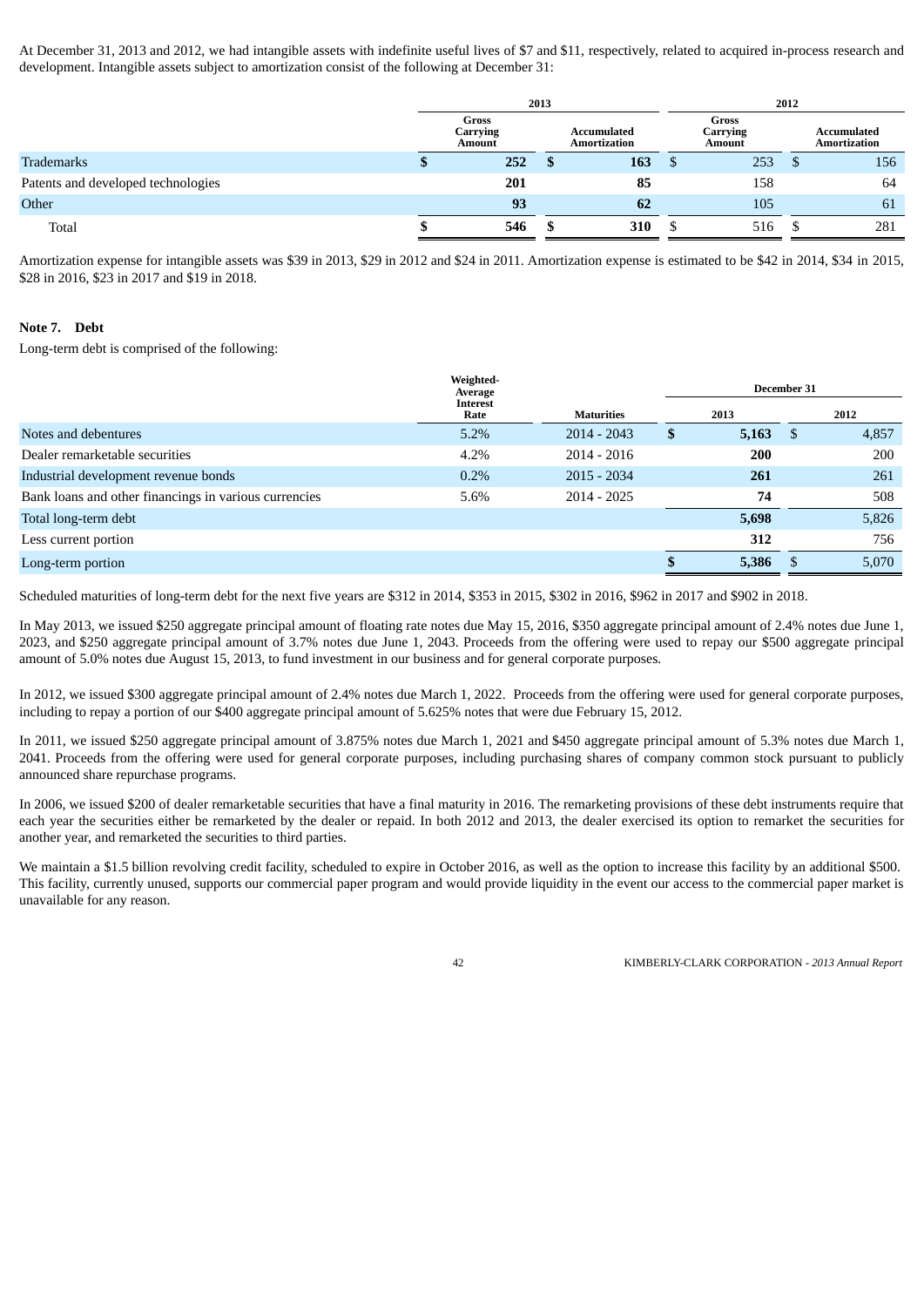### **Note 8. Redeemable Preferred and Common Securities of Subsidiaries**

### Monetization Financing Entity

Prior to December 2013, we had a minority voting interest in a financing entity used to monetize a note receivable received from the sale of nonstrategic timberlands and related assets to a nonaffiliated buyer. We were the primary beneficiary of the entity and, accordingly, consolidated the entity in our Consolidated Financial Statements. The note receivable has a face value of \$397 and is backed by an irrevocable standby letter of credit issued by a money center bank. The note receivable matures on September 30, 2014 and earns interest at LIBOR plus 75 bps. The note receivable and other assets were transferred to the financing entity in 1999. A nonaffiliated financial institution made a substantive capital investment in the financing entity and had majority voting control over it. The nonaffiliated financial institution also made a monetization loan of \$397 to us, which was assumed by the financing entity at the time the note receivable was transferred to the financing entity. The monetization loan was secured by the note receivable and intercompany financial instruments, which served as secondary collateral for the monetization loan. The monetization loan had a maturity date of January 31, 2014, and had an interest rate of LIBOR plus 150 bps.

In December 2013, the financing entity was restructured and its assets were divided. The restructuring resulted in the financial institution acquiring ownership rights to most of the note receivable and assuming the monetization loan of \$397. In addition, as part of the restructuring, the financial institution acquired \$26 face value of redeemable preferred securities issued by one of our subsidiaries, recorded at their transfer-date fair value. Under the restructuring, we became the owners of any assets that were previously part of the financing entity that are not owned by the financial institution. Net cash payments to restructure the financing entity and divide its assets totaled \$24 in 2013, which was included in other in cash used for financing in the Consolidated Cash Flow Statement.

In addition, on July 7, 2011, we collected the face value of a note receivable of \$220 in cash held by another financing entity in which we acquired the voting equity interest of the nonaffiliated financial institution and its monetization loan rights in November 2009.

#### Luxembourg-Based Financing Subsidiary

In February 2001, we, together with a non-affiliated third party entity (the "Third Party"), formed a Luxembourg-based financing subsidiary. We are the primary beneficiary of the subsidiary and, accordingly, consolidate the subsidiary in our Consolidated Financial Statements.

Prior to December 2011, the Third Party had investments in two classes of voting-preferred securities issued by the subsidiary (the "Preferred Securities"). The two classes of Preferred Securities, Class A-1 and Class A-2, had a par value of \$500 each for an aggregate of \$1 billion. The Class A-1 and Class A-2 Preferred Securities accrue a fixed annual rate of return of 5.074 percent and 5.417 percent, respectively, which is paid on a quarterly basis. In December 2011, the subsidiary redeemed the Class A-1 Preferred Securities. The Class A-2 Preferred Securities are redeemable in December 2014. At December 31, 2013, the Preferred Securities represent 96 percent of the voting power of the subsidiary.

In December 2013, the subsidiary elected to redeem the Class A-2 Preferred Securities in December 2014. As a result, the \$500 redemption value of the Class A-2 Preferred Securities is included in current liabilities as of December 31, 2013 in our Consolidated Balance Sheet. The subsidiary also has issued votingpreferred and common securities to Kimberly-Clark for total cash proceeds of \$500. These securities are entitled to a combined four percent vote, and the common securities are entitled to all of the residual equity after satisfaction of the preferred interests.

Approximately 98 percent of the total cash contributed to the entity has been loaned to Kimberly-Clark. These long-term loans bear fixed annual interest rates. The funds remaining in the financing subsidiary are primarily invested in equity-based exchange-traded funds. The preferred and common securities of the subsidiary held by Kimberly-Clark and the intercompany loans have been eliminated in our Consolidated Financial Statements. The return on the Preferred Securities was \$27, \$27 and \$52 in 2013, 2012 and 2011, respectively, which is included in net income attributable to noncontrolling interests in our Consolidated Income Statement.

Neither the Third Party nor creditors of the subsidiary have recourse to our general credit. If our credit ratings are downgraded below BBB- or Baa3, then the loans become payable to the financing subsidiary to the extent necessary to enable the financing subsidiary to pay the redemption value. Our credit ratings are above this level as of February 14, 2014, and we do not anticipate they will be downgraded below this level prior to the redemption in December 2014.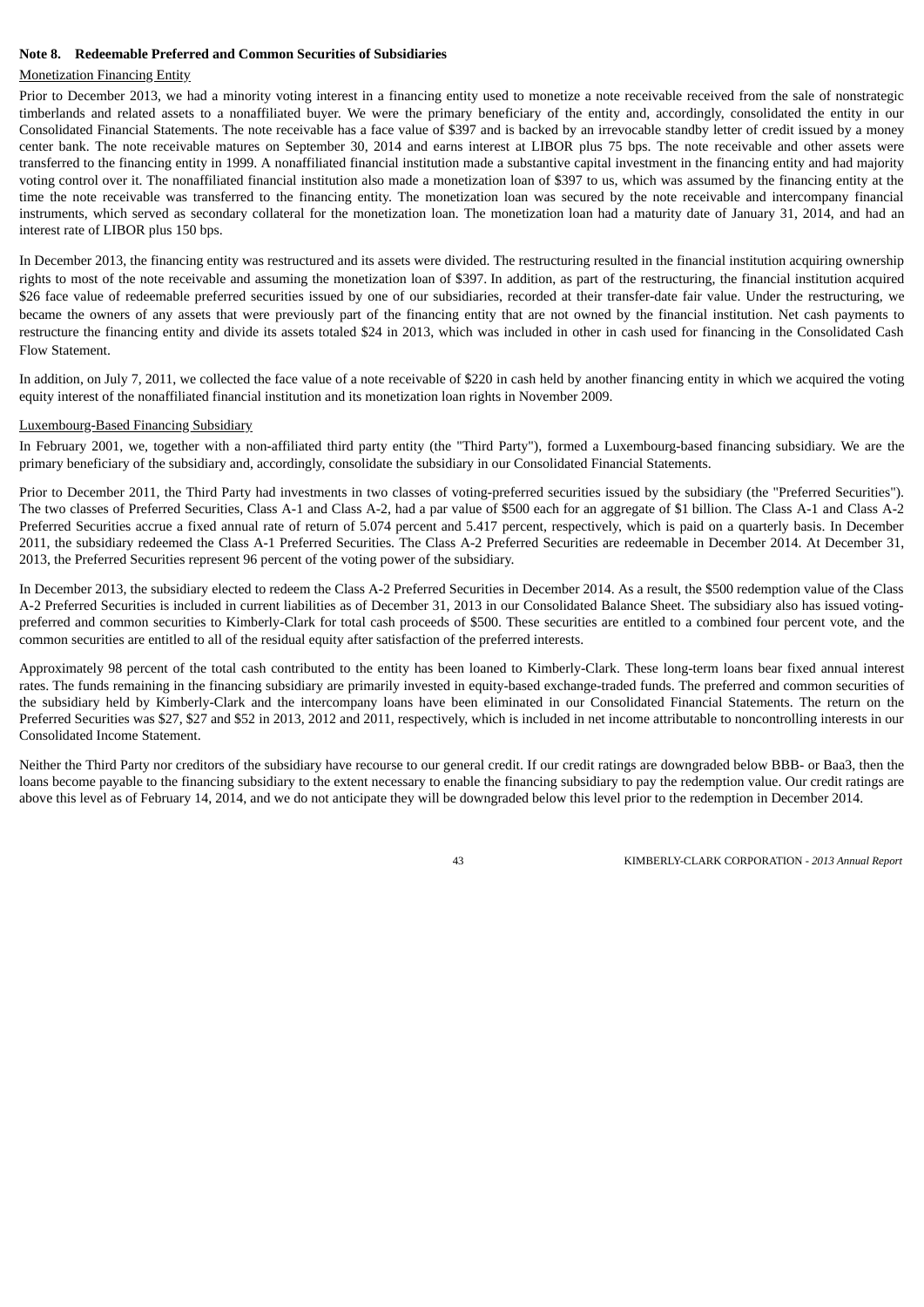### Common Securities of Subsidiary

In addition, our subsidiary in Central America has outstanding redeemable common securities that are held by a noncontrolling interest.

#### **Note 9. Stock-Based Compensation**

We have a stock-based Equity Participation Plan and an Outside Directors' Compensation Plan (the "Plans"), under which we can grant stock options, restricted shares and restricted share units to employees and outside directors. As of December 31, 2013, the number of shares of common stock available for grants under the Plans aggregated 21.3 million shares.

Stock options are granted at an exercise price equal to the fair market value of our common stock on the date of grant, and they have a term of 10 years. Stock options are subject to graded vesting whereby options vest 30 percent at the end of each of the first two 12-month periods following the grant and 40 percent at the end of the third 12-month period.

Restricted shares, time-vested restricted share units and performance-based restricted share units granted to employees are valued at the closing market price of our common stock on the grant date and vest generally at the end of three years. The number of performance-based share units that ultimately vest ranges from zero to 200 percent of the number granted, based on performance tied to return on invested capital ("ROIC") and net sales during the three-year performance period. ROIC and net sales targets are set at the beginning of the performance period. Restricted share units granted to outside directors are valued at the closing market price of our common stock on the grant date and vest when they are granted. The restricted period begins on the date of grant and expires on the date the outside director retires from or otherwise terminates service on our Board.

At the time stock options are exercised or restricted shares and restricted share units become payable, common stock is issued from our accumulated treasury shares. Dividend equivalents are credited on restricted share units on the same date and at the same rate as dividends are paid on Kimberly-Clark's common stock. These dividend equivalents, net of estimated forfeitures, are charged to retained earnings.

Stock-based compensation costs of \$92, \$67 and \$48 and related deferred income tax benefits of \$35, \$20 and \$15 were recognized for 2013, 2012 and 2011, respectively.

The fair value of stock option awards was determined using a Black-Scholes-Merton option-pricing model utilizing a range of assumptions related to dividend yield, volatility, risk-free interest rate, and employee exercise behavior. Dividend yield is based on historical experience and expected future dividend actions. Expected volatility is based on a blend of historical volatility and implied volatility from traded options on Kimberly-Clark's common stock. The risk-free interest rate is based on the U.S. Treasury yield curve in effect at the time of grant. We estimate forfeitures based on historical data.

The weighted-average fair value of options granted was estimated at \$7.15, \$3.25 and \$2.98, in 2013, 2012 and 2011, respectively, per option on the date of grant based on the following assumptions:

|                         |          | <b>Year Ended December 31</b> |        |  |  |  |  |
|-------------------------|----------|-------------------------------|--------|--|--|--|--|
|                         | 2013     | 2012                          | 2011   |  |  |  |  |
| Dividend yield          | 3.70%    | 4.50%                         | 5.00%  |  |  |  |  |
| Volatility              | 15.40%   | 12.86%                        | 12.54% |  |  |  |  |
| Risk-free interest rate | $0.87\%$ | 1.08%                         | 2.26%  |  |  |  |  |
| Expected life—years     | 5.1      | 5.8                           | 6.3    |  |  |  |  |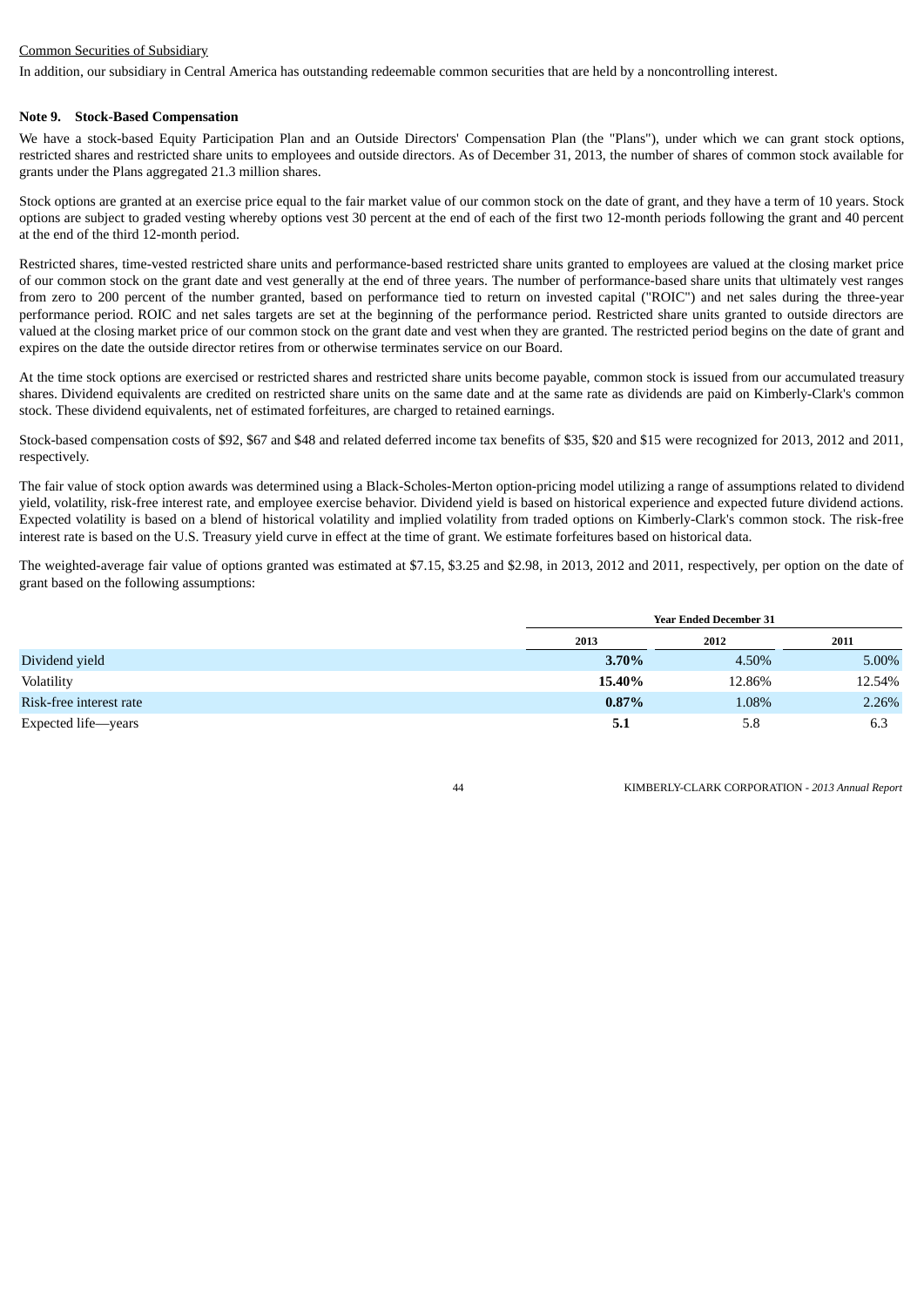Total remaining unrecognized compensation costs and amortization period are as follows:

|                                                          | <b>December 31, 2013</b> | Weighted-<br>Average<br>Service<br>Years |
|----------------------------------------------------------|--------------------------|------------------------------------------|
| Nonvested stock options                                  |                          |                                          |
| Restricted shares and time-vested restricted share units |                          | 1.3                                      |
| Nonvested performance-based restricted share units       | 58                       |                                          |

Excess tax benefits, resulting from tax deductions in excess of the compensation cost recognized, aggregating \$50, \$50 and \$15 were classified as other cash inflows under Financing Activities in the Consolidated Cash Flow Statement for the years ended December 31, 2013, 2012 and 2011, respectively.

A summary of stock-based compensation under the Plans is presented below:

| <b>Stock Options</b>             | <b>Shares</b><br>(in thousands) |     | Weighted-<br>Average<br><b>Exercise</b><br>Price | Weighted-<br>Average<br><b>Remaining</b><br>Contractual<br>Term |      | Aggregate<br><b>Intrinsic</b><br>Value |
|----------------------------------|---------------------------------|-----|--------------------------------------------------|-----------------------------------------------------------------|------|----------------------------------------|
| Outstanding at January 1, 2013   | 9,268                           | - S | 65.38                                            |                                                                 |      |                                        |
| Granted                          | 1,851                           |     | 103.29                                           |                                                                 |      |                                        |
| Exercised                        | (3,661)                         |     | 63.13                                            |                                                                 |      |                                        |
| Forfeited or expired             | (235)                           |     | 79.80                                            |                                                                 |      |                                        |
| Outstanding at December 31, 2013 | 7,223                           |     | 75.77                                            | 6.6 \$                                                          |      | 207                                    |
| Exercisable at December 31, 2013 | 3,727                           |     | 63.75                                            | 4.7                                                             | - \$ | 152                                    |
|                                  |                                 |     |                                                  |                                                                 |      |                                        |

The following summarizes the effect of the exercises of stock options:

|                             |   | <b>Year Ended December 31</b> |  |      |  |      |  |  |  |
|-----------------------------|---|-------------------------------|--|------|--|------|--|--|--|
|                             |   | 2013                          |  | 2012 |  | 2011 |  |  |  |
| Cash received               | Ψ | 232                           |  | 565  |  | 435  |  |  |  |
| Income tax benefit received |   | 44                            |  | 49   |  | 13   |  |  |  |
| Intrinsic value             |   | 138                           |  | 161  |  | 69   |  |  |  |

|                                 |                                 | <b>Time-Vested</b><br><b>Restricted Share</b><br><b>Units</b> |                                                                | <b>Performance-Based</b><br><b>Restricted Share</b><br><b>Units</b> |   |                                                                |  |  |
|---------------------------------|---------------------------------|---------------------------------------------------------------|----------------------------------------------------------------|---------------------------------------------------------------------|---|----------------------------------------------------------------|--|--|
| <b>Other Stock-Based Awards</b> | <b>Shares</b><br>(in thousands) |                                                               | Weighted-<br>Average<br><b>Grant-Date</b><br><b>Fair Value</b> | <b>Shares</b><br>(in thousands)                                     |   | Weighted-<br>Average<br><b>Grant-Date</b><br><b>Fair Value</b> |  |  |
| Nonvested at January 1, 2013    | 324                             | S                                                             | 75.24                                                          | 2,187                                                               | ъ | 67.41                                                          |  |  |
| Granted                         | 75                              |                                                               | 89.29                                                          | 713                                                                 |   | 100.42                                                         |  |  |
| Vested                          | (117)                           |                                                               | 70.39                                                          | (294)                                                               |   | 62.72                                                          |  |  |
| Forfeited                       | (25)                            |                                                               | 76.52                                                          | (523)                                                               |   | 64.75                                                          |  |  |
| Nonvested at December 31, 2013  | 257                             |                                                               | 81.38                                                          | 2,083                                                               |   | 79.98                                                          |  |  |

The total fair value of restricted shares and restricted share units that were distributed to participants during 2013, 2012 and 2011 was \$45, \$101 and \$28, respectively.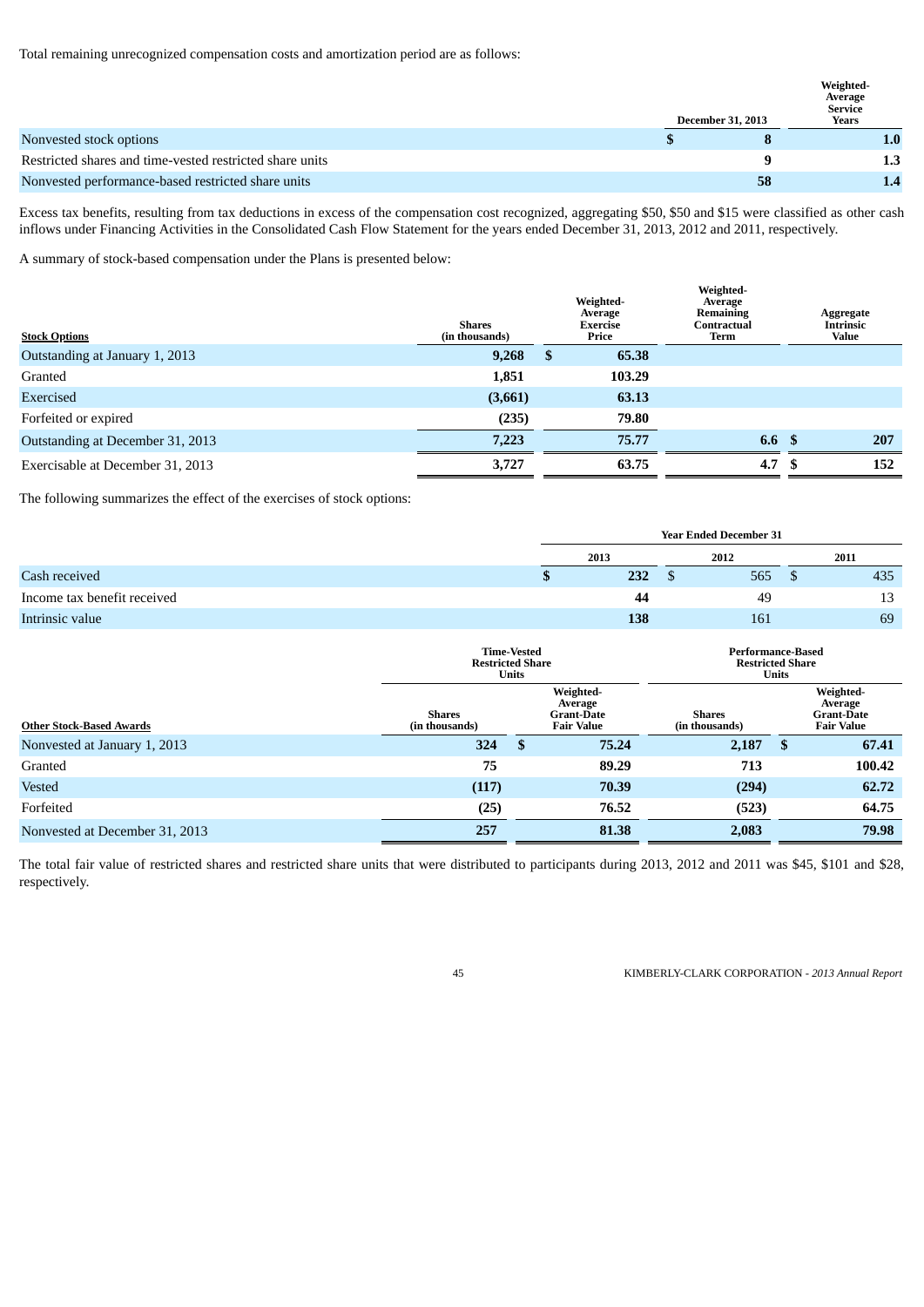### **Note 10. Employee Postretirement Benefits**

# Pension Plans

Substantially all regular employees in North America and the United Kingdom are covered by defined benefit pension plans (the "Principal Plans") and/or defined contribution retirement plans. Certain other subsidiaries have defined benefit pension plans or, in certain countries, termination pay plans covering substantially all regular employees. The funding policy for our qualified defined benefit pension plans is to contribute assets at least equal in amount to regulatory minimum requirements. Nonqualified U.S. plans providing pension benefits in excess of limitations imposed by the U.S. income tax code are not funded.

### Other Postretirement Benefit Plans

Substantially all U.S. retirees and employees have access to our unfunded healthcare and life insurance benefit plans. The annual increase in the consolidated weighted-average healthcare cost trend rate is expected to be 6.2 percent in 2014 and to decline to 5.0 percent in 2022 and thereafter. Assumed healthcare cost trend rates affect the amounts reported for postretirement healthcare benefit plans. A one-percentage-point change in assumed healthcare trend rates would not have a significant effect.

Summarized financial information about postretirement plans, excluding defined contribution retirement plans, is presented below:

|                                                |    |       | <b>Other Benefits</b> |                               |                           |       |              |       |
|------------------------------------------------|----|-------|-----------------------|-------------------------------|---------------------------|-------|--------------|-------|
|                                                |    |       |                       | <b>Year Ended December 31</b> |                           |       |              |       |
|                                                |    | 2013  |                       | 2012                          |                           | 2013  |              | 2012  |
| <b>Change in Benefit Obligation</b>            |    |       |                       |                               |                           |       |              |       |
| Benefit obligation at beginning of year        | \$ | 6,590 | S                     | 5,920                         | \$                        | 824   | \$           | 788   |
| Service cost                                   |    | 53    |                       | 45                            |                           | 17    |              | 15    |
| Interest cost                                  |    | 257   |                       | 279                           |                           | 32    |              | 36    |
| Actuarial loss (gain)                          |    | (422) |                       | 854                           |                           | (60)  |              | 37    |
| Currency and other                             |    | 47    |                       | 79                            |                           |       |              | 3     |
| Benefit payments from plans                    |    | (343) |                       | (478)                         |                           |       |              |       |
| Direct benefit payments                        |    | (13)  |                       | (14)                          |                           | (52)  |              | (55)  |
| <b>Curtailment and settlements</b>             |    | (5)   |                       | (95)                          |                           |       |              |       |
| Benefit obligation at end of year              |    | 6,164 |                       | 6,590                         |                           | 761   |              | 824   |
| <b>Change in Plan Assets</b>                   |    |       |                       |                               |                           |       |              |       |
| Fair value of plan assets at beginning of year |    | 5,375 |                       | 5,214                         |                           |       |              |       |
| Actual return on plan assets                   |    | 268   |                       | 556                           |                           |       |              |       |
| <b>Employer contributions</b>                  |    | 220   |                       | 110                           |                           |       |              |       |
| Currency and other                             |    | 47    |                       | 60                            |                           |       |              |       |
| <b>Benefit payments</b>                        |    | (343) |                       | (478)                         |                           |       |              |       |
| Settlements                                    |    |       |                       | (87)                          |                           |       |              |       |
| Fair value of plan assets at end of year       |    | 5,567 |                       | 5,375                         |                           |       |              |       |
| <b>Funded Status</b>                           | \$ | (597) | \$                    | (1,215)                       | $\boldsymbol{\mathsf{S}}$ | (761) | \$           | (824) |
| <b>Amounts Recognized in the Balance Sheet</b> |    |       |                       |                               |                           |       |              |       |
| Noncurrent asset-prepaid benefit cost          | \$ | 9     | $\mathfrak{S}$        | 8                             | $\mathbf{s}$              |       | $\mathbb{S}$ |       |
| Current liability-accrued benefit cost         |    | (12)  |                       | (12)                          |                           | (56)  |              | (56)  |
| Noncurrent liability-accrued benefit cost      |    | (594) |                       | (1,211)                       |                           | (705) |              | (768) |
| Net amount recognized                          | \$ | (597) | \$                    | (1,215)                       | \$                        | (761) | \$           | (824) |

During 2012, we offered a lump-sum distribution to certain participants in our U.S. plan. Included in pension benefit payments from plans in 2012 is \$116 related to participants electing the lump-sum option, which was not sufficient to trigger a settlement charge for our U.S. plan.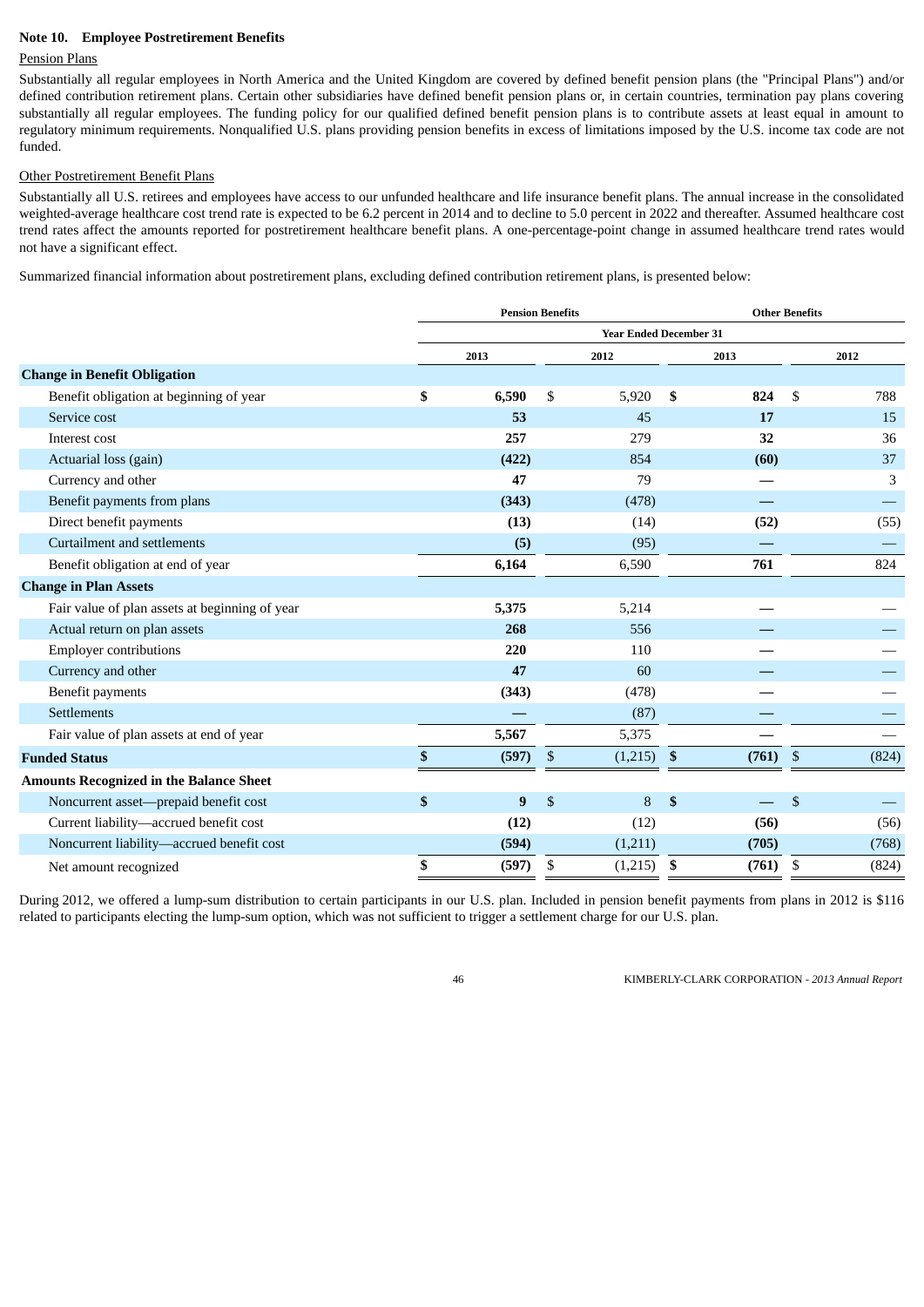### Information for the Principal Plans and All Other Pension Plans

|                                        | <b>Principal Plans</b>        |  |       | <b>Pension Plans</b> | All Other |      |     |      |       |       |       |
|----------------------------------------|-------------------------------|--|-------|----------------------|-----------|------|-----|------|-------|-------|-------|
|                                        | <b>Year Ended December 31</b> |  |       |                      |           |      |     |      |       |       |       |
|                                        | 2013                          |  | 2012  | 2013                 |           | 2012 |     | 2013 |       |       | 2012  |
| Projected benefit obligation ("PBO")   | 5,640                         |  | 6,071 |                      | 524       |      | 519 |      | 6,164 |       | 6,590 |
| Accumulated benefit obligation ("ABO") | 5,555                         |  | 6,049 |                      | 439       |      | 420 |      | 5,994 |       | 6,469 |
| Fair value of plan assets              | 5,205                         |  | 5,063 |                      | 362       |      | 312 |      | 5,567 | 5,375 |       |

The PBO and fair value of plan assets for the Principal Plans include \$3,866 and \$3,565, respectively, related to the U.S. qualified and nonqualified pension plans as of December 31, 2013. The PBO and fair value of plan assets for the Principal Plans include \$4,375 and \$3,553, respectively, related to the U.S. qualified and nonqualified pension plans as of December 31, 2012.

## Information for Pension Plans with an ABO in Excess of Plan Assets

|                           |       | December 31 |       |
|---------------------------|-------|-------------|-------|
|                           | 2013  |             | 2012  |
| <b>PBO</b>                | 5,722 |             | 6,558 |
| <b>ABO</b>                | 5,622 |             | 6,440 |
| Fair value of plan assets | 5,163 |             | 5,335 |

### Components of Net Periodic Benefit Cost

|                                      | <b>Pension Benefits</b>       |       |   |       |              |       |    | <b>Other Benefits</b> |    |      |     |      |  |
|--------------------------------------|-------------------------------|-------|---|-------|--------------|-------|----|-----------------------|----|------|-----|------|--|
|                                      | <b>Year Ended December 31</b> |       |   |       |              |       |    |                       |    |      |     |      |  |
|                                      |                               | 2013  |   | 2012  | 2011         |       |    | 2013                  |    | 2012 |     | 2011 |  |
| Service cost                         | \$                            | 53    | S | 45    | $\mathbf{S}$ | 57    | \$ | 17                    | \$ | 15   | -\$ | 14   |  |
| Interest cost                        |                               | 257   |   | 279   |              | 307   |    | 32                    |    | 36   |     | 41   |  |
| Expected return on plan assets $(a)$ |                               | (331) |   | (329) |              | (345) |    |                       |    |      |     |      |  |
| Recognized net actuarial loss        |                               | 120   |   | 111   |              | 94    |    | 3                     |    |      |     |      |  |
| Curtailment and settlements          |                               | (31)  |   | 20    |              |       |    |                       |    |      |     |      |  |
| Other                                |                               |       |   | (4)   |              | 6     |    | (2)                   |    | (1)  |     |      |  |
| Net periodic benefit cost            |                               | 69    |   | 122   | \$.          | 119   |    | 50                    |    | 51   |     | 56   |  |

(a) The expected return on plan assets is determined by multiplying the fair value of plan assets at the remeasurement date, typically the prior year-end, and adjusted for estimated current year cash benefit payments and contributions, by the expected long-term rate of return.

### Weighted-Average Assumptions Used to Determine Net Cost for Years Ended December 31

|                                          |       | <b>Pension Benefits</b> |       | <b>Other Benefits</b> |       |       |
|------------------------------------------|-------|-------------------------|-------|-----------------------|-------|-------|
|                                          | 2013  | 2012<br>2011            |       | 2013                  | 2012  | 2011  |
|                                          |       |                         |       |                       |       |       |
| Discount rate                            | 4.04% | 4.87%                   | 5.51% | 3.97%                 | 4.70% | 5.44% |
| Expected long-term return on plan assets | 6.26% | 6.49%                   | 7.14% |                       |       |       |
| Rate of compensation increase            | 2.73% | 2.91%                   | 4.05% |                       | __    |       |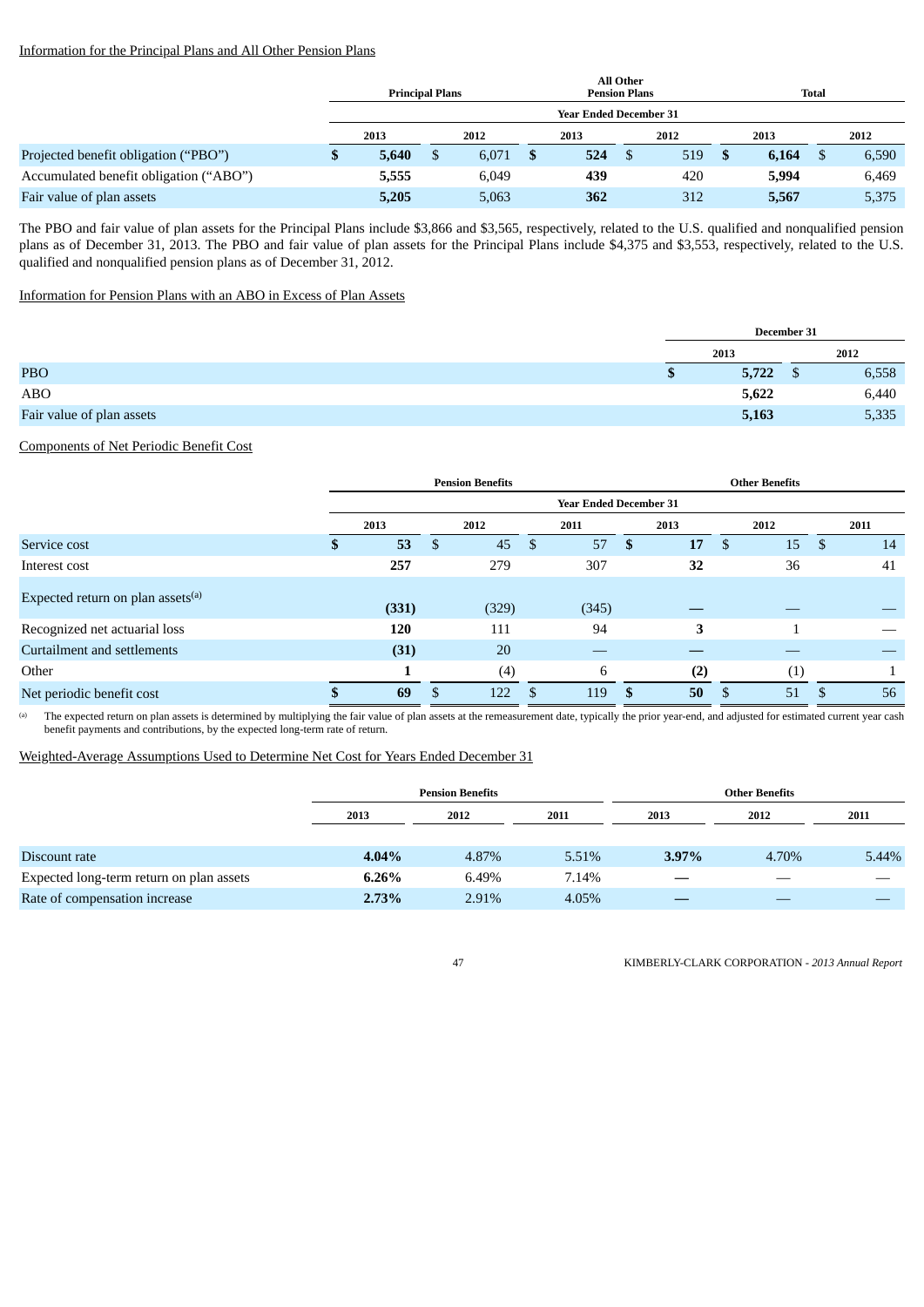### Weighted-Average Assumptions Used to Determine Benefit Obligations at December 31

|                               | <b>Pension Benefits</b> |       | <b>Other Benefits</b> |       |
|-------------------------------|-------------------------|-------|-----------------------|-------|
|                               | 2013                    | 2012  | 2013                  | 2012  |
| Discount rate                 | 4.66%                   | 4.04% | 4.97%                 | 3.97% |
| Rate of compensation increase | 2.67%                   | 2.73% |                       |       |

### Investment Strategies for the Principal Plans

Strategic asset allocation decisions are made considering several risk factors, including plan participants' retirement benefit security, the estimated payments of the associated liabilities, the plan funded status, and Kimberly-Clark's financial condition. The resulting strategic asset allocation is a diversified blend of equity and fixed income investments. Equity investments are typically diversified across geographies and market capitalization. Fixed income investments are diversified across multiple sectors including government issues and corporate debt instruments with a portfolio duration that is consistent with the estimated payment of the associated liability. Actual asset allocation is regularly reviewed and periodically rebalanced to the strategic allocation when considered appropriate. Our 2014 target plan asset allocation for the Principal Plans is 70 percent fixed income securities and 30 percent equity securities.

The expected long-term rate of return is evaluated on an annual basis. In setting this assumption, we consider a number of factors including projected future returns by asset class relative to the current asset allocation. The weighted-average expected long-term rate of return on pension fund assets used to calculate pension expense for the Principal Plans was 6.43 percent in 2013 compared with 6.68 percent in 2012 and will be 6.16 percent in 2014.

Set forth below are the pension plan assets of the Principal Plans measured at fair value, by level in the fair-value hierarchy:

|                                      | Fair Value Measurements at December 31, 2013 |                         |    |                                                                                                 |                           |                                                                       |    |                                                               |  |  |
|--------------------------------------|----------------------------------------------|-------------------------|----|-------------------------------------------------------------------------------------------------|---------------------------|-----------------------------------------------------------------------|----|---------------------------------------------------------------|--|--|
|                                      |                                              | <b>Total</b>            |    | <b>Quoted Prices</b><br>in Active<br><b>Markets</b> for<br><b>Identical Assets</b><br>(Level 1) |                           | <b>Significant</b><br><b>Observable</b><br><b>Inputs</b><br>(Level 2) |    | <b>Significant</b><br>Unobservable<br><b>Inputs (Level 3)</b> |  |  |
| <b>Cash and Cash Equivalents</b>     |                                              |                         |    |                                                                                                 |                           |                                                                       |    |                                                               |  |  |
| Held directly                        | \$                                           | 33                      | \$ | 33                                                                                              | \$                        |                                                                       | \$ |                                                               |  |  |
| Held through mutual and pooled funds |                                              | 173                     |    | 34                                                                                              |                           | 139                                                                   |    |                                                               |  |  |
| <b>Fixed Income</b>                  |                                              |                         |    |                                                                                                 |                           |                                                                       |    |                                                               |  |  |
| Held directly                        |                                              |                         |    |                                                                                                 |                           |                                                                       |    |                                                               |  |  |
| U.S. government and municipals       |                                              | 211                     |    | 71                                                                                              |                           | 140                                                                   |    |                                                               |  |  |
| U.S. corporate debt                  |                                              | 1,654                   |    |                                                                                                 |                           | 1,654                                                                 |    |                                                               |  |  |
| U.S. securitized fixed income        |                                              | 8                       |    |                                                                                                 |                           | 8                                                                     |    |                                                               |  |  |
| Held through mutual and pooled funds |                                              |                         |    |                                                                                                 |                           |                                                                       |    |                                                               |  |  |
| U.S. corporate debt                  |                                              | 186                     |    |                                                                                                 |                           | 186                                                                   |    |                                                               |  |  |
| <b>International bonds</b>           |                                              | 1,089                   |    |                                                                                                 |                           | 1,089                                                                 |    |                                                               |  |  |
| Multi-sector                         |                                              | $\overline{2}$          |    | $\overline{2}$                                                                                  |                           |                                                                       |    |                                                               |  |  |
| <b>Equity</b>                        |                                              |                         |    |                                                                                                 |                           |                                                                       |    |                                                               |  |  |
| Held directly                        |                                              |                         |    |                                                                                                 |                           |                                                                       |    |                                                               |  |  |
| U.S. equity                          |                                              | $\mathbf{1}$            |    | $\mathbf{1}$                                                                                    |                           |                                                                       |    |                                                               |  |  |
| Held through mutual and pooled funds |                                              |                         |    |                                                                                                 |                           |                                                                       |    |                                                               |  |  |
| U.S. equity                          |                                              | $\overline{\mathbf{4}}$ |    | $\overline{4}$                                                                                  |                           |                                                                       |    |                                                               |  |  |
| Non-U.S. equity                      |                                              | 123                     |    | $\mathbf{1}$                                                                                    |                           | 122                                                                   |    |                                                               |  |  |
| Global equity                        |                                              | 1,691                   |    |                                                                                                 |                           | 1,691                                                                 |    |                                                               |  |  |
| <b>Insurance Contract</b>            |                                              | 30                      |    |                                                                                                 |                           |                                                                       |    | 30                                                            |  |  |
| <b>Total Plan Assets</b>             | \$                                           | 5,205                   | \$ | 146                                                                                             | $\boldsymbol{\mathsf{s}}$ | 5,029                                                                 | \$ | 30                                                            |  |  |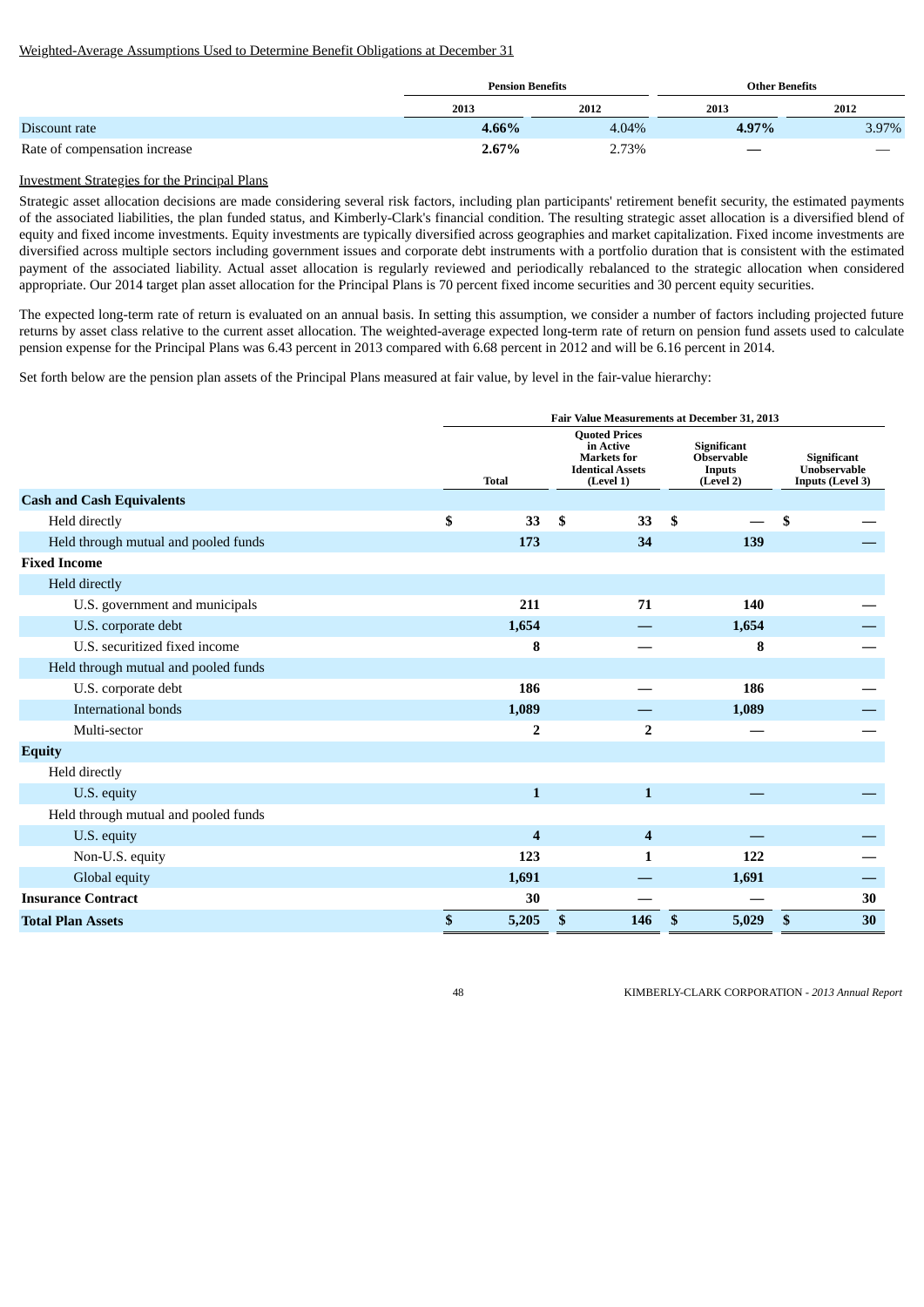**Fair Value Measurements at December 31, 2012**

|                                      | <b>Total</b> |                | <b>Quoted Prices</b><br>in Active<br><b>Markets</b> for<br><b>Identical Assets</b><br>(Level 1) |                | <b>Significant</b><br><b>Observable</b><br><b>Inputs</b><br>(Level 2) |       | <b>Significant</b><br><b>Unobservable</b><br><b>Inputs (Level 3)</b> |
|--------------------------------------|--------------|----------------|-------------------------------------------------------------------------------------------------|----------------|-----------------------------------------------------------------------|-------|----------------------------------------------------------------------|
| <b>Cash and Cash Equivalents</b>     |              |                |                                                                                                 |                |                                                                       |       |                                                                      |
| Held directly                        | \$           | 23             | \$                                                                                              | 23             | -\$                                                                   |       | \$                                                                   |
| Held through mutual and pooled funds |              | 143            |                                                                                                 |                |                                                                       | 143   |                                                                      |
| <b>Fixed Income</b>                  |              |                |                                                                                                 |                |                                                                       |       |                                                                      |
| Held directly                        |              |                |                                                                                                 |                |                                                                       |       |                                                                      |
| U.S. government and municipals       |              | 132            |                                                                                                 | 31             |                                                                       | 101   |                                                                      |
| U.S. corporate debt                  |              | 1,112          |                                                                                                 |                |                                                                       | 1,112 |                                                                      |
| U.S. securitized fixed income        |              | 3              |                                                                                                 |                |                                                                       | 3     |                                                                      |
| Held through mutual and pooled funds |              |                |                                                                                                 |                |                                                                       |       |                                                                      |
| U.S. government and municipals       |              | 490            |                                                                                                 |                |                                                                       | 490   |                                                                      |
| U.S. corporate debt                  |              | 199            |                                                                                                 |                |                                                                       | 199   |                                                                      |
| <b>International bonds</b>           |              | 920            |                                                                                                 |                |                                                                       | 920   |                                                                      |
| Multi-sector                         |              | $\overline{2}$ |                                                                                                 | $\overline{2}$ |                                                                       |       |                                                                      |
| <b>Equity</b>                        |              |                |                                                                                                 |                |                                                                       |       |                                                                      |
| Held directly                        |              |                |                                                                                                 |                |                                                                       |       |                                                                      |
| International equity                 |              | 143            |                                                                                                 | 143            |                                                                       |       |                                                                      |
| Held through mutual and pooled funds |              |                |                                                                                                 |                |                                                                       |       |                                                                      |
| U.S. equity                          |              | 678            |                                                                                                 | 3              |                                                                       | 675   |                                                                      |
| Non-U.S. equity                      |              | 925            |                                                                                                 | $\mathbf{1}$   |                                                                       | 924   |                                                                      |
| Global equity                        |              | 293            |                                                                                                 |                |                                                                       | 293   |                                                                      |
| <b>Total Plan Assets</b>             | \$           | 5,063          | \$                                                                                              | 203            | \$                                                                    | 4,860 | \$                                                                   |

During 2013 and 2012, the plan assets did not include a significant amount of Kimberly-Clark common stock.

Inputs and valuation techniques used to measure the fair value of plan assets vary according to the type of security being valued. Substantially all of the equity securities held directly by the plans are actively traded and fair values are determined based on quoted market prices. Fair values of U.S. Treasury securities are determined based on trading activity in the marketplace.

Fair values of U.S. corporate debt, U.S. securitized fixed income and international bonds are typically determined by reference to the values of similar securities traded in the marketplace and current interest rate levels. Multiple pricing services are typically employed to assist in determining these valuations.

Fair values of equity securities and fixed income securities held through units of pooled funds are based on net asset value (NAV) of the units of the pooled fund determined by the fund manager. Pooled funds are similar in nature to retail mutual funds, but are typically more efficient for institutional investors than retail mutual funds. The fair value of pooled funds is determined by the value of the underlying assets held by the fund and the units outstanding. The value of the pooled fund is not directly observable, but is based on observable inputs.

Equity securities held directly by the pension trusts and those held through units in pooled funds are monitored as to issuer and industry. Except for U.S. Treasuries, concentrations of fixed income securities are similarly monitored for concentrations by issuer and industry. As of December 31, 2013, there were no significant concentrations of equity or debt securities in any single issuer or industry.

The insurance contract was purchased in December 2013, and fair value was determined based on an evaluation of various factors, including purchase price. No other level 3 transfers (in or out) were made in 2013 and 2012.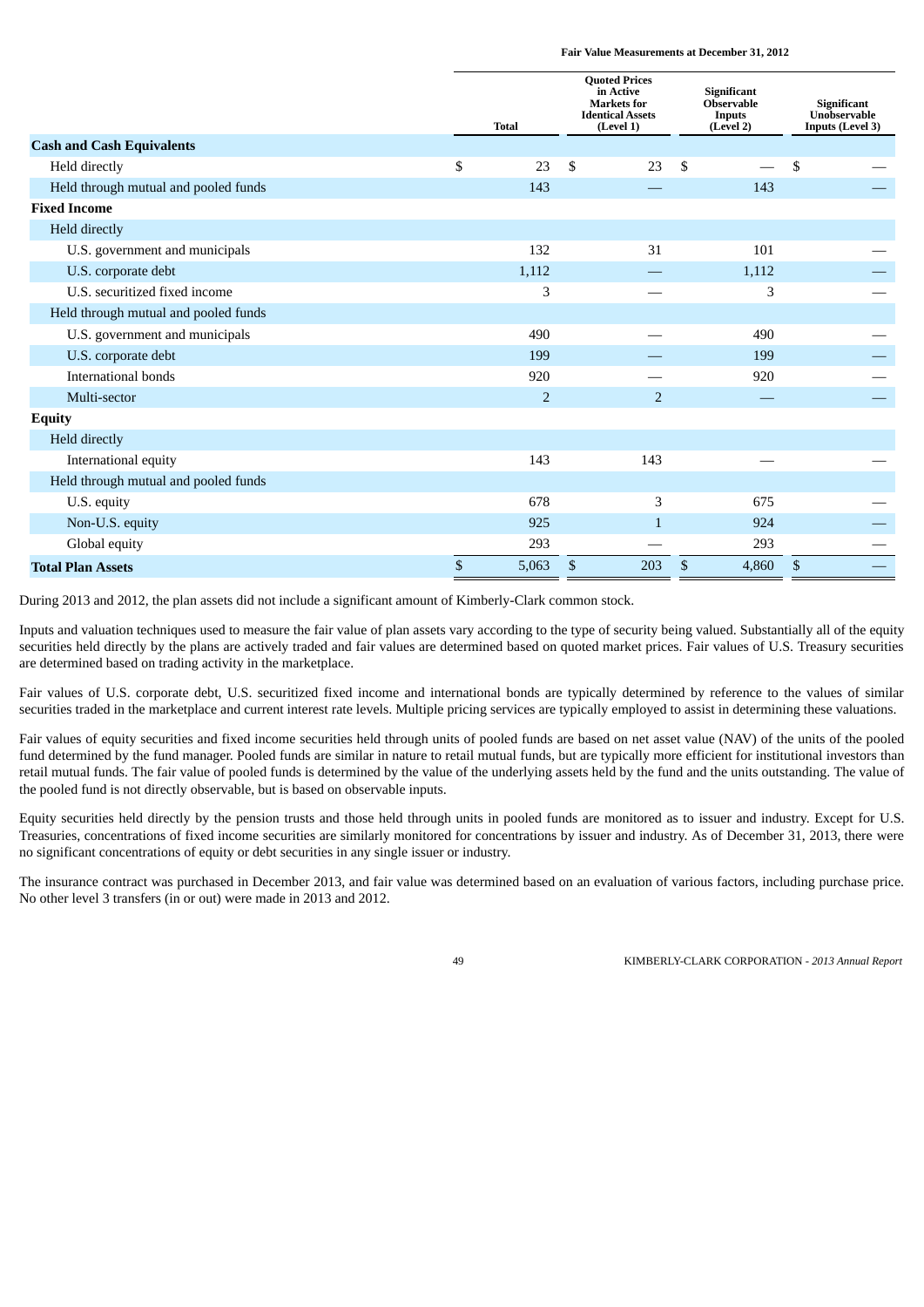## Cash Flows

We expect to contribute \$100 to \$200 to our defined benefit pension plans in 2014.

# Estimated Future Benefit Payments

Over the next ten years, we expect that the following gross benefit payments will occur:

|           | <b>Pension Benefits</b> | <b>Other Benefits</b> |
|-----------|-------------------------|-----------------------|
| 2014      | 369<br>D                | 57<br>- \$            |
| 2015      | 374                     | 59                    |
| 2016      | 374                     | 60                    |
| 2017      | 382                     | 61                    |
| 2018      | 386                     | 63                    |
| 2019-2023 | 2,005                   | 326                   |

## Defined Contribution Pension Plans

Our 401(k) profit sharing plan and supplemental plan provide for a matching contribution of a U.S. employee's contributions and accruals, subject to predetermined limits, as well as a discretionary profit sharing contribution, in which contributions will be based on our profit performance. We also have defined contribution pension plans for certain employees outside the U.S.

Costs charged to expense for our defined contribution pension plans were as follows:

|                  | 2013 |           | 2012 |     |                          | 2011       |
|------------------|------|-----------|------|-----|--------------------------|------------|
| U.S.             |      | 90        |      | 82  | $\overline{\phantom{a}}$ | 77         |
| Outside the U.S. |      | רי<br>- 1 |      | 26  |                          | 36         |
| Total            |      | 117       |      | 108 | u                        | 110<br>ᆂᆂᇦ |

## **Note 11. Accumulated Other Comprehensive Income**

The changes in the components of AOCI attributable to Kimberly-Clark, net of tax, are as follows:

|                                                            | Unrealized<br><b>Translation</b> |       | <b>Defined Benefit</b><br><b>Pension Plans</b> |          |     | Other<br>Postretirement<br><b>Benefit Plans</b> |      | <b>Cash Flow</b><br><b>Hedges and</b><br>Other |      |
|------------------------------------------------------------|----------------------------------|-------|------------------------------------------------|----------|-----|-------------------------------------------------|------|------------------------------------------------|------|
| Balance as of December 31, 2011                            |                                  | (221) |                                                | (1,578)  |     | (31)                                            |      |                                                | (36) |
| Other comprehensive income (loss) before reclassifications |                                  | 195   |                                                | (407)    |     | (20)                                            |      |                                                | (13) |
| (Income) loss reclassified from AOCI                       |                                  |       |                                                | 57       | (a) | $(2)$ (a)                                       |      |                                                | (3)  |
| Net current period other comprehensive income (loss)       |                                  | 195   |                                                | (350)    |     | (22)                                            |      |                                                | (16) |
| Balance as of December 31, 2012                            |                                  | (26)  |                                                | (1,928)  |     | (53)                                            |      |                                                | (52) |
| Other comprehensive income (loss) before reclassifications |                                  | (499) |                                                | 218      |     | 36                                              |      |                                                | 24   |
| (Income) loss reclassified from AOCI                       |                                  |       |                                                | 42 $(a)$ |     |                                                 | 2(a) |                                                | (6)  |
| Net current period other comprehensive income (loss)       |                                  | (499) |                                                | 260      |     | 38                                              |      |                                                | 18   |
| Balance as of December 31, 2013                            |                                  | (525) |                                                | (1,668)  |     | (15)                                            |      |                                                | (34) |
|                                                            |                                  |       |                                                |          |     |                                                 |      |                                                |      |

(a) Included in computation of net periodic pension and postretirement benefits costs (see Note 10)

Included in the defined benefit pension plans and other postretirement benefit plans balances as of December 31, 2013 is \$1,717 and \$35 of unrecognized net actuarial loss and unrecognized prior service cost/credit, respectively, of which \$98 and \$3, respectively, are expected to be recognized as a component of net periodic benefit cost in 2014.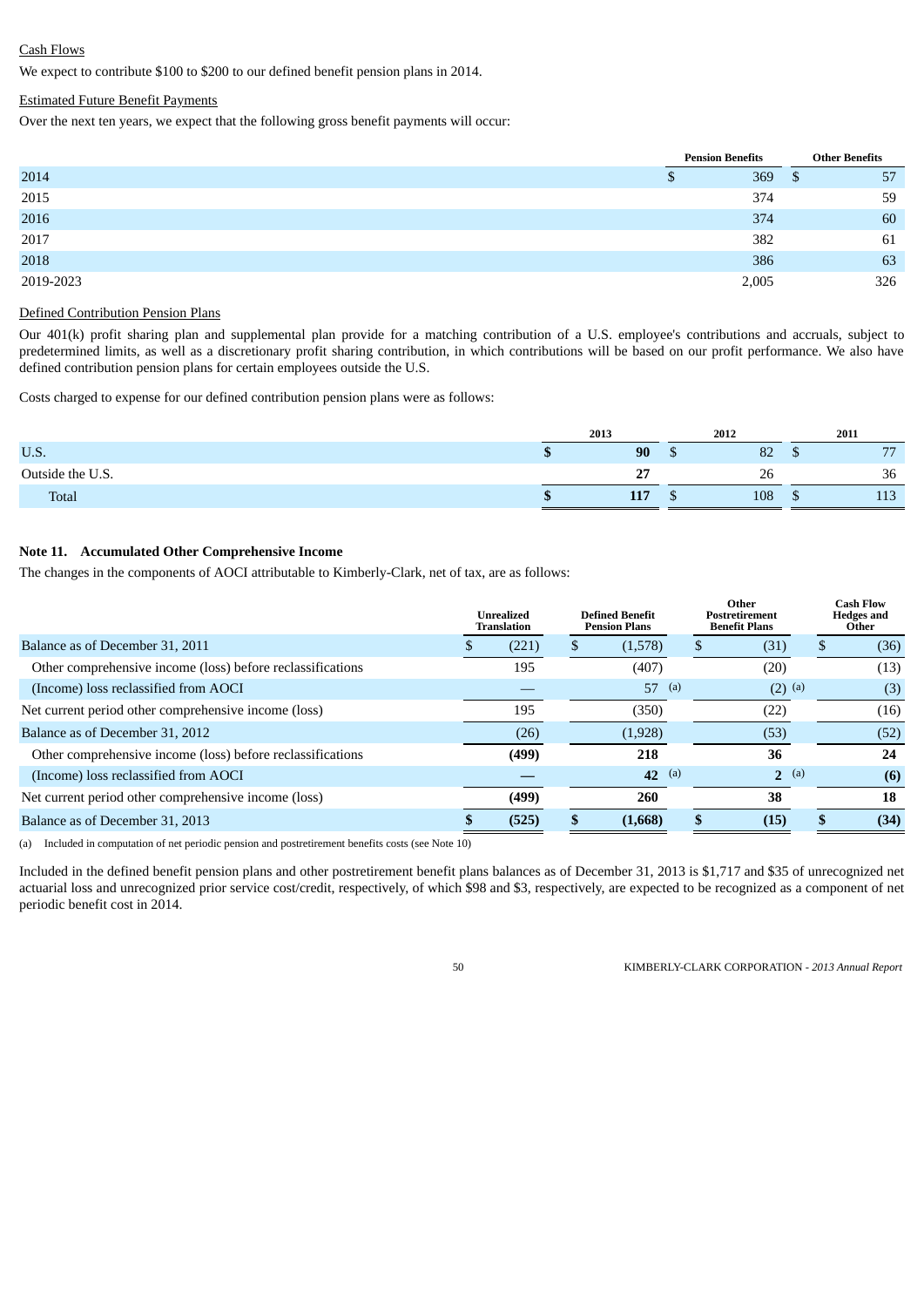The changes in the components of AOCI attributable to Kimberly-Clark, including the tax effect, are as follows:

|                                                       |           | <b>Year Ended December 31</b> |            |              |              |  |
|-------------------------------------------------------|-----------|-------------------------------|------------|--------------|--------------|--|
|                                                       | 2013      |                               | 2012       |              | 2011         |  |
| <b>Unrealized translation</b>                         | \$        | $(495)$ \$                    | 204        | $\mathbb{S}$ | (243)        |  |
| Tax effect                                            |           | (4)                           | (9)        |              | 7            |  |
|                                                       | (499)     |                               | 195        |              | (236)        |  |
|                                                       |           |                               |            |              |              |  |
| Defined benefit pension plans                         |           |                               |            |              |              |  |
| Unrecognized net actuarial loss and transition amount |           |                               |            |              |              |  |
| Funded status recognition                             | 356       |                               | (588)      |              | (396)        |  |
| Amortization included in net periodic benefit cost    | 120       |                               | 90         |              | 94           |  |
| Currency and other                                    | (8)       |                               | (20)       |              | (2)          |  |
|                                                       | 468       |                               | (518)      |              | (304)        |  |
| Unrecognized prior service cost/credit                |           |                               |            |              |              |  |
| Funded status recognition                             |           |                               |            |              | 74           |  |
| Amortization included in net periodic benefit cost    | (31)      |                               |            |              | 3            |  |
| Currency and other                                    | (1)       |                               | 3          |              | (4)          |  |
|                                                       | (32)      |                               | 3          |              | 73           |  |
| Tax effect                                            | (176)     |                               | 165        |              | 99           |  |
|                                                       | 260       |                               | (350)      |              | (132)        |  |
| Other postretirement benefit plans                    |           |                               |            |              |              |  |
| Unrecognized net actuarial loss and transition amount |           |                               |            |              |              |  |
| Funded status recognition                             | 62        |                               | (31)       |              | (31)         |  |
| Amortization included in net periodic benefit cost    |           | 3                             | (1)        |              |              |  |
|                                                       | 65        |                               | (32)       |              | (31)         |  |
| Unrecognized prior service cost/credit                |           |                               |            |              |              |  |
| Funded status recognition                             | (3)       |                               |            |              | 31           |  |
| Amortization included in net periodic benefit cost    |           |                               | (2)        |              | $\mathbf{1}$ |  |
|                                                       | (3)       |                               | (2)        |              | 32           |  |
| Tax effect                                            | (24)      |                               | 12         |              | (2)          |  |
|                                                       | 38        |                               | (22)       |              | (1)          |  |
| <b>Cash flow hedges and other</b>                     |           |                               |            |              |              |  |
| Recognition of effective portion of hedges            | 37        |                               | (20)       |              | (81)         |  |
| Amortization included in net income                   | (10)      |                               |            |              | $39\,$       |  |
| Currency and other                                    |           | 4                             | (1)        |              | (13)         |  |
|                                                       | 31        |                               | (21)       |              | (55)         |  |
| Tax effect                                            | (13)      |                               | 5          |              | 24           |  |
|                                                       | <b>18</b> |                               | (16)       |              | (31)         |  |
|                                                       |           |                               |            |              |              |  |
| <b>Change in AOCI</b>                                 | \$        | $(183)$ \$                    | $(193)$ \$ |              | (400)        |  |

Amounts are reclassified from AOCI into cost of products sold, marketing, research and general expenses, interest expense or other (income) and expense, net, as applicable, in the Consolidated Income Statement.

Net unrealized currency gains or losses resulting from the translation of assets and liabilities of foreign subsidiaries, except those in highly inflationary economies, are recorded in AOCI. For these operations, changes in exchange rates generally do not affect cash flows; therefore, unrealized translation adjustments are recorded in AOCI rather than net income. Upon sale or substantially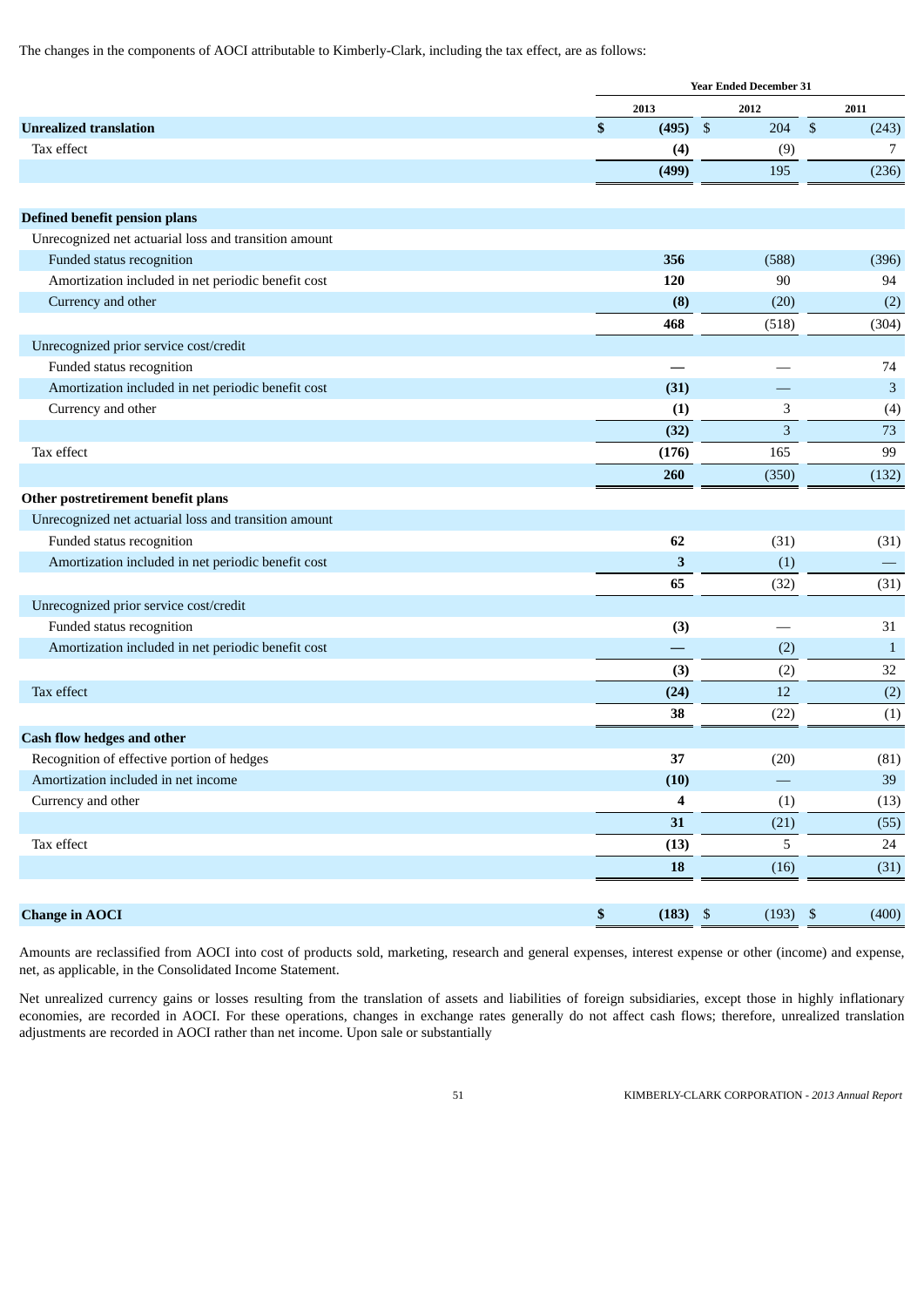complete liquidation of any of these subsidiaries, the applicable unrealized translation adjustment would be removed from AOCI and reported as part of the gain or loss on the sale or liquidation. The change in unrealized translation in 2013 is primarily due to the strengthening of the U.S. dollar versus the Australian dollar and Brazilian real, as well as most other foreign currencies. Also included in unrealized translation amounts are the effects of foreign exchange rate changes on intercompany balances of a long-term investment nature and transactions designated as hedges of net foreign investments.

## **Note 12. Leases and Commitments**

We have entered into operating leases for certain warehouse facilities, automobiles and equipment. The future minimum obligations under operating leases having a noncancelable term in excess of one year are as follows:

|                            | <b>Year Ending December 31</b> |     |  |
|----------------------------|--------------------------------|-----|--|
| 2014                       |                                | 189 |  |
| 2015                       |                                | 155 |  |
| 2016                       |                                | 124 |  |
| 2017                       |                                | 113 |  |
| 2018                       |                                | 76  |  |
| Thereafter                 |                                | 107 |  |
| Future minimum obligations |                                | 764 |  |

Consolidated rental expense under operating leases was \$333, \$283 and \$278 in 2013, 2012 and 2011, respectively.

We have entered into long-term contracts for the purchase of pulp and utilities, principally electricity. Commitments under these contracts based on current prices are \$481 in 2014, \$259 in 2015, \$189 in 2016, \$173 in 2017 and \$177 in 2018. Total commitments beyond the year 2018 are \$334.

Although we are primarily liable for payments on the above-mentioned leases and purchase commitments, our exposure to losses, if any, under these arrangements is not material.

## **Note 13. Legal Matters**

We are subject to various legal proceedings, claims and governmental inquiries, inspections, audits or investigations pertaining to issues such as contract disputes, product liability, tax matters, patents and trademarks, advertising, pricing, business practices, governmental regulations, employment and other matters. Although the results of litigation and claims cannot be predicted with certainty, we believe that the ultimate disposition of these matters, to the extent not previously provided for, will not have a material adverse effect, individually or in the aggregate, on our business, financial condition, results of operations or liquidity.

We are subject to federal, state and local environmental protection laws and regulations with respect to our business operations and are operating in compliance with, or taking action aimed at ensuring compliance with, these laws and regulations. We have been named a potentially responsible party under the provisions of the U.S. federal Comprehensive Environmental Response, Compensation and Liability Act, or analogous state statutes, at a number of sites where hazardous substances are present. None of our compliance obligations with environmental protection laws and regulations, individually or in the aggregate, is expected to have a material adverse effect on our business, financial condition, results of operations or liquidity.

## **Note 14. Objectives and Strategies for Using Derivatives**

As a multinational enterprise, we are exposed to financial risks, such as changes in foreign currency exchange rates, interest rates, and commodity prices. We employ a number of practices to manage these risks, including operating and financing activities and, where appropriate, the use of derivative instruments. We enter into derivative instruments to hedge a portion of forecasted cash flows denominated in foreign currencies for non-U.S. operations' purchases of raw materials, which are priced in U.S. dollars, and imports of intercompany finished goods and work-in-process priced predominantly in U.S. dollars and euros. The derivative instruments used to manage these exposures are designated and qualify as cash flow hedges. The foreign currency exposure on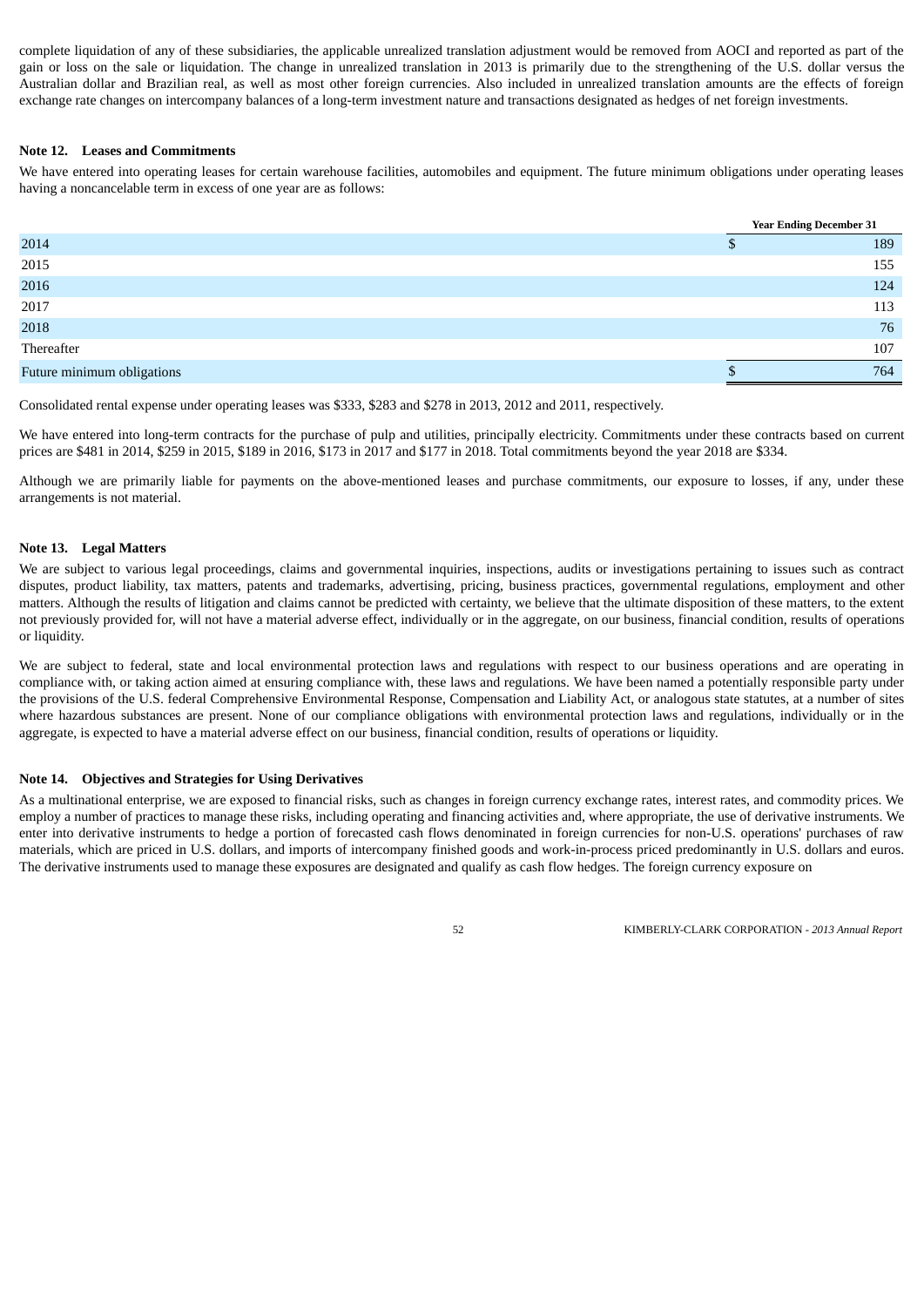certain non-functional currency denominated monetary assets and liabilities, primarily intercompany loans and accounts payable, is hedged with primarily undesignated derivative instruments. Interest rate risk is managed using a portfolio of variable- and fixed-rate debt composed of short- and long-term instruments. Interest rate swap contracts may be used to facilitate the maintenance of the desired ratio of variable- and fixed-rate debt and are designated and qualify as fair value hedges. From time to time, we also hedge the anticipated issuance of fixed-rate debt, using forward-starting swaps, and these contracts are designated as cash flow hedges. We use derivative instruments, such as forward swap contracts, to hedge a limited portion of our exposure to market risk arising from changes in prices of certain commodities. These derivatives are designated as cash flow hedges of specific quantities of the underlying commodity expected to be purchased in future months. Translation adjustments result from translating foreign entities' financial statements into U.S. dollars from their functional currencies. The risk to any particular entity's net assets is reduced to the extent that the entity is financed with local currency borrowing. Translation exposure, which results from changes in translation rates between functional currencies and the U.S. dollar, generally is not hedged.

Set forth below is a summary of the total designated and undesignated fair values of our derivative instruments:

|                                     | <b>Assets</b> |      |  | Liabilities |  |      |  |      |
|-------------------------------------|---------------|------|--|-------------|--|------|--|------|
|                                     |               | 2013 |  | 2012        |  | 2013 |  | 2012 |
| Foreign currency exchange contracts |               | 34   |  | 52          |  | 49   |  |      |
| Interest rate contracts             |               | 22   |  |             |  |      |  | 43   |
| Commodity price contracts           |               | h    |  |             |  |      |  |      |
| Total                               |               | 62   |  | 61          |  | 49   |  | 63   |

The derivative assets are included in the Consolidated Balance Sheet in other current assets and other assets, as appropriate. The derivative liabilities are included in the Consolidated Balance Sheet in accrued expenses and other liabilities, as appropriate.

### Effect of Derivative Instruments on Results of Operations and Other Comprehensive Income

Derivative instruments that are designated and qualify as fair value hedges are predominantly used to manage interest rate risk. The fair values of these derivative instruments are recorded as an asset or liability, as appropriate, with the offset recorded in current earnings. The offset to the change in fair values of the related hedged items also is recorded in current earnings. Any realized gain or loss on the derivatives that hedge interest rate risk is amortized to interest expense over the life of the related debt. At December 31, 2013, the aggregate notional values of outstanding interest rate contracts designated as fair value hedges were \$250. Fair value hedges resulted in no significant ineffectiveness in each of the three years ended December 31, 2013. For each of the three years ended December 31, 2013, gains or losses recognized in interest expense for interest rates swaps were not significant. For each of the three years ended December 31, 2013, no gain or loss was recognized in earnings as a result of a hedged firm commitment no longer qualifying as a fair value hedge.

For derivative instruments that are designated and qualify as cash flow hedges, the effective portion of the gain or loss on the derivative instrument is initially recorded in AOCI, net of related income taxes, and recognized in earnings in the same period that the hedged exposure affects earnings. As of December 31, 2013, outstanding commodity forward contracts were in place to hedge a limited portion of our estimated requirements of the related underlying commodities in 2014 and future periods. As of December 31, 2013, the aggregate notional values of outstanding foreign exchange and interest rate derivative contracts designated as cash flow hedges were \$1 billion and \$200, respectively. Cash flow hedges resulted in no significant ineffectiveness in each of the three years ended December 31, 2013. For each of the three years ended December 31, 2013, no gains or losses were reclassified into earnings as a result of the discontinuance of cash flow hedges due to the original forecasted transaction no longer being probable of occurring. At December 31, 2013, amounts to be reclassified from AOCI during the next twelve months are not expected to be material. The maximum maturity of cash flow hedges in place at December 31, 2013 is January 2016.

Gains or losses on undesignated foreign exchange hedging instruments are immediately recognized in other (income) and expense, net. Losses of \$75 and gains of \$67 and \$3 were recorded in the years ending December 31, 2013, 2012 and 2011, respectively. The effect on earnings from the use of these nondesignated derivatives is substantially neutralized by the transactional gains and losses recorded on the underlying assets and liabilities. At December 31, 2013, the notional amount of these undesignated derivative instruments was \$2.4 billion.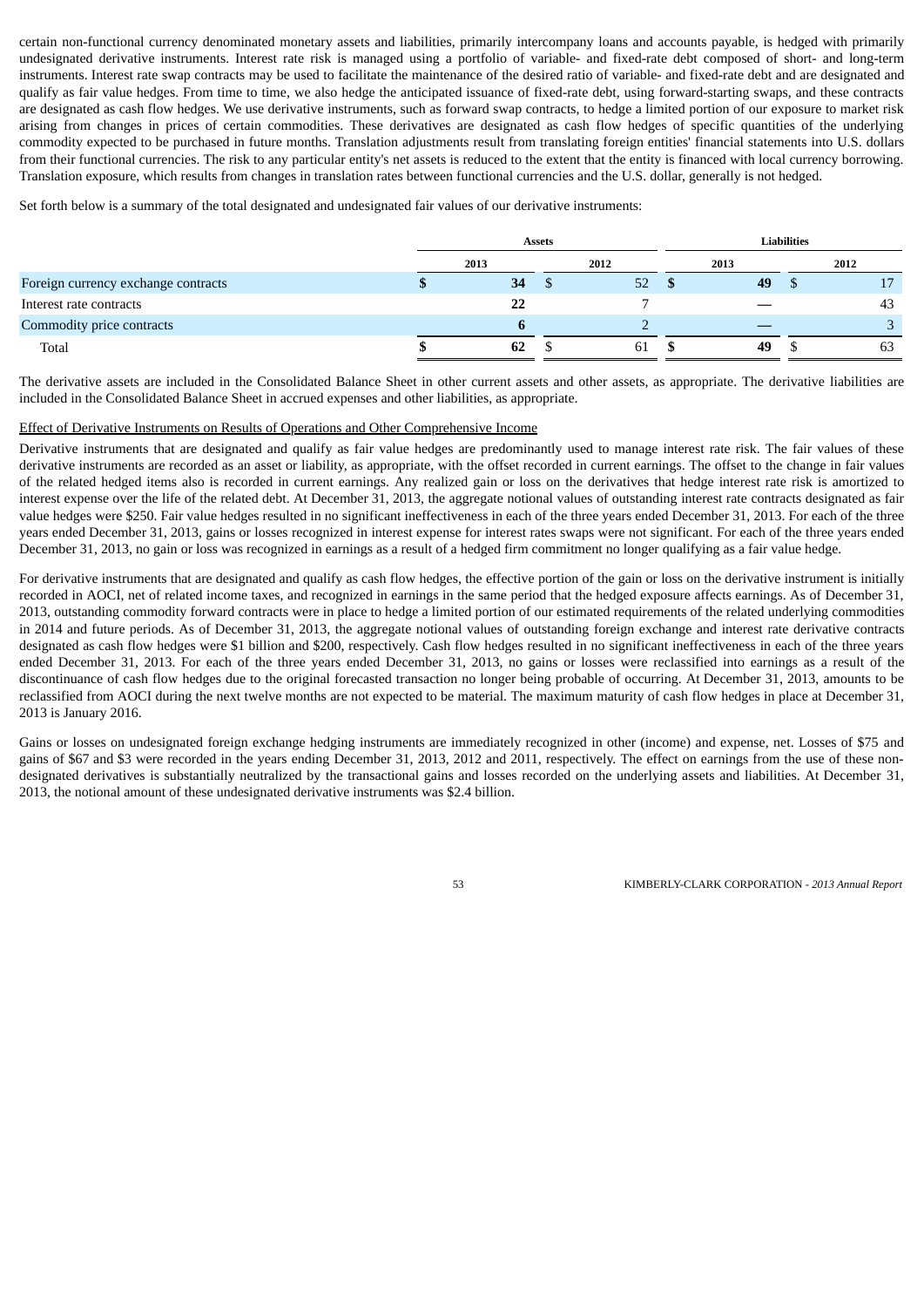# **Note 15. Income Taxes**

An analysis of the provision for income taxes follows:

|                                  | <b>Year Ended December 31</b> |            |           |      |      |
|----------------------------------|-------------------------------|------------|-----------|------|------|
|                                  | 2013                          |            | 2012      |      | 2011 |
| Current income taxes             |                               |            |           |      |      |
| <b>United States</b>             | \$                            | 350        | \$<br>182 | - \$ | 43   |
| <b>State</b>                     |                               | <b>110</b> | 30        |      | 32   |
| Other countries                  |                               | 318        | 332       |      | 311  |
| Total                            |                               | 778        | 544       |      | 386  |
| Deferred income taxes            |                               |            |           |      |      |
| <b>United States</b>             |                               | 85         | 204       |      | 254  |
| <b>State</b>                     |                               | 14         | 34        |      | 29   |
| Other countries                  |                               | 52         | (14)      |      | (9)  |
| Total                            |                               | 151        | 224       |      | 274  |
| Total provision for income taxes | \$                            | 929        | 768<br>-S |      | 660  |

Income before income taxes is earned in the following tax jurisdictions:

|                                  | <b>Year Ended December 31</b> |       |  |       |  |       |
|----------------------------------|-------------------------------|-------|--|-------|--|-------|
|                                  | 2013                          |       |  | 2012  |  | 2011  |
| <b>United States</b>             |                               | 1,764 |  | 1,415 |  | 1,317 |
| Other countries                  |                               | 1,181 |  | 1,005 |  | 866   |
| Total income before income taxes | w                             | 2,945 |  | 2,420 |  | 2,183 |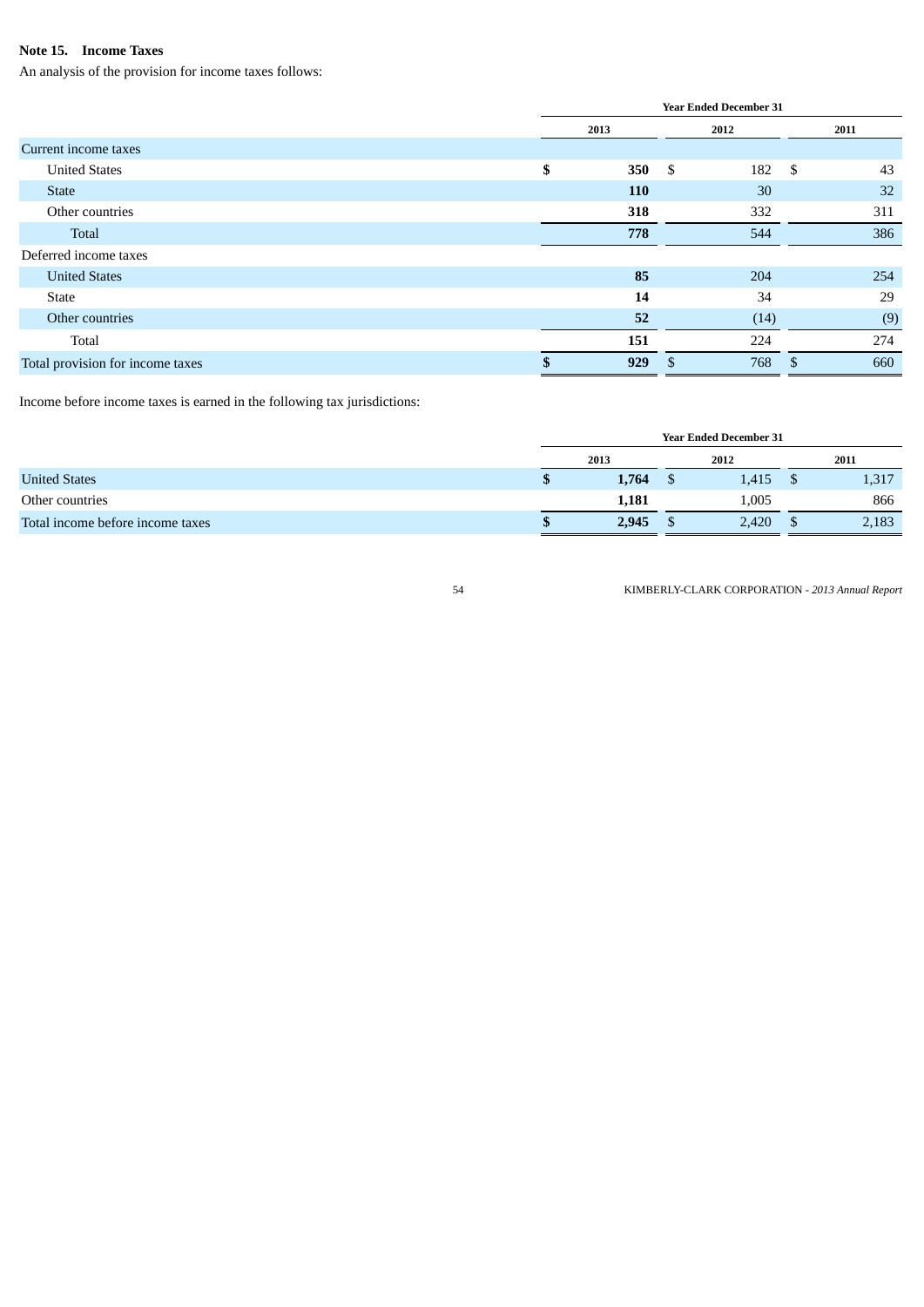Deferred income tax assets and liabilities are composed of the following:

|                                           | December 31 |            |  |  |
|-------------------------------------------|-------------|------------|--|--|
|                                           | 2013        | 2012       |  |  |
| Deferred tax assets                       |             |            |  |  |
| Pension and other postretirement benefits | \$<br>728   | -\$<br>972 |  |  |
| Tax credits and loss carryforwards        | 604         | 729        |  |  |
| Property, plant and equipment, net        | 104         | 110        |  |  |
| Other                                     | 516         | 492        |  |  |
|                                           | 1,952       | 2,303      |  |  |
| Valuation allowance                       | (197)       | (215)      |  |  |
| Total deferred assets                     | 1,755       | 2,088      |  |  |
|                                           |             |            |  |  |
| Deferred tax liabilities                  |             |            |  |  |
| Pension and other postretirement benefits | 259         | 269        |  |  |
| Droporty plant and conjument not          | 1.244       | 1.220      |  |  |

| Property, plant and equipment, net    | 1,244      | 1,228 |
|---------------------------------------|------------|-------|
| Installment sales                     | 6          | 120   |
| Investments in subsidiaries           | 205        | 108   |
| Other                                 | 390        | 385   |
| Total deferred tax liabilities        | 2,104      | 2,110 |
| Net deferred tax assets (liabilities) | (349)<br>D | (22)  |

Valuation allowances at the end of 2013 primarily relate to tax credits and income tax loss carryforwards of \$1.0 billion. If these items are not utilized against taxable income, \$368 of the loss carryforwards will expire from 2014 through 2031. The remaining \$654 have no expiration date.

Realization of income tax loss carryforwards is dependent on generating sufficient taxable income prior to expiration of these carryforwards. Although realization is not assured, we believe it is more likely than not that all of the deferred tax assets, net of applicable valuation allowances, will be realized. The amount of the deferred tax assets considered realizable could be reduced or increased due to changes in the tax environment or if estimates of future taxable income change during the carryforward period.

Presented below is a reconciliation of the income tax provision computed at the U.S. federal statutory tax rate to the actual effective tax rate:

|                                                           | <b>Year Ended December 31</b> |        |        |  |  |
|-----------------------------------------------------------|-------------------------------|--------|--------|--|--|
|                                                           | 2013                          | 2012   | 2011   |  |  |
| U.S. statutory rate applied to income before income taxes | 35.0%                         | 35.0%  | 35.0%  |  |  |
| Rate of state income taxes, net of federal tax benefit    | 2.7                           | 1.7    | 1.8    |  |  |
| Statutory rates other than U.S. statutory rate            | (2.9)                         | (2.8)  | (2.3)  |  |  |
| Other - $net(a)$                                          |                               |        |        |  |  |
|                                                           | (3.3)                         | (2.2)  | (4.3)  |  |  |
| Effective income tax rate                                 | 31.5 %                        | 31.7 % | 30.2 % |  |  |

(a) Other - net is comprised of numerous items, none of which is greater than 1.75 percent of income before income taxes.

At December 31, 2013, U.S. income taxes and foreign withholding taxes have not been provided on \$9.8 billion of unremitted earnings of subsidiaries operating outside the U.S. These earnings, which are considered to be invested indefinitely, would become subject to income tax if they were remitted as dividends, were lent to one of our U.S. entities, or if we were to sell our stock in the subsidiaries. Determination of the amount of unrecognized deferred U.S. income tax liability on these unremitted earnings is not practicable because of the complexities associated with this hypothetical calculation. We do not expect restrictions or taxes on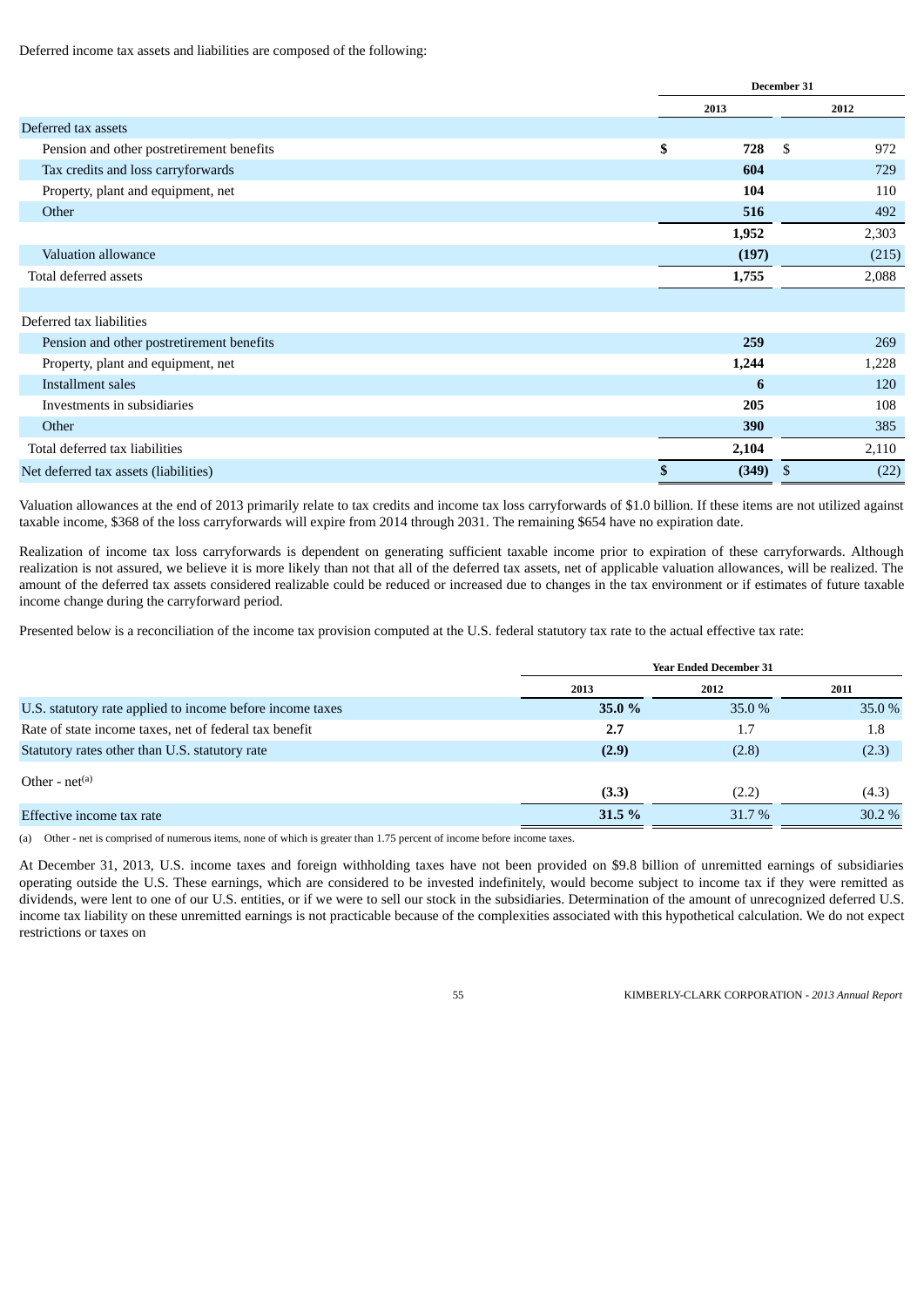repatriation of cash held outside of the United States to have a material effect on our overall liquidity, financial condition or results of operations in the foreseeable future.

Presented below is a reconciliation of the beginning and ending amounts of unrecognized income tax benefits:

|                                                       | 2013 |      | 2012  | 2011 |
|-------------------------------------------------------|------|------|-------|------|
| <b>Balance at January 1</b>                           |      | 435  | 558   | 568  |
| Gross increases for tax positions of prior years      |      | 73   | 30    | 17   |
| Gross decreases for tax positions of prior years      |      | (31) | (104) | (60) |
| Gross increases for tax positions of the current year |      | 37   | 52    | 55   |
| <b>Settlements</b>                                    |      | (35) | (100) | (15) |
| Other                                                 |      | (6)  | ,1)   | (7)  |
| <b>Balance at December 31</b>                         |      | 473  | 435   | 558  |

Of the amounts recorded as unrecognized tax benefits at December 31, 2013, \$309 would reduce our effective tax rate if recognized.

We recognize accrued interest and penalties related to unrecognized tax benefits in income tax expense. During the years ended December 31, 2013, 2012 and 2011, the net cost in interest and penalties was not significant. Total accrued penalties and net accrued interest was \$42 and \$47 at December 31, 2013 and 2012, respectively.

It is reasonably possible that a number of uncertainties could be resolved within the next 12 months, the most significant of which involves tax credits. It is reasonably possible the aggregate resolution of the uncertainties could be up to \$180, while none of the uncertainties is individually significant. Resolution of these matters is not expected to have a material effect on our financial condition, results of operations or liquidity.

As of December 31, 2013, the following tax years remain subject to examination for the major jurisdictions where we conduct business:

| <b>Jurisdiction</b>   | <b>Years</b> |
|-----------------------|--------------|
| <b>United States</b>  | 2010 to 2013 |
| <b>United Kingdom</b> | 2012 to 2013 |
| Canada                | 2010 to 2013 |
| Korea                 | 2008 to 2013 |
| Australia             | 2009 to 2013 |

Our U.S. federal income tax returns have been audited through 2009. We have various federal income tax return positions in administrative appeals or litigation for 1999 to 2009.

State income tax returns are generally subject to examination for a period of 3 to 5 years after filing of the respective return. The state effect of any changes to filed federal positions remains subject to examination by various states for a period of up to two years after formal notification to the states. We have various state income tax return positions in the process of examination, administrative appeals or litigation.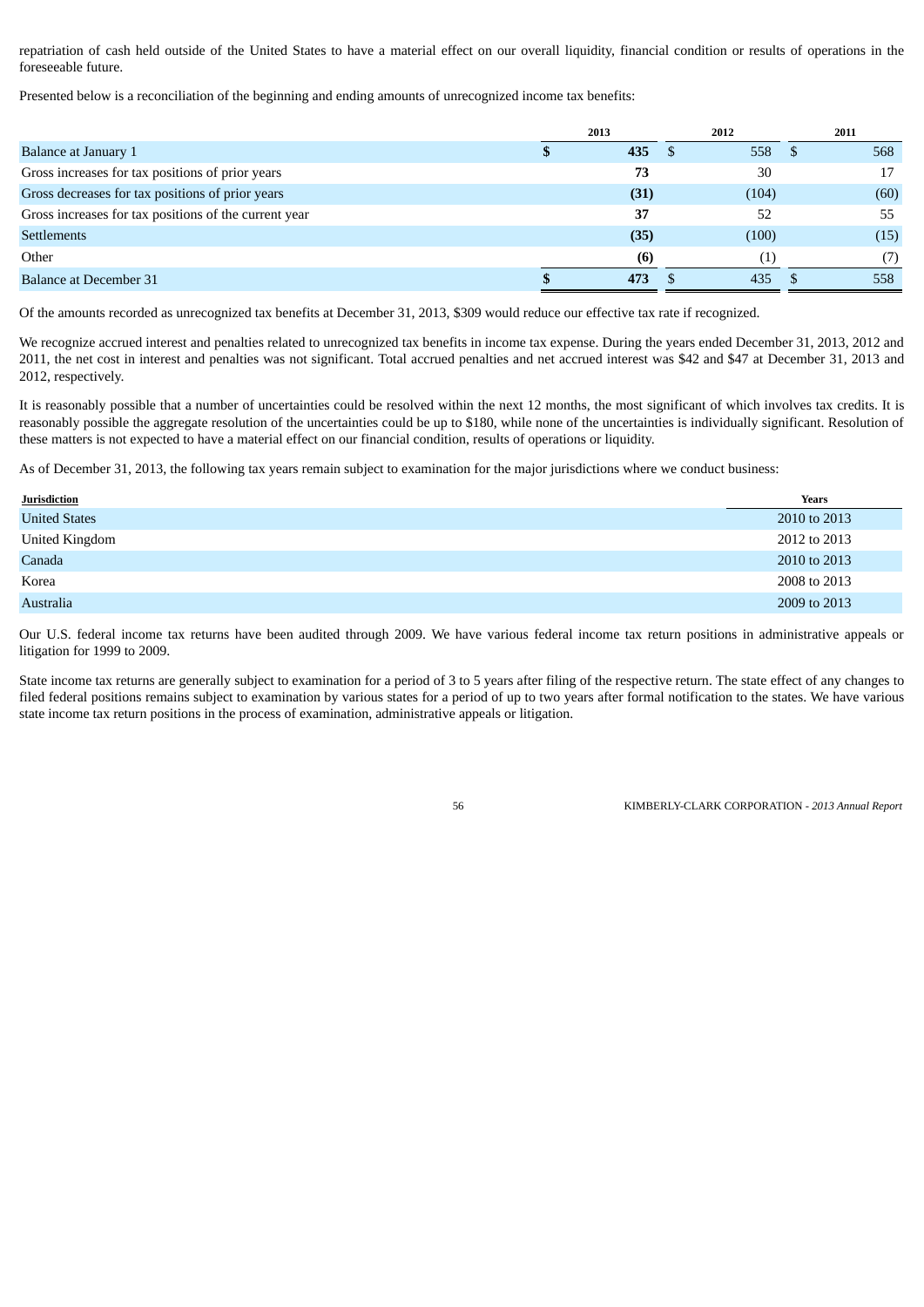## **Note 16. Earnings Per Share ("EPS")**

There are no adjustments required to be made to net income for purposes of computing basic and diluted EPS. The average number of common shares outstanding is reconciled to those used in the basic and diluted EPS computations as follows:

| (Millions of shares)                                              | 2013  | 2012  | 2011  |
|-------------------------------------------------------------------|-------|-------|-------|
| Average shares outstanding                                        | 384.0 | 393.0 | 395.4 |
| Participating securities                                          |       |       | 0.3   |
| <b>Basic</b>                                                      | 384.0 | 393.0 | 395.7 |
| Dilutive effect of stock options and restricted share unit awards | 3.3   | 3.1   | 2.9   |
| <b>Diluted</b>                                                    | 387.3 | 396.1 | 398.6 |

Options outstanding that were not included in the computation of diluted EPS mainly because their exercise price was greater than the average market price of the common shares are summarized below:

|                                                | 2013   | 2012  | 2011             |
|------------------------------------------------|--------|-------|------------------|
| Average number of share equivalents (millions) |        |       |                  |
| Weighted-average exercise price                | 103.29 | 78.54 | 71.49            |
| Options outstanding at year-end (millions)     |        |       | 3.0 <sub>1</sub> |

The number of common shares outstanding as of December 31, 2013, 2012 and 2011 was 380.8 million, 389.3 million and 395.7 million, respectively.

### **Note 17. Business Segment Information**

We are organized into operating segments based on product groupings. These operating segments have been aggregated into four reportable global business segments: Personal Care, Consumer Tissue, KCP and Health Care. The reportable segments were determined in accordance with how our executive managers develop and execute global strategies to drive growth and profitability. These strategies include global plans for branding and product positioning, technology, research and development programs, cost reductions including supply chain management, and capacity and capital investments for each of these businesses. Segment management is evaluated on several factors, including operating profit. Segment operating profit excludes other (income) and expense, net and income and expense not associated with the business segments, including the charges related to the European strategic changes and the pulp and tissue restructuring actions described in Notes 3 and 4, respectively.

The principal sources of revenue in each global business segment are described below:

- *Personal Care* brands offer parents a trusted partner in caring for their families and deliver confidence, protection and discretion to adults through a wide variety of innovative solutions and products such as disposable diapers, training and youth pants, swimpants, baby wipes, feminine and incontinence care products, and other related products. Products in this segment are sold under the Huggies, Pull-Ups, Little Swimmers, GoodNites, DryNites, Kotex, U by Kotex, Intimus, Depend, Plenitud, Poise and other brand names.
- *Consumer Tissue* offers a wide variety of innovative solutions and trusted brands that touch and improve people's lives every day. Products in this segment include facial and bathroom tissue, paper towels, napkins and related products, and are sold under the Kleenex, Scott, Cottonelle, Viva, Andrex, Scottex, Neve and other brand names.
- *K-C Professional* helps transform workplaces for employees and patrons, making them healthier, safer and more productive, through a range of solutions and supporting products such as apparel, wipers, soaps, sanitizers, tissue and towels. Key brands in this segment include Kleenex, Scott, WypAll, Kimtech and Jackson Safety.
- *Health Care* provides essentials that help restore patients to better health and improve the quality of patients' lives. This segment offers surgical and infection prevention products for the operating room, and a portfolio of innovative medical devices focused on pain management, respiratory and digestive health. This business is a global leader in education to prevent healthcare-associated infections. Products are sold primarily under the Kimberly-Clark and ON-Q brand names. As described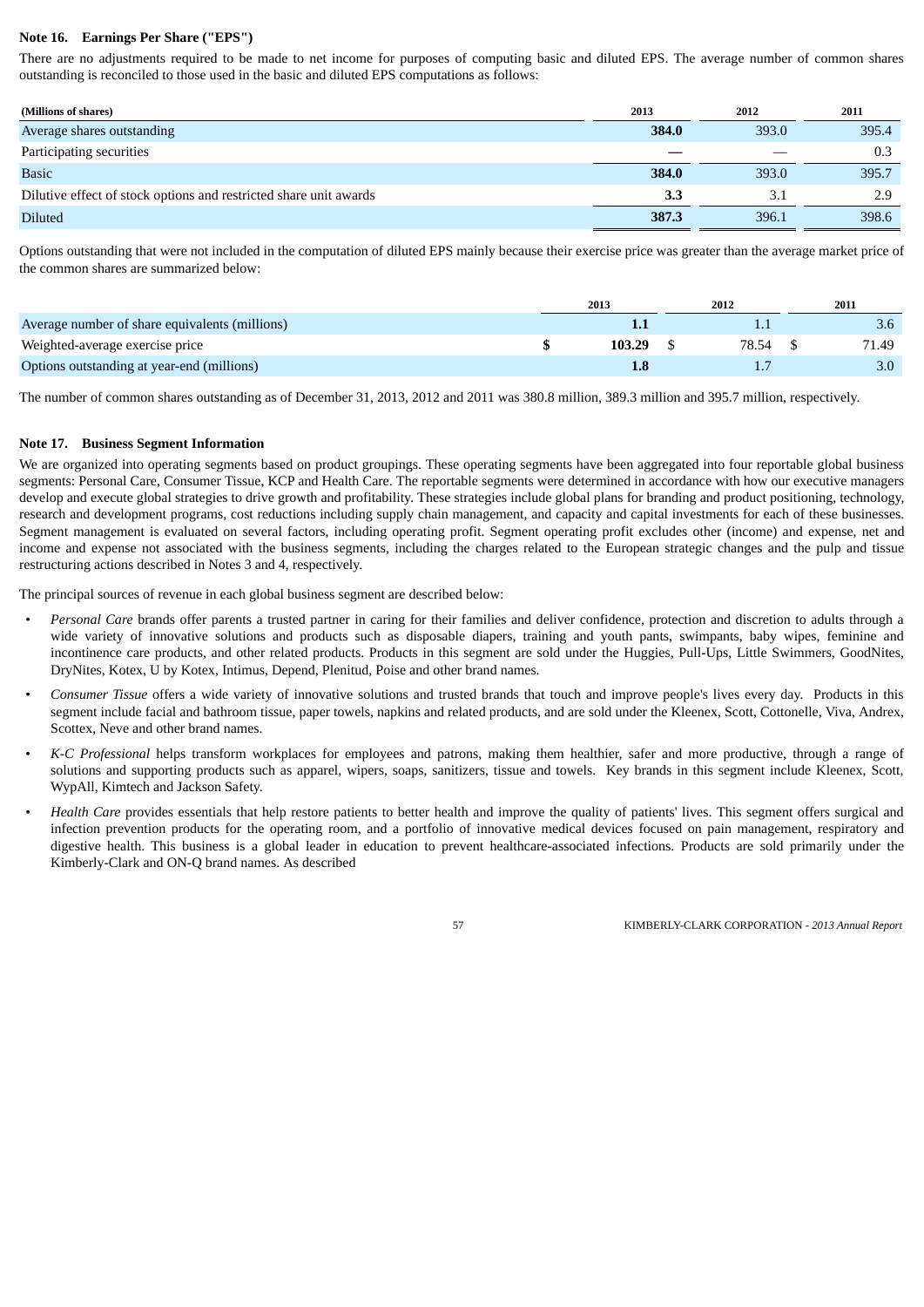in Note 2, our Board of Directors has authorized management to pursue a potential tax-free spin-off of our health care business, with a current target to complete the spin-off by the end of the third quarter of 2014.

Net sales to Wal-Mart Stores, Inc. were approximately 12 percent in 2013, 2012 and 2011.

Information concerning consolidated operations by business segment is presented in the following tables:

Consolidated Operations by Business Segment

|                                      | <b>Personal</b><br>Care | Consumer<br><b>Tissue</b> |    | <b>Professional</b> |    | $K-C$ |    | Health<br>Corporate<br>& Other<br>Care |              |  |  |  | <b>Consolidated</b><br><b>Total</b> |
|--------------------------------------|-------------------------|---------------------------|----|---------------------|----|-------|----|----------------------------------------|--------------|--|--|--|-------------------------------------|
| Net Sales <sup>(a)</sup>             |                         |                           |    |                     |    |       |    |                                        |              |  |  |  |                                     |
| 2013                                 | \$<br>9,536             | \$<br>6,637               | \$ | 3,323               | \$ | 1,618 | \$ | 38                                     | \$<br>21,152 |  |  |  |                                     |
| 2012                                 | 9,576                   | 6,527                     |    | 3,283               |    | 1,622 |    | 55                                     | 21,063       |  |  |  |                                     |
| 2011                                 | 9,128                   | 6,770                     |    | 3,294               |    | 1,606 |    | 48                                     | 20,846       |  |  |  |                                     |
| <b>Operating Profit(b)</b>           |                         |                           |    |                     |    |       |    |                                        |              |  |  |  |                                     |
| 2013                                 | 1,698                   | 988                       |    | 608                 |    | 230   |    | $(316)$ <sup>(c)</sup>                 | 3,208        |  |  |  |                                     |
| 2012                                 | 1,660                   | 887                       |    | 545                 |    | 229   |    | $(635)$ <sup>(c)</sup>                 | 2,686        |  |  |  |                                     |
| 2011                                 | 1,526                   | 775                       |    | 487                 |    | 219   |    | $(565)$ <sup>(c)</sup>                 | 2,442        |  |  |  |                                     |
| <b>Depreciation and Amortization</b> |                         |                           |    |                     |    |       |    |                                        |              |  |  |  |                                     |
| 2013                                 | 332                     | 318                       |    | 138                 |    | 71    |    | 4                                      | 863          |  |  |  |                                     |
| 2012                                 | 315                     | 331                       |    | 141                 |    | 59    |    | 11                                     | 857          |  |  |  |                                     |
| 2011                                 | 296                     | 541                       |    | 187                 |    | 55    |    | 12                                     | 1,091        |  |  |  |                                     |
| <b>Assets</b>                        |                         |                           |    |                     |    |       |    |                                        |              |  |  |  |                                     |
| 2013                                 | 6,623                   | 5,483                     |    | 2,431               |    | 2,370 |    | 2,012                                  | 18,919       |  |  |  |                                     |
| 2012                                 | 7,014                   | 5,531                     |    | 2,739               |    | 2,531 |    | 2,058                                  | 19,873       |  |  |  |                                     |
| 2011                                 | 6,582                   | 5,685                     |    | 2,783               |    | 2,529 |    | 1,794                                  | 19,373       |  |  |  |                                     |
| <b>Capital Spending</b>              |                         |                           |    |                     |    |       |    |                                        |              |  |  |  |                                     |
| 2013                                 | 461                     | 328                       |    | 118                 |    | 44    |    | $\overline{2}$                         | 953          |  |  |  |                                     |
| 2012                                 | 551                     | 352                       |    | 116                 |    | 42    |    | 32                                     | 1,093        |  |  |  |                                     |
| 2011                                 | 543                     | 255                       |    | 114                 |    | 53    |    | 3                                      | 968          |  |  |  |                                     |

(a) Net sales in the United States to third parties totaled \$9,783, \$9,720 and \$9,715 in 2013, 2012 and 2011, respectively.

(b) Segment operating profit excludes other (income) and expense, net and income and expenses not associated with the business segments.

(c) Corporate & Other includes the following charges:

|                                 |                                             |    |                                             |      | <b>Year Ended December 31</b>                          |  |              |      |                                                        |
|---------------------------------|---------------------------------------------|----|---------------------------------------------|------|--------------------------------------------------------|--|--------------|------|--------------------------------------------------------|
|                                 | 2013<br>2012                                |    |                                             |      |                                                        |  |              |      |                                                        |
|                                 | <b>European Strategic</b><br><b>Changes</b> |    | <b>European Strategic</b><br><b>Changes</b> |      | <b>Pulp and Tissue</b><br><b>Restructuring Actions</b> |  | <b>Total</b> |      | <b>Pulp and Tissue</b><br><b>Restructuring Actions</b> |
| Personal Care                   | 36                                          | J. | 213                                         | - 76 | $\hspace{0.1mm}-\hspace{0.1mm}$                        |  | 213          | - \$ |                                                        |
| Consumer Tissue                 | 27                                          |    | 66                                          |      | 125                                                    |  | 191          |      | 357                                                    |
| K-C Professional                | 13                                          |    | 20                                          |      |                                                        |  | 29           |      | 56                                                     |
| Other (income) and expense, net |                                             |    |                                             |      |                                                        |  |              |      |                                                        |
| Total                           | 81                                          |    | 299                                         |      | 135                                                    |  | 434          |      | 415                                                    |

In addition, Corporate and Other for the year ended December 31, 2013 includes a pre-tax charge of \$36 related to the devaluation of the Venezuelan bolivar and for the year ended December 31, 2011 includes a non-deductible business tax charge of \$32 related to a law change in Colombia.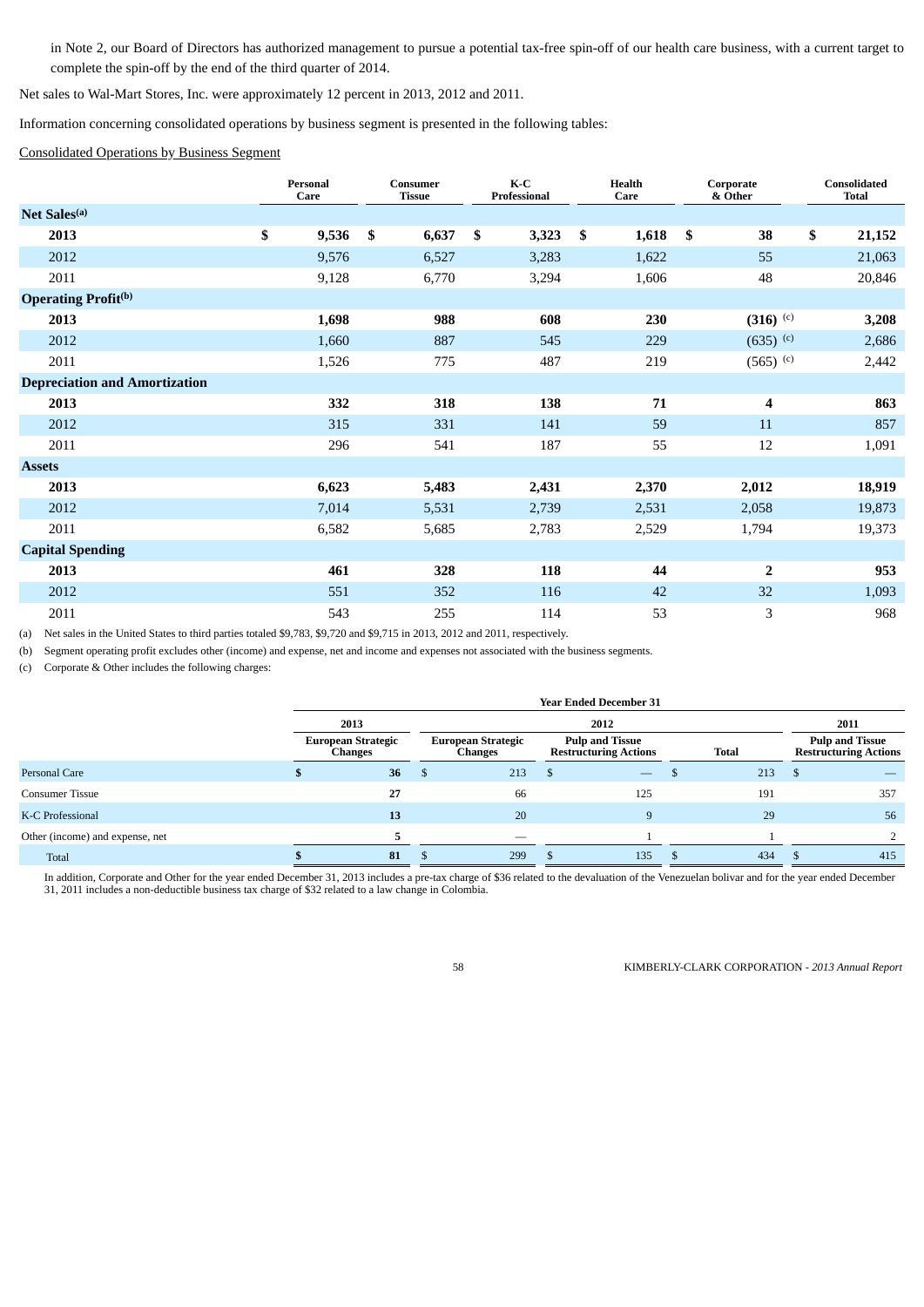### Sales of Principal Products

| (Billions of dollars)                | 2013 |      | 2012 | 2011 |      |
|--------------------------------------|------|------|------|------|------|
| Consumer tissue products             |      | 6.6  | 6.5  |      | 6.7  |
| Baby and child care products         |      | 7.0  | 7.1  |      | 6.8  |
| Away-from-home professional products |      | 3.3  | 3.3  |      | 3.3  |
| All other                            |      | 4.3  | 4.2  |      | 4.0  |
| Consolidated                         |      | 21.2 | 21.1 |      | 20.8 |

# **Note 18. Supplemental Data**

Supplemental Income Statement Data

|                     | <b>Year Ended December 31</b> |  |      |      |     |  |  |
|---------------------|-------------------------------|--|------|------|-----|--|--|
|                     | 2013                          |  | 2012 | 2011 |     |  |  |
| Advertising expense | 777                           |  | 810  |      | 686 |  |  |
| Research expense    | 360                           |  | 356  |      | 316 |  |  |

Equity Companies' Data

|      |   | <b>Net</b><br><b>Sales</b> |    | Gross<br>Profit                  |    | <b>Operating</b><br>Profit           | Net<br>Income                  |    | Corporation's<br><b>Share of Net</b><br>Income |
|------|---|----------------------------|----|----------------------------------|----|--------------------------------------|--------------------------------|----|------------------------------------------------|
| 2013 | D | 2,638                      | S, | 950                              | J. | 642                                  | \$<br>426                      | -S | 205                                            |
| 2012 |   | 2,514                      |    | 864                              |    | 567                                  | 368                            |    | 176                                            |
| 2011 |   | 2,446                      |    | 796                              |    | 514                                  | 335                            |    | 161                                            |
|      |   | Current<br><b>Assets</b>   |    | Non-<br>Current<br><b>Assets</b> |    | <b>Current</b><br><b>Liabilities</b> | Non-<br>Current<br>Liabilities |    | Stockholders'<br><b>Equity</b>                 |
| 2013 |   | 1,197                      | \$ | 1,124                            | \$ | 847                                  | \$<br>845                      | -S | 629                                            |
| 2012 |   | 1,054                      |    | 1,068                            |    | 712                                  | 837                            |    | 573                                            |
| 2011 |   | 1,000                      |    | 906                              |    | 491                                  | 872                            |    | 543                                            |

Equity companies are principally engaged in operations in the personal care and consumer tissue businesses, and amounts above primarily reflect operations in Latin America.

At December 31, 2013, our equity companies and ownership interest were as follows: Kimberly-Clark Lever Private Limited (India) (50%), Kimberly-Clark de Mexico, S.A.B. de C.V. and subsidiaries (47.9%), Olayan Kimberly-Clark Arabia (49%), Olayan Kimberly-Clark (Bahrain) WLL (49%) and Tecnosur S.A. (Colombia) (50%).

Kimberly-Clark de Mexico, S.A.B. de C.V. is partially owned by the public and its stock is publicly traded in Mexico. At December 31, 2013, our investment in this equity company was \$269, and the estimated fair value of the investment was \$4.3 billion based on the market price of publicly traded shares.

At December 31, 2013, unremitted net income of equity companies included in consolidated retained earnings was \$1.1 billion.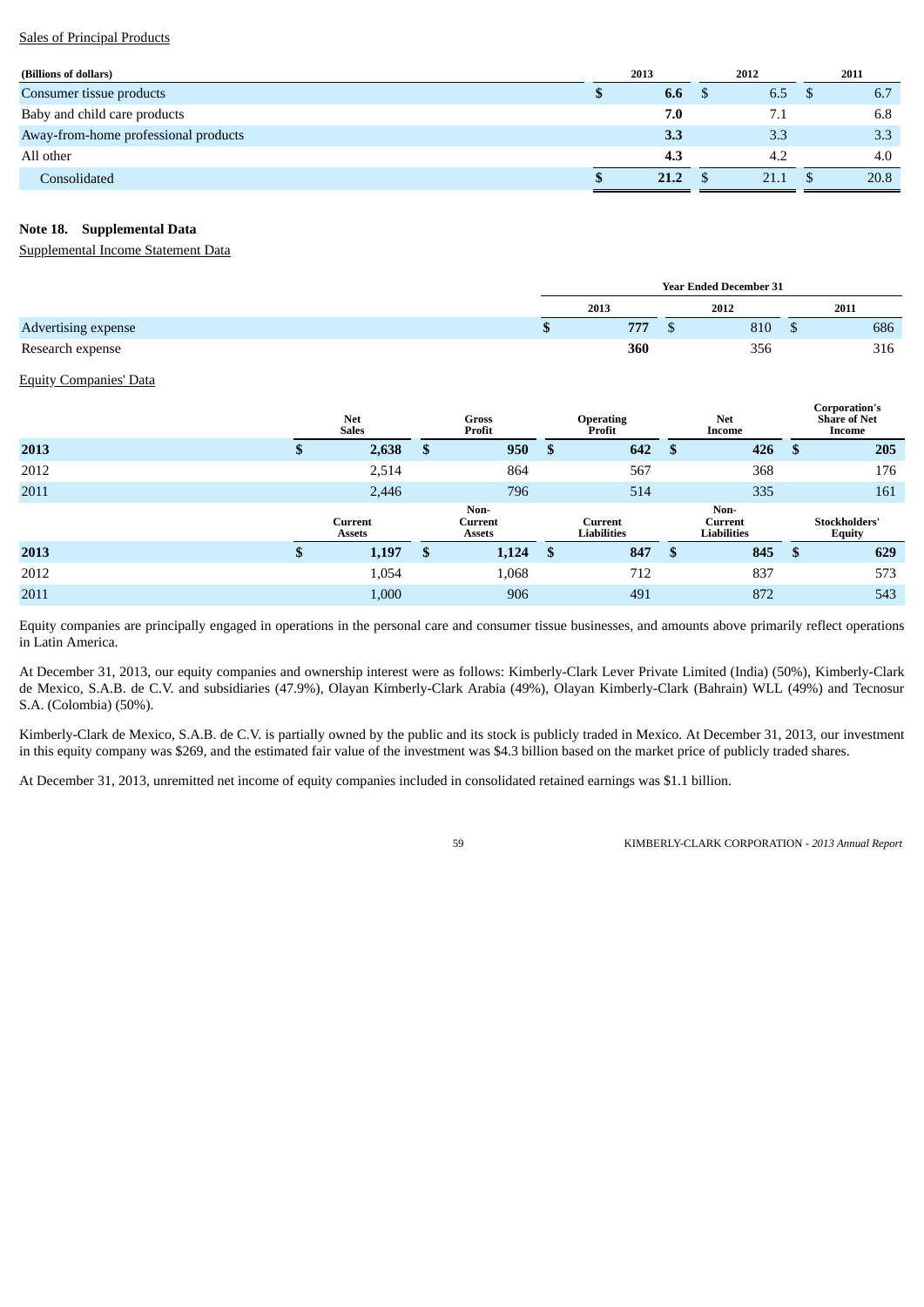# Supplemental Balance Sheet Data

|                                                          |      | December 31 |  |       |  |  |  |
|----------------------------------------------------------|------|-------------|--|-------|--|--|--|
| <b>Summary of Accounts Receivable, Net</b>               | 2013 |             |  | 2012  |  |  |  |
| <b>From customers</b>                                    |      | 2,345       |  | 2,346 |  |  |  |
| Other                                                    |      | 271         |  | 376   |  |  |  |
| Less allowance for doubtful accounts and sales discounts |      | (71)        |  | (80)  |  |  |  |
| Total                                                    |      | 2,545       |  | 2,642 |  |  |  |

|                                                                                             | December 31 |             |   |                     |    |              |     |             |    |                     |    |              |
|---------------------------------------------------------------------------------------------|-------------|-------------|---|---------------------|----|--------------|-----|-------------|----|---------------------|----|--------------|
|                                                                                             |             |             |   | 2013                |    |              |     |             |    | 2012                |    |              |
| <b>Summary of Inventories by Major Class</b>                                                |             | <b>LIFO</b> |   | Non-<br><b>LIFO</b> |    | <b>Total</b> |     | <b>LIFO</b> |    | Non-<br><b>LIFO</b> |    | <b>Total</b> |
| At the lower of cost, determined on the FIFO or weighted-average cost<br>methods, or market |             |             |   |                     |    |              |     |             |    |                     |    |              |
| Raw materials                                                                               | \$          | 143         | S | 319                 | \$ | 462          | \$  | 148         | S. | 346                 | S. | 494          |
| Work in process                                                                             |             | 189         |   | 97                  |    | 286          |     | 194         |    | 135                 |    | 329          |
| Finished goods                                                                              |             | 648         |   | 753                 |    | 1,401        |     | 656         |    | 786                 |    | 1,442        |
| Supplies and other                                                                          |             |             |   | 326                 |    | 326          |     |             |    | 314                 |    | 314          |
|                                                                                             |             | 980         |   | 1,495               |    | 2,475        |     | 998         |    | 1,581               |    | 2,579        |
| Excess of FIFO or weighted-average cost over LIFO cost                                      |             | (242)       |   |                     |    | (242)        |     | (231)       |    |                     |    | (231)        |
| Total                                                                                       | \$          | 738         |   | 1,495               |    | 2,233        | \$. | 767         | S. | 1,581               |    | 2,348        |

|                                               | December 31 |         |    |          |
|-----------------------------------------------|-------------|---------|----|----------|
| Summary of Property, Plant and Equipment, Net |             | 2013    |    | 2012     |
| Land                                          |             | 196     | \$ | 199      |
| <b>Buildings</b>                              |             | 2,776   |    | 2,732    |
| Machinery and equipment                       |             | 14,193  |    | 13,993   |
| Construction in progress                      |             | 515     |    | 732      |
|                                               |             | 17,680  |    | 17,656   |
| Less accumulated depreciation                 |             | (9,732) |    | (9, 561) |
| Total                                         |             | 7,948   | S  | 8,095    |

Property, plant and equipment, net in the United States as of December 31, 2013 and 2012 was \$3,917, and \$4,040 respectively.

|                                    | December 31 |       |     |       |  |  |
|------------------------------------|-------------|-------|-----|-------|--|--|
| <b>Summary of Accrued Expenses</b> | 2013        |       |     | 2012  |  |  |
| Accrued advertising and promotion  |             | 355   | - 5 | 372   |  |  |
| Accrued salaries and wages         |             | 471   |     | 456   |  |  |
| Accrued rebates                    |             | 358   |     | 340   |  |  |
| Accrued taxes - income and other   |             | 336   |     | 336   |  |  |
| Other                              |             | 540   |     | 740   |  |  |
| Total                              |             | 2,060 | S   | 2.244 |  |  |
|                                    |             |       |     |       |  |  |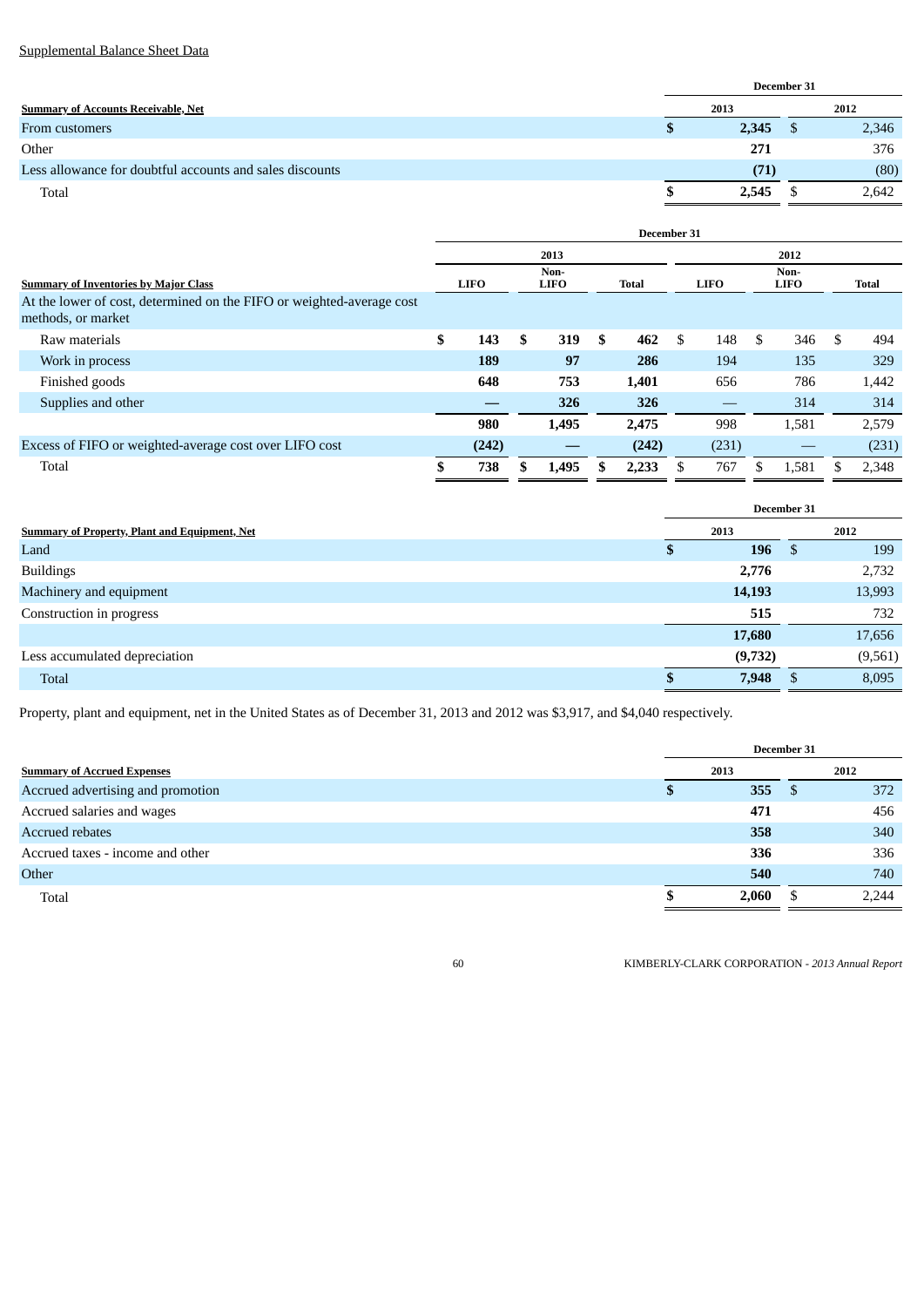# Supplemental Cash Flow Statement Data

|                                                                                  | <b>Year Ended December 31</b> |                |   |      |      |       |  |
|----------------------------------------------------------------------------------|-------------------------------|----------------|---|------|------|-------|--|
| Summary of Cash Flow Effects of Decrease (Increase) in Operating Working Capital |                               | 2013           |   | 2012 |      | 2011  |  |
| Accounts receivable                                                              | Ф                             | $\overline{4}$ | D | (38) | - \$ | (169) |  |
| Inventories                                                                      |                               | 100            |   | 9    |      | 9     |  |
| Prepaid expenses                                                                 |                               | 7              |   |      |      | (19)  |  |
| Trade accounts payable                                                           |                               | 128            |   | 45   |      | 161   |  |
| Accrued expenses                                                                 |                               | (177)          |   | 133  |      | (91)  |  |
| Accrued income taxes                                                             |                               | (90)           |   | 13   |      | (107) |  |
| <b>Derivatives</b>                                                               |                               | 5              |   | (86) |      | 33    |  |
| Currency                                                                         |                               | (135)          |   | 42   |      | (79)  |  |
| <b>Total</b>                                                                     |                               | (158)          |   | 119  |      | (262) |  |

|                      | <b>Year Ended December 31</b> |      |  |      |    |            |  |  |  |  |
|----------------------|-------------------------------|------|--|------|----|------------|--|--|--|--|
| Other Cash Flow Data |                               | 2013 |  | 2012 |    | 2011       |  |  |  |  |
| Interest paid        |                               | 307  |  | 299  | J. | כדר<br>2/5 |  |  |  |  |
| Income taxes paid    |                               | 776  |  | 451  |    | 463        |  |  |  |  |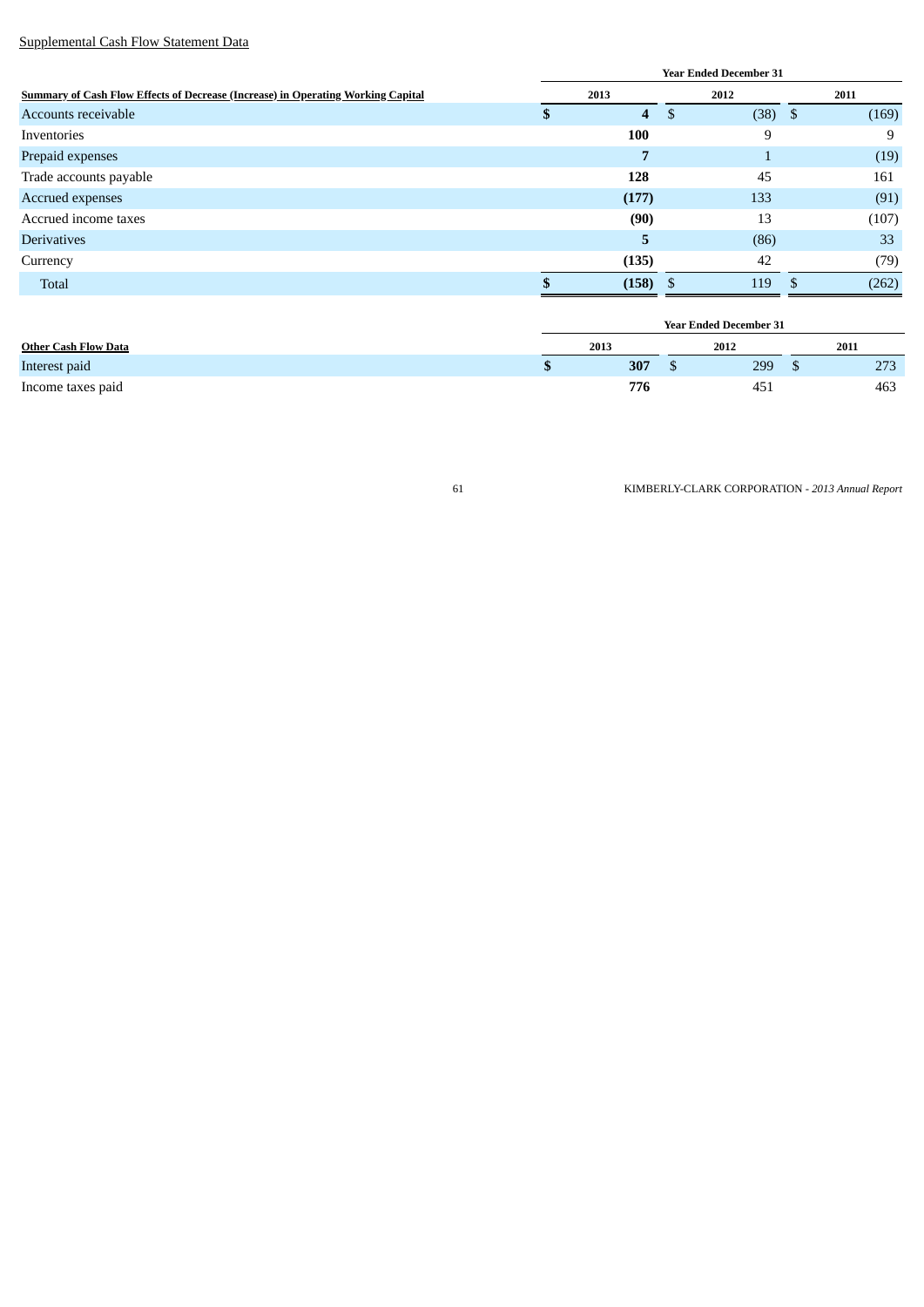### **REPORT OF INDEPENDENT REGISTERED PUBLIC ACCOUNTING FIRM**

To the Board of Directors and Stockholders of Kimberly-Clark Corporation:

We have audited the accompanying consolidated balance sheets of Kimberly-Clark Corporation and subsidiaries (the "Corporation") as of December 31, 2013 and 2012, and the related consolidated statements of income, comprehensive income, stockholders' equity, and cash flows for each of the three years in the period ended December 31, 2013. Our audits also included the financial statement schedule listed in the Index at Item 15. These financial statements and financial statement schedule are the responsibility of the Corporation's management. Our responsibility is to express an opinion on the financial statements and financial statement schedule based on our audits.

We conducted our audits in accordance with the standards of the Public Company Accounting Oversight Board (United States). Those standards require that we plan and perform the audit to obtain reasonable assurance about whether the financial statements are free of material misstatement. An audit includes examining, on a test basis, evidence supporting the amounts and disclosures in the financial statements. An audit also includes assessing the accounting principles used and significant estimates made by management, as well as evaluating the overall financial statement presentation. We believe that our audits provide a reasonable basis for our opinion.

In our opinion, such consolidated financial statements present fairly, in all material respects, the financial position of Kimberly-Clark Corporation and subsidiaries as of December 31, 2013 and 2012, and the results of their operations and their cash flows for each of the three years in the period ended December 31, 2013, in conformity with accounting principles generally accepted in the United States of America. Also, in our opinion, such financial statement schedule, when considered in relation to the basic consolidated financial statements taken as a whole, presents fairly, in all material respects, the information set forth therein.

We have also audited, in accordance with the standards of the Public Company Accounting Oversight Board (United States), the Corporation's internal control over financial reporting as of December 31, 2013, based on the criteria established in *Internal Control-Integrated Framework (1992)* issued by the Committee of Sponsoring Organizations of the Treadway Commission and our report dated February 14, 2014 expressed an unqualified opinion on the Corporation's internal control over financial reporting.

/s/ DELOITTE & TOUCHE LLP

Deloitte & Touche LLP Dallas, Texas February 14, 2014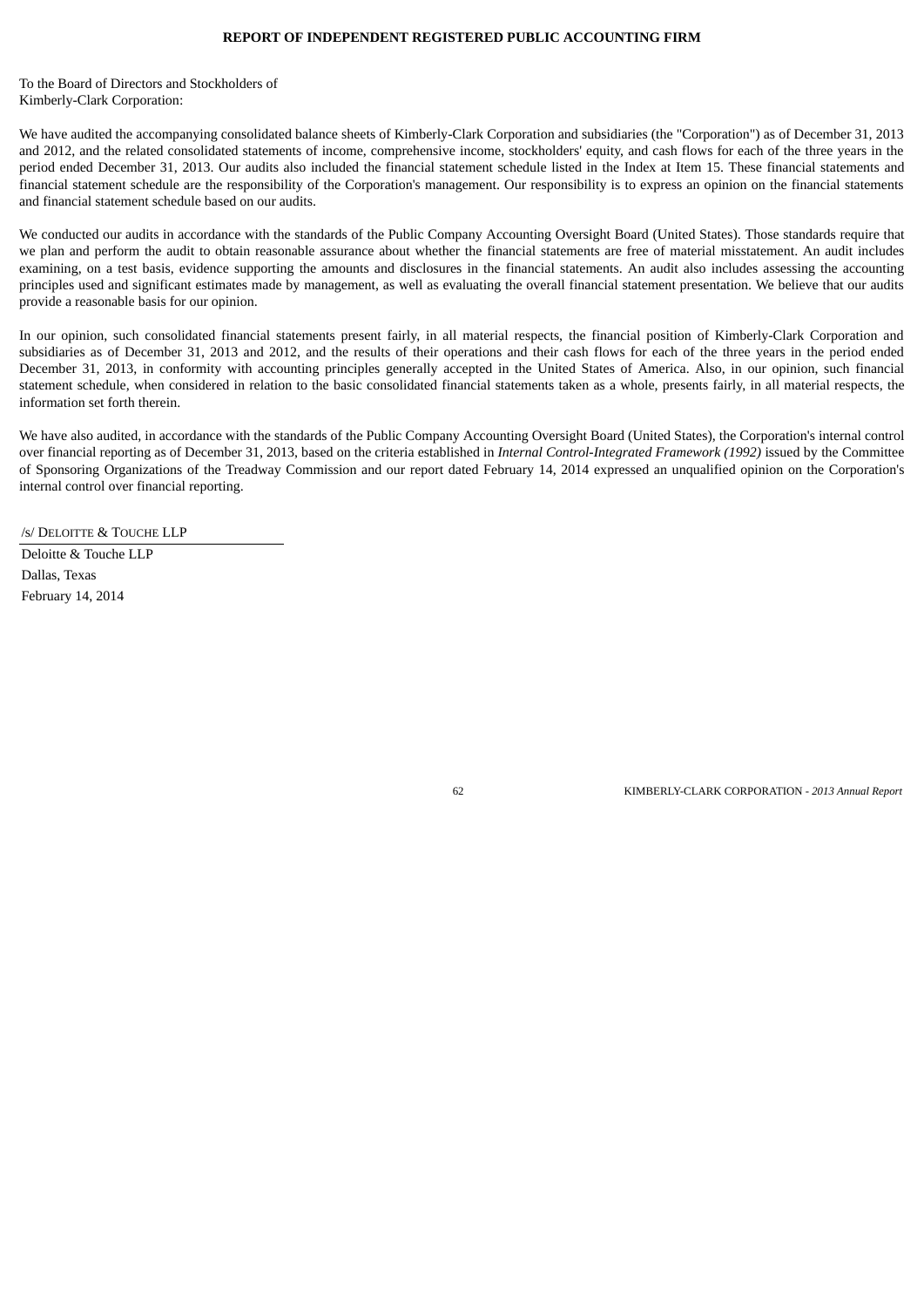# **ITEM 9. CHANGES IN AND DISAGREEMENTS WITH ACCOUNTANTS ON ACCOUNTING AND FINANCIAL DISCLOSURE** None.

## **ITEM 9A. CONTROLS AND PROCEDURES**

## **Disclosure Controls and Procedures**

As of December 31, 2013, an evaluation was performed under the supervision and with the participation of our management, including our Chief Executive Officer and Chief Financial Officer, of the effectiveness of the design and operation of our disclosure controls and procedures. Based on that evaluation, our management, including our Chief Executive Officer and Chief Financial Officer, concluded that our disclosure controls and procedures were effective as of December 31, 2013.

## **Internal Control Over Financial Reporting**

## *Management's Report on the Financial Statements*

Our management is responsible for all aspects of the business, including the preparation of the Consolidated Financial Statements in this annual report. The Consolidated Financial Statements have been prepared using generally accepted accounting principles considered appropriate in the circumstances to present fairly our consolidated financial position, results of operations and cash flows on a consistent basis. Management also has prepared the other information in this annual report and is responsible for its accuracy and consistency with the Consolidated Financial Statements.

Some financial statement amounts are based on estimates and judgments, and measures have been taken to provide reasonable assurance of the integrity and reliability of the financial information contained in this annual report. These measures include an effective control-oriented environment in which the internal audit function plays an important role and an Audit Committee of the Board of Directors that oversees the financial reporting process. The Consolidated Financial Statements have been audited by the independent registered public accounting firm, Deloitte & Touche LLP. During its audits, Deloitte & Touche LLP was given unrestricted access to all financial records, including minutes of all meetings of stockholders and our Board of Directors and all committees of our Board. Management believes that all representations made to the independent registered public accountants during their audits were valid and appropriate.

## *Audit Committee Oversight and Our Code of Conduct*

The Audit Committee of our Board of Directors, which is composed solely of independent directors, assists our Board in fulfilling its responsibility for oversight of the quality and integrity of our accounting, auditing and financial reporting practices; the audits of our Consolidated Financial Statements; and internal control over financial reporting. The Audit Committee reviews with the auditors any relationships that may affect their objectivity and independence. The Audit Committee also reviews with management, the internal auditors and the independent registered public accounting firm the quality and adequacy of our internal control over financial reporting, including compliance matters related to our code of conduct, and the results of internal and external audits. The Audit Committee has reviewed and recommended that the audited Consolidated Financial Statements included in this report be included in the Form 10-K for filing with the Securities and Exchange Commission.

Our code of conduct, among other things, contains policies for conducting business affairs in a lawful and ethical manner everywhere we do business, for avoiding potential conflicts of interest and for preserving confidentiality of information and business ideas. Internal controls have been implemented to provide reasonable assurance that the code of conduct is followed.

## *Management's Report on Internal Control Over Financial Reporting*

Management is responsible for establishing and maintaining an adequate system of internal control over financial reporting, including safeguarding of assets against unauthorized acquisition, use or disposition. This system is designed to provide reasonable assurance to management and our Board of Directors regarding preparation of reliable published financial statements and safeguarding of our assets. This system is supported with written policies and procedures, contains self-monitoring mechanisms and is audited by the internal audit function. Appropriate actions are taken by management to correct deficiencies as they are identified. All internal control systems have inherent limitations, including the possibility of circumvention and overriding of controls, and, therefore, can provide only reasonable assurance as to the reliability of financial statement preparation and such asset safeguarding.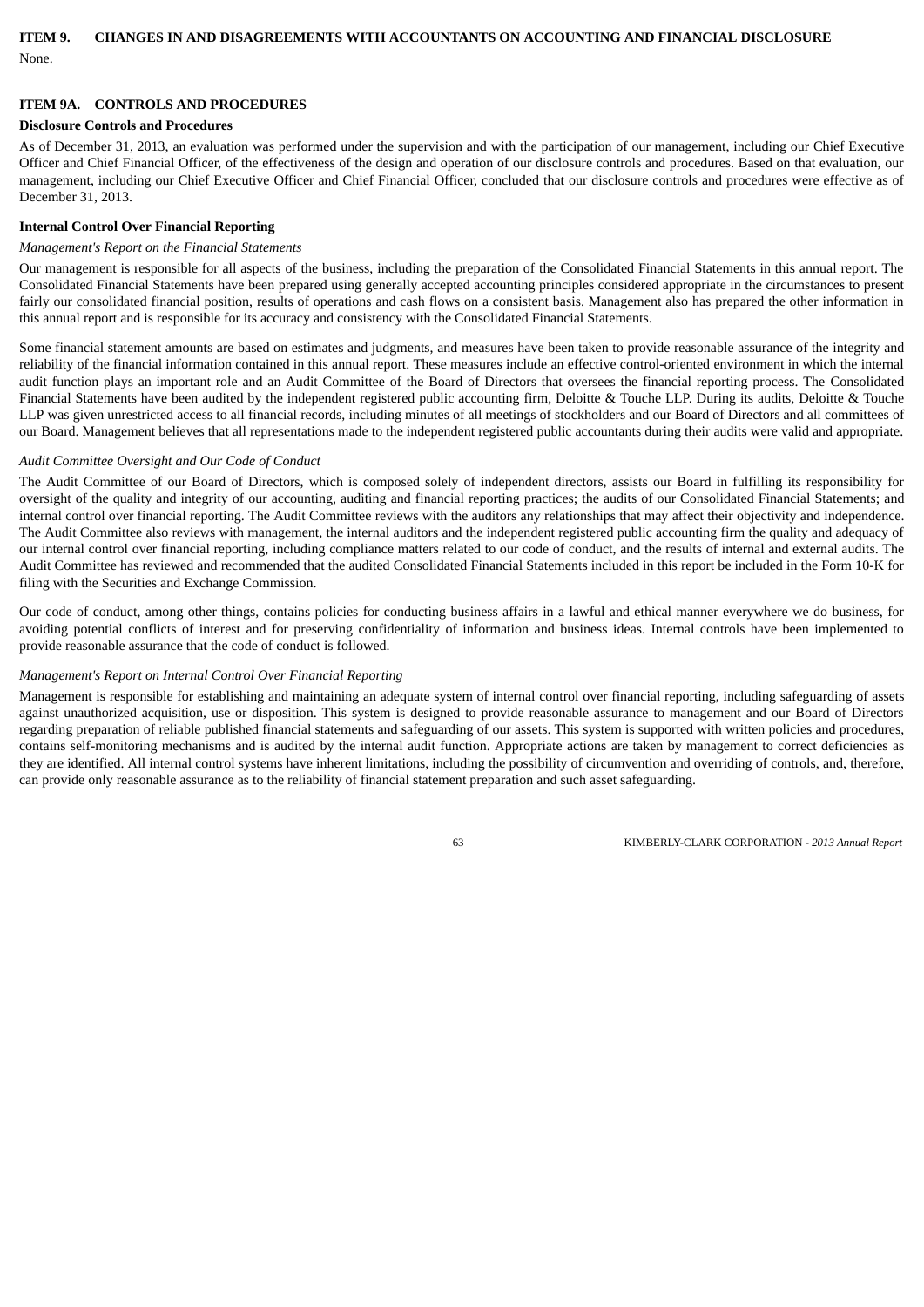We have assessed the effectiveness of our internal control over financial reporting as of December 31, 2013. In making this assessment, we used the criteria described in *Internal Control – Integrated Framework* issued by the Committee of Sponsoring Organizations of the Treadway Commission in 1992. Based on this assessment, management believes that, as of December 31, 2013, our internal control over financial reporting is effective.

Deloitte & Touche LLP has issued its attestation report on the effectiveness of our internal control over financial reporting. That attestation report appears below.

/s/ Thomas J. Falk /s/ Mark A. Buthman

Thomas J. Falk **Mark A. Buthman** Chairman of the Board and Senior Vice President and Senior Vice President and Senior Vice President and Chief Executive Officer Chief Financial Officer

February 14, 2014

### **Changes in Internal Control Over Financial Reporting**

There have been no changes in our internal control over financial reporting identified in connection with the evaluation described above in "Management's Report on Internal Control Over Financial Reporting" that occurred during our fourth fiscal quarter that have materially affected, or are reasonably likely to materially affect, our internal control over financial reporting.

### **Report of Independent Registered Public Accounting Firm**

To the Board of Directors and Stockholders of Kimberly-Clark Corporation:

We have audited the internal control over financial reporting of Kimberly-Clark Corporation and subsidiaries (the "Corporation") as of December 31, 2013, based on criteria established in *Internal Control – Integrated Framework (1992)* issued by the Committee of Sponsoring Organizations of the Treadway Commission. The Corporation's management is responsible for maintaining effective internal control over financial reporting and for its assessment of the effectiveness of internal control over financial reporting, included in the accompanying *Management's Report on Internal Control Over Financial Reporting*. Our responsibility is to express an opinion on the Corporation's internal control over financial reporting based on our audit.

We conducted our audit in accordance with the standards of the Public Company Accounting Oversight Board (United States). Those standards require that we plan and perform the audit to obtain reasonable assurance about whether effective internal control over financial reporting was maintained in all material respects. Our audit included obtaining an understanding of internal control over financial reporting, assessing the risk that a material weakness exists, testing and evaluating the design and operating effectiveness of internal control based on the assessed risk, and performing such other procedures as we considered necessary in the circumstances. We believe that our audit provides a reasonable basis for our opinion.

A company's internal control over financial reporting is a process designed by, or under the supervision of, the company's principal executive and principal financial officers, or persons performing similar functions, and effected by the company's board of directors, management, and other personnel to provide reasonable assurance regarding the reliability of financial reporting and the preparation of financial statements for external purposes in accordance with generally accepted accounting principles. A company's internal control over financial reporting includes those policies and procedures that (1) pertain to the maintenance of records that, in reasonable detail, accurately and fairly reflect the transactions and dispositions of the assets of the company; (2) provide reasonable assurance that transactions are recorded as necessary to permit preparation of financial statements in accordance with generally accepted accounting principles, and that receipts and expenditures of the company are being made only in accordance with authorizations of management and directors of the company; and (3) provide reasonable assurance regarding prevention or timely detection of unauthorized acquisition, use, or disposition of the company's assets that could have a material effect on the financial statements.

Because of the inherent limitations of internal control over financial reporting, including the possibility of collusion or improper management override of controls, material misstatements due to error or fraud may not be prevented or detected on a timely basis.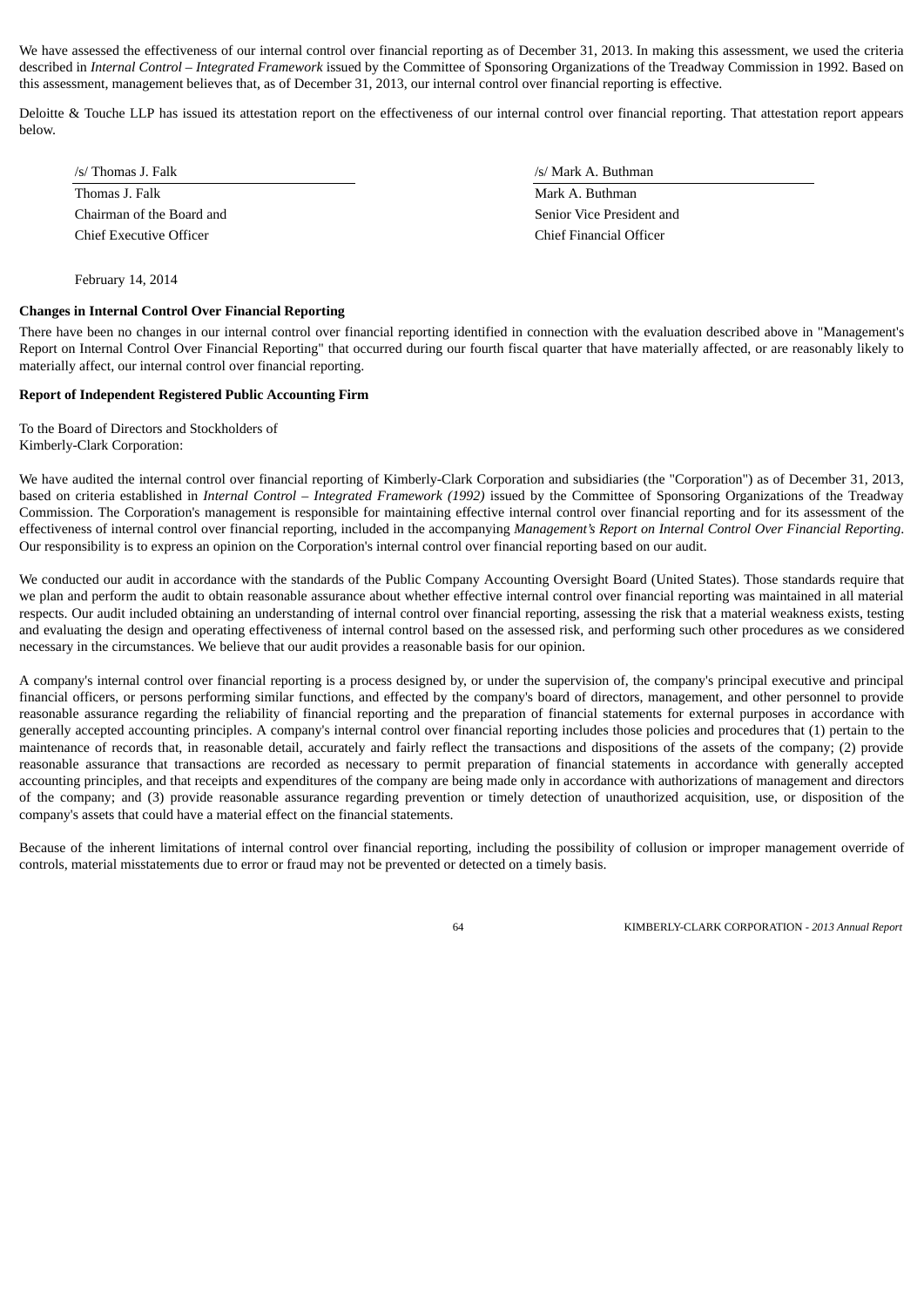Also, projections of any evaluation of the effectiveness of the internal control over financial reporting to future periods are subject to the risk that the controls may become inadequate because of changes in conditions, or that the degree of compliance with the policies or procedures may deteriorate.

In our opinion, the Corporation maintained, in all material respects, effective internal control over financial reporting as of December 31, 2013, based on the criteria established in *Internal Control – Integrated Framework (1992)* issued by the Committee of Sponsoring Organizations of the Treadway Commission.

We have also audited, in accordance with the standards of the Public Company Accounting Oversight Board (United States), the consolidated financial statements and financial statement schedule of the Corporation as of and for the year ended December 31, 2013, and our report dated February 14, 2014, expressed an unqualified opinion on those financial statements and financial statement schedule.

/s/ DELOITTE & TOUCHE LLP

Deloitte & Touche LLP Dallas, Texas February 14, 2014

**ITEM 9B. OTHER INFORMATION** None.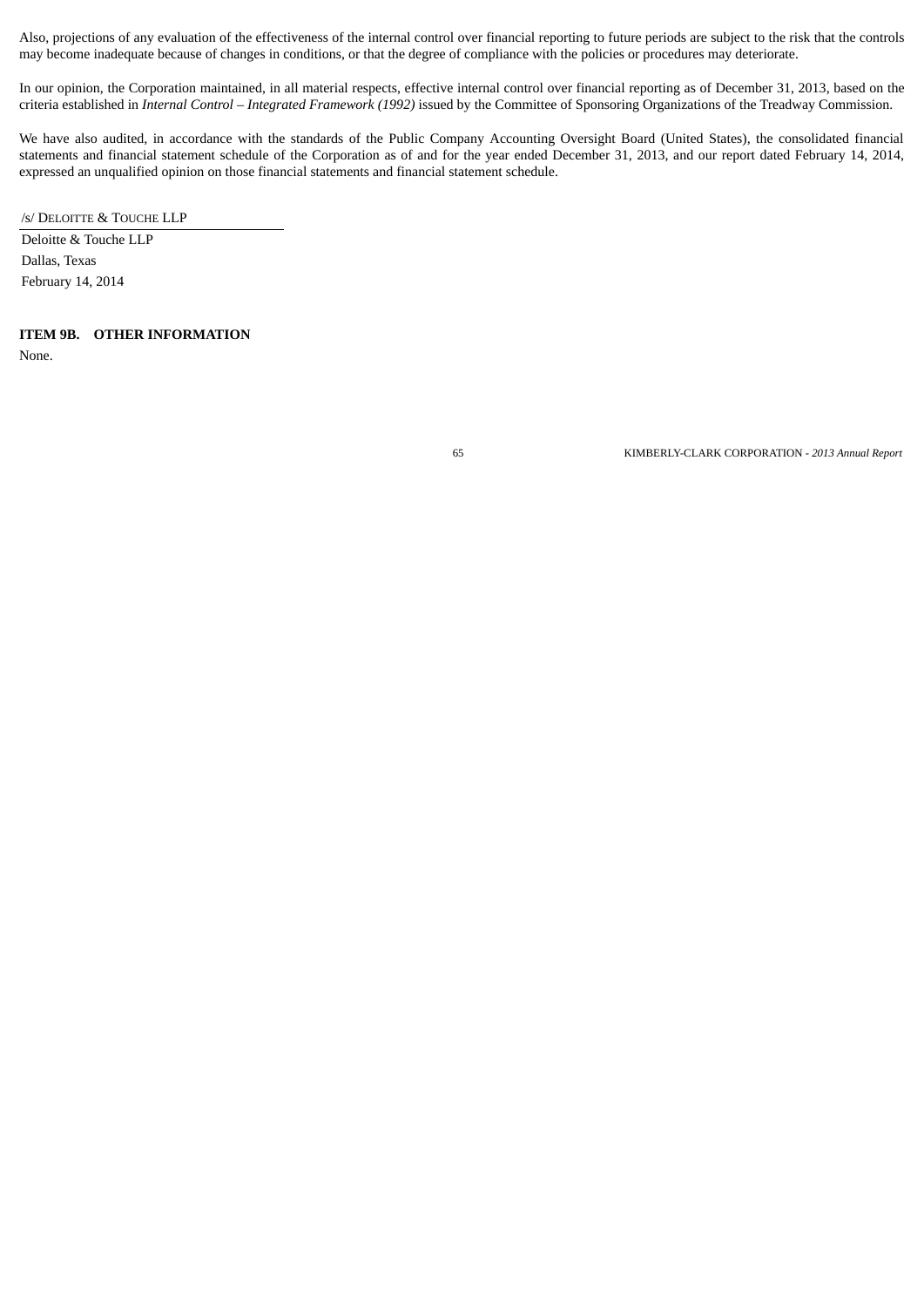### **ITEM 10. DIRECTORS, EXECUTIVE OFFICERS AND CORPORATE GOVERNANCE**

The following sections of our 2014 Proxy Statement for the Annual Meeting of Stockholders (the "2014 Proxy Statement") are incorporated in this Item 10 by reference:

- "The Nominees" under "Proposal 1. Election of Directors," which identifies our directors and nominees for our Board of Directors.
- "Other Information—Section 16(a) Beneficial Ownership Reporting Compliance."
- "Corporate Governance—Other Corporate Governance Policies and Practices–Code of Conduct," which describes our Code of Conduct.
- "Other Information—Stockholder Nominations for Board of Directors," which describes the procedures by which stockholders may nominate candidates for election to our Board of Directors.
- "Corporate Governance—Board Committees–Audit Committee," which identifies members of the Audit Committee of our Board of Directors and an audit committee financial expert.

Information regarding our executive officers is reported under the caption "Executive Officers of the Registrant" in Part I of this Report.

### **ITEM 11. EXECUTIVE COMPENSATION**

The information in the sections of the 2014 Proxy Statement captioned "Compensation Discussion and Analysis," "Compensation Tables," "Director Compensation" and "Corporate Governance—Compensation Committee Interlocks and Insider Participation" is incorporated in this Item 11 by reference.

### **ITEM 12. SECURITY OWNERSHIP OF CERTAIN BENEFICIAL OWNERS AND MANAGEMENT AND RELATED STOCKHOLDER MATTERS**

The information in the section of the 2014 Proxy Statement captioned "Other Information—Security Ownership Information" is incorporated in this Item 12 by reference.

#### *Equity Compensation Plan Information*

The following table gives information about our common stock that may be issued upon the exercise of options, warrants and rights under all of our equity compensation plans as of December 31, 2013.

|                                                                   | Number of securities<br>to be issued upon<br>exercise of<br>outstanding options,<br>warrants, and rights<br>(in millions)<br>(a) | Weighted average<br>exercise price of<br>outstanding<br>options, warrants,<br>and rights<br>(b) | <b>Number of securities</b><br>remaining available for<br>future issuance under<br>equity compensation plans<br>(excluding securities reflected in<br>column (a))<br>(in millions)<br>(c) |
|-------------------------------------------------------------------|----------------------------------------------------------------------------------------------------------------------------------|-------------------------------------------------------------------------------------------------|-------------------------------------------------------------------------------------------------------------------------------------------------------------------------------------------|
| Equity compensation plans approved by stockholders <sup>(1)</sup> | 9.9(2)                                                                                                                           | \$75.77                                                                                         | 21.3                                                                                                                                                                                      |

- (1) Includes (a) the stockholder-approved 2011 Equity Participation Plan (the "2011 Plan"), which effective April 21, 2011 amended and restated the stockholder-approved 2001 Equity Participation Plan and (b) the stockholder-approved 2011 Outside Directors' Compensation Plan (the "2011 Outside Directors' Plan"), which effective April 21, 2011 amended and restated the Outside Directors' Compensation Plan.
- (2) Includes 2.4 million restricted share units granted under the 2011 Plan (including shares that may be issued pursuant to outstanding performance-based restricted share units, assuming the target award is met; actual shares issued may vary, depending on actual performance). Upon vesting, a share of Kimberly-Clark common stock is issued for each restricted share unit. Column (b) does not take these awards into account because they do not have an exercise price. Also includes 0.2 million restricted share units granted under the 2011 Outside Directors' Plan. Upon retirement from or any other termination of service from the Board, a share of Kimberly-Clark common stock is issued for each restricted share unit. Column (b) does not take these awards into account because they do not have an exercise price.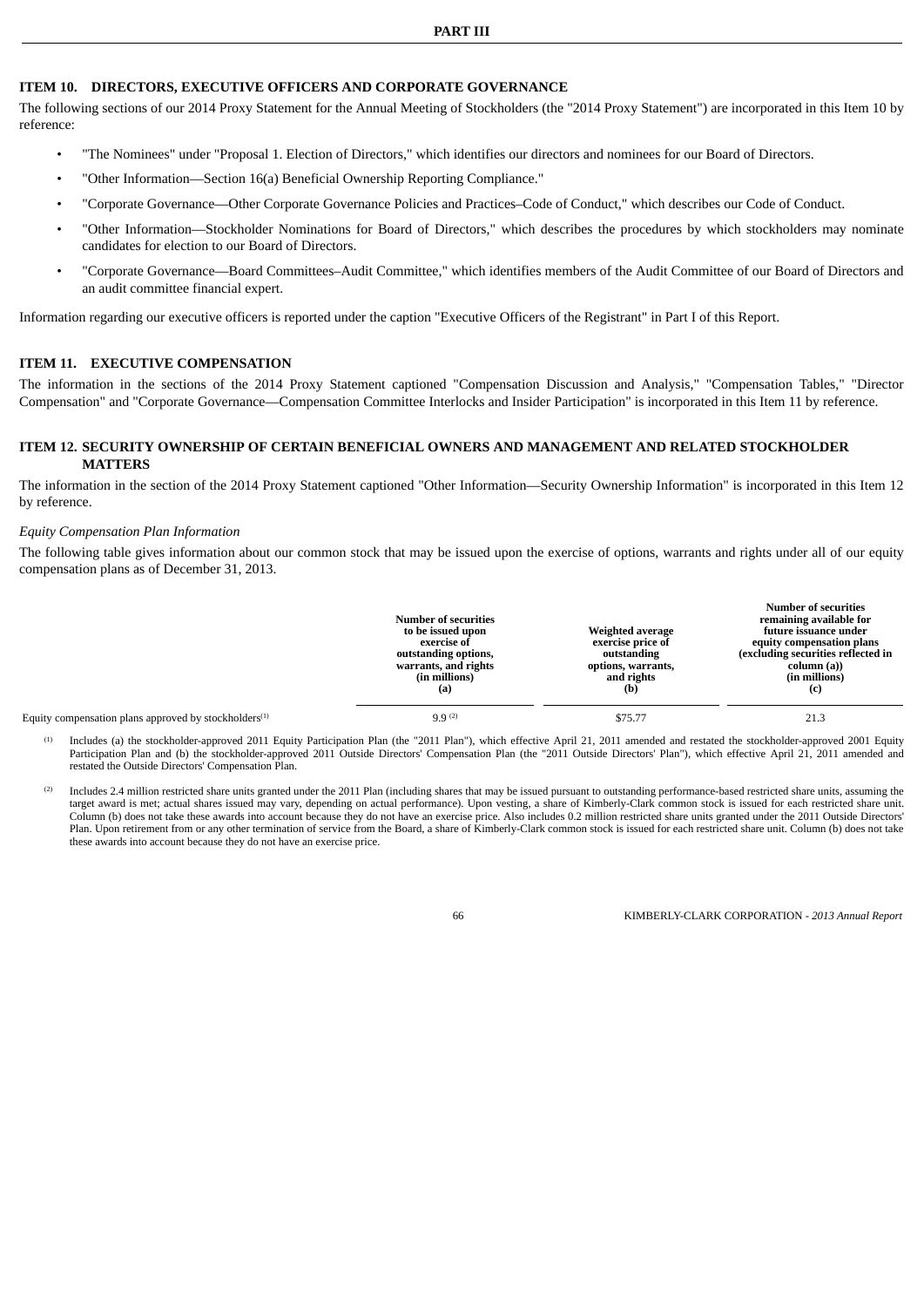### *2011 Outside Directors' Compensation Plan*

In 2011, our Board of Directors and our stockholders approved the 2011 Outside Directors' Compensation Plan, which amended and restated our Outside Directors' Compensation Plan. A maximum of 1 million shares of our common stock is available for grant under this plan. The Board may grant awards in the form of stock options, stock appreciation rights, restricted stock, restricted share units or any combination of cash, stock options, stock appreciation rights, restricted stock or restricted share units under this plan.

### **ITEM 13. CERTAIN RELATIONSHIPS AND RELATED TRANSACTIONS, AND DIRECTOR INDEPENDENCE**

The information in the sections of the 2014 Proxy Statement captioned "Other Information—Transactions with Related Persons" and "Corporate Governance —Director Independence" is incorporated in this Item 13 by reference.

### **ITEM 14. PRINCIPAL ACCOUNTANT FEES AND SERVICES**

The information in the sections of the 2014 Proxy Statement captioned "Principal Accounting Firm Fees" and "Audit Committee Approval of Audit and Non-Audit Services" under "Proposal 2. Ratification of Auditors" is incorporated in this Item 14 by reference.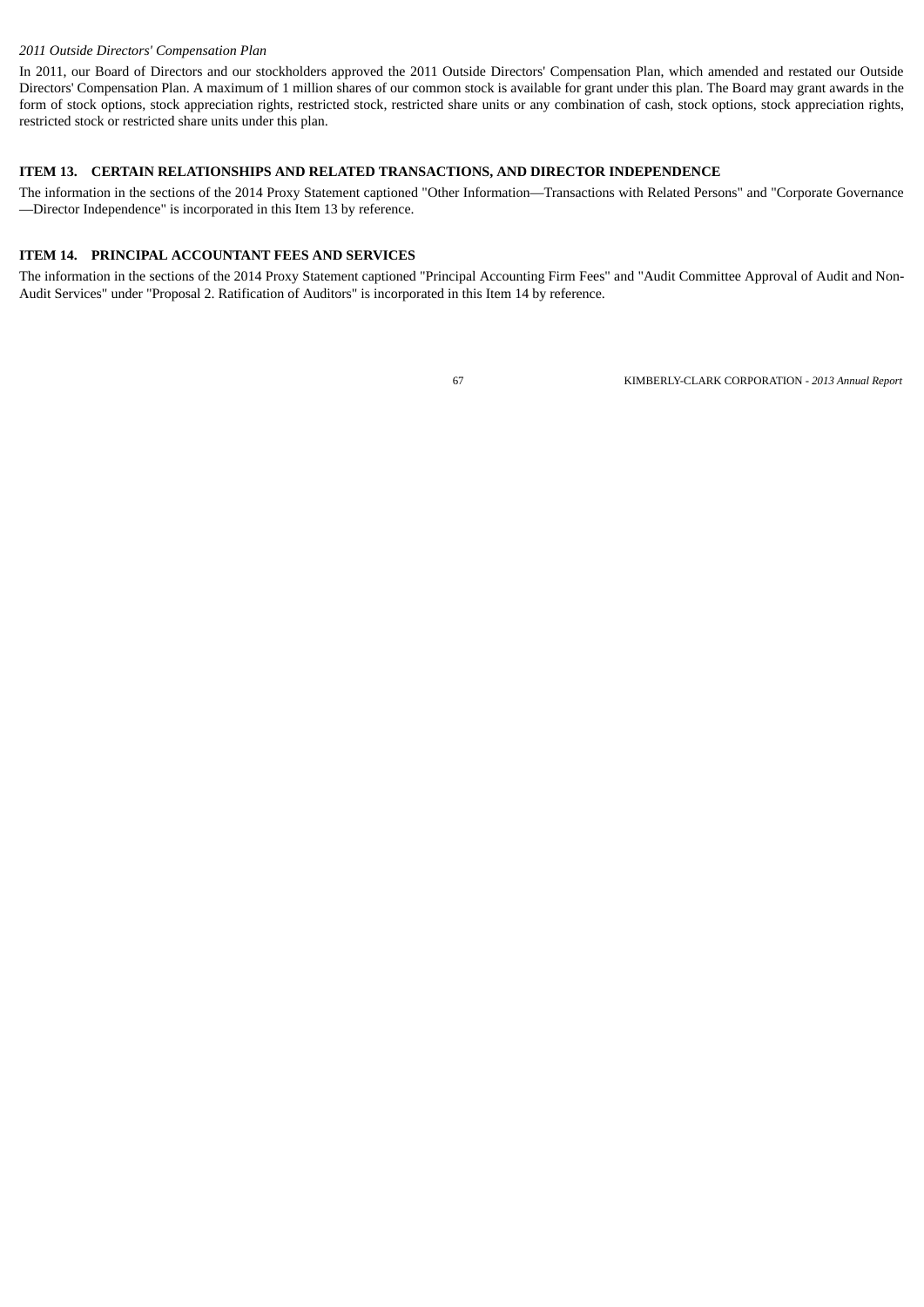### **ITEM 15. EXHIBITS, FINANCIAL STATEMENT SCHEDULES**

### (a) **Documents filed as part of this report.**

1. Financial statements.

The financial statements are set forth under Item 8 of this report on Form 10-K.

2. Financial statement schedules.

The following information is filed as part of this Form 10-K and should be read in conjunction with the financial statements contained in Item 8:

• Report of Independent Registered Public Accounting Firm

Schedule for Kimberly-Clark Corporation and Subsidiaries:

• Schedule II Valuation and Qualifying Accounts

All other schedules have been omitted because they were not applicable or because the required information has been included in the financial statements or notes thereto.

3. Exhibits

| Exhibit No. (3)a.     | Amended and Restated Certificate of Incorporation, dated April 30, 2009, incorporated by<br>reference to Exhibit No. (3)a of the Corporation's Current Report on Form 8-K dated May 1, 2009.                                                     |
|-----------------------|--------------------------------------------------------------------------------------------------------------------------------------------------------------------------------------------------------------------------------------------------|
| Exhibit No. (3)b.     | By-Laws, as amended April 30, 2009, incorporated by reference to Exhibit No. (3)b of the<br>Corporation's Current Report on Form 8-K dated May 1, 2009.                                                                                          |
| Exhibit No. (4).      | Copies of instruments defining the rights of holders of long-term debt will be furnished to the<br>Securities and Exchange Commission on request.                                                                                                |
| Exhibit No. (10)a.    | Management Achievement Award Program, as amended and restated November 13, 2008,<br>incorporated by reference to Exhibit No. (10)a of the Corporation's Annual Report on Form 10-K<br>for the year ended December 31, 2008.*                     |
| Exhibit No. (10)b.    | Executive Severance Plan, as amended and restated as of December 31, 2011, incorporated by<br>reference to Exhibit No. (10)b of the Corporation's Current Report on Form 8-K dated November<br>21, 2011.*                                        |
| Exhibit No. (10)c.    | Seventh Amended and Restated Deferred Compensation Plan for Directors, effective January 1,<br>2008, incorporated by reference to Exhibit No. (10)c of the Corporation's Quarterly Report on<br>Form 10-Q for the quarter ended March 31, 2008.* |
| Exhibit No. (10)d.    | Executive Officer Achievement Award Program as amended November 12, 2008, incorporated by<br>reference to Exhibit No. (10)d of the Corporation's Annual Report on Form 10-K for the year<br>ended December 31, 2008.*                            |
| Exhibit No. (10)f.    | Deferred Compensation Plan, as amended and restated, dated December 31, 2005, incorporated by<br>reference to Exhibit No. (10)f of the Corporation's Annual Report on Form 10-K for the year<br>ended December 31, 2005.*                        |
| Exhibit No. $(10)$ g. | Outside Directors' Stock Compensation Plan, as amended, incorporated by reference to Exhibit<br>No. (10)g of the Corporation's Annual Report on Form 10-K for the year ended December 31,<br>2002.*                                              |
|                       |                                                                                                                                                                                                                                                  |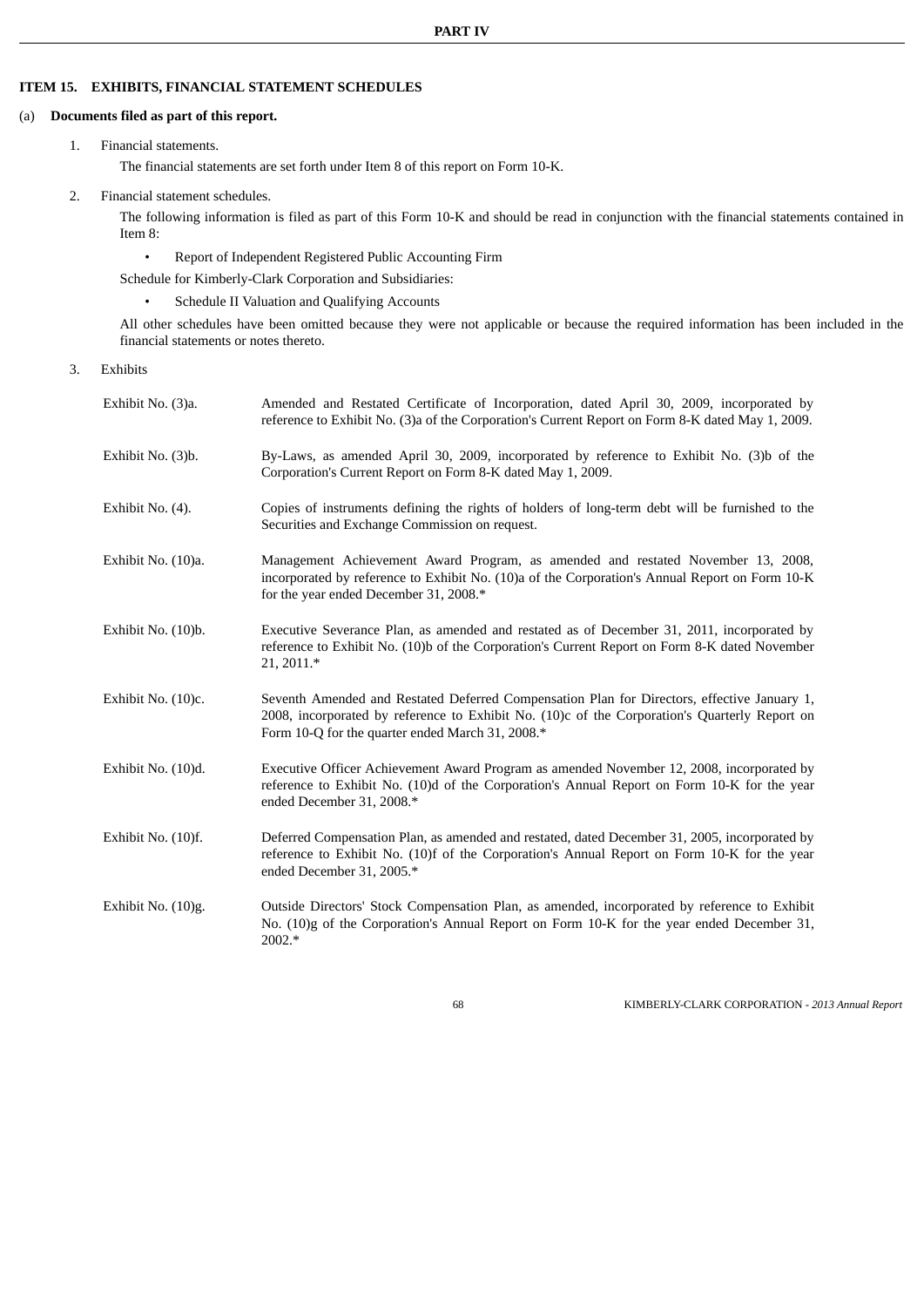| Exhibit No. (10)h. | Supplemental Benefit Plan to the Kimberly-Clark Corporation Pension Plan, as amended and<br>restated effective April 17, 2009, incorporated by reference to Exhibit No. (10)h of the<br>Corporation's Annual Report on Form 10-K for the year ended December 31, 2009.*         |
|--------------------|---------------------------------------------------------------------------------------------------------------------------------------------------------------------------------------------------------------------------------------------------------------------------------|
| Exhibit No. (10)i. | Second Supplemental Benefit Plan to the Kimberly-Clark Corporation Pension Plan, as amended<br>and restated, effective April 17, 2009, incorporated by reference to Exhibit No. (10)i of the<br>Corporation's Annual Report on Form 10-K for the year ended December 31, 2009.* |
| Exhibit No. (10)j. | Kimberly-Clark Corporation Supplemental Retirement 401(k) and Profit Sharing Plan, as<br>amended and restated, effective January 1, 2010, incorporated by reference to Exhibit No. (10)j of<br>the Corporation's Current Report on Form 8-K dated December 21, 2009.*           |
| Exhibit No. (10)l. | 2011 Outside Directors' Compensation Plan, as amended and restated, effective April 21, 2011,<br>incorporated by reference to Exhibit No. 10.1 of the Corporation's Current Report on Form 8-K<br>dated April 26, 2011.*                                                        |
| Exhibit No. (10)m. | 2011 Equity Participation Plan, as amended and restated, effective April 21, 2011, incorporated by<br>reference to Exhibit No. 10.2 of the Corporation's Current Report on Form 8-K dated April 26,<br>2011.*                                                                   |
| Exhibit No. (10)n. | Form of Award Agreements under 2011 Equity Participation Plan, incorporated by reference to<br>Exhibit No. (10)n of the Corporation's Quarterly Report on Form 10-Q for the quarter ended June<br>30, 2013.*                                                                    |
| Exhibit No. (10)o. | Summary of Outside Directors' Compensation pursuant to the 2011 Outside Directors'<br>Compensation Plan, effective January 1, 2013, incorporated by reference to Exhibit No. (10)o of<br>the Corporation's Annual Report on Form 10-K for the year ended December 31, 2012.     |
| Exhibit No. (10)p. | Severance Pay Plan, amended and restated, effective January 1, 2013, incorporated by reference to<br>Exhibit No. (10)p of the Corporation's Quarterly Report on Form 10-Q for the quarter ended<br>September 30, 2013.*                                                         |
| Exhibit No. (10)t. | Summary of Financial Counseling Program for Kimberly-Clark Corporation Executives, dated<br>November 12, 2008, incorporated by reference to Exhibit No. (10)t of the Corporation's Annual<br>Report on Form 10-K for the year ended December 31, 2008.*                         |
| Exhibit No. (10)u. | Letter Agreement between Kimberly-Clark Corporation and Michael Hsu, incorporated by<br>reference to Exhibit No. (10)u of the Corporation's Annual Report on Form 10-K for the year<br>ended December 31, 2012.                                                                 |
| Exhibit No. (10)w. | Consulting Agreement between Kimberly-Clark Corporation and Jan B.C. Spencer, incorporated<br>by reference to Exhibit No. (10)w of the Corporation's Quarterly Report on Form 10-Q for the<br>quarter ended June 30, 2012.*                                                     |
| Exhibit No. (12).  | Computation of ratio of earnings to fixed charges for the five years ended December 31, 2013,<br>filed herewith.                                                                                                                                                                |
| Exhibit No. (21).  | Subsidiaries of the Corporation, filed herewith.                                                                                                                                                                                                                                |
| Exhibit No. (23).  | Consent of Independent Registered Public Accounting Firm, filed herewith.                                                                                                                                                                                                       |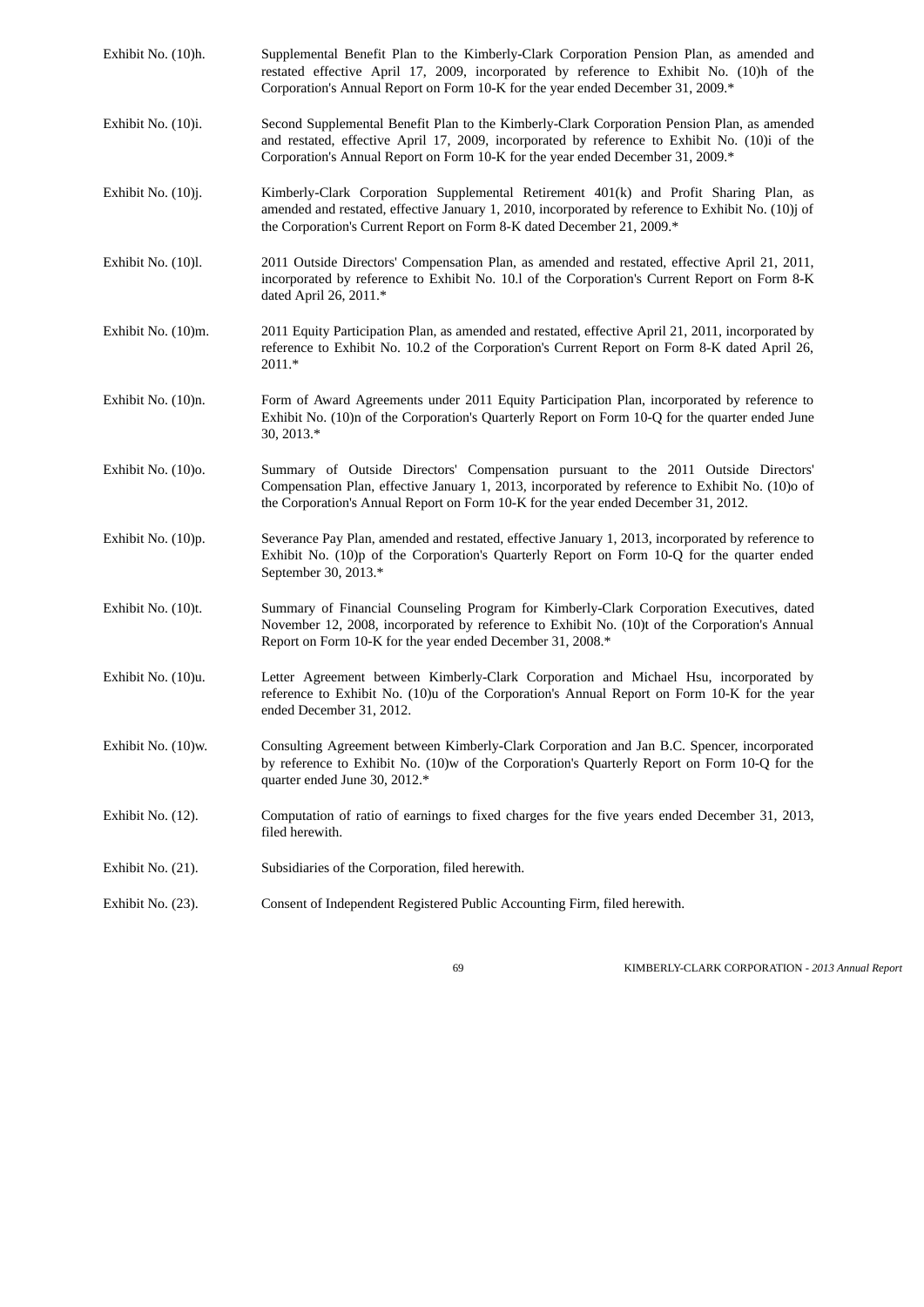| Exhibit No. (24).     | Powers of Attorney, filed herewith.                                                                                                                                                                       |
|-----------------------|-----------------------------------------------------------------------------------------------------------------------------------------------------------------------------------------------------------|
| Exhibit No. (31)a.    | Certification of Chief Executive Officer required by Rule 13a-14(a) or Rule 15d-14(a) of the<br>Securities Exchange Act of 1934, as amended (the "Exchange Act"), filed herewith.                         |
| Exhibit No. (31)b.    | Certification of Chief Financial Officer required by Rule 13a-14(a) or Rule 15d-14(a) of the<br>Exchange Act, filed herewith.                                                                             |
| Exhibit No. (32)a.    | Certification of Chief Executive Officer required by Rule 13a-14(b) or Rule 15d-14(b) of the<br>Exchange Act and Section 1350 of Chapter 63 of Title 18 of the United States Code, furnished<br>herewith. |
| Exhibit No. (32)b.    | Certification of Chief Financial Officer required by Rule 13a-14(b) or Rule 15d-14(b) of the<br>Exchange Act and Section 1350 of Chapter 63 of Title 18 of the United States Code, furnished<br>herewith. |
| Exhibit No. (101).INS | <b>XBRL Instance Document</b>                                                                                                                                                                             |
| Exhibit No. (101).SCH | <b>XBRL Taxonomy Extension Schema Document</b>                                                                                                                                                            |
| Exhibit No. (101).CAL | XBRL Taxonomy Extension Calculation Linkbase Document                                                                                                                                                     |
| Exhibit No. (101).DEF | XBRL Taxonomy Extension Definition Linkbase Document                                                                                                                                                      |
| Exhibit No. (101).LAB | XBRL Taxonomy Extension Label Linkbase Document                                                                                                                                                           |
| Exhibit No. (101).PRE | XBRL Taxonomy Extension Presentation Linkbase Document                                                                                                                                                    |

\* A management contract or compensatory plan or arrangement required to be identified pursuant to Item 15(a)(3) of this Annual Report on Form 10-K.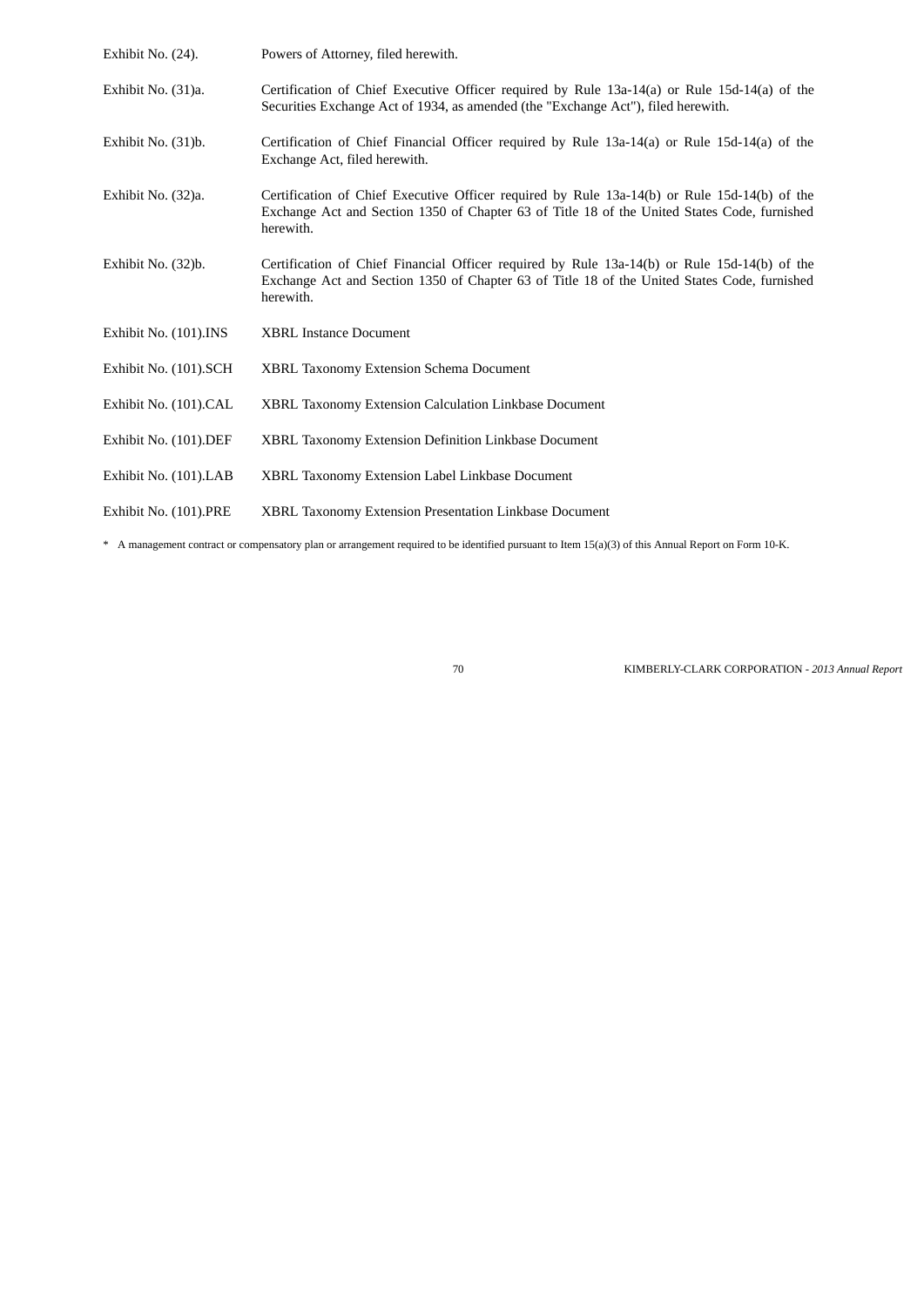## **SIGNATURES**

Pursuant to the requirements of Section 13 or 15(d) of the Securities Exchange Act of 1934, the registrant has duly caused this report to be signed on its behalf by the undersigned, thereunto duly authorized.

#### KIMBERLY-CLARK CORPORATION

February 14, 2014 **By:** /s/ Mark A. Buthman

| Mark A. Buthman                  |  |
|----------------------------------|--|
| <b>Senior Vice President and</b> |  |
| <b>Chief Financial Officer</b>   |  |

Pursuant to the requirements of the Securities Exchange Act of 1934, this report has been signed below by the following persons on behalf of the registrant and in the capacities and on the dates indicated.

| /s/ Thomas J. Falk    | Chairman of the Board and Chief Executive Officer and Director | February 14, 2014 |
|-----------------------|----------------------------------------------------------------|-------------------|
| Thomas J. Falk        | (principal executive officer)                                  |                   |
| /s/ Mark A. Buthman   | Senior Vice President and Chief Financial Officer              | February 14, 2014 |
| Mark A. Buthman       | (principal financial officer)                                  |                   |
| /s/ Michael T. Azbell | Vice President and Controller                                  | February 14, 2014 |
| Michael T. Azbell     | (principal accounting officer)                                 |                   |

#### **Directors**

| John R. Alm       | James M. Jenness   |
|-------------------|--------------------|
| John F. Bergstrom | Nancy J. Karch     |
| Abelardo E. Bru   | Jan C. Read        |
| Robert W. Decherd | Linda Johnson Rice |
| Fabian T. Garcia  | Marc J. Shapiro    |
| Mae C. Jemison    |                    |

By: /s/ Thomas J. Mielke February 14, 2014

**Thomas J. Mielke Attorney-in-Fact**

71 KIMBERLY-CLARK CORPORATION *- 2013 Annual Report*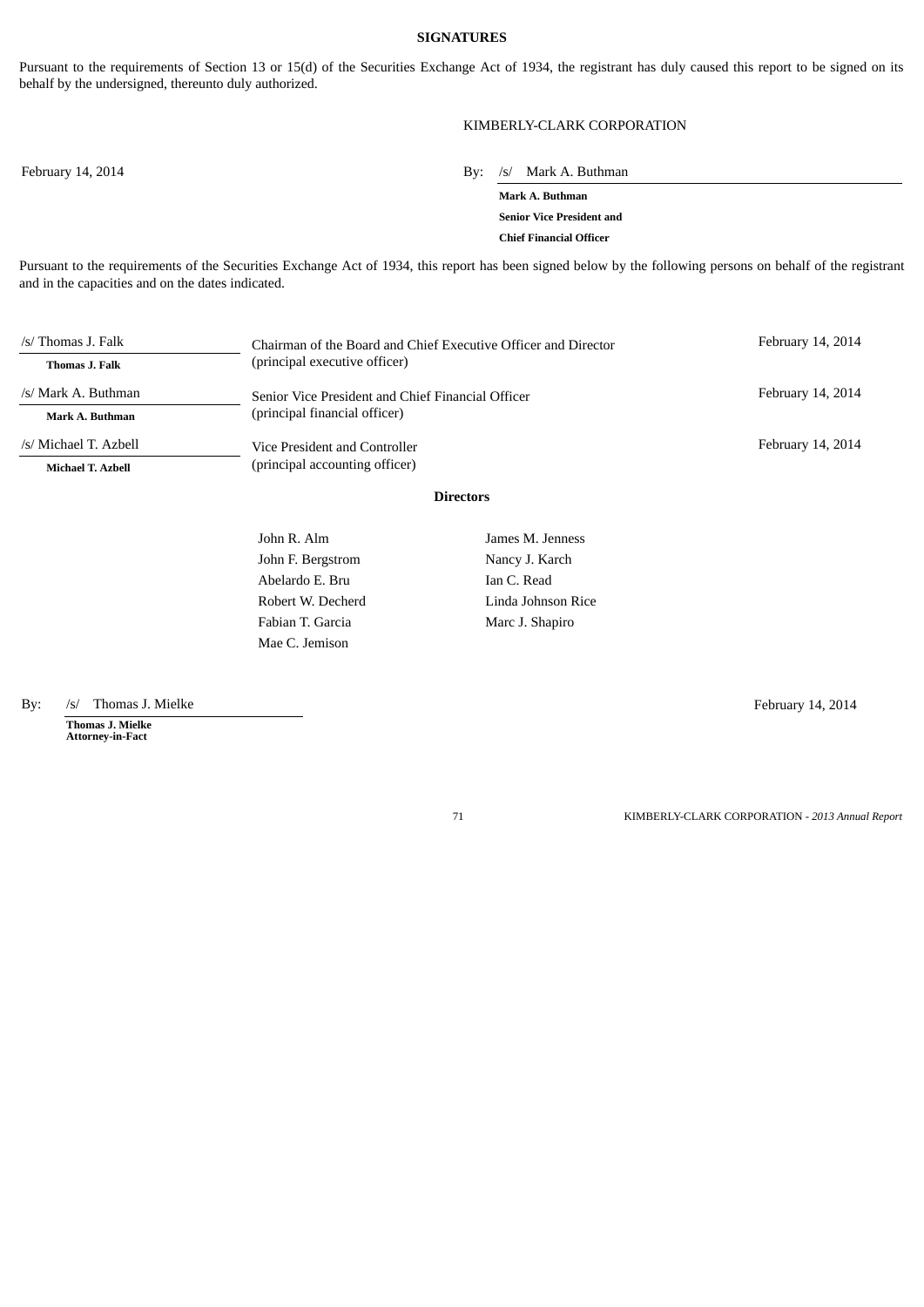# **KIMBERLY-CLARK CORPORATION AND SUBSIDIARIES**

# **SCHEDULE II**

#### **VALUATION AND QUALIFYING ACCOUNTS FOR THE YEARS ENDED DECEMBER 31, 2013, 2012 AND 2011 (Millions of dollars)**

|     |                                                                                             |                                                    | <b>Additions</b> |                                                          | <b>Deductions</b> |                                                |                                            |           |      |                                              |
|-----|---------------------------------------------------------------------------------------------|----------------------------------------------------|------------------|----------------------------------------------------------|-------------------|------------------------------------------------|--------------------------------------------|-----------|------|----------------------------------------------|
|     | <b>Description</b>                                                                          | <b>Balance</b> at<br><b>Beginning</b><br>of Period |                  | <b>Charged to</b><br><b>Costs and</b><br><b>Expenses</b> |                   | Charged to<br>Other<br>Accounts <sup>(a)</sup> | Write-Offs and<br><b>Reclassifications</b> |           |      | <b>Balance</b><br>at End of<br><b>Period</b> |
|     | <b>December 31, 2013</b>                                                                    |                                                    |                  |                                                          |                   |                                                |                                            |           |      |                                              |
|     | Allowances deducted from assets to which they apply                                         |                                                    |                  |                                                          |                   |                                                |                                            |           |      |                                              |
|     | Allowance for doubtful accounts                                                             | \$<br>60                                           | -\$              |                                                          | \$                | $(4)$ \$                                       |                                            | $5^{(b)}$ | -S   | 51                                           |
|     | Allowances for sales discounts                                                              | 20                                                 |                  | 275                                                      |                   | (1)                                            | 274 (c)                                    |           |      | 20                                           |
|     | <b>December 31, 2012</b>                                                                    |                                                    |                  |                                                          |                   |                                                |                                            |           |      |                                              |
|     | Allowances deducted from assets to which they apply                                         |                                                    |                  |                                                          |                   |                                                |                                            |           |      |                                              |
|     | Allowance for doubtful accounts                                                             | \$<br>57                                           | <sup>\$</sup>    | 9                                                        | <sup>\$</sup>     |                                                | \$                                         | $6^{(b)}$ | - \$ | 60                                           |
|     | Allowances for sales discounts                                                              | 21                                                 |                  | 280                                                      |                   |                                                | 281                                        | (c)       |      | 20                                           |
|     | <b>December 31, 2011</b>                                                                    |                                                    |                  |                                                          |                   |                                                |                                            |           |      |                                              |
|     | Allowances deducted from assets to which they apply                                         |                                                    |                  |                                                          |                   |                                                |                                            |           |      |                                              |
|     | Allowance for doubtful accounts                                                             | \$<br>62                                           | \$               | 5.                                                       | \$                | $(5)$ \$                                       |                                            | $5^{(b)}$ | -\$  | 57                                           |
|     | Allowances for sales discounts                                                              | 18                                                 |                  | 275                                                      |                   |                                                | 272                                        | (c)       |      | 21                                           |
| (a) | Includes bad debt recoveries and the effects of changes in foreign currency exchange rates. |                                                    |                  |                                                          |                   |                                                |                                            |           |      |                                              |

(b) Primarily uncollectible receivables written off.

(c) Sales discounts allowed.

|                          |    |                                                    | <b>Additions</b> |                                                   |  |                                        |               |                           |    |                                       |  |
|--------------------------|----|----------------------------------------------------|------------------|---------------------------------------------------|--|----------------------------------------|---------------|---------------------------|----|---------------------------------------|--|
| <b>Description</b>       |    | <b>Balance</b> at<br><b>Beginning</b><br>of Period |                  | <b>Charged to</b><br>Costs and<br><b>Expenses</b> |  | Charged to<br>Other<br><b>Accounts</b> |               | Deductions <sup>(a)</sup> |    | <b>Balance</b><br>at End<br>of Period |  |
| <b>December 31, 2013</b> |    |                                                    |                  |                                                   |  |                                        |               |                           |    |                                       |  |
| Deferred taxes           |    |                                                    |                  |                                                   |  |                                        |               |                           |    |                                       |  |
| Valuation allowance      | \$ | 215                                                | $\mathbf{s}$     | $(11)$ \$                                         |  | —                                      | <sup>\$</sup> | 7                         | \$ | 197                                   |  |
| <b>December 31, 2012</b> |    |                                                    |                  |                                                   |  |                                        |               |                           |    |                                       |  |
| Deferred taxes           |    |                                                    |                  |                                                   |  |                                        |               |                           |    |                                       |  |
| Valuation allowance      | \$ | 229                                                | \$               | $(18)$ \$                                         |  | $\hspace{0.05cm}$                      | -\$           | (4)                       | \$ | 215                                   |  |
| <b>December 31, 2011</b> |    |                                                    |                  |                                                   |  |                                        |               |                           |    |                                       |  |
| Deferred taxes           |    |                                                    |                  |                                                   |  |                                        |               |                           |    |                                       |  |
| Valuation allowance      | \$ | 287                                                | \$               | $(51)$ \$                                         |  | $\hspace{0.1mm}-\hspace{0.1mm}$        | -\$           | 7                         | \$ | 229                                   |  |
|                          |    |                                                    |                  |                                                   |  |                                        |               |                           |    |                                       |  |

Represents the net currency effects of translating valuation allowances at current rates of exchange.

72 KIMBERLY-CLARK CORPORATION *- 2013 Annual Report*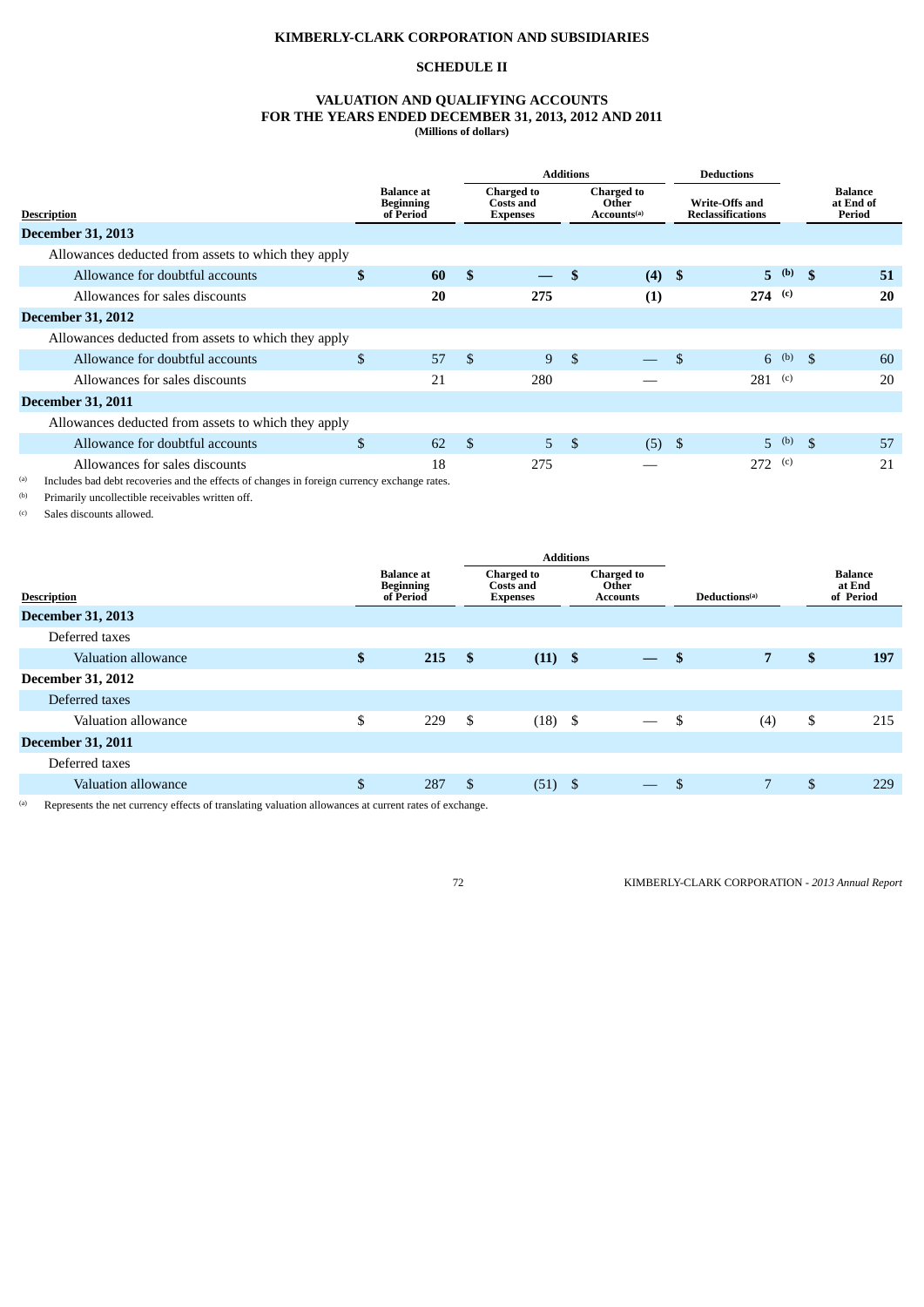## **KIMBERLY-CLARK CORPORATION AND SUBSIDIARIES Computation of Ratio of Earnings to Fixed Charges (Dollar amounts in millions)**

|                                                       |             | <b>Year Ended December 31</b>  |                          |                       |                       |  |  |  |
|-------------------------------------------------------|-------------|--------------------------------|--------------------------|-----------------------|-----------------------|--|--|--|
|                                                       | 2013        | 2012                           | 2011                     | 2010                  | 2009                  |  |  |  |
| <b>Consolidated Companies</b>                         |             |                                |                          |                       |                       |  |  |  |
| Income from continuing operations before income taxes | \$<br>2,945 | 2,420<br>\$                    | \$<br>2,183              | \$<br>2,550           | 2,576<br>\$           |  |  |  |
| Interest expense                                      | 283         | 284                            | 277                      | 243                   | 275                   |  |  |  |
| Interest factor in rent expense                       | 111         | 94                             | 93                       | 94                    | 90                    |  |  |  |
| Amortization of capitalized interest                  | 12          | 11                             | 13                       | 14                    | 14                    |  |  |  |
| <b>Equity Affiliates</b>                              |             |                                |                          |                       |                       |  |  |  |
| Share of 50%-owned:                                   |             |                                |                          |                       |                       |  |  |  |
| Income before income taxes                            |             | $\bf 6$<br>3                   | (1)                      |                       |                       |  |  |  |
| Interest expense                                      |             | $\blacksquare$<br>÷.           | $\sim$                   | $\overline{a}$        |                       |  |  |  |
| Interest factor in rent expense                       |             | ÷,<br>$\overline{\phantom{a}}$ | $\overline{\phantom{a}}$ |                       |                       |  |  |  |
| Amortization of capitalized interest                  |             |                                | Ē,                       | ÷,                    |                       |  |  |  |
| Distributed income of less than 50%-owned             | 163         | 148                            | 137                      | 132                   | 114                   |  |  |  |
| Earnings                                              | 3,520<br>\$ | 2,960<br>\$                    | \$2,702                  | 3,033<br>$\mathbb{S}$ | 3,069<br>\$           |  |  |  |
|                                                       |             |                                |                          |                       |                       |  |  |  |
| <b>Consolidated Companies</b>                         | \$<br>283   | \$<br>284                      | \$<br>277                | \$<br>243             | $\mathfrak{S}$<br>275 |  |  |  |
| Interest expense<br>Capitalized interest              | 14          | 9                              | 8                        | 12                    | 13                    |  |  |  |
| Interest factor in rent expense                       | 111         | 94                             | 93                       | 94                    | 90                    |  |  |  |
|                                                       |             |                                |                          |                       |                       |  |  |  |
| <b>Equity Affiliates</b>                              |             |                                |                          |                       |                       |  |  |  |
| Share of 50%-owned:                                   |             |                                |                          |                       |                       |  |  |  |
| Interest and capitalized interest                     |             | $\overline{a}$                 |                          |                       |                       |  |  |  |
| Interest factor in rent expense                       |             | $\overline{\phantom{a}}$<br>٠  | ٠                        | ٠                     |                       |  |  |  |
| <b>Fixed Charges</b>                                  | 408<br>\$   | \$<br>387                      | \$<br>378                | \$<br>349             | \$<br>378             |  |  |  |
| Ratio of earnings to fixed charges                    | 8.63        | 7.65                           | 7.15                     | 8.69                  | 8.12                  |  |  |  |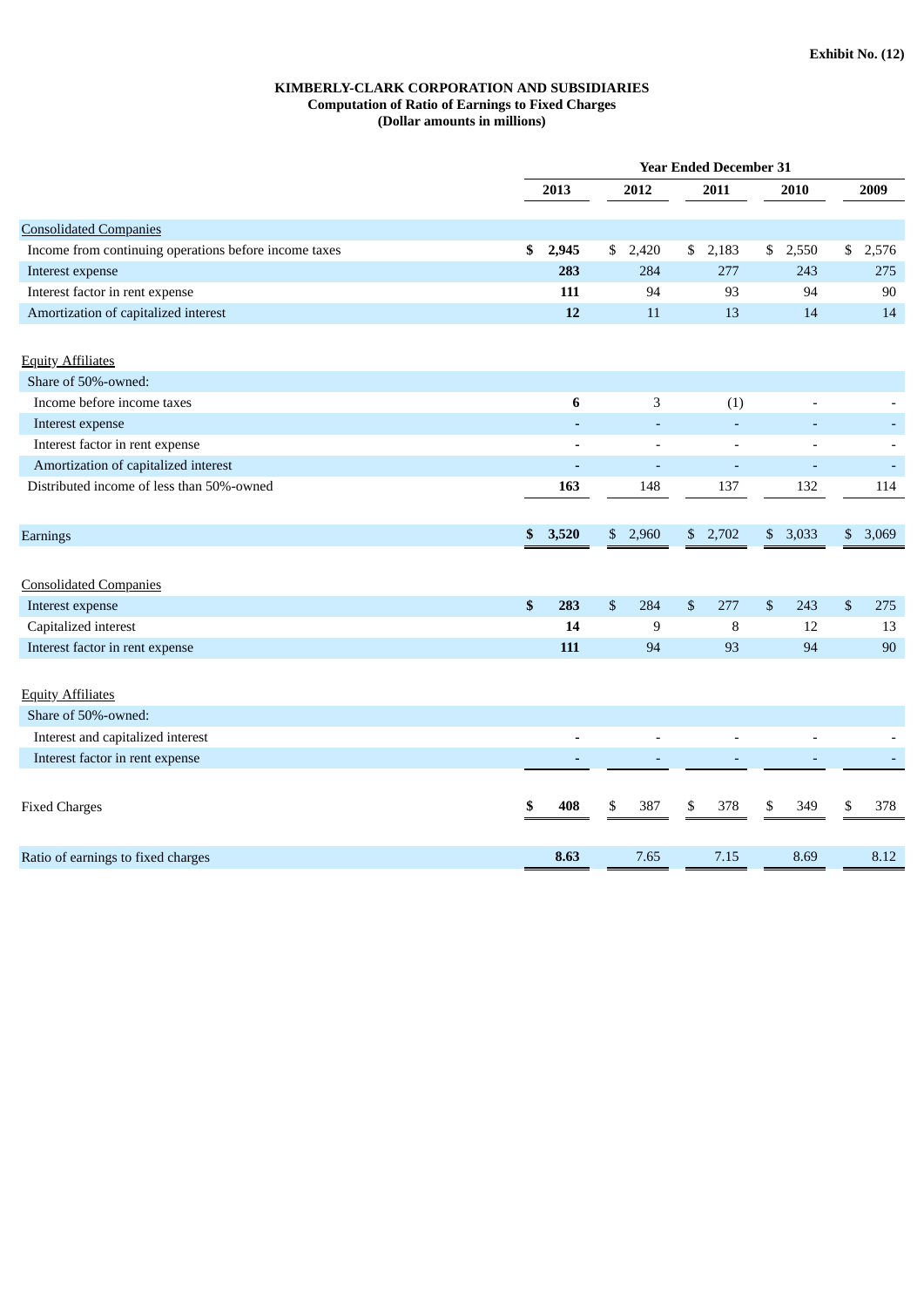## KIMBERLY-CLARK CORPORATION

# CONSOLIDATED SUBSIDIARIES

The following list includes subsidiaries of Kimberly-Clark Corporation as of December 31, 2013. Certain subsidiaries are not named because they were not significant in the aggregate. The place of incorporation or organization is next to the name of the company.

1194127 Ontario Inc., Ontario, Canada Abdelia Comercial Ltda., Brazil Avent de Honduras, S.A. de C.V., Honduras Avent Holdings, LLC, Delaware Avent, Inc., Delaware Avent S. de R.L. de C.V., Mexico Avent Slovakia, Inc., Delaware Bacraft Industria de Papel Ltda., Brazil Badgers LLC, Delaware Badgers II LLC, Delaware Ballard Medical Products (Canada) Inc., Canada Beco, Inc., Wisconsin \* Bonster S.A., Luxembourg \*Chapel Valley Housing II, LLC, Wisconsin Colombiana Kimberly Colpapel S.A., Colombia Comercializadora de Fibra Guaicaipuro, C.A., Venezuela Comercializadora de Repuestos Industriales Guaicaipuro, C.A., Venezuela Delaware Overseas Finance, Inc., Delaware Dr. Fred Goebel Patentverwaltung GmbH, Germany Durafab, Inc., Texas Excell Paper Sales Company, Pennsylvania Excell Paper Sales LLC, Delaware Fisbra Industria e Comercio de Produtos Higienicos Limitada, Brazil Gerinconfort Industria e Comercio de Productos Higienicos Ltda., Brazil Hercules Global Investments, Cayman Islands \*Hogla-Kimberly Holdings AS, Turkey \*Hogla-Kimberly Limited, Israel \*Hogla-Kimberly Marketing Limited, Israel Hoosiers LLC, Delaware Hoosiers II LLC, Delaware Housing Horizons, LLC, Texas I-Flow, LLC, Delaware I-Flow Holdings, LLC, Delaware Jackson International Holdings, Inc., Delaware Jackson Products, Inc., Delaware Jackson Products, Ltd., United Kingdom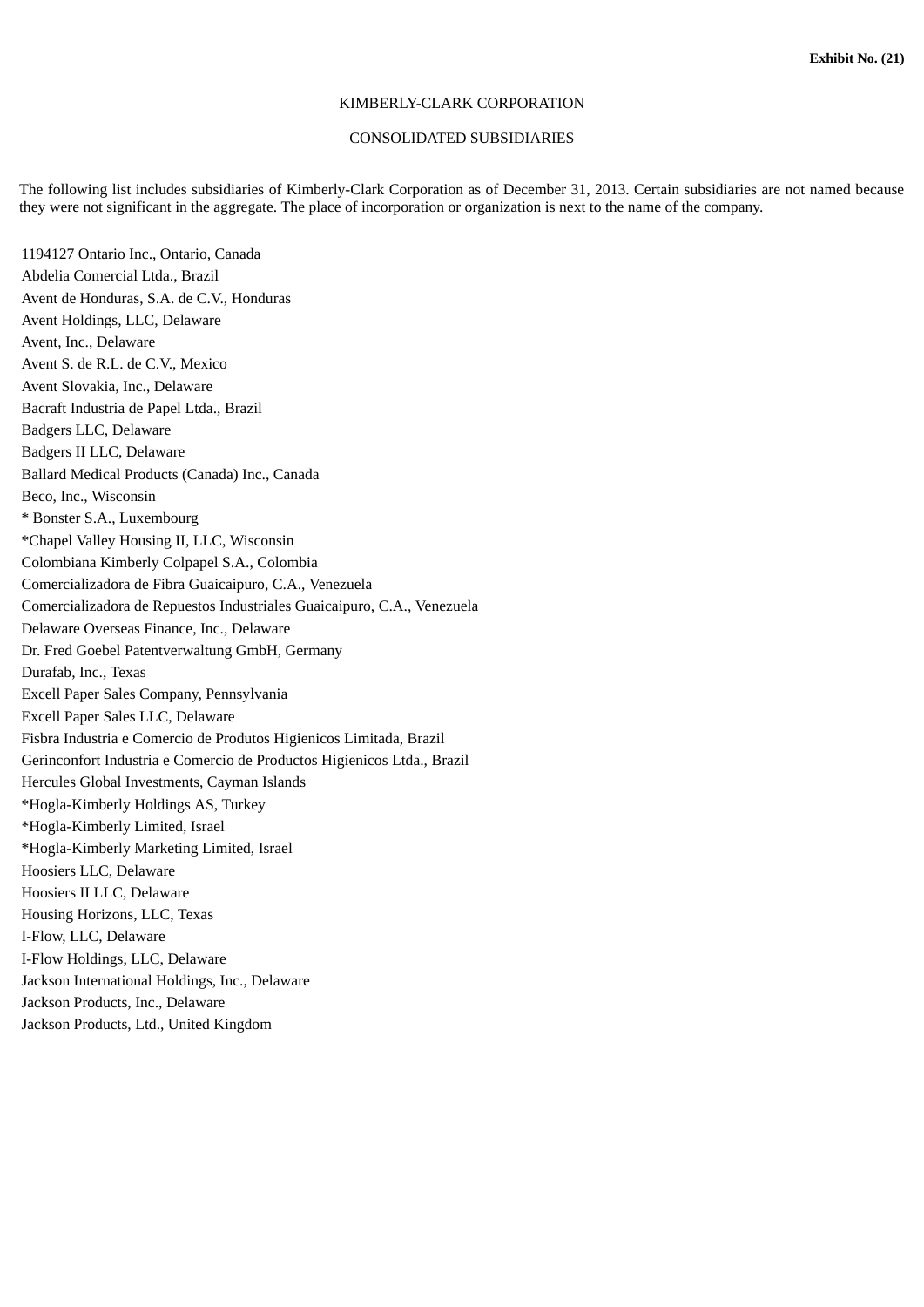Jackson Safety Canada, Ltd., Ontario, Canada \*Janesville School Apartments, LLC, Wisconsin K-C Advertising, Inc., Delaware K-C Antioquia Global Ltda., Colombia K-C Cauca Ltda., Colombia K-C Equipment Finance LP, United Kingdom K-C Guernsey I Limited, Isle of Guernsey K-C Guernsey II Limited, Isle of Guernsey K-C Nevada, Inc., Nevada K.C.S.A. Holdings (Pty) Limited, South Africa Kalayaan Land Corporation, Philippines KCA Super Pty Limited, Australia KCSSA East Africa Limited, Africa KCSSA West Africa Limited, Africa Kimberly Bolivia S.A., Bolivia Kimberly-Clark (Barbados) Holding Ltd., Barbados Kimberly-Clark (China) Company Ltd, China Kimberly-Clark (Cyprus) Limited, Cyprus Kimberly-Clark (Hong Kong) Limited, Hong Kong Kimberly-Clark (Nanjing) Care Products Co. Ltd., China Kimberly-Clark (Nanjing) Personal Hygienic Products Co. Ltd, China Kimberly-Clark (Singapore) Finance Pte. Ltd, Singapore Kimberly-Clark (Trinidad) Ltd., Trinidad & Tobago Kimberly-Clark Amsterdam Holdings, B.V., Netherlands Kimberly-Clark Argentina S.A., Argentina Kimberly-Clark Asia Holdings Pte. Ltd, Singapore Kimberly-Clark Asia Pacific Headquarters Pte. Ltd, Singapore Kimberly-Clark Asia Pacific Pte. Ltd, Singapore Kimberly-Clark Australia Consolidated Holdings Pty Limited, Australia Kimberly-Clark Australia Holdings Pty Limited, Australia Kimberly-Clark Australia Pty Limited, Australia Kimberly-Clark B.V., Netherlands Kimberly-Clark Bahrain Holding Company S.P.C., Bahrain Kimberly-Clark Brasil Holdings Limitada, Brazil Kimberly-Clark Brasil Industria e Comercio de Produtos de Higiene Ltda, Brazil Kimberly-Clark Brazil Holdings, LLC, Delaware Kimberly-Clark Canada Holdings ULC, British Colombia, Canada Kimberly-Clark Canada Inc., Ontario, Canada Kimberly-Clark Canada International Holdings Inc., Ontario, Canada Kimberly-Clark Canada Services Corporation, Ontario, Canada Kimberly-Clark Canada U.K. Holding Limited, United Kingdom Kimberly-Clark Cayman Islands Company, Cayman Islands Kimberly-Clark Cayman Islands Holding Company, Cayman Islands \* Kimberly-Clark Central American Holdings, S.A., Panama Kimberly-Clark Chile S.A., Chile Kimberly-Clark Colombia Holding Limitada, Colombia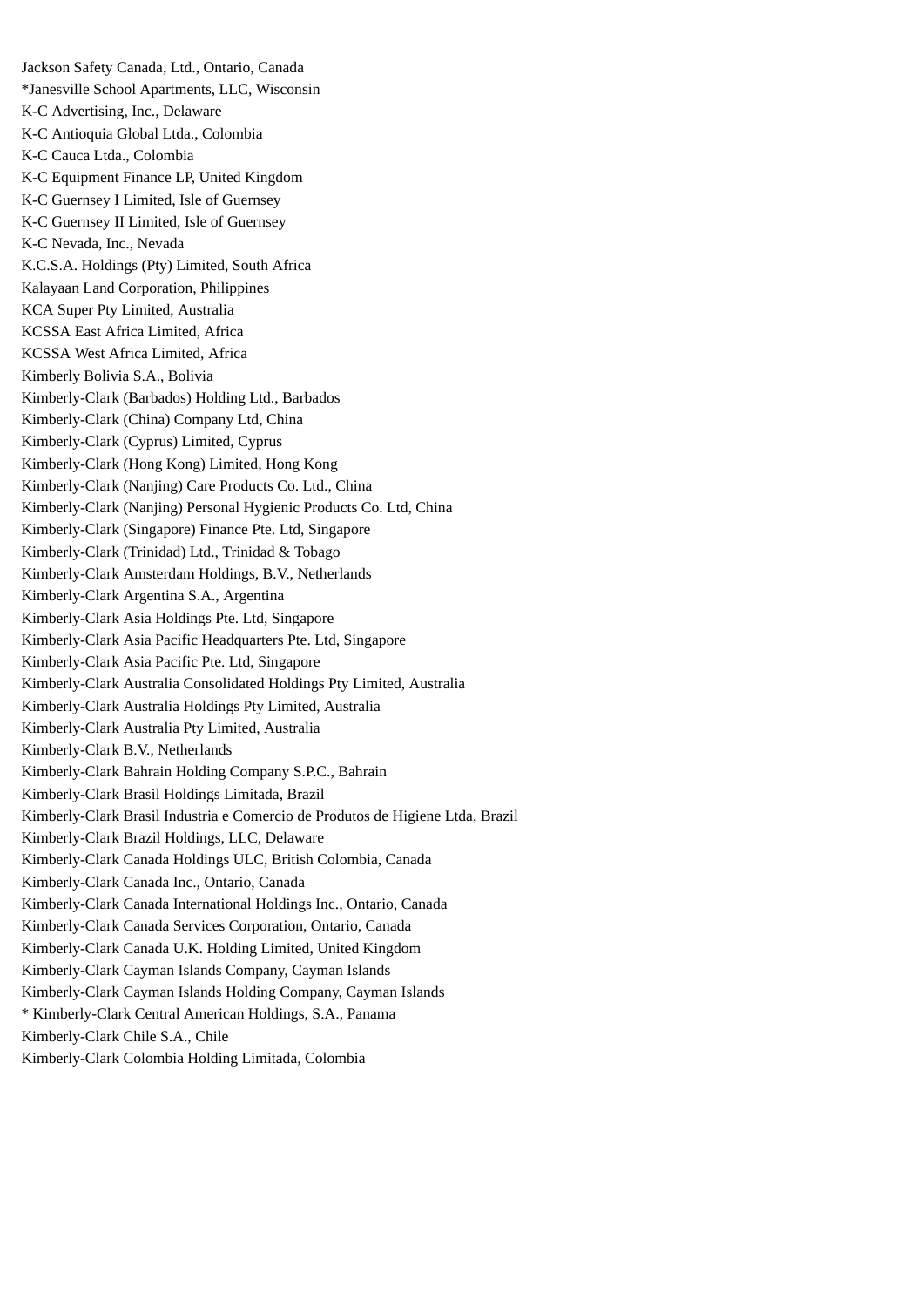\* Kimberly-Clark Costa Rica Limitada, Costa Rica \* Kimberly-Clark de Centro America, S.A., El Salvador Kimberly-Clark Denmark Holdings ApS, Denmark Kimberly-Clark Dominican Republic S.A., Dominican Republic Kimberly-Clark Dominicana, S.A., Dominican Republic Kimberly-Clark Dutch Holdings B.V., Netherlands Kimberly-Clark Ecuador S.A., Ecuador Kimberly-Clark Ede Holdings B.V., Netherlands Kimberly-Clark Europe Limited, United Kingdom Kimberly-Clark European Investment B.V., Netherlands Kimberly-Clark European Services Limited, United Kingdom Kimberly-Clark Far East Pte. Limited, Singapore Kimberly-Clark Finance Limited, United Kingdom \*Kimberly-Clark Financial Services, Inc., Tennessee Kimberly-Clark Germany Holding GmbH, Koblenz Kimberly-Clark Global Finance Ltd., Bermuda Kimberly-Clark Global Sales, LLC, Delaware Kimberly-Clark GmbH (Austria), Austria Kimberly-Clark GmbH (Germany), Germany Kimberly-Clark GmbH (Switzerland), Switzerland \*Kimberly-Clark Guatemala, Limitada, Guatemala Kimberly-Clark Health Care Inc., Delaware Kimberly-Clark Hellas EPE, Greece Kimberly-Clark Holding Limited, United Kingdom Kimberly-Clark Holding srl, Italy Kimberly-Clark Holland Holdings B.V., Netherlands \*Kimberly-Clark Honduras, S.de R.L. de C.V., Honduras Kimberly-Clark Hygiene Products Private Limited, India Kimberly-Clark Inc., Ontario, Canada Kimberly-Clark Industrial Solutions Mexico, S. de R.L. de C.V., Mexico Kimberly-Clark Innovacion Global Ltda., Colombia Kimberly-Clark Innovation Corporation, South Korea Kimberly-Clark Integrated Services Corporation, Delaware Kimberly-Clark International Services Corporation, Delaware Kimberly-Clark International, S.A., Panama Kimberly-Clark Investering Finance Corporation Limited, United Kingdom Kimberly-Clark Kazakhstan Limited Liability Partnership, Kazakhstan Kimberly-Clark Latin America Inc. y Cia, S.C., Spain Kimberly-Clark Latin America Investments, Inc., Delaware Kimberly-Clark Latin America, Inc., Delaware Kimberly-Clark LDA, Portugal \*Kimberly-Clark Lever Private Limited, India Kimberly-Clark Limited, United Kingdom Kimberly-Clark Luxembourg Finance S.à r.l., Luxembourg Kimberly-Clark Luxembourg Holdings S.à r.l., Luxembourg Kimberly-Clark Luxembourg S.à r.l., Luxembourg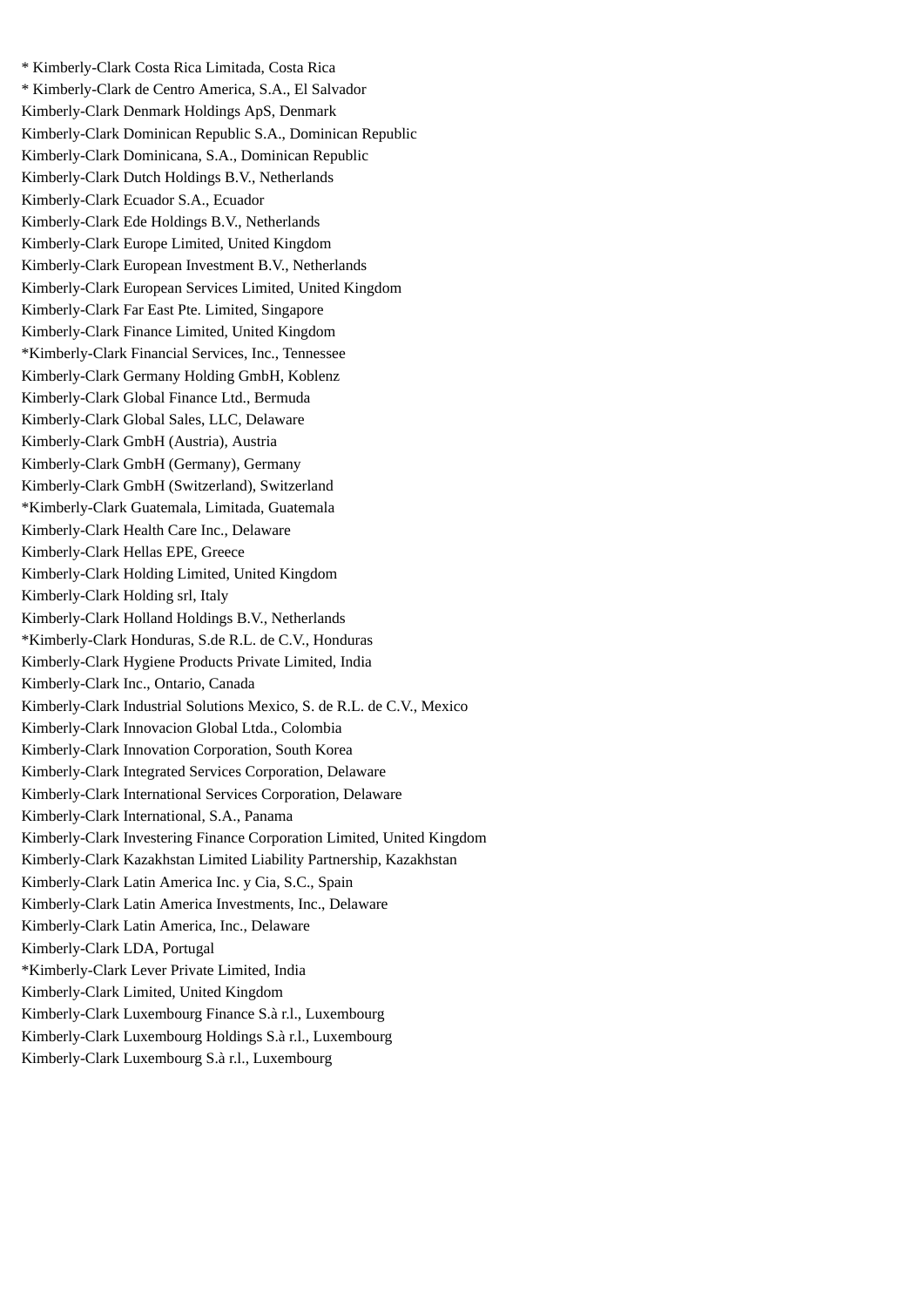Kimberly-Clark Magyarorszag Kft., Hungary Kimberly-Clark Manufacturing (Thailand) Limited, Thailand Kimberly-Clark Mediterranean Finance Company Ltd., Malta Kimberly-Clark N.V., Belgium Kimberly-Clark Netherlands Holdings B.V., Netherlands Kimberly-Clark Noordzee Cooperatief U.A., Netherlands Kimberly-Clark North Asia (HK) Limited, Hong Kong Kimberly-Clark of South Africa (Pty) Ltd., South Africa Kimberly-Clark OOO, Russia Kimberly-Clark Pacific Finance Company, Cayman Islands Kimberly-Clark Pacific Holdings Pty Limited, Australia Kimberly-Clark Paper (Shanghai) Co. Ltd, China Kimberly-Clark Paraguay, S.A., Paraguay Kimberly-Clark Patriot Holdings, Inc., Cayman Islands Kimberly-Clark Pennsylvania, LLC, Delaware Kimberly-Clark Pension Trusts Ltd., United Kingdom Kimberly-Clark Personal Hygienic Products Co. Ltd., Beijing, China Kimberly-Clark Peru S.R.L., Peru Kimberly-Clark Philippines Inc., Philippines Kimberly-Clark Polska Sp. Z.o.o., Poland Kimberly-Clark Products (M) Sdn. Bhd., Malaysia Kimberly-Clark Produtos Para Saude Limitada, Brazil Kimberly-Clark Puerto Rico, Inc., Delaware Kimberly-Clark Regional Services (M) Sdn. Bhd., Malaysia Kimberly-Clark S.L.U., Spain Kimberly-Clark s.r.l., Italy Kimberly-Clark s.r.o., Czech Republic Kimberly-Clark SAS, France Kimberly-Clark Scandinavia ApS, Denmark Kimberly-Clark Services Asia-Pacific Pty Limited, Australia Kimberly-Clark Services, Inc., Delaware Kimberly-Clark Singapore Pte. Ltd., Singapore Kimberly-Clark Southeast Asia Holdings Pte. Ltd., Singapore Kimberly-Clark Southern Africa (Holdings) (Pty) Ltd., South Africa Kimberly-Clark Taiwan, Cayman Islands Kimberly-Clark Thailand Limited, Thailand Kimberly-Clark Trading (M) Sdn. Bhd., Malaysia Kimberly-Clark Trading Kft, Hungary Kimberly-Clark Treasury Asia-Pacific, Australia \*Kimberly-Clark Tuketim Mallari Sanayi ve Ticaret A.s., Turkey Kimberly-Clark Tulip Holdings, B.V., Netherlands Kimberly-Clark U.K. Operations Limited, United Kingdom Kimberly-Clark Ukraine LLC, Ukraine Kimberly-Clark Uruguay S.A. (formerly Industrial Mimosa S.A.), Uruguay Kimberly-Clark Utrecht Holdings BV, Netherlands Kimberly-Clark Venezuela, C.A., Venezuela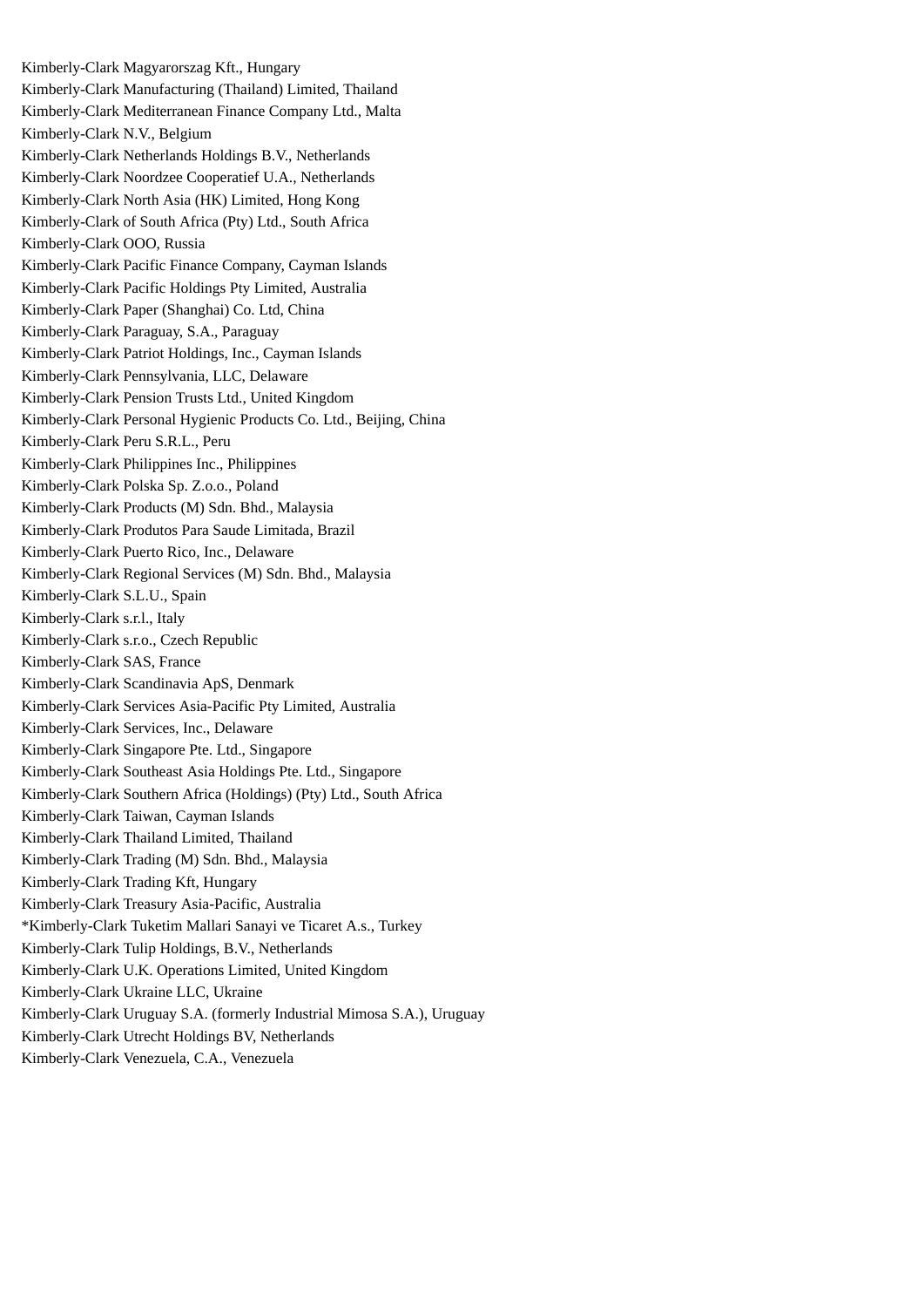Kimberly-Clark Ventures, LLC, Delaware Kimberly-Clark Vietnam Holdings Pte. Ltd., Singapore Kimberly-Clark Vietnam Ltd., Vietnam Kimberly-Clark Worldwide Australia Holdings Pty. Limited, Australia Kimberly-Clark Worldwide Taiwan Investment Limited, Taiwan Kimberly-Clark Worldwide, Inc., Delaware Kimberly-Clark Zimbabwe (Private) Limited, South Africa \*Kimnica, Sociedad Anonima, Nicaragua KS & J Industria e Comercio Limitada, Brazil La Ada de Acuna, S. de R.L. de C.V., Mexico Lafayette-Lahr, LLC, Indiana LaSalle Apartments, LLC, Wisconsin LeClaire Apartments, L.L.C., Wisconsin Maharlika Water Services Corporation, Philippines Main-Lake, LLC, Wisconsin Manlak Waste Recovery (Pty) Limited, South Africa Microcuff GmbH (Germany), Germany Mimo S.A., Argentina Minnetonka Limitada, Brazil Minnetonka Overseas Investments Limited, Cayman Islands \*Molett Marketing Limited, Israel National Terminal Apartments Limited Liability Company, Ohio \*New Glarus School Apartments, LLC, Wisconsin Nueva Arizona S.A., Argentina Papeles del Cauca S.A., Colombia P.T. Kimberly-Clark Indonesia, Indonesia Ridgeway Insurance Company Limited, Bermuda Ropers II LLC, Delaware Safemaster Oy, Finland Safeskin (B.V.I.) Limited, Virgin Islands (U.K.) Safeskin Corporation (Thailand) Limited, Thailand Safeskin Medical & Scientific (Thailand) Limited, Thailand Scott Executive Pension Trustees Limited, United Kingdom SK Corporation, Taiwan SYZYGY, Inc., Delaware Taiwan Scott Paper Corporation, Taiwan TCB GenPar, LLC, Texas TCB LimPar, LLC, Delaware Technology Systems S.A., Argentina Texans II LLC, Delaware The Texas Company Building, L.P., Texas Three Rivers Timber Company, Washington Tri-Med Specialties, Inc., Kansas Unified Resource Services Mexico, S. de R.L. de C. V., Mexico \*Yuhan-Kimberly Limited, South Korea \* Indicates a company that is not wholly owned directly or indirectly by the Corporation.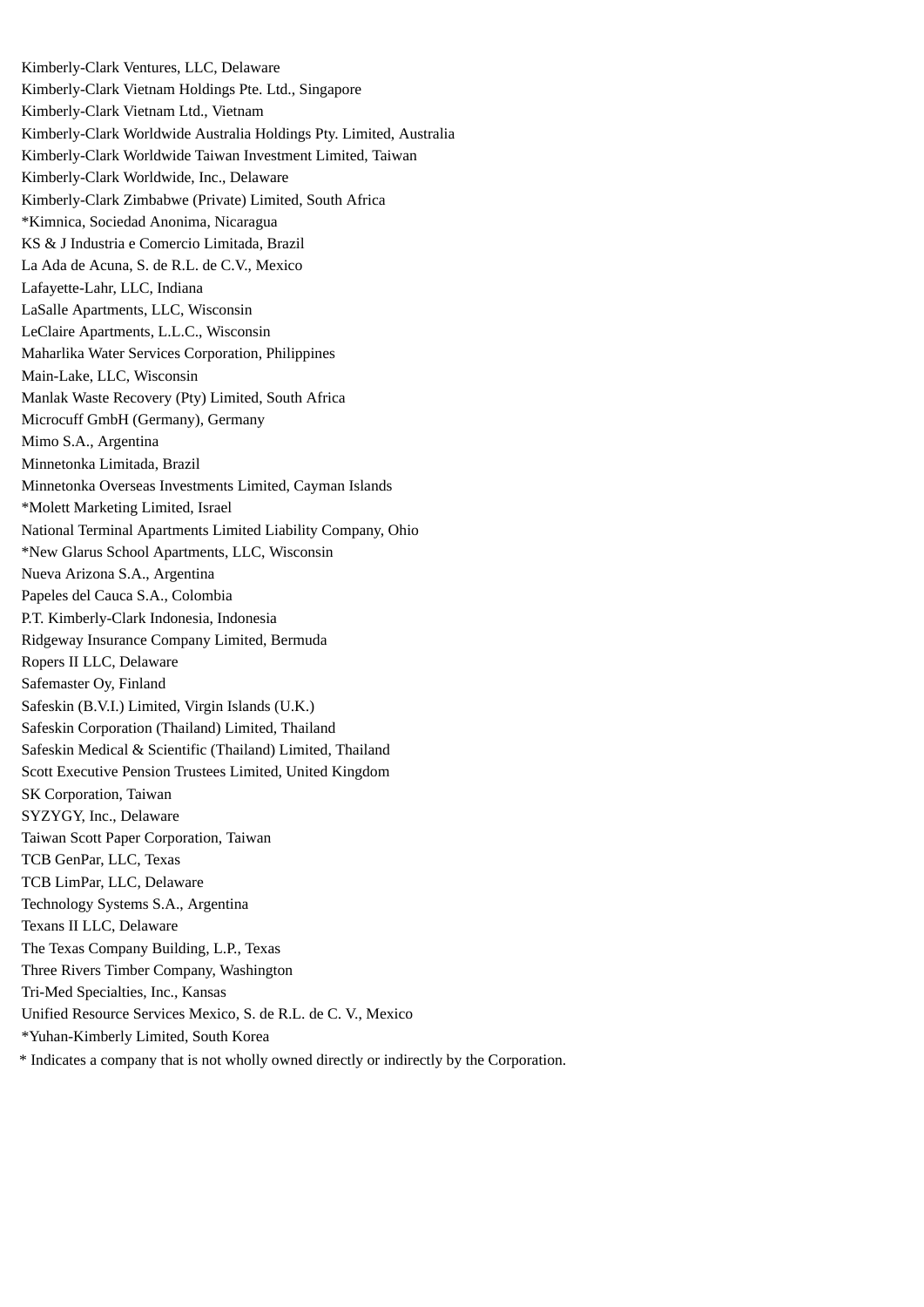# CONSENT OF INDEPENDENT REGISTERED PUBLIC ACCOUNTING FIRM

We consent to the incorporation by reference in Registration Statement Nos. 33-49050, 33-58402, 33-64689, 333-02607, 333-06996, 333-17367, 333-173725, 333-43647, 333-94139, 333-51922, 333-61010, 333-62358, 333-89314, 333-104099, 333-115347, 333-155380, 333-161986, and 333-163891 all on Form S-8 and Nos. 333-144828, 333-167886, and 333-189633 all on Form S-3 of our reports dated February 14, 2014, relating to the consolidated financial statements and financial statement schedule of Kimberly-Clark Corporation and subsidiaries (the "Corporation") and the effectiveness of the Corporation's internal control over financial reporting, appearing in this Annual Report on Form 10-K of the Corporation for the year ended December 31, 2013.

/s/ DELOITTE & TOUCHE LLP

Deloitte & Touche LLP Dallas, Texas February 14, 2014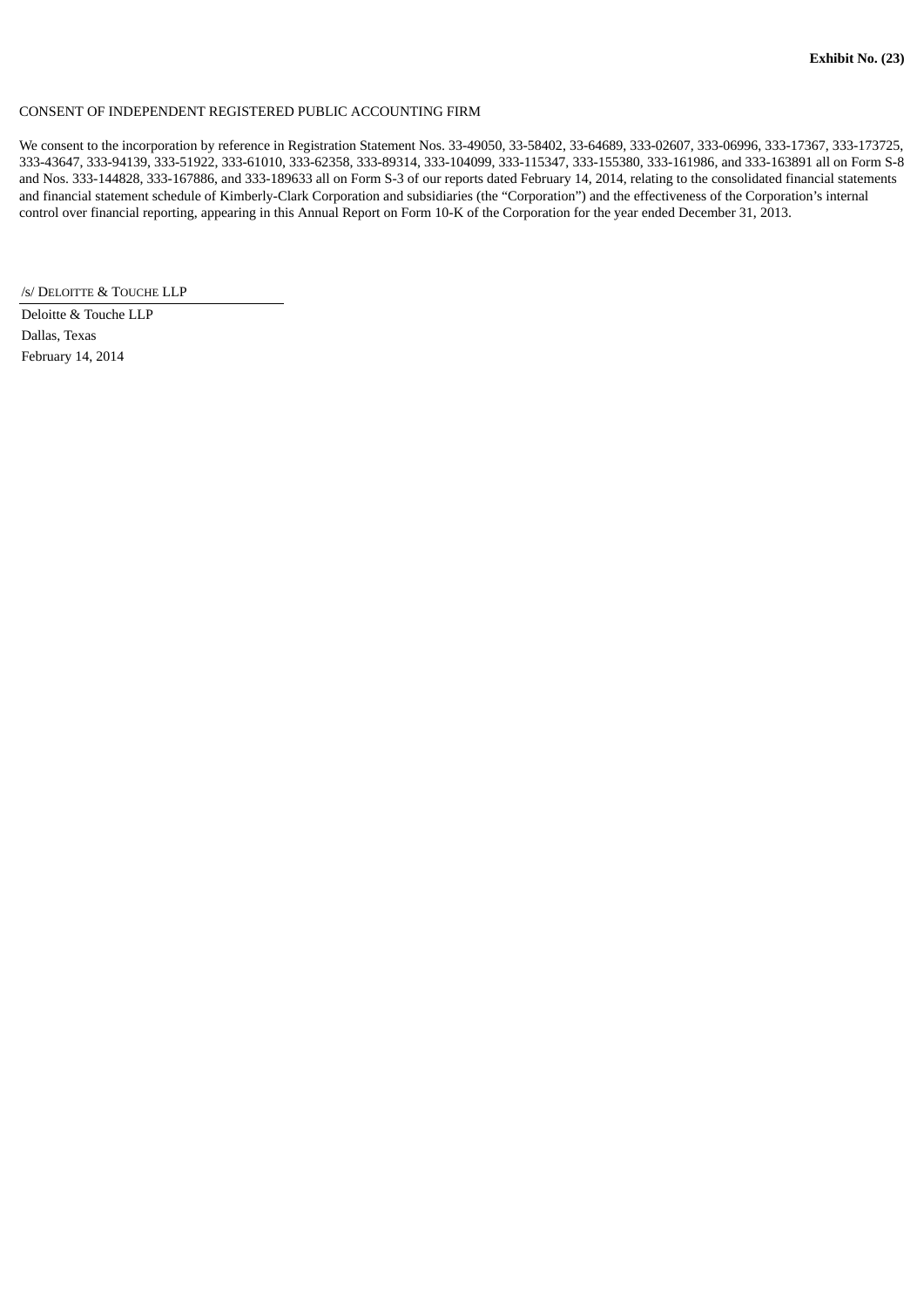KNOW ALL MEN BY THESE PRESENTS, that the undersigned does hereby constitute and appoint Mark A. Buthman, Michael T. Azbell and Thomas J. Mielke, and each of them, with full power to act alone, his true and lawful attorney-in-fact and agent, with full power of substitution and resubstitution, for him and in his name, place and stead, in any and all capacities, to sign Kimberly-Clark Corporation's Annual Report on Form 10-K for the fiscal year ended December 31, 2013, and to file the same with all exhibits thereto, and other documents in connection therewith, with the Securities and Exchange Commission pursuant to the Securities Exchange Act of 1934, as amended, granting unto said attorneys-in-fact and agents, and each of them, full power and authority to do and perform each and every act and thing requisite and necessary to be done, as fully to all intents and purposes as he might or could do in person, hereby ratifying and confirming all that said attorneys-in-fact and agents or any one of them, or his substitute or their substitutes, lawfully do or cause to be done by virtue hereof.

IN WITNESS WHEREOF, I have hereunto set my hand this  $13<sup>th</sup>$  day of February 2014.

/s/ John R. Alm

John R. Alm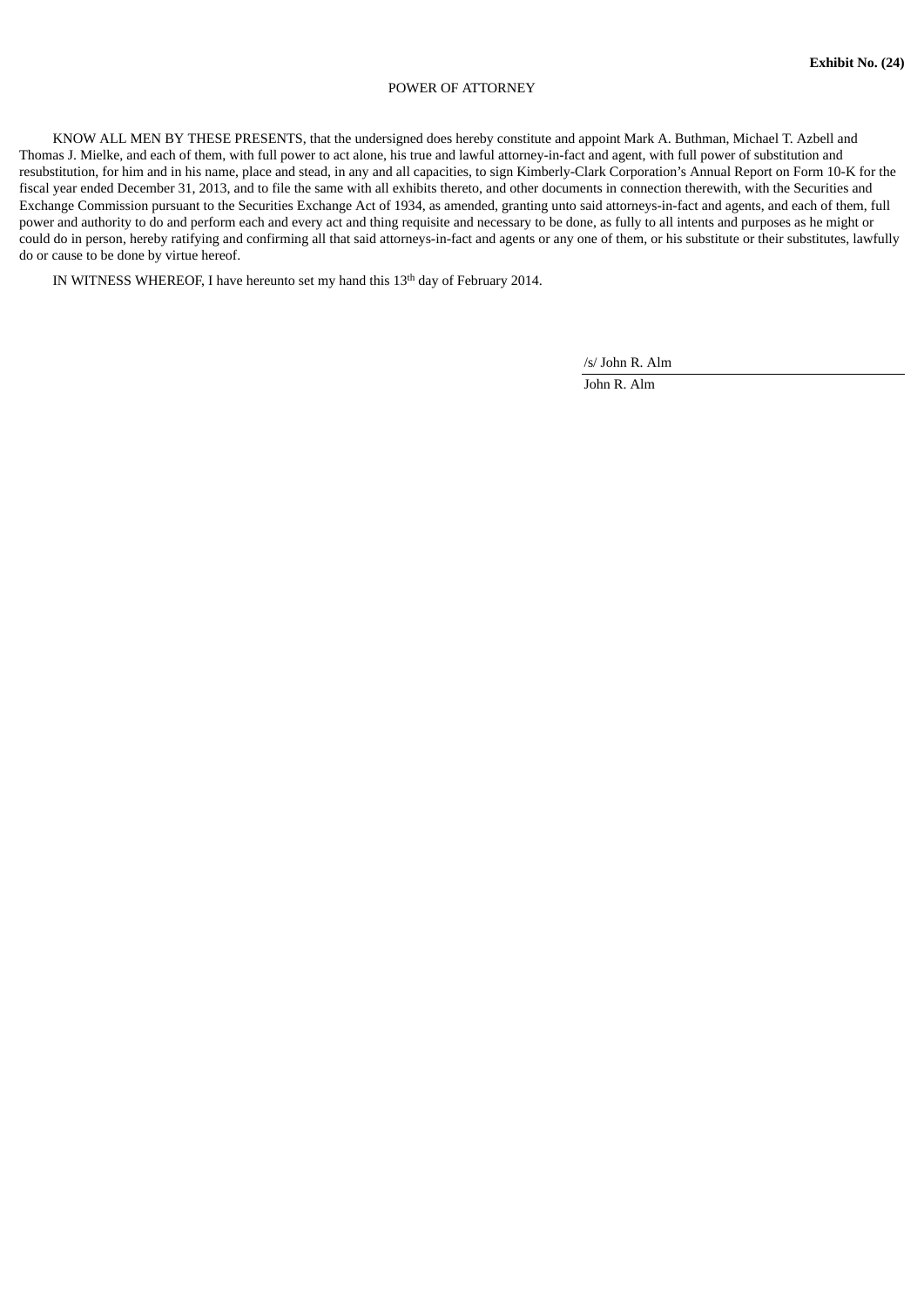KNOW ALL MEN BY THESE PRESENTS, that the undersigned does hereby constitute and appoint Mark A. Buthman, Michael T. Azbell and Thomas J. Mielke, and each of them, with full power to act alone, his true and lawful attorney-in-fact and agent, with full power of substitution and resubstitution, for him and in his name, place and stead, in any and all capacities, to sign Kimberly-Clark Corporation's Annual Report on Form 10-K for the fiscal year ended December 31, 2013, and to file the same with all exhibits thereto, and other documents in connection therewith, with the Securities and Exchange Commission pursuant to the Securities Exchange Act of 1934, as amended, granting unto said attorneys-in-fact and agents, and each of them, full power and authority to do and perform each and every act and thing requisite and necessary to be done, as fully to all intents and purposes as he might or could do in person, hereby ratifying and confirming all that said attorneys-in-fact and agents or any one of them, or his substitute or their substitutes, lawfully do or cause to be done by virtue hereof.

IN WITNESS WHEREOF, I have hereunto set my hand this 13<sup>th</sup> day of February 2014.

/s/ John F. Bergstrom

John F. Bergstrom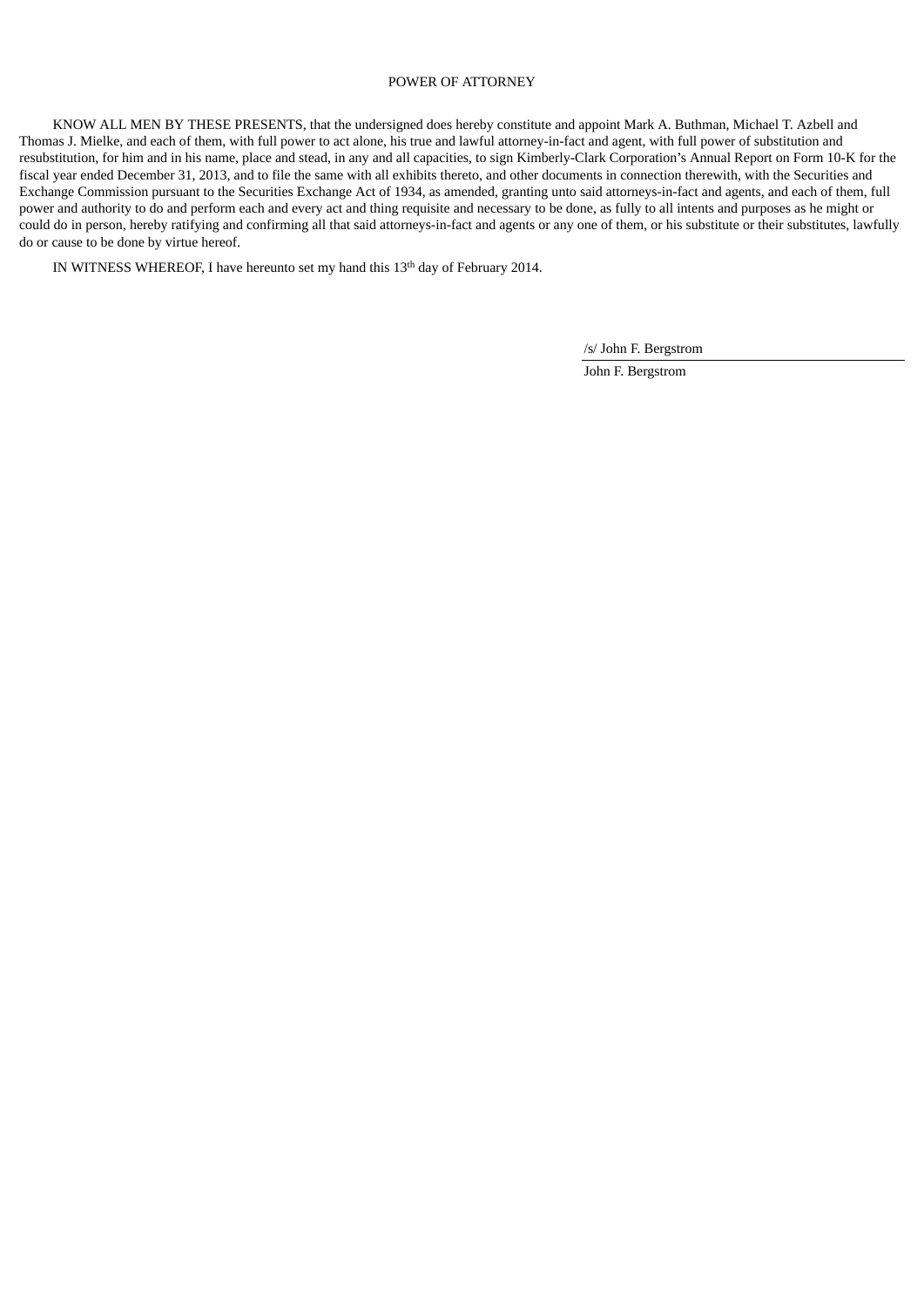KNOW ALL MEN BY THESE PRESENTS, that the undersigned does hereby constitute and appoint Mark A. Buthman, Michael T. Azbell and Thomas J. Mielke, and each of them, with full power to act alone, his true and lawful attorney-in-fact and agent, with full power of substitution and resubstitution, for him and in his name, place and stead, in any and all capacities, to sign Kimberly-Clark Corporation's Annual Report on Form 10-K for the fiscal year ended December 31, 2013, and to file the same with all exhibits thereto, and other documents in connection therewith, with the Securities and Exchange Commission pursuant to the Securities Exchange Act of 1934, as amended, granting unto said attorneys-in-fact and agents, and each of them, full power and authority to do and perform each and every act and thing requisite and necessary to be done, as fully to all intents and purposes as he might or could do in person, hereby ratifying and confirming all that said attorneys-in-fact and agents or any one of them, or his substitute or their substitutes, lawfully do or cause to be done by virtue hereof.

IN WITNESS WHEREOF, I have hereunto set my hand this 13<sup>th</sup> day of February 2014.

/s/ Abelardo E. Bru

Abelardo E. Bru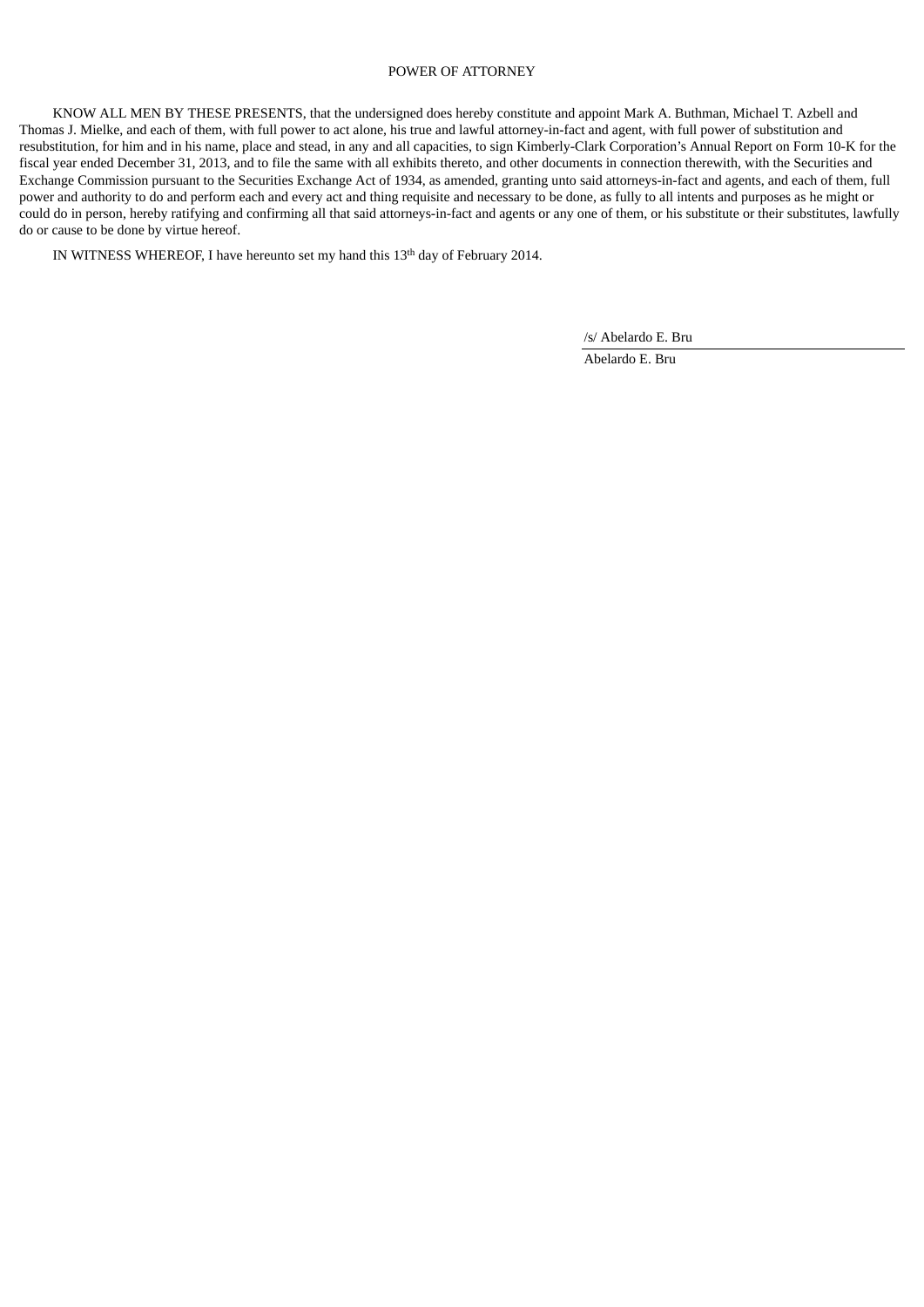KNOW ALL MEN BY THESE PRESENTS, that the undersigned does hereby constitute and appoint Mark A. Buthman, Michael T. Azbell and Thomas J. Mielke, and each of them, with full power to act alone, his true and lawful attorney-in-fact and agent, with full power of substitution and resubstitution, for him and in his name, place and stead, in any and all capacities, to sign Kimberly-Clark Corporation's Annual Report on Form 10-K for the fiscal year ended December 31, 2013, and to file the same with all exhibits thereto, and other documents in connection therewith, with the Securities and Exchange Commission pursuant to the Securities Exchange Act of 1934, as amended, granting unto said attorneys-in-fact and agents, and each of them, full power and authority to do and perform each and every act and thing requisite and necessary to be done, as fully to all intents and purposes as he might or could do in person, hereby ratifying and confirming all that said attorneys-in-fact and agents or any one of them, or his substitute or their substitutes, lawfully do or cause to be done by virtue hereof.

IN WITNESS WHEREOF, I have hereunto set my hand this 13<sup>th</sup> day of February 2014.

/s/ Robert W. Decherd

Robert W. Decherd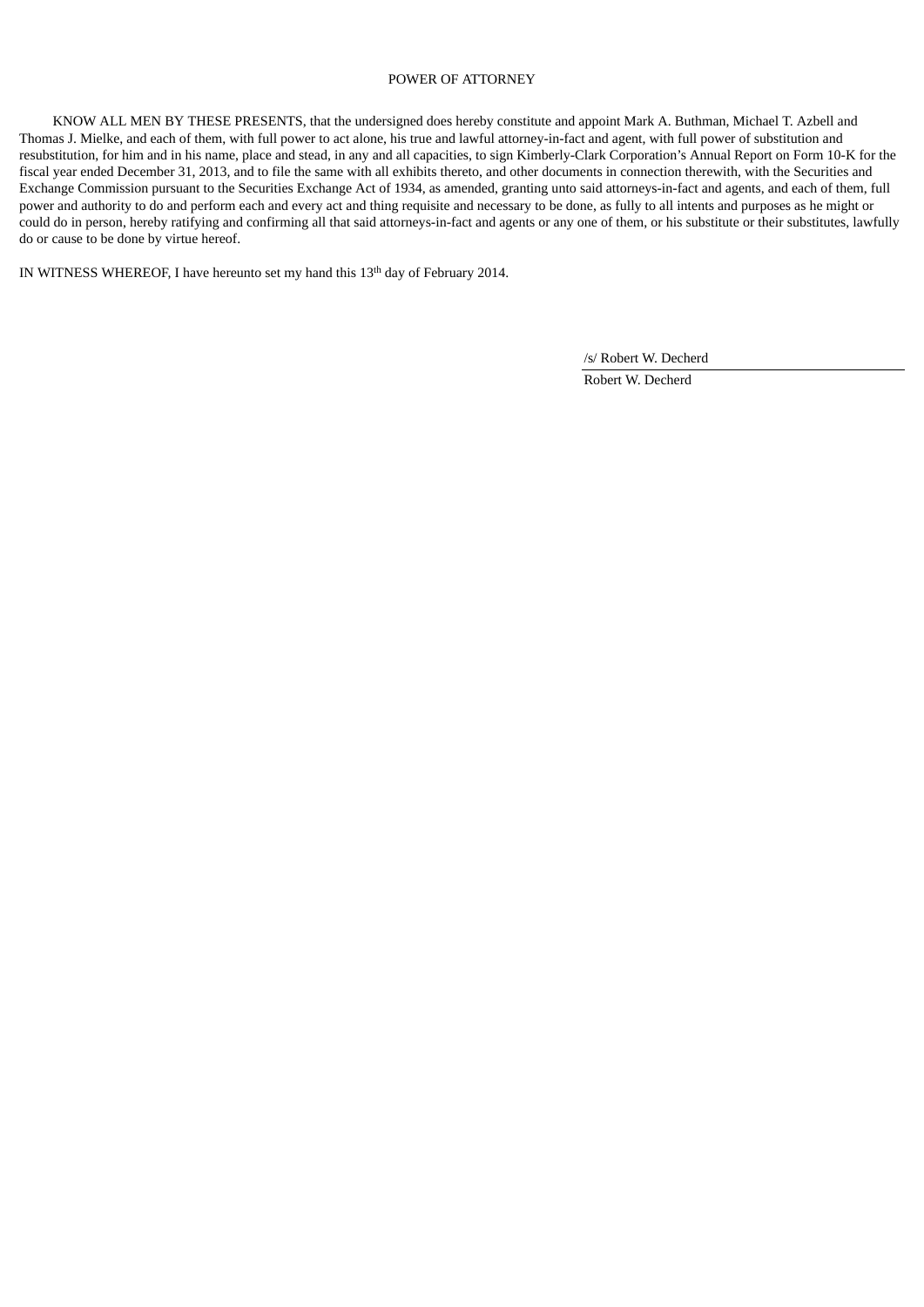KNOW ALL MEN BY THESE PRESENTS, that the undersigned does hereby constitute and appoint Mark A. Buthman, Michael T. Azbell and Thomas J. Mielke, and each of them, with full power to act alone, his true and lawful attorney-in-fact and agent, with full power of substitution and resubstitution, for him and in his name, place and stead, in any and all capacities, to sign Kimberly-Clark Corporation's Annual Report on Form 10-K for the fiscal year ended December 31, 2013, and to file the same with all exhibits thereto, and other documents in connection therewith, with the Securities and Exchange Commission pursuant to the Securities Exchange Act of 1934, as amended, granting unto said attorneys-in-fact and agents, and each of them, full power and authority to do and perform each and every act and thing requisite and necessary to be done, as fully to all intents and purposes as he might or could do in person, hereby ratifying and confirming all that said attorneys-in-fact and agents or any one of them, or his substitute or their substitutes, lawfully do or cause to be done by virtue hereof.

IN WITNESS WHEREOF, I have hereunto set my hand this  $13<sup>th</sup>$  day of February 2014.

/s/ Fabian T. Garcia

Fabian T. Garcia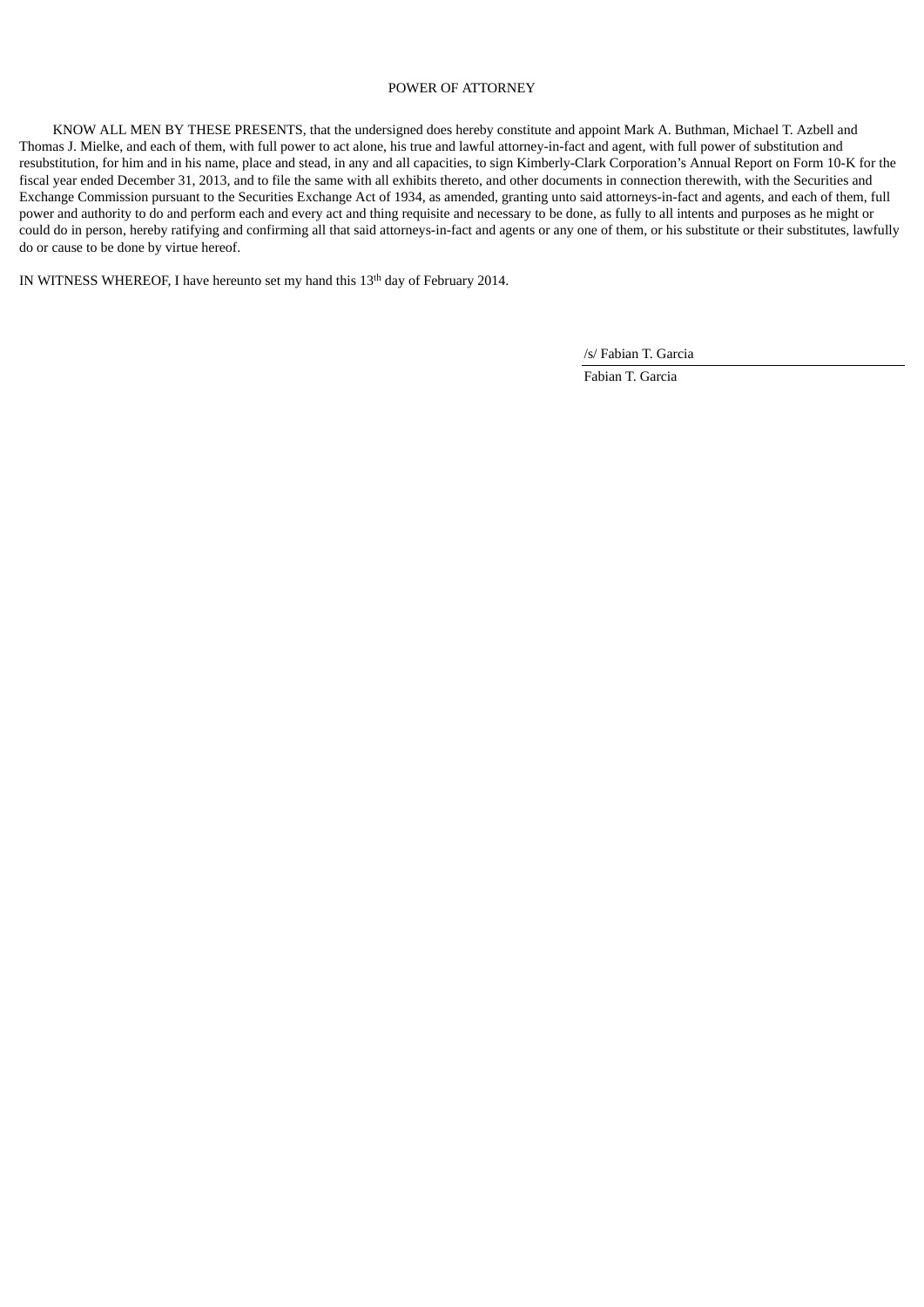KNOW ALL MEN BY THESE PRESENTS, that the undersigned does hereby constitute and appoint Mark A. Buthman, Michael T. Azbell and Thomas J. Mielke, and each of them, with full power to act alone, her true and lawful attorney-in-fact and agent, with full power of substitution and resubstitution, for her and in her name, place and stead, in any and all capacities, to sign Kimberly-Clark Corporation's Annual Report on Form 10-K for the fiscal year ended December 31, 2013, and to file the same with all exhibits thereto, and other documents in connection therewith, with the Securities and Exchange Commission pursuant to the Securities Exchange Act of 1934, as amended, granting unto said attorneys-in-fact and agents, and each of them, full power and authority to do and perform each and every act and thing requisite and necessary to be done, as fully to all intents and purposes as she might or could do in person, hereby ratifying and confirming all that said attorneys-in-fact and agents or any one of them, or her substitute or their substitutes, lawfully do or cause to be done by virtue hereof.

IN WITNESS WHEREOF, I have hereunto set my hand this  $13<sup>th</sup>$  day of February 2014.

/s/ Mae C. Jemison

Mae C. Jemison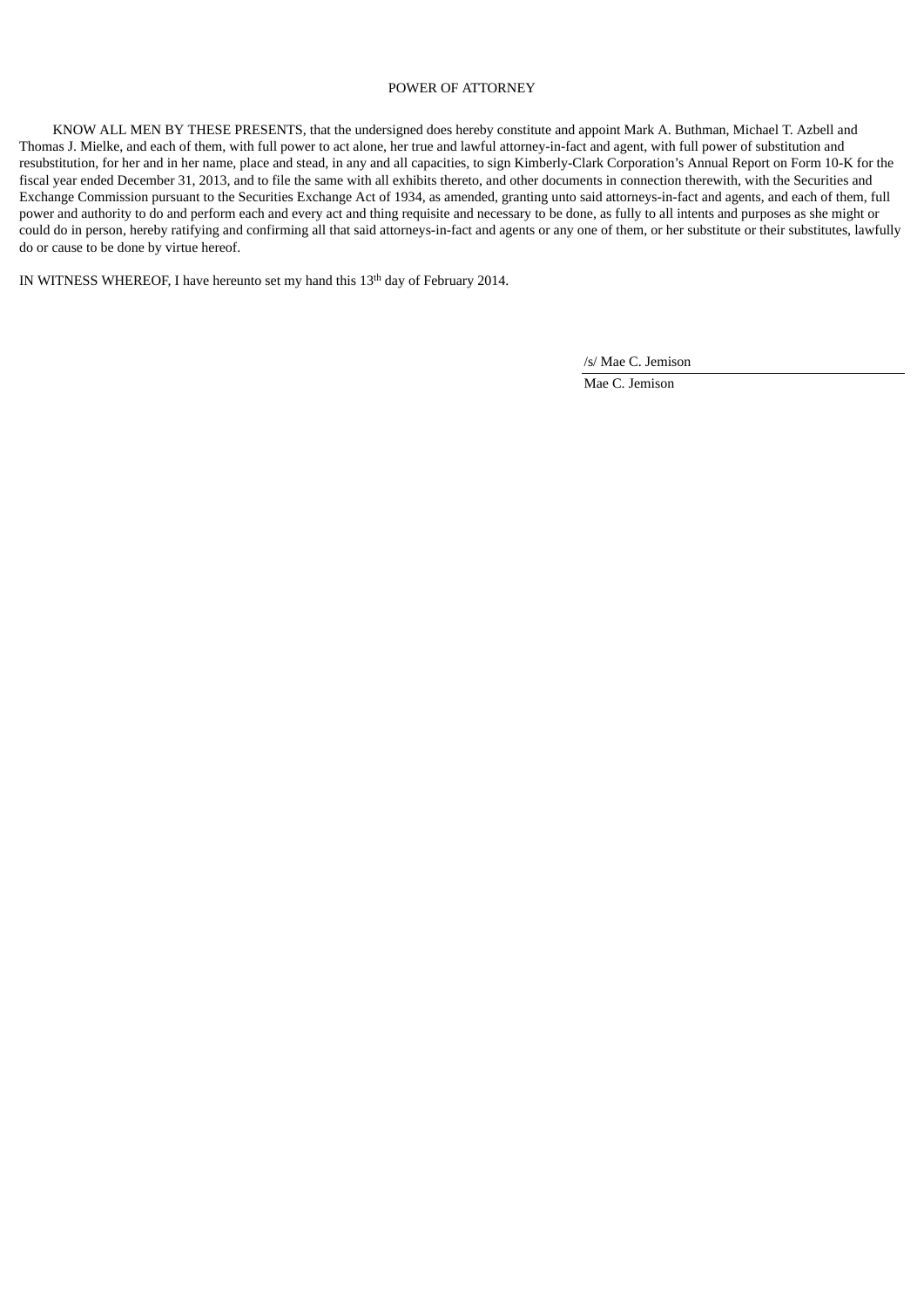KNOW ALL MEN BY THESE PRESENTS, that the undersigned does hereby constitute and appoint Mark A. Buthman, Michael T. Azbell and Thomas J. Mielke, and each of them, with full power to act alone, his true and lawful attorney-in-fact and agent, with full power of substitution and resubstitution, for him and in his name, place and stead, in any and all capacities, to sign Kimberly-Clark Corporation's Annual Report on Form 10-K for the fiscal year ended December 31, 2013, and to file the same with all exhibits thereto, and other documents in connection therewith, with the Securities and Exchange Commission pursuant to the Securities Exchange Act of 1934, as amended, granting unto said attorneys-in-fact and agents, and each of them, full power and authority to do and perform each and every act and thing requisite and necessary to be done, as fully to all intents and purposes as he might or could do in person, hereby ratifying and confirming all that said attorneys-in-fact and agents or any one of them, or his substitute or their substitutes, lawfully do or cause to be done by virtue hereof.

IN WITNESS WHEREOF, I have hereunto set my hand this  $13<sup>th</sup>$  day of February 2014.

/s/ James M. Jenness

James M. Jenness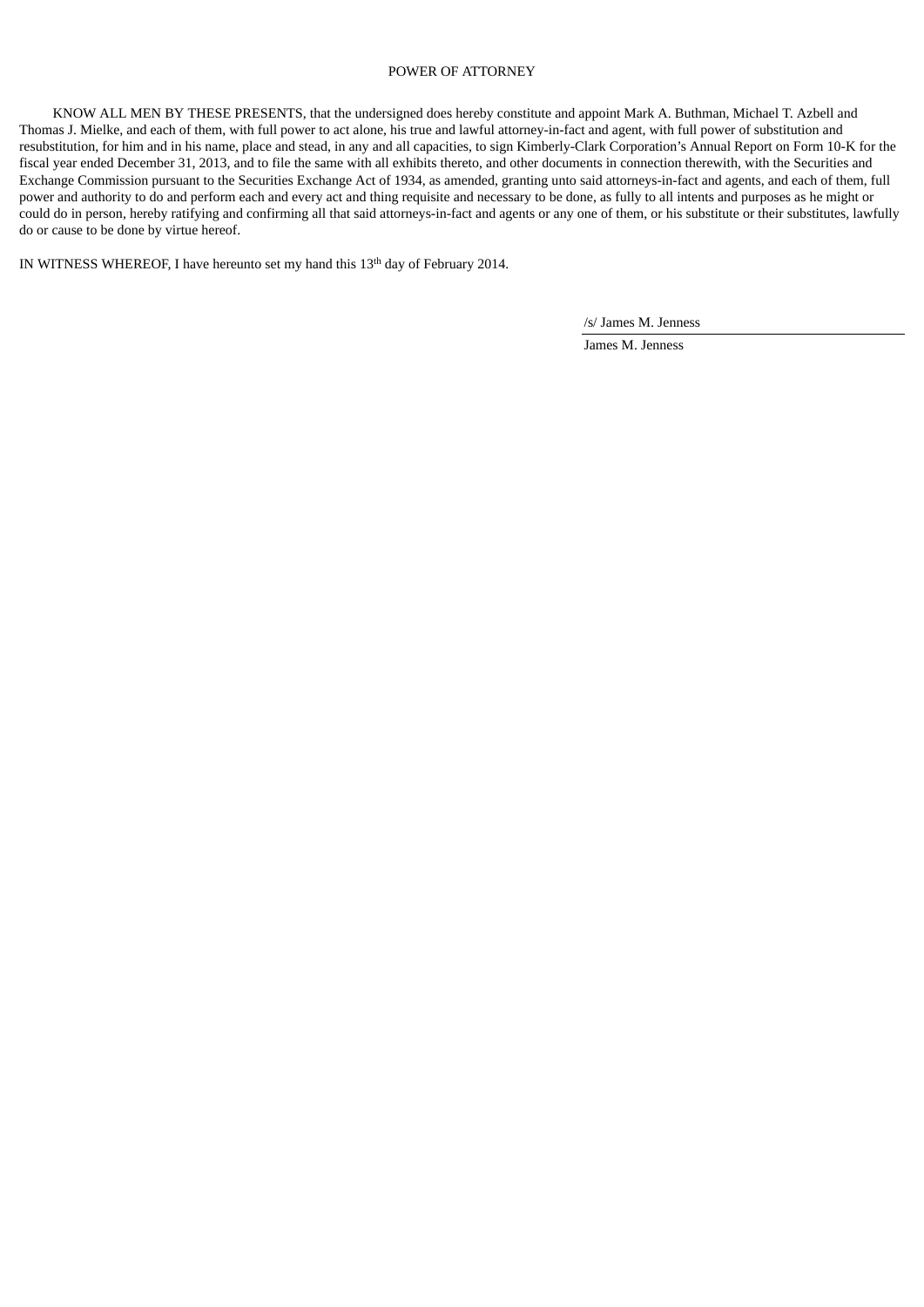KNOW ALL MEN BY THESE PRESENTS, that the undersigned does hereby constitute and appoint Mark A. Buthman, Michael T. Azbell and Thomas J. Mielke, and each of them, with full power to act alone, his true and lawful attorney-in-fact and agent, with full power of substitution and resubstitution, for him and in his name, place and stead, in any and all capacities, to sign Kimberly-Clark Corporation's Annual Report on Form 10-K for the fiscal year ended December 31, 2013, and to file the same with all exhibits thereto, and other documents in connection therewith, with the Securities and Exchange Commission pursuant to the Securities Exchange Act of 1934, as amended, granting unto said attorneys-in-fact and agents, and each of them, full power and authority to do and perform each and every act and thing requisite and necessary to be done, as fully to all intents and purposes as he might or could do in person, hereby ratifying and confirming all that said attorneys-in-fact and agents or any one of them, or his substitute or their substitutes, lawfully do or cause to be done by virtue hereof.

IN WITNESS WHEREOF, I have hereunto set my hand this 13<sup>th</sup> day of February 2014.

/s/ Nancy J. Karch

Nancy J. Karch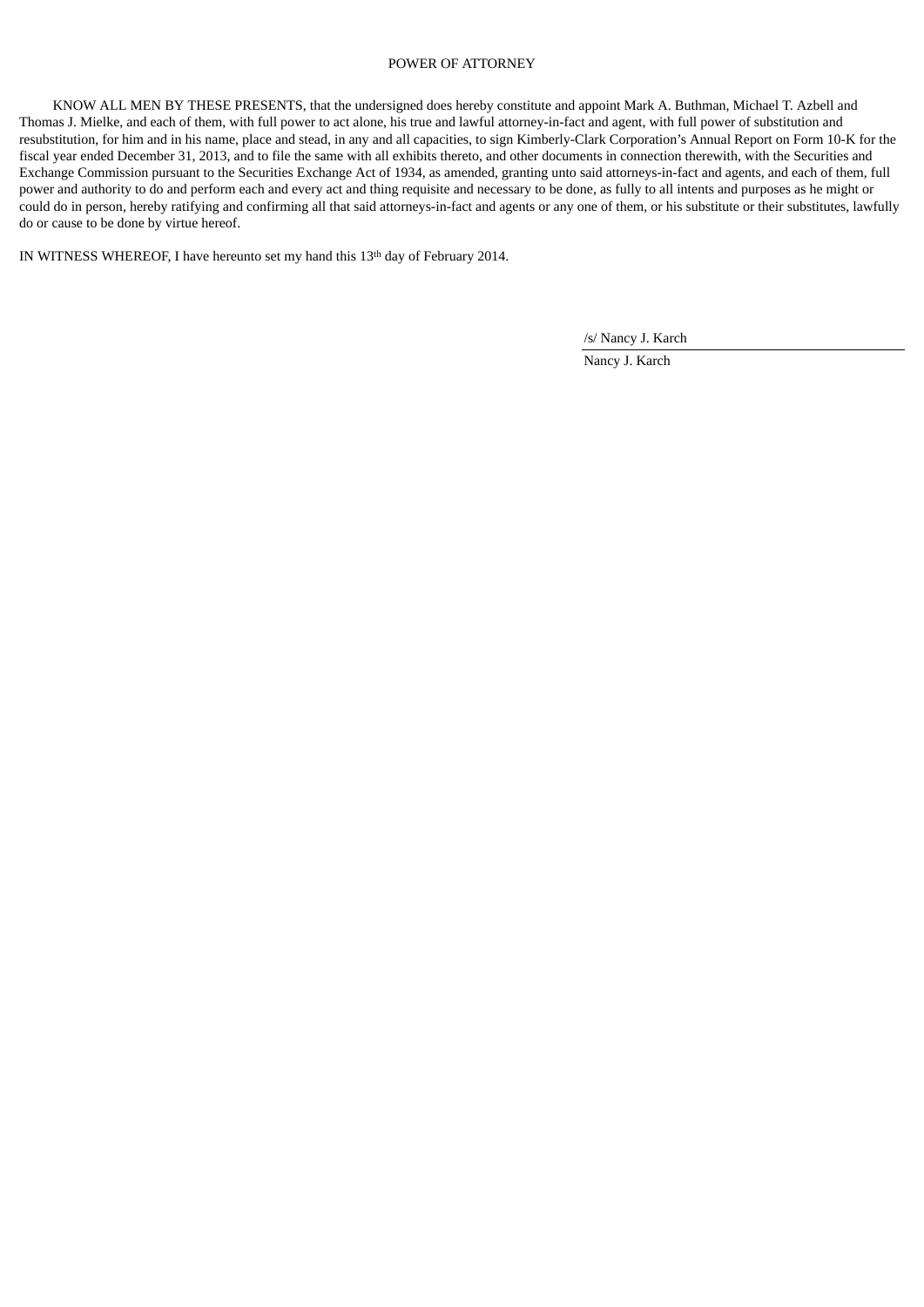KNOW ALL MEN BY THESE PRESENTS, that the undersigned does hereby constitute and appoint Mark A. Buthman, Michael T. Azbell and Thomas J. Mielke, and each of them, with full power to act alone, his true and lawful attorney-in-fact and agent, with full power of substitution and resubstitution, for him and in his name, place and stead, in any and all capacities, to sign Kimberly-Clark Corporation's Annual Report on Form 10-K for the fiscal year ended December 31, 2013, and to file the same with all exhibits thereto, and other documents in connection therewith, with the Securities and Exchange Commission pursuant to the Securities Exchange Act of 1934, as amended, granting unto said attorneys-in-fact and agents, and each of them, full power and authority to do and perform each and every act and thing requisite and necessary to be done, as fully to all intents and purposes as he might or could do in person, hereby ratifying and confirming all that said attorneys-in-fact and agents or any one of them, or his substitute or their substitutes, lawfully do or cause to be done by virtue hereof.

IN WITNESS WHEREOF, I have hereunto set my hand this  $13<sup>th</sup>$  day of February 2014.

/s/ Ian C. Read

Ian C. Read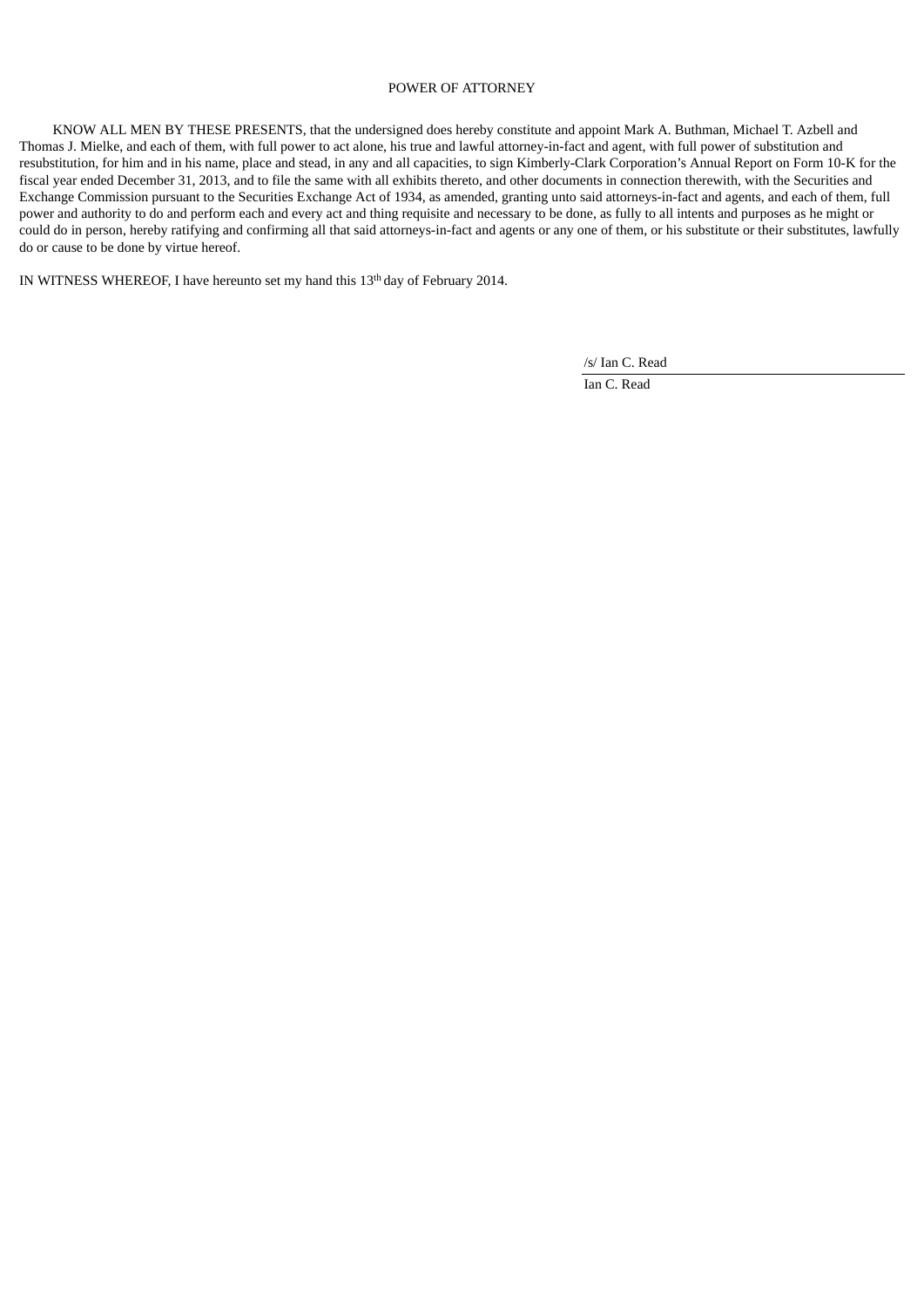KNOW ALL MEN BY THESE PRESENTS, that the undersigned does hereby constitute and appoint Mark A. Buthman, Michael T. Azbell and Thomas J. Mielke, and each of them, with full power to act alone, her true and lawful attorney-in-fact and agent, with full power of substitution and resubstitution, for her and in her name, place and stead, in any and all capacities, to sign Kimberly-Clark Corporation's Annual Report on Form 10-K for the fiscal year ended December 31, 2013, and to file the same with all exhibits thereto, and other documents in connection therewith, with the Securities and Exchange Commission pursuant to the Securities Exchange Act of 1934, as amended, granting unto said attorneys-in-fact and agents, and each of them, full power and authority to do and perform each and every act and thing requisite and necessary to be done, as fully to all intents and purposes as she might or could do in person, hereby ratifying and confirming all that said attorneys-in-fact and agents or any one of them, or her substitute or their substitutes, lawfully do or cause to be done by virtue hereof.

IN WITNESS WHEREOF, I have hereunto set my hand this  $13<sup>th</sup>$  day of February 2014.

/s/ Linda Johnson Rice

Linda Johnson Rice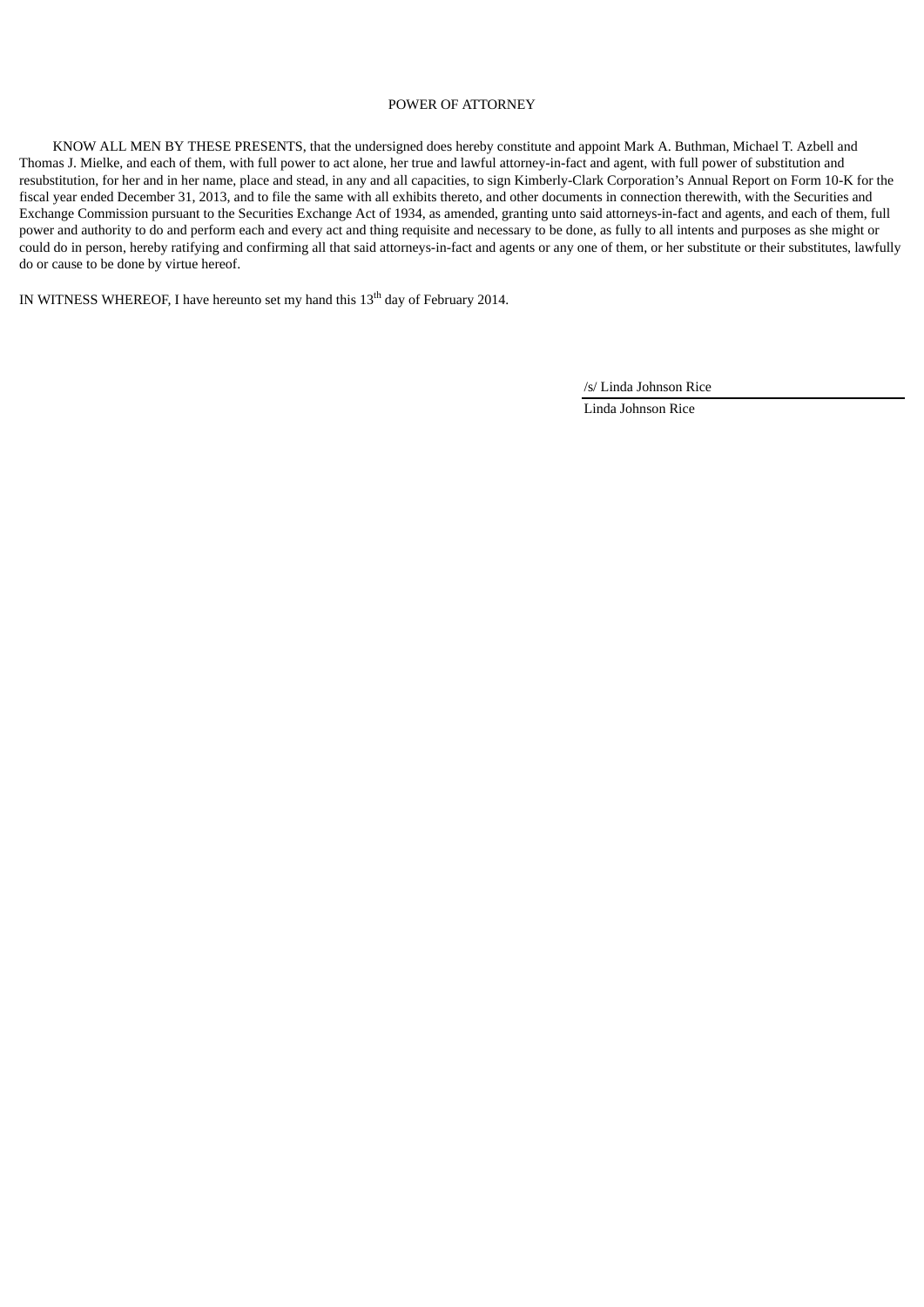KNOW ALL MEN BY THESE PRESENTS, that the undersigned does hereby constitute and appoint Mark A. Buthman, Michael T. Azbell and Thomas J. Mielke, and each of them, with full power to act alone, his true and lawful attorney-in-fact and agent, with full power of substitution and resubstitution, for him and in his name, place and stead, in any and all capacities, to sign Kimberly-Clark Corporation's Annual Report on Form 10-K for the fiscal year ended December 31, 2013, and to file the same with all exhibits thereto, and other documents in connection therewith, with the Securities and Exchange Commission pursuant to the Securities Exchange Act of 1934, as amended, granting unto said attorneys-in-fact and agents, and each of them, full power and authority to do and perform each and every act and thing requisite and necessary to be done, as fully to all intents and purposes as he might or could do in person, hereby ratifying and confirming all that said attorneys-in-fact and agents or any one of them, or his substitute or their substitutes, lawfully do or cause to be done by virtue hereof.

IN WITNESS WHEREOF, I have hereunto set my hand this  $13<sup>th</sup>$  day of February 2014.

/s/ Marc J. Shapiro Marc J. Shapiro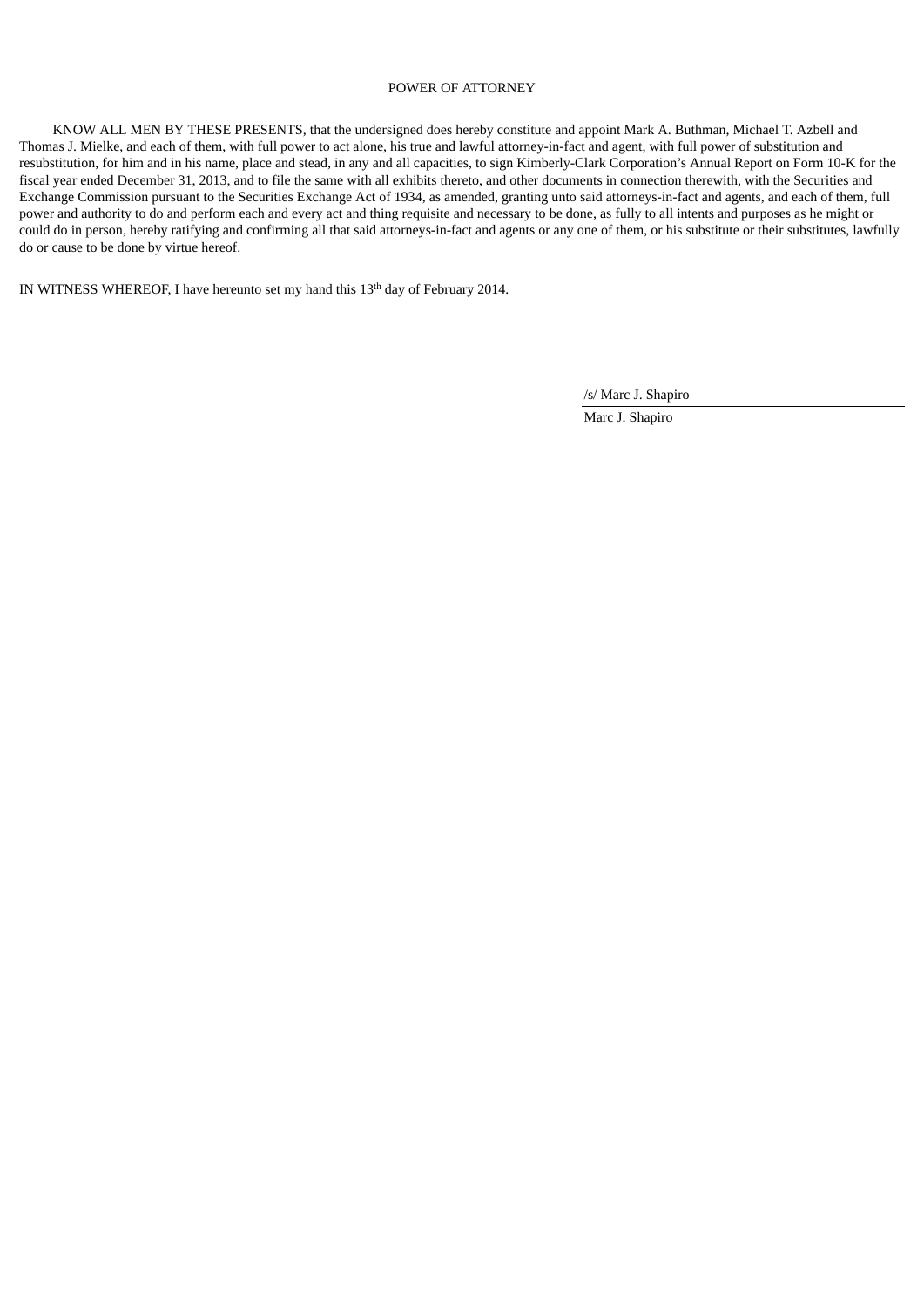#### **CERTIFICATIONS**

I, Thomas J. Falk, certify that:

- 1. I have reviewed this annual report on Form 10-K of Kimberly-Clark Corporation (the "registrant");
- 2. Based on my knowledge, this report does not contain any untrue statement of a material fact or omit to state a material fact necessary to make the statements made, in light of the circumstances under which such statements were made, not misleading with respect to the period covered by this report;
- 3. Based on my knowledge, the financial statements, and other financial information included in this report, fairly present in all material respects the financial condition, results of operations and cash flows of the registrant as of, and for, the periods presented in this report;
- 4. The registrant's other certifying officer and I are responsible for establishing and maintaining disclosure controls and procedures (as defined in Exchange Act Rules 13a-15(e) and 15d-15(e)) and internal control over financial reporting (as defined in Exchange Act Rules 13a-15(f) and 15d- $15(f)$ ) for the registrant and have:
	- (a) Designed such disclosure controls and procedures, or caused such disclosure controls and procedures to be designed under our supervision, to ensure that material information relating to the registrant, including its consolidated subsidiaries, is made known to us by others within those entities, particularly during the period in which this report is being prepared;
	- (b) Designed such internal control over financial reporting, or caused such internal control over financial reporting to be designed under our supervision, to provide reasonable assurance regarding the reliability of financial reporting and the preparation of financial statements for external purposes in accordance with generally accepted accounting principles;
	- (c) Evaluated the effectiveness of the registrant's disclosure controls and procedures and presented in this report our conclusions about the effectiveness of the disclosure controls and procedures, as of the end of the period covered by this report based on such evaluation; and
	- (d) Disclosed in this report any change in the registrant's internal control over financial reporting that occurred during the registrant's most recent fiscal quarter (the registrant's fourth fiscal quarter in the case of an annual report) that has materially affected, or is reasonably likely to materially affect, the registrant's internal control over financial reporting; and
- 5. The registrant's other certifying officer and I have disclosed, based on our most recent evaluation of internal control over financial reporting, to the registrant's auditors and the audit committee of the registrant's board of directors (or persons performing the equivalent functions):
	- (a) All significant deficiencies and material weaknesses in the design or operation of internal control over financial reporting which are reasonably likely to adversely affect the registrant's ability to record, process, summarize and report financial information; and
	- (b) Any fraud, whether or not material, that involves management or other employees who have a significant role in the registrant's internal control over financial reporting.

February 14, 2014 /s/ Thomas J. Falk

Thomas J. Falk Chief Executive Officer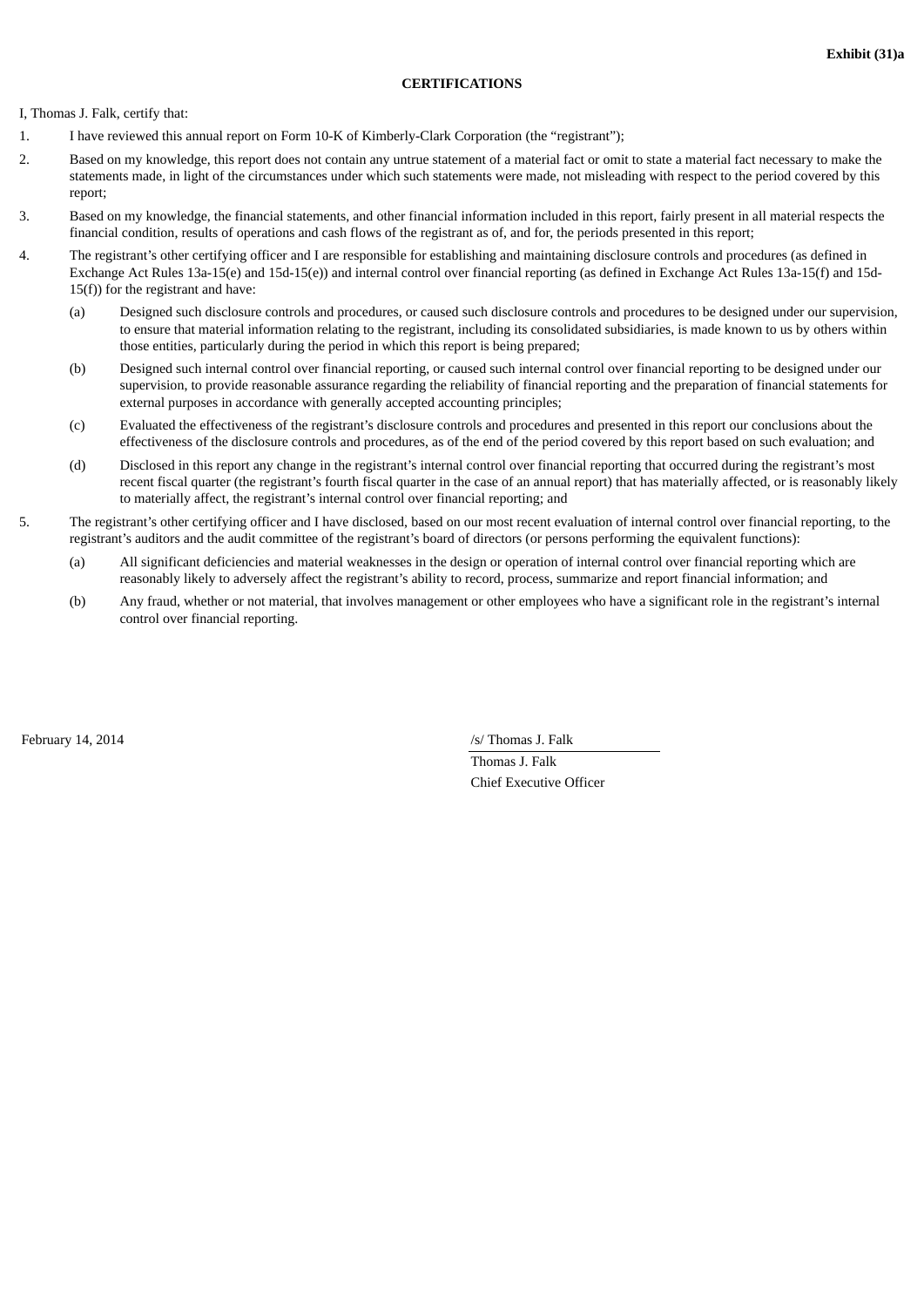#### **CERTIFICATIONS**

I, Mark A. Buthman, certify that:

- 1. I have reviewed this annual report on Form 10-K of Kimberly-Clark Corporation (the "registrant");
- 2. Based on my knowledge, this report does not contain any untrue statement of a material fact or omit to state a material fact necessary to make the statements made, in light of the circumstances under which such statements were made, not misleading with respect to the period covered by this report;
- 3. Based on my knowledge, the financial statements, and other financial information included in this report, fairly present in all material respects the financial condition, results of operations and cash flows of the registrant as of, and for, the periods presented in this report;
- 4. The registrant's other certifying officer and I are responsible for establishing and maintaining disclosure controls and procedures (as defined in Exchange Act Rules 13a-15(e) and 15d-15(e)) and internal control over financial reporting (as defined in Exchange Act Rules 13a-15(f) and 15d-15(f)) for the registrant and have:
	- (a) Designed such disclosure controls and procedures, or caused such disclosure controls and procedures to be designed under our supervision, to ensure that material information relating to the registrant, including its consolidated subsidiaries, is made known to us by others within those entities, particularly during the period in which this report is being prepared;
	- (b) Designed such internal control over financial reporting, or caused such internal control over financial reporting to be designed under our supervision, to provide reasonable assurance regarding the reliability of financial reporting and the preparation of financial statements for external purposes in accordance with generally accepted accounting principles;
	- (c) Evaluated the effectiveness of the registrant's disclosure controls and procedures and presented in this report our conclusions about the effectiveness of the disclosure controls and procedures, as of the end of the period covered by this report based on such evaluation; and
	- (d) Disclosed in this report any change in the registrant's internal control over financial reporting that occurred during the registrant's most recent fiscal quarter (the registrant's fourth fiscal quarter in the case of an annual report) that has materially affected, or is reasonably likely to materially affect, the registrant's internal control over financial reporting; and
- 5. The registrant's other certifying officer and I have disclosed, based on our most recent evaluation of internal control over financial reporting, to the registrant's auditors and the audit committee of the registrant's board of directors (or persons performing the equivalent functions):
	- (a) All significant deficiencies and material weaknesses in the design or operation of internal control over financial reporting which are reasonably likely to adversely affect the registrant's ability to record, process, summarize and report financial information; and
	- (b) Any fraud, whether or not material, that involves management or other employees who have a significant role in the registrant's internal control over financial reporting.

February 14, 2014 /s/ Mark A. Buthman

Mark A. Buthman Chief Financial Officer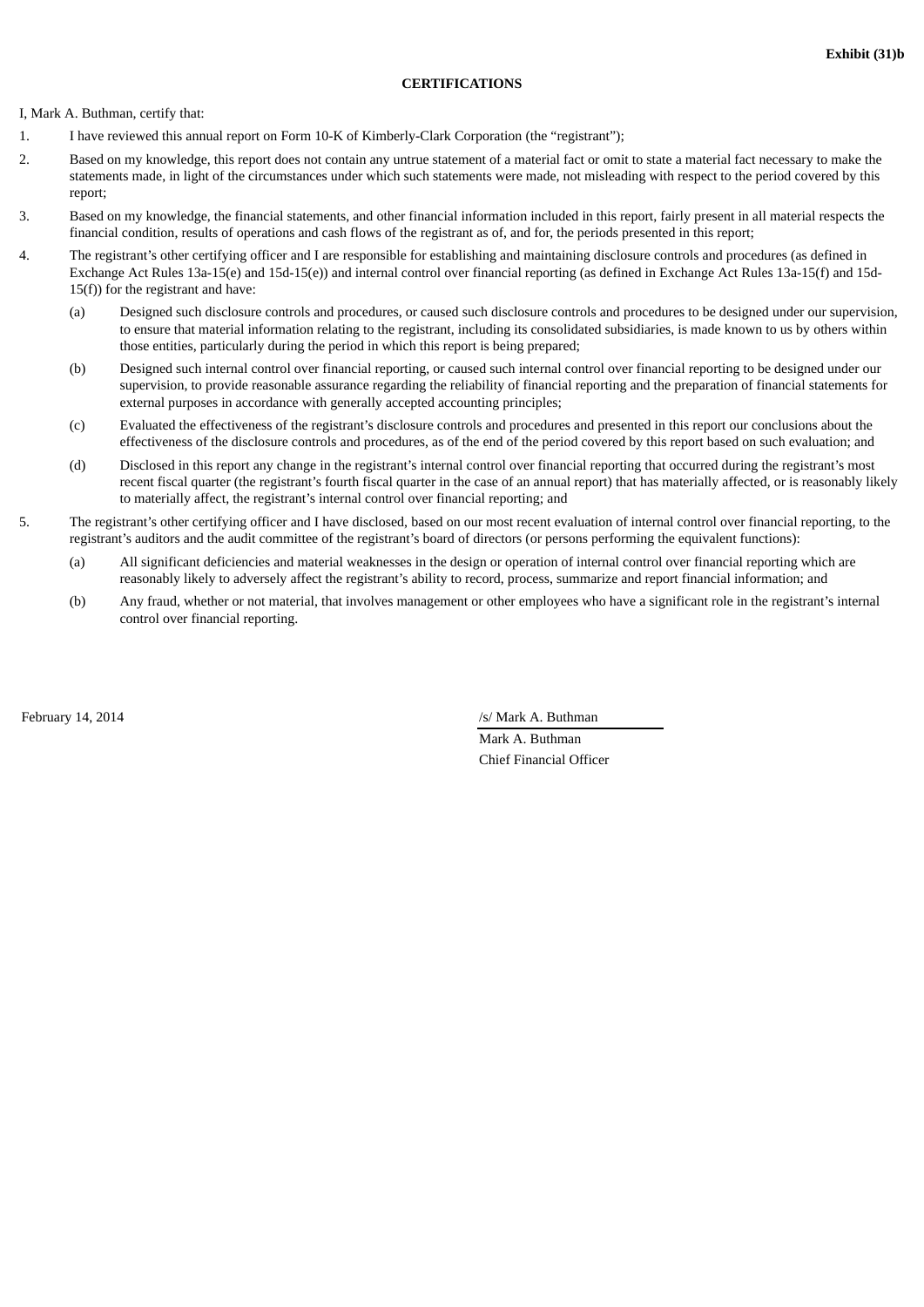## **Certification of Chief Executive Officer Pursuant to Section 1350 of Chapter 63 of Title 18 of the United States Code**

I, Thomas J. Falk, Chief Executive Officer of Kimberly-Clark Corporation, certify that, to my knowledge:

- (1) the Form 10-K, filed with the Securities and Exchange Commission on February 14, 2014 ("accompanied report") fully complies with the requirements of Section 13(a) or 15(d) of the Securities Exchange Act of 1934; and
- (2) the information contained in the accompanied report fairly presents, in all material respects, the financial condition and results of operations of Kimberly-Clark Corporation.

/s/ Thomas J. Falk

Thomas J. Falk Chief Executive Officer

February 14, 2014